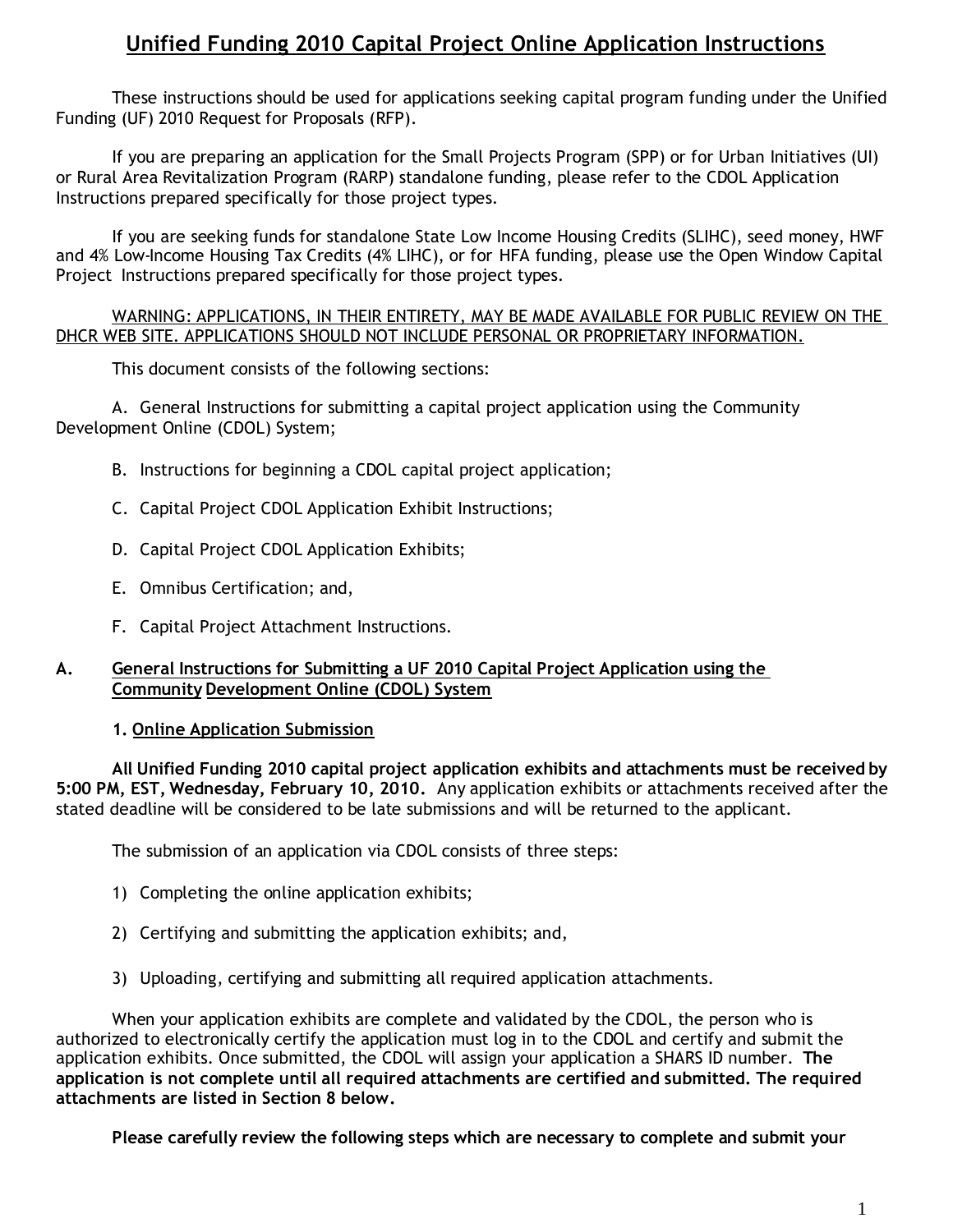#### **application via the CDOL.**

#### **2. Registering Your Organization's Security Manager**

Please review the following to make sure that your organization is prepared to use the CDOL, and that you have someone with the authority to certify the application set up as a registered CDOL user for your organization.

In order to use the CDOL, applicants must be registered in DHCR's Statewide Housing Activity Reporting System (SHARS), and have designated a Security Manager for their organization. The Security Manager will serve as the individual who authorizes and monitors access to the CDOL for the applicant's organization, including which people have the ability to update the organization's applications. Security Managers may go into the CDOL system, and add or remove users for their organization.

If you are a registered SHARS applicant, but you have not registered to use the CDOL, you may submit a **Security Manager Registration Form** to DHCR, which will allow you access to the CDOL. Complete and return the Security Manager Registration Form with an original authorized signature to the address specified on the form and you will be e-mailed a User ID and temporary password with which to access the CDOL.

If your organization has not previously applied to DHCR for funding, you must complete and submit an **Applicant Registration Form** so that you may be registered as a SHARS Applicant. The form contains a section where you may designate a Security Manager for your organization. DHCR staff will register your organization and Security Manager and you will be e-mailed a USER ID and password to access the CDOL.

Applicants who used the CDOL in the past will still be registered, and may use the CDOL with the user ID and password previously assigned to them. If you have forgotten your password, you may go the CDOL and enter your USER ID and e-mail address and you will be e-mailed a new password. If you have changed your email address since you first registered as a CDOL user, and you cannot remember your password, or if you have forgotten your USER ID, please either call the MSR Unit at (518) 473-2525, or e-mail us at: msr@nysdhcr.gov for assistance.

#### **3. Registering your Organization's Electronic Signatory**

All application exhibits and attachments submitted through the CDOL must be electronically certified by an authorized representative of the applicant's organization. The person who will certify the application must be set up in the CDOL as a user for your organization. The Security Manager may add the certifier by following these steps:

a. Log into the CDOL and click on the User Administration link at the top of the page. The organization name will be displayed with a list of CDOL users.

b. To add your organization's authorized signatory, click 'add new user', and enter their first and last name, and e-mail address.

c. Select their access level from the drop-down box. Applicant inquiry allows the user to view but not change the application. Applicant update allows the user to make changes to the application.

d. Click the box that reads 'Authorized to Sign Certification'.

e. Click the box next to the organization name. Then click 'Submit'.

f. The CDOL will generate an e-mail providing the user with their User ID and temporary password. When the application exhibits are complete, validated and ready to be submitted, the certifier must log-in to the CDOL, complete the certification, and submit the application exhibits. Required application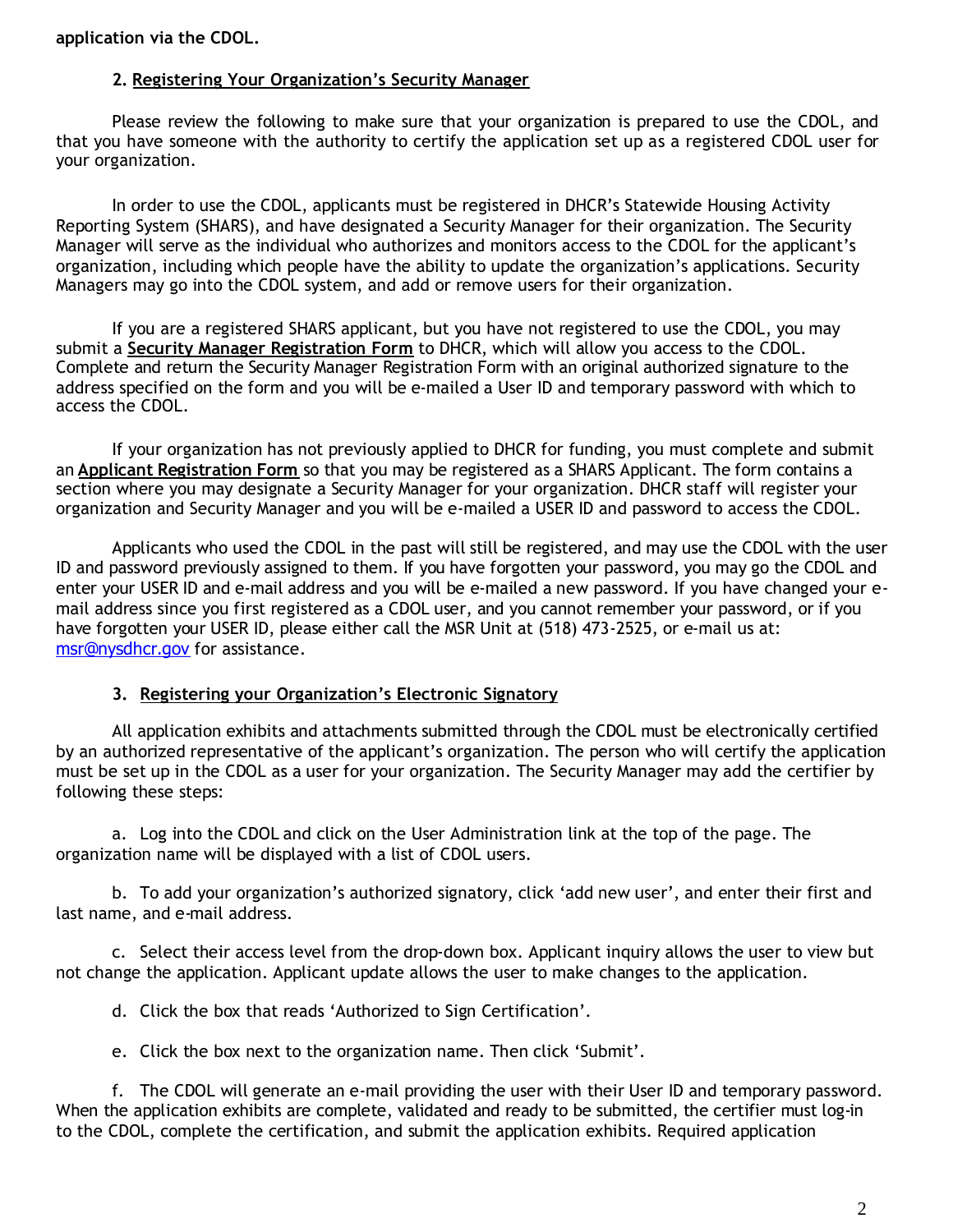attachments must also be certified prior to submission.

#### **4. Completing and Validating the Application Exhibits**

The UF 2010 capital project application consists of ten exhibits (and 35 attachments), which are listed in Section 8 below. After completing the exhibits, you must validate the application. Validation is essentially an editing process performed by the CDOL that notifies the user of incomplete, missing, or inconsistent data in the application. The application may not be submitted until all problems found during validation are corrected. To validate, return to the main menu, and click the 'Validate' link to the right of the Application name. Click 'Validate' again and the CDOL will check to ensure all required data is complete and consistent. If errors or inconsistencies are found, the CDOL will provide a list of the items that need to be completed or corrected before the Exhibits can be submitted. Once your application is successfully validated, it is recommended that you print and review the entire application before taking the next step, certifying and submitting the application exhibits. Once the application exhibits have been certified, they can no longer be changed.

### **5. Certifying and Submitting the Application Exhibits**

When your application exhibits are complete and validated, and you are ready to submit them, your organization's authorized signatory must log into the CDOL to certify and submit the application Exhibits. To certify, click the 'Validate' link to the right of the application name. Click 'Certify'. The certifier should read the certification, enter their CDOL password and title, then click 'Submit'. The CDOL will display a message acknowledging successful submission of the exhibits, and providing you with the application's SHARS ID number, which will be used to identify your application. An e-mail message will also be delivered to you confirming successful submission of the application exhibits.

**Remember that your application is not complete until all required application exhibits and attachments have been submitted. Any portion of the required application exhibits or attachments which have not been submitted by the deadline specified above will not be accepted.**

### **6. Uploading Required Attachments**

When you are ready to upload attachments, click on the 'Attachments' link to the right of the application name. The page will be redisplayed with a list of capital project application attachments. If you have completed the exhibits for multiple applications, be sure to select the correct application for which you want to upload attachments.

Click on the 'add' link to the right of the attachment that you want to upload. The page will be redisplayed with the option to 'select a file'. Click the 'browse' button to locate up to three files on your computer. To add the files, double click on them. When you have selected the file(s), click 'Upload'. The CDOL will return a message informing you as to the successful upload of the files. You may add additional files, by clicking the 'add' link to the right of the attachment name. You may upload multiple files for each attachment, and each file name uploaded will be listed below the attachment. Please limit the uploaded files to contain documents specifically requested in the Attachment Instructions. Whenever possible, combine multiple files into one.

Once uploaded, the Attachment Upload page will display two new buttons to the right of the attachment file name – 'view' and 'delete'. The view function allows you to view and print the file so that you can verify that it is complete and satisfactory. The delete function allows you to delete the file prior to submission.

You must select the 'omit' button for all attachments which you will not be submitting. This is required as an acknowledgement that you are intentionally omitting the attachment(s).

All required attachments must be uploaded before the group can be submitted.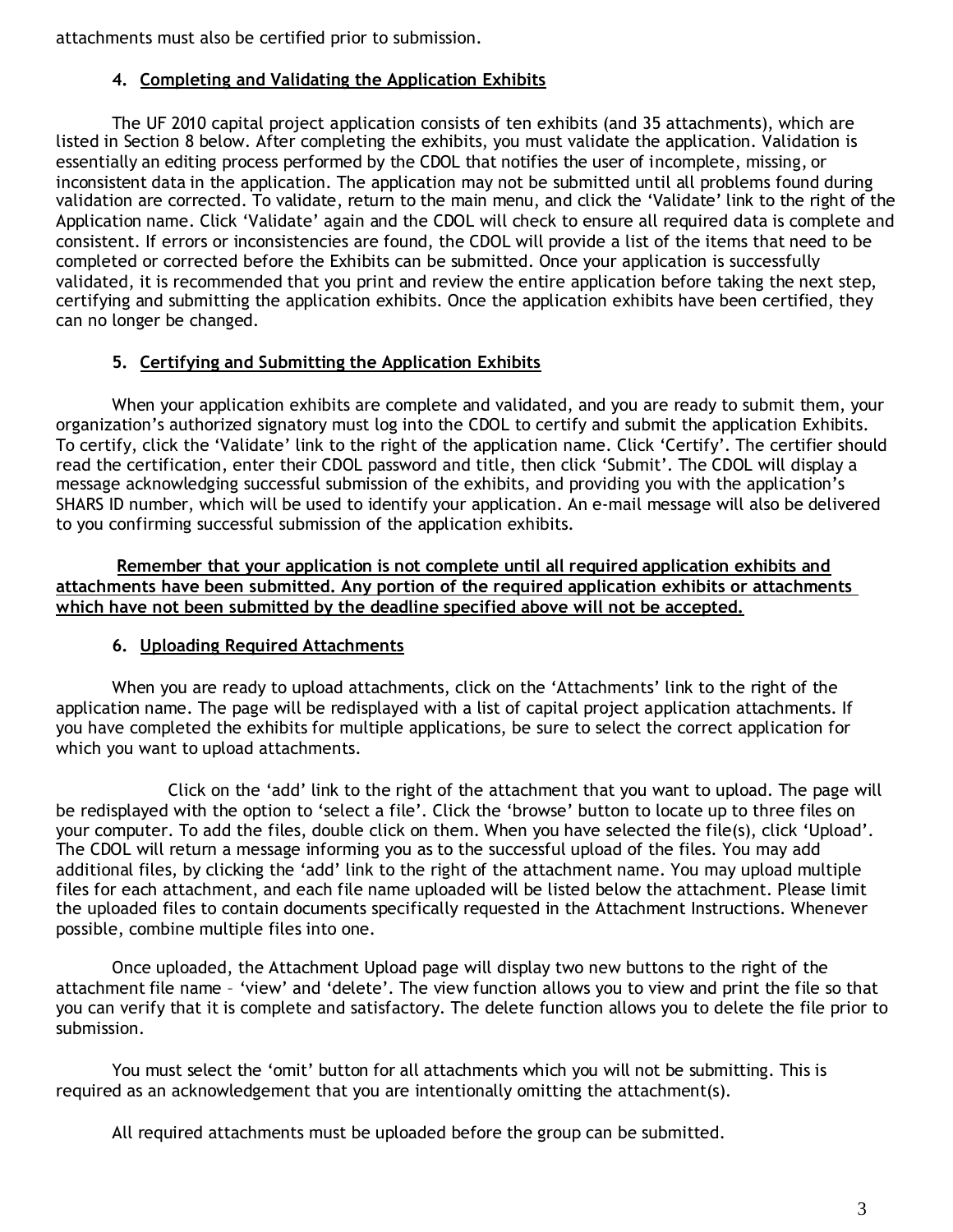### **7. Certifying and Submitting Application Attachments**

When all required application attachments have been uploaded, the organization's authorized signatory should log-in and click 'Submit' on the Attachment Upload page. The CDOL will display a Certification which must be completed in order to complete the submission. Once the attachments have been submitted, the application is complete and may not be changed.

# **8. Required Exhibits and Attachments**

| UF 2010 Capital Project Application Exhibits & Application Certification                                |
|---------------------------------------------------------------------------------------------------------|
| The Capital Project Application consists of the following ten Exhibits and an electronic certification: |
| Exhibit 1 - Application Summary (Required)                                                              |
| Exhibit 2 - Community Impact/Revitalization (Required)                                                  |
| Exhibit 3 - Development Budget/Funding Sources (Required)                                               |
| Exhibit 4 - Unit Rents/Maintenance Fees & Affordability (Required)                                      |
| Exhibit 5 - Project Operating Budget (Required)                                                         |
| Exhibit 6 - Development Timetable (Required)                                                            |
| Exhibit 7 - Development Team's Relevant Experience (Required)                                           |
| Exhibit 8 - Site & Building Information (Required)                                                      |
| Exhibit 9 - LIHC/SLIHC Qualified Building Information (Required if requesting LIHC and/or SLIHC)        |
| Exhibit 10 - LIHC/SLIHC Project Summary (Required if requesting LIHC and/or SLIHC)                      |
| Electronic Application Certification (Required)                                                         |

After completing, certifying and submitting your application, you must upload all required application attachments, as set forth below.

| Capital Project Application Attachments                                                                                                                                                                                                                              |
|----------------------------------------------------------------------------------------------------------------------------------------------------------------------------------------------------------------------------------------------------------------------|
| Please refer to the application attachment instructions in Section F of this document to determine which attachments you may                                                                                                                                         |
| be required to submit. LIHC or SLIHC standalone refers to an application where the only DHCR/HTFC funding requested is tax<br>credits.                                                                                                                               |
| А.<br><b>Project Readiness Attachments</b>                                                                                                                                                                                                                           |
| Attachment A1 - Evidence of Site Control (Required]                                                                                                                                                                                                                  |
| Attachment A2 - Zoning Compliance (Required)                                                                                                                                                                                                                         |
| Attachment A3 - Public Approvals (Required if any referenced public approvals are necessary)                                                                                                                                                                         |
| Attachment A4 - State Historic Preservation Office Submissions (Required except for LIHC/SLIHC standalones)                                                                                                                                                          |
| Attachment A5 - State Environmental Quality Review (SEQR) Submissions (Required except for LIHC/SLIHC standalones)                                                                                                                                                   |
| Attachment A6 - Environmental Approvals (Required if any referenced environmental approvals are necessary)                                                                                                                                                           |
| Project Design/Construction & Site Suitability Attachments<br><b>B.</b>                                                                                                                                                                                              |
| Attachment B1 - Outline Specifications (Required)                                                                                                                                                                                                                    |
| Attachment B2 - Construction Cost Estimate (Required)                                                                                                                                                                                                                |
| Attachment B3 - Preliminary Plans (Required)                                                                                                                                                                                                                         |
| Attachment B4 - Site Photographs (Required)                                                                                                                                                                                                                          |
| Attachment B5 - Map of Primary Service Area (Required)                                                                                                                                                                                                               |
| Attachment B6 - Physical Needs Assessment (Required for LIHC/SLIHC standalone applications involving rehabilitation of an<br>existing structure)                                                                                                                     |
| Attachment B7 - Energy Efficiency Initiative Documentation and/or REScheck (Required for applications seeking funding<br>under the Energy Efficiency Initiative and/or scoring points under HTF, HOME, LIHC or SLIHC)                                                |
| Attachment B8 - Energy Efficient Construction Costs (Required for applications seeking funding under the Green Building or Energy<br>Efficiency Initiative and/or scoring points under HTF, HOME, LIHC or SLIHC.                                                     |
| Attachment B9 - Green Building Criteria Checklist (Required for applications seeking funding under the Green Building Initiative<br>or and/or scoring points under HTF, HOME, LIHC or SLIHC).                                                                        |
| Attachment B10 - Visitable, Accessible and Fully Adapted Units (Required)                                                                                                                                                                                            |
| Attachment B13 - Physical Needs Assessment/Life Cycle Analysis Form/Replacement Reserve Cash Flow Analysis (Required for<br>HTF-funded preservation projects)                                                                                                        |
| C. Community Need/Market Demand Attachments                                                                                                                                                                                                                          |
| C1 - Community Needs Support Documentation (Required)                                                                                                                                                                                                                |
| C2 - Market Demand (Required)                                                                                                                                                                                                                                        |
| C3 - Public Housing/Section 8 Waiting List/Referral Documentation (Optional and advisable for applications seeking potential<br>LIHC scoring points under Section 2040.3(f)(10) of the QAP, or SLIHC scoring points under Section (d)(1 1) of the SLIHC Regulations) |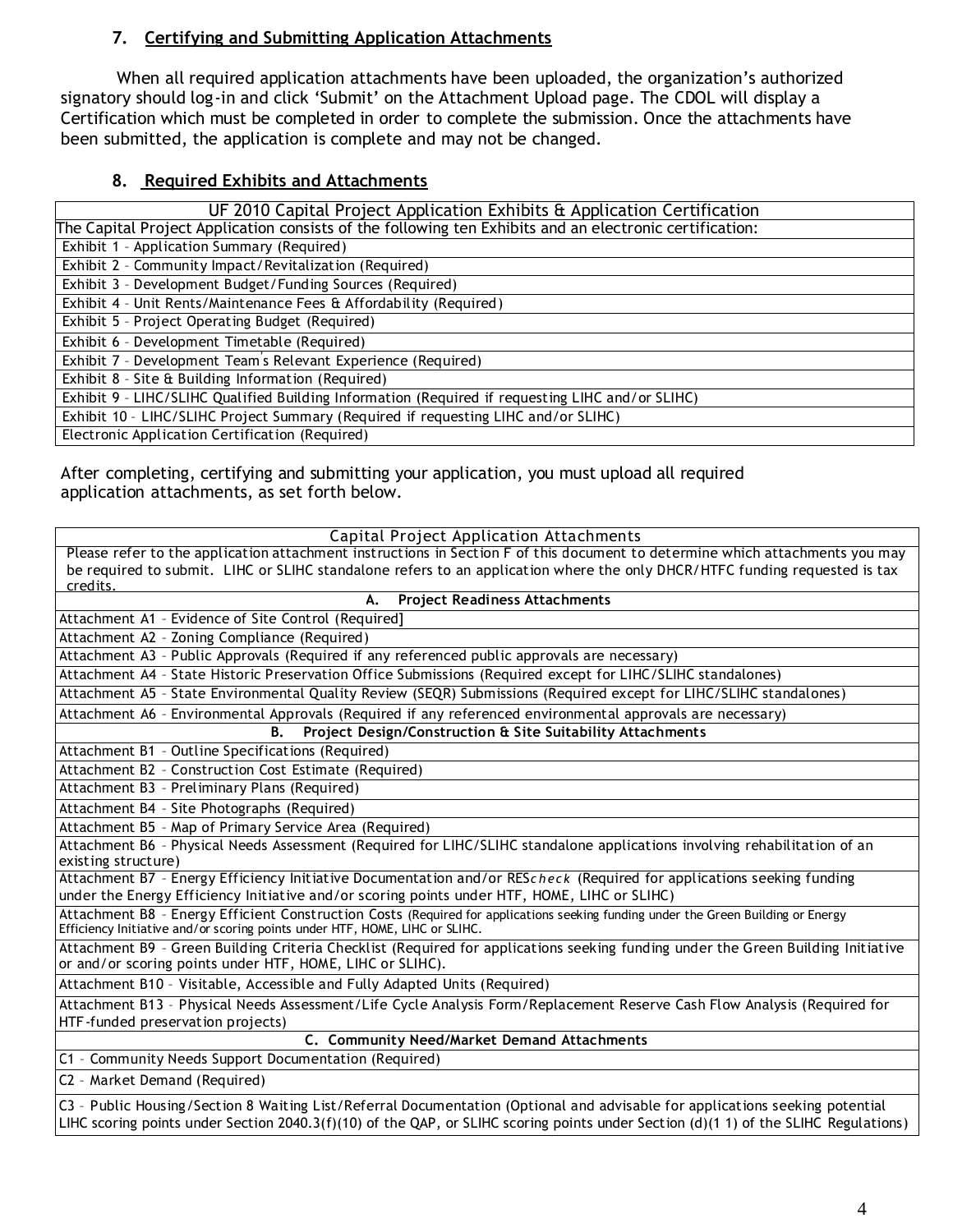**D. Project Underwriting Attachments** D1 – Appraisal (Required only if the project includes an individual site with acquisition costs of \$100,000 or more, or where there is an identity of interest between project participants and the seller)

D2 – Operating Budget Documentation (Required)

D3 – Funding Commitments (Required for any application that requires funding from non-DHCR/HTFC sources)

D5 – Preservation Project Information (Required for any HTF-funded preservation project)

#### **E. Special Needs/ Elderly/Supportive Housing**

E1 – Support Services for Persons who are Elderly, Tenants who are Persons with Special Needs and Tenants of Supportive Housing (Required for applications proposing to serve an elderly population, tenants who are persons with special needs, or tenants of supportive housing. Also required when a portion of the project will be used for a program of health or social services).

#### **F. Miscellaneous Attachments**

F1 – Chief Executive Officer Notification Letter for LIHC/SLIHC Applicants (Required for applications requesting LIHC or SLIHC)

F2 – Credit Fee Transmittal/Deferral Letter (Required for applications requesting LIHC or SLIHC)

F3 – Non-Profit Participation as Applicant or Owner (Required for all applications submitted by a non-profit applicant)

F4 – HOME Program CHDO Determination Letter (Required only if the application is requesting HOME funds and seeks review as a CHDO application)

F5 – Request for Waiver from HTFC Standards (Required for any application seeking a waiver from HTFC standards).

F6 – Existing Occupant Info./Relocation Plan (Required if application proposes an occupied project)

F7 – Tenant Buy-Out Plan (Required for any application which proposes a project which will be purchased by tenants at the end of the program compliance period)

F8 – LIHC/SLIHC Right of First Refusal (Required for LIHC/SLIHC applications proposing that a non-profit entity will acquire the project at the end of the compliance period).

F9 – Proposal Summary (Required)

F13 – Application Certification Attachments (Required for all projects when any Certification responses in Section E (Capital Project Application Certification) required the provision of additional information).

#### **B. Instructions for Beginning a New Capital Project Application**

#### **1. Verifying your Organization Information Before Beginning a New Application**

Before you begin a new application using the CDOL system, you should verify and edit or update your organization information if necessary. To do so, log-in, and from the CDOL Main Menu, select the 'view' button to the right of the organization's name under the heading 'Organization'. A pop-up window will appear with the organization information DHCR has on file. If any of the information displayed is incorrect or needs updating, close the pop-up window, and select the 'edit' button to the right of the organization name.

You may update your organization information in CDOL at any time, but you may not change the organization information on your application once it has been submitted.

Verify and if necessary, edit the following fields in this section:

#### A. General Applicant Information

- ▪if applicable, the applicant's Department of State (DOS) Charities Registration Number.
- ▪the month and day of the applicant's fiscal year end date (for example: 12/31).
- ▪any aliases or acronyms the organization is known as.
- B. Type of Applicant

Verify and edit this section as necessary: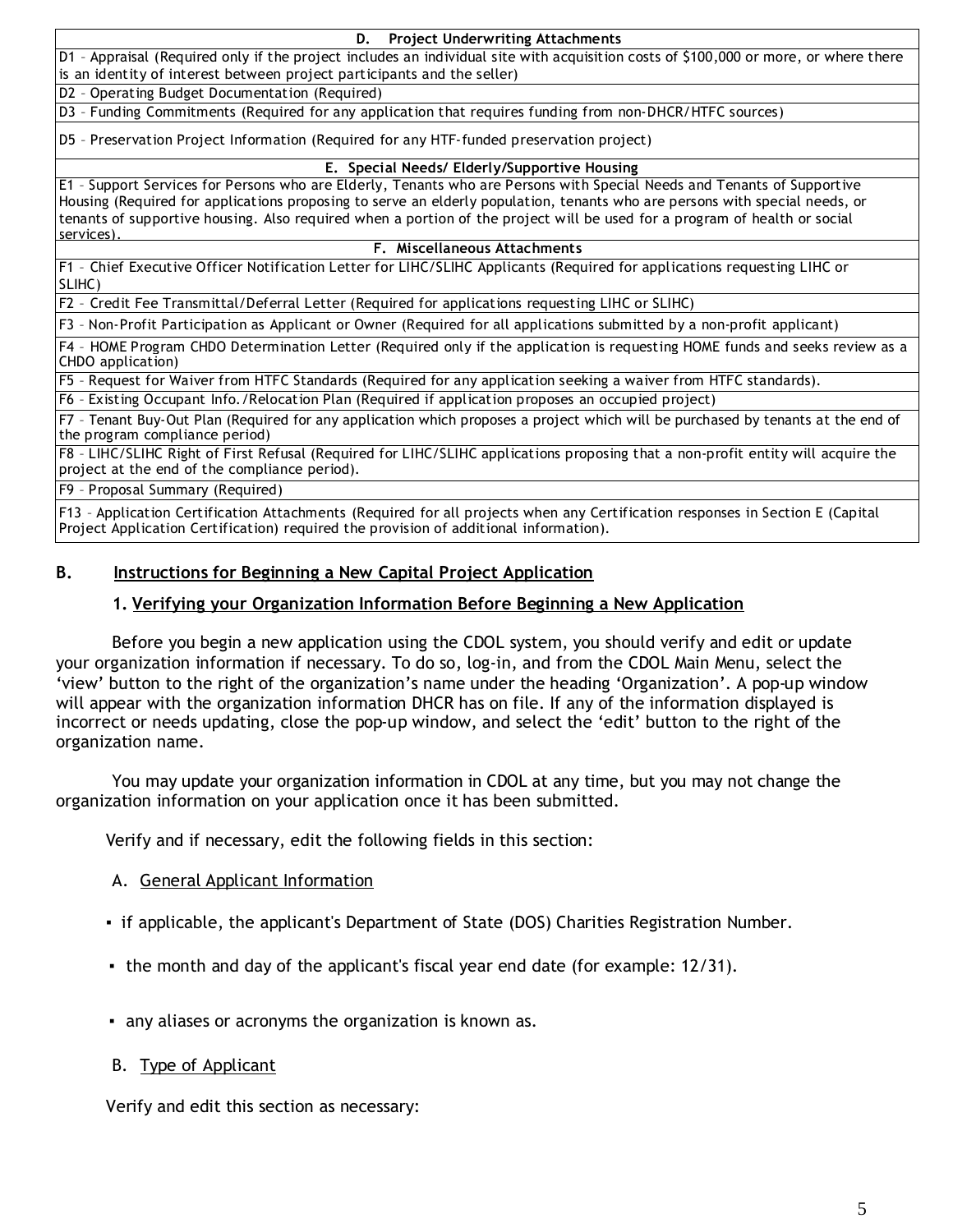▪select **each** applicable applicant type.

▪if applicable, add or correct the date of the non- profit applicant's legal incorporation.

# C. Phone and Internet Data

If necessary, edit the applicant's telephone and fax numbers, e-mail address and URL.

# D. Mailing Address(es)

If necessary, edit the applicant's primary mailing address in D1. If the mailing address for correspondence related to this application is other than your primary address, add the address in Section D2. You will be able to select the address to which you would like correspondence mailed once you begin the application.

# E. Primary Contact

If necessary, edit the name, title, phone number, extension, and e-mail address of the person who is the primary contact for the organization. This person must have the authority to legally represent the applicant.

# F. Other Principals

If necessary, edit or add principal organizations or employees of the applicant organization; for example, the Executive Director, CEO, Board President, or general partner.

# **2. Beginning a New Application**

After verifying and editing your organization information, you are ready to begin a new application. Return to the menu and under the 'Applications' heading, to the right of the text 'Start a New Application', enter a unique name for the project, next select 'Capital Project' from the 'Application Type' drop-down menu, then select either 'Capital Application – Unified Funding' from the 'Capital Application Type' menu and click 'Submit'. A table of contents will be displayed with a list of all Application Exhibits broken down by individual screens within CDOL.

Instructions for completing each screen follow.

# **C. Capital Project CDOL Application Exhibit Instructions**

### **Exhibit 1 – Application Summary**

# **1A. Applicant Information**

If you have already verified your organization information as suggested above, you need only complete a few fields on this screen.

5b. If the applicant is a charitable or non-profit organization, select the applicant's IRS tax-exempt category. If you select 'other', specify the type in the space provided.

5c. If the applicant is a charitable or non-profit organization, indicate whether or not all required periodic or annual written reports have been filed in a timely manner.

5e. If the applicant is a Minority- and/or Women-Owned Business Enterprise (M/WBE) which has been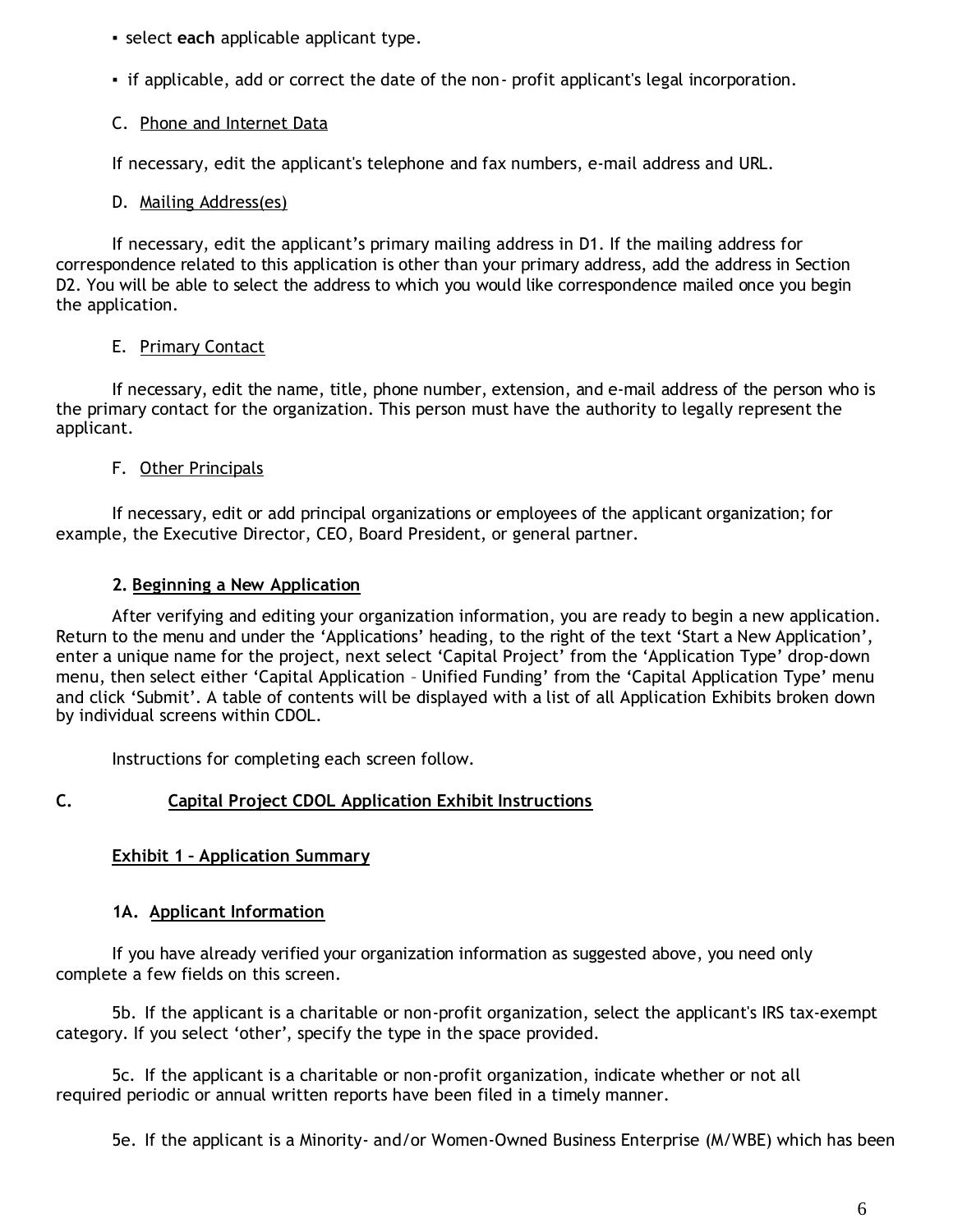certified by the NYS Department of Economic Development's Division of Minority and Women's Business Development, select the applicable type of M/WBE. Select Not Applicable if not a M/WBE.

5f. If applicable, enter the applicant's DUNS number (a nine-digit number issued by Dun & Bradstreet and assigned to businesses for the purpose of identifying them). This is not required unless you are seeking HOME funds.

5g. If the applicant is a limited liability corporation (LLC) or a limited partnership (LP), provide the names of each member or general partner. For any managing member or general partner that is another LLC or LP, provide the names of its members or general partners. Continue to add the names of all managing member or general partner LLCs or LPs until all members or general partners have been identified.

6. If you have multiple mailing addresses on file, select the address to which correspondence related to this application should be mailed.

7. Complete this section for the individual who will be the primary contact person for correspondence related to this application. If this person is not authorized to sign documents on behalf of the applicant, complete Section 8.

8. If applicable (see Section 7), provide the requested information for an employee or officer of the applicant who is authorized to sign documents on behalf of the applicant.

### **1B. Owner Information**

1. Indicate whether or not the applicant will transfer title to another entity upon completion. If you select 'yes', complete the rest of Section B. If you select 'no', click 'Submit' and go on to the next screen.

2. If known, enter the legal name of the eventual project owner, or check 'Unknown'. Indicate whether the entity is proposed or existing (incorporated).

3. If the owner is an existing entity, enter the owner's federal employer identification number.

4. If the owner is an existing entity, enter the month and day (mm/dd) of the owner's fiscal year end date.

5a. Select each applicable organization type.

5b. Indicate whether or not the owner is a 501  $(c)(3)$  corporation (non-profit IRS tax-exempt category).

5c. If the owner is a limited liability corporation (LLC) or a limited partnership (LP), provide the names of each member or general partner. For any managing member or general partner that is another LLC or LP, provide the names of its members or general partners. Continue to add the names of all managing member or general partner LLCs or LPs until all members or general partners have been identified.

6. Enter the owner's mailing address, phone and fax numbers, and primary contact person's name and title. At a minimum, you must enter the owner's city, state, zip code and phone number.

#### **C. General Project Information**

1a. Indicate whether or not **this project** has previously received any capital funding from DHCR/HTFC, including seed money.

1b. If you answer yes to Question 1a, enter the DHCR-issued SHARS ID number assigned to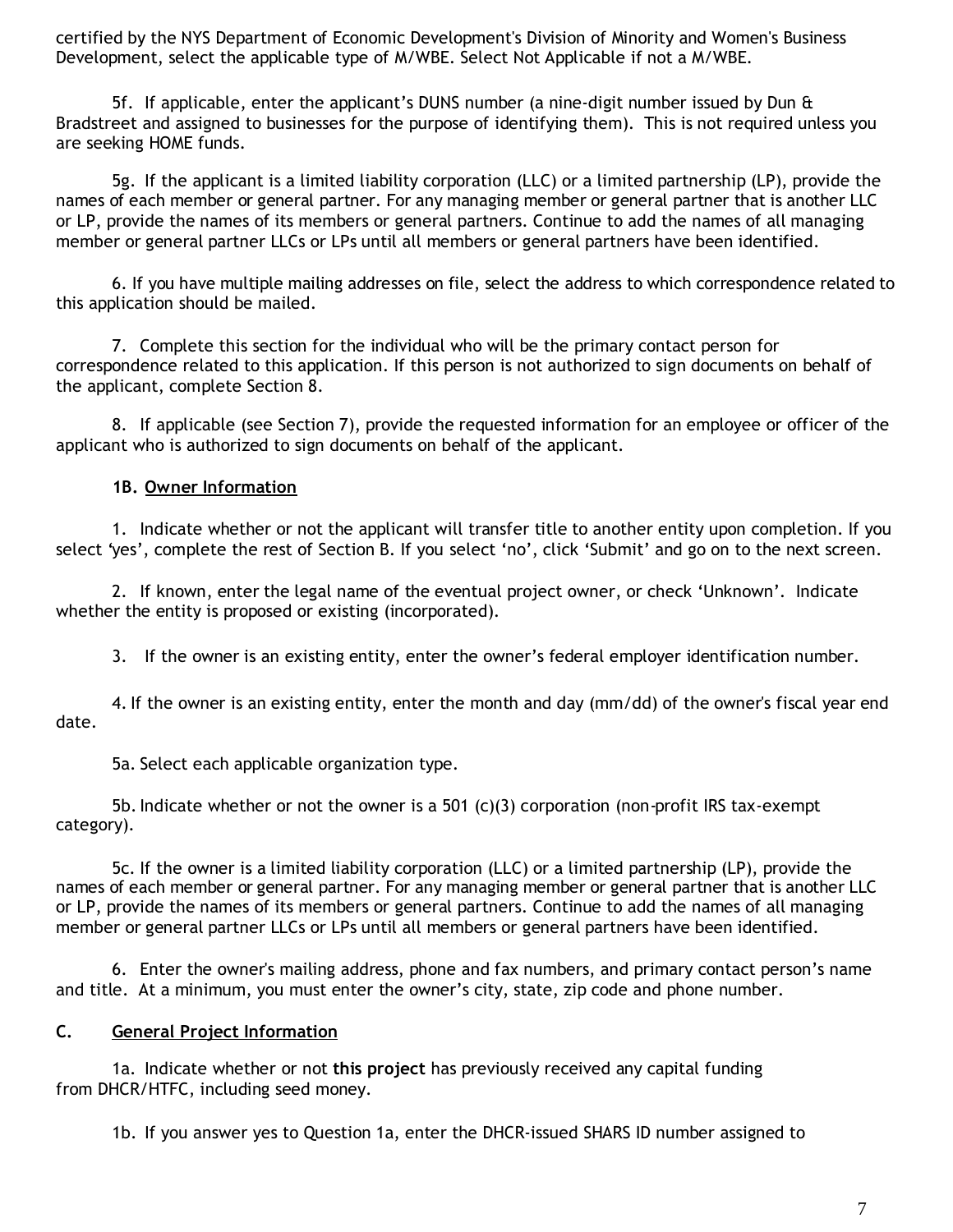the project.

1c. Indicate whether or not the proposed project is or has previously been under supervision by DHCR Housing Operations.

1d. Please provide additional information on the project's original name, the address, dates under supervision, DHCR representative contact information and project sponsor contact information

2. The project name that was entered on the main menu when you began the new application will be displayed. You may change it here if you wish.

3. Select the name of the county in which the project is to be located from the drop-down list.

4. Select the municipality in which the project is to be located from the drop-down list. Be sure to select the correct municipality when there are both a town and village with the same name.

5. Enter the requested information for the chief elected official of the municipality in which the project is to be located.

# **D. Program Funding**

**1. Please note that you may not request both seed money and project funding in the same application. If this is a seed money application, you should be using the Open Window Capital Project Application Instructions.**

**IMPORTANT:** Once you select 'yes' or 'no' to this question, you cannot change it. If you select the wrong choice, you will have to begin a new application. Please verify that your selection is correct before clicking the 'submit' button.

2. Seed Money Requests: This question is not applicable to Unified Funding 2010 projects. If you are seeking seed money, refer to the Open Window Capital Application Instructions.

3. Capital Project Funding Requests

3a. Program Funds Requested

For each program from which you are requesting funds, enter the total amount of funds requested in the corresponding space provided.

1. If applicable, enter the amount of Housing Trust Fund (HTF) Program funds requested.

2. If applicable, enter the amount of HOME Program funds requested.

3. HWF is not applicable for UF 2010 Capital Applications. Please refer to the Open-Window Capital Application Instructions for information on applying for HWF.

4. If applicable, enter the amount of State Low Income Housing Credit (SLIHC) requested. Enter the **annual amount** of credit requested. **Do not enter the ten-year amount of credit. Please note that if you are applying for standalone SLIHC funds, you should use the Open-Window Capital Application Instructions.**

5. If applicable, enter the **annual amount** of 9% Low Income Housing Credit requested. **Do not enter the ten-year amount of credit.**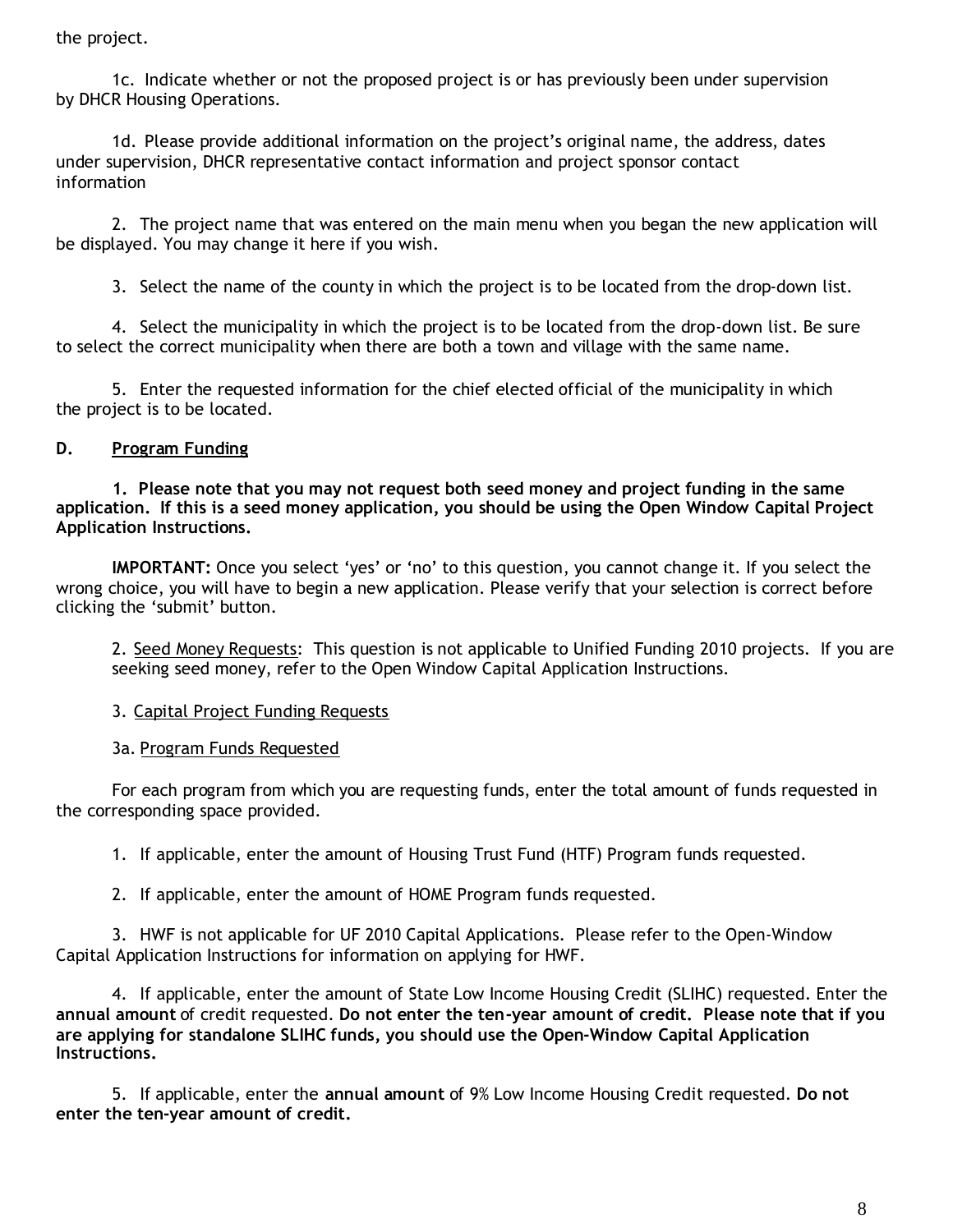6. If applicable, enter the amount of Urban Initiatives (UI) Program funds requested.

7. If applicable, enter the amount of Rural Area Revitalization Program (RARP) funds requested.

8. If applicable, enter the amount of Housing Development Fund (HDF) Program funds requested. Please note that you must also request NYS HOME Program funds (line 2) to request HDF Program funds. HDF Program funds may only be used for construction financing.

9. You may not request As-of-Right 4% credit on UF 2010 applications.

10. You may not request HFA Low-Interest Second Mortgage financing on the UF2010 application.

11. This question is not applicable to UF 2010 applications.

3b. If you have entered funding requests from both the HTF and HOME Program, indicate whether the request is for **EITHER** HTF or HOME, or if you are requesting funds from **BOTH** Programs.

3c. This question is not applicable to UF 2010 applications.

3d. This question is not applicable to UF 2010 applications.

#### **E. Project Initiatives and Program-Specific Application Designations**

For detailed information on all special project initiatives, LIHC project set-aside and other designations, and non-profit application designations, please refer to the Unified Funding 2010 Request For Proposals, the Capital Programs Manual (CPM), and the LIHC Qualified Allocation Plan (QAP).

### 1. Special DHCR/HTFC Project Initiatives

Select each type of initiative that you are requesting that this application be reviewed as. If you are not choosing any of the Initiatives, select 'Not Applicable'.

. In order to select the Green Building Initiative, you must have requested funds from either the HOME or HTF Program Section D, 3a of this Exhibit.

• The Housing Choice Voucher Project-Based Assistance Initiative may be selected if you have requested funds from any of the programs listed in Section D, 3a above.

• The Energy Efficiency Initiative may be selected if you are requesting HTF and/or HOME funds in Section D3a above and the proposed project demonstrates participation in the appropriate program referenced in the RFP.

### 2. Occupied Rehabilitation

All projects requesting HTFC funding which will engage in the rehabilitation of an occupied project should answer this question. If the project involves the rehabilitation of a vacant building into affordable housing please select "no". If your project is a new construction project, please select as "Not Applicable". Projects which are occupied and will be preserved as affordable housing should select "Yes" and complete Attachment D5 – Preservation Project Information.

#### 3. New York/New York III (NY/NY III) Supportive Housing Agreement

The NY/NY III Agreement between the State and City of New York is a commitment to increase the City's supportive housing capacity for homeless persons. The Agreement defines supportive housing as the pairing of rental assistance and supportive services in buildings constructed or renovated for this purpose (congregate housing) or in scattered-site apartments acquired for the purpose of housing.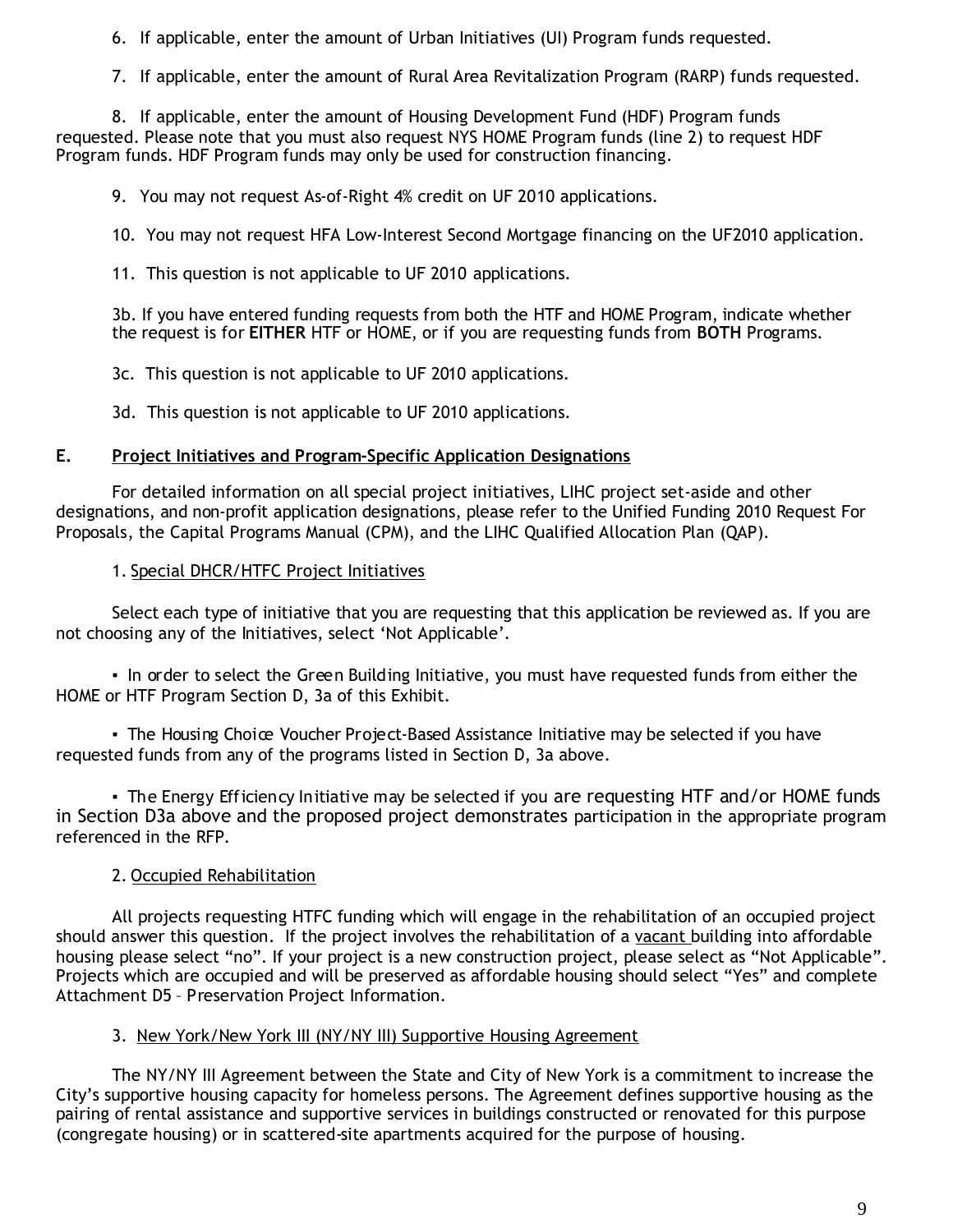If your project is not within one of the boroughs of New York City, select 'Not Applicable' from the drop-down list. If your project is located in one of the five boroughs of New York City, indicate whether or not the project will include units which will serve one or more of the following NY/NY III special populations:

### NY/NY III Special Populations

\*Persons who are chronically homeless or at serious risk of become chronically homeless and who suffer from serious and persistent mental illness

Single adults with substance abuse disorder who are chronically homeless or at serious risk of become chronically homeless

Persons who are chronically homeless or at serious risk of become chronically homeless and who are living with HIV/AIDS

Families in which the head of household suffers from substance abuse disorder, a disabling medical condition or HIV/AIDS and who are chronically homeless or at serious risk of become chronically homeless

### 4. 9% LIHC Program Set-Aside Designations

If applicable, select the type(s) of LIHC set-aside designation that you are requesting that the application be reviewed as. **These designations are applicable to 9% LIHC only.**

**▪**Preservation projects, supportive housing projects and high acquisition cost projects will be ranked, reviewed and selected on a Statewide basis as a separate LIHC sub-group pursuant to a LIHC set-aside as set forth in the LIHC Notice of Credit Availability and the Unified Funding Request for Proposals. (See the Qualified Allocation Plan and the Unified Funding RFP for project descriptions).

### 5. 9% LIHC Project Amenities

If applicable, indicate whether the project will provide any or all of the amenities listed. (Note: this is a scored item in the Qualified Allocation Plan).

#### 6. Non-Profit Application Designations

If applicable, select each non-profit designation that you are requesting that this application be reviewed as. If you are not seeking a non-profit application designation, select 'Not Applicable'. Carefully review the information below before selecting any of the designations. If a designation is not selected, the application will not be considered in the competition for the non-profit set aside of funds.

### CHDO Application Review

Check this box **only** if the applicant is a qualified CHDO in good standing, which acts as an owner, developer or sponsor as set forth below.

 **The CHDO is an 'owner'** when it holds valid legal title to or has a long-term (99-year minimum) leasehold interest in a rental property. CHDO may be an owner with one or more individuals, corporations, partnerships or other legal entities.

 **The CHDO is 'developer'** when it either owns a property and develops a project, or has a contractual obligation to a property owner to develop a project.

**The CHDO is 'sponsor'** when it develops a project that it solely or partially owns and agrees to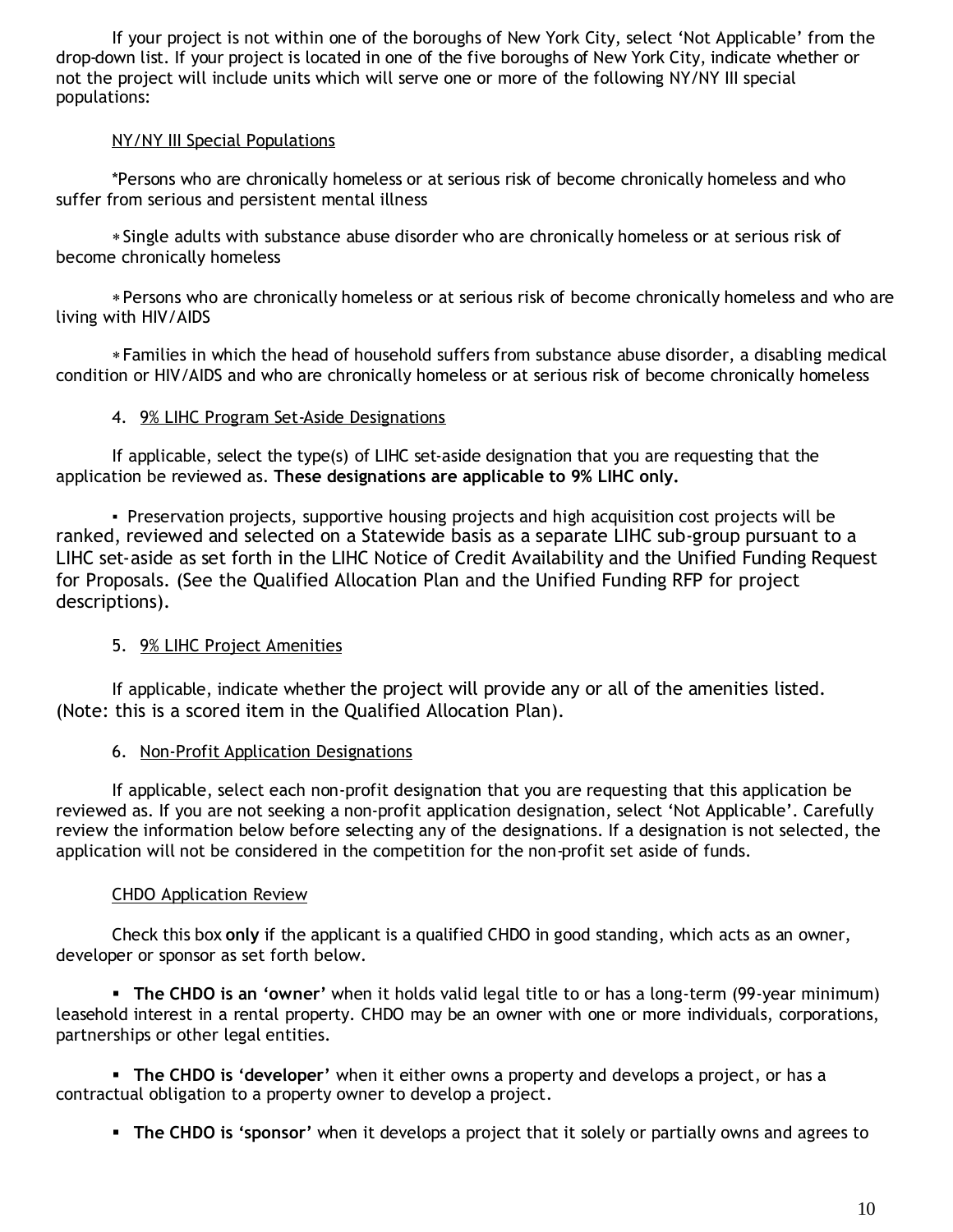convey ownership to a second non-profit organization at a predetermined time. Conveyance may take place prior to, during or upon completion of the development phase.

#### **Do not check the CHDO Application Review box if the applicant is a CHDO, but is not proposing one of the activities listed above.**

If you checked 'yes', but your HTFC-issued CHDO Determination Letter is more than one year old, the applicant's authorized signatory will be required to certify that no organizational changes have been made which would effect the CHDO determination.

### 9% LIHC Non-Profit Set-Aside Application Review

Select this set-aside if the non-profit 501 (c)(3),501 (c)(4) or its wholly-owned subsidiary will own an interest in the project and materially participate in the development and operation of the project throughout the compliance period, meeting the State ceiling set-aside for 'projects involving qualified nonprofit organizations' according to Section 42(h)(5)(B) of the Internal Revenue Code (IRC).

### HTF Non-Profit Application Review

To be considered a non-profit project under the HTF Program requirements, a non-profit or its wholly owned subsidiary must have an ownership interest in the project ownership entity and have a defined role in project management, evidenced by an equal say in the selection, hiring and firing of the management agent for the project, and in other decisions regarding the management of the project. The non-profit must also have an equal say in the management of the partnership as demonstrated by the partnership agreement. The ownership interest of the not-for-profit entity or its wholly-owned subsidiary must be at least 50% of the controlling interest in the ownership entity as directed by Article XVIII of the NYS Private Housing Finance law. Applicants who do not check non-profit set-aside designation will not be given the scoring preference

### **F. Project Political Districts**

Locate and click on the name(s) of the Assembly member who represents the locality in which the project will be located. Click on the top arrow to move the name into the box on the right. (You may remove a name by clicking on the bottom arrow). Repeat this as necessary for each Assembly, Senate and Congressional Representative who serves the project municipality.

### G. **Tenure & Construction Type**

1a. Residential Tenure Type of Project: Select the applicable residential tenure type for this project. If the project is non-residential only, select 'not applicable'.

1b. Indicate whether or not the project will include a community room or separate community building which is for the exclusive use of the tenants, and is therefore, considered to be residential space.

2a. Indicate whether or not the project involves residential construction only. If you check no, complete

### 2b. Non-Residential Construction Types

Check **each** type of non-residential construction included in the project.

1. Commercial: If the project includes commercial space, select box 1.

2. Civic: If the project includes civic space, select box 2. Civic space includes non-residential, noncommercial space used for activities engaged in by the local community for conducting municipal affairs or for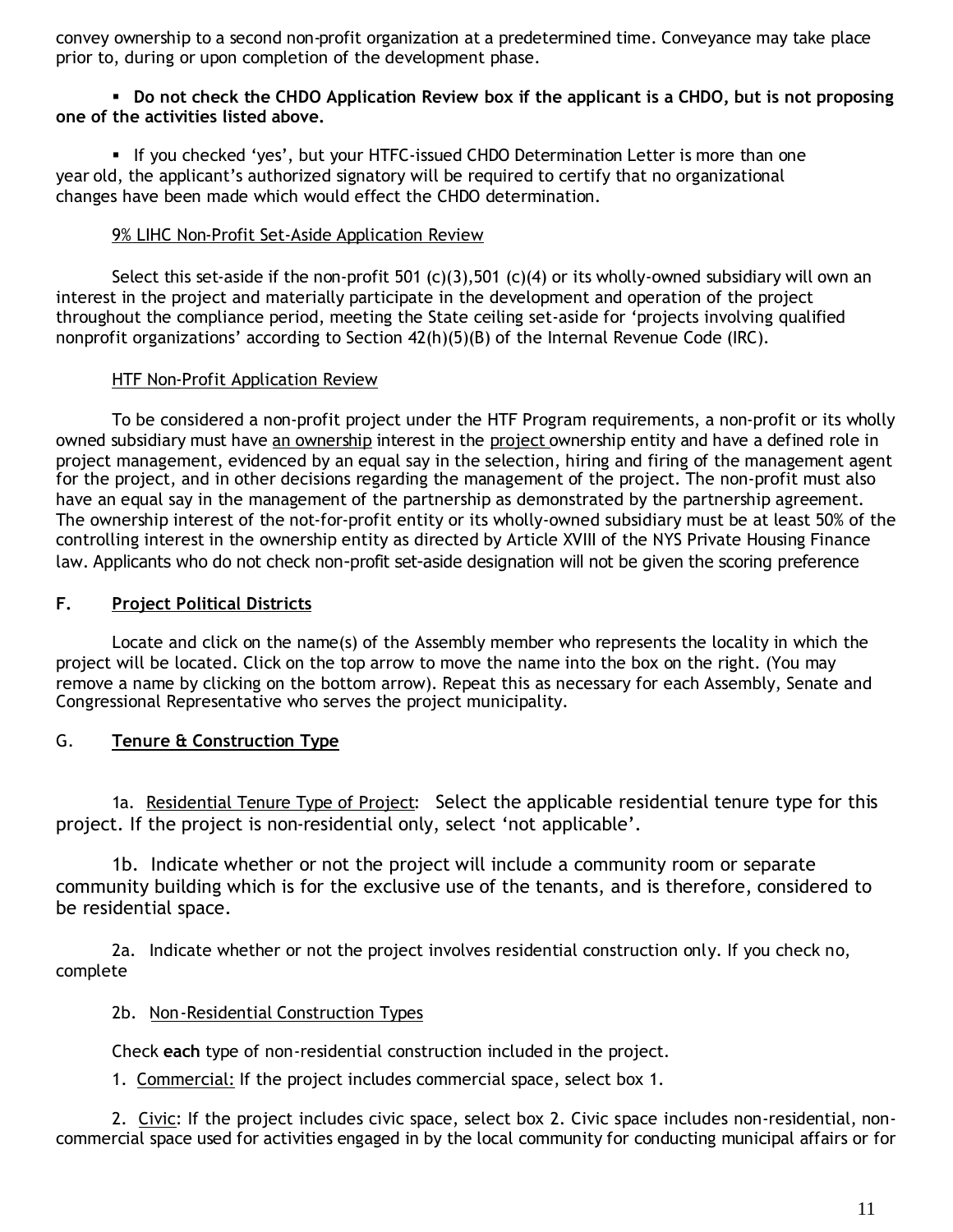general public use. **A community room or separate community building that is for the exclusive use of the tenants should be included as part of the residential budget.** Construction costs for civic space is not an eligible cost under the HTF, HOME or LIHC Programs. The operating costs of civic space must be paid from sources other than residential rental income or tenant fees.

3a. Community Service Facility (CSF): This term applies only to projects requesting HTF funds or LIHC and/or SLIHC from DHCR, the New York State Housing Finance Agency (HFA), the New York City Department of Housing Preservation & Development (HPD), or the Development Authority of the North Country (DANC). A CSF is a facility that is intended for use by members of the community-at-large with incomes at or below 60% of area median for civic gatherings such as Head Start Programs, child care, job training, or senior centers. It is **NOT** for the exclusive use of the project tenants. **A community room or separate community building that is for the exclusive use of the tenants should be included as a community room unit in question G1b. above.**

HTF CSF: HTF funds for a CSF are limited to an amount no greater than 10% of the total HTF request. If the project includes a HTF-funded CSF, select box 3a; do not complete questions 3b, 3c and 3d, as these questions are applicable only to CSF units funded with tax credits.

LIHC/SLIHC CSF: The CSF portion of the project is eligible for Credit up to an amount not greater than ten percent of the total eligible basis in the project. In addition, to be eligible as a LIHC/SLIHC CSF, the subject project must be located in a Qualified Census Tract (QCT).

If the project meets all of the conditions specified in the paragraph above for a LIHC/SLIHC CSF:

select box 3a;

 enter the QCT (county and tract number) in which the project is located in 3b. (You may use the link to HUD's QCT Table Generator to locate the QCT);

 in 3c, select the agency from which you are requesting credit (DHCR, HFA, HPD or DANC). **Please be aware that DHCR does not accept LIHC applications requesting credit from NYS HFA, NYC HPD or DANC;** and,

▪indicate in 3d whether or not, you will include a portion of the expenses associated with the CSF as eligible basis for the purpose of calculating tax credits.

### **H. Units Assisted**

#### 1. Total Units in Project - All Sources

Complete this section by entering the total units of each type which will exist upon completion of the project, including those units which will not be financed by DHCR/HTFC programs. See the definitions for community service facility (CSF) and civic units in Section G, 2b above, before completing this Table.

After you complete and save this information, the data will be redisplayed with two grids at the bottom: 1. Total Units in Project – All Sources, and the following grid:

#### 2. Units in Project - by Permanent Funding Source

Grid 2 will show each DHCR/HTFC program from which you have requested funding in Exhibit 1. To add a non-DHCR/HTFC permanent funding source to the grid, return to the top of the page, enter the funding source name and the number of units of each type which will be assisted by that source, and save the page. Repeat this for each non-DHCR/HTFC funding source that you will list as a permanent funding source in the Development Budget (Exhibit 3). After adding all non-DHCR/HTFC permanent funding sources, you will add DHCR/HTFC program units as follows: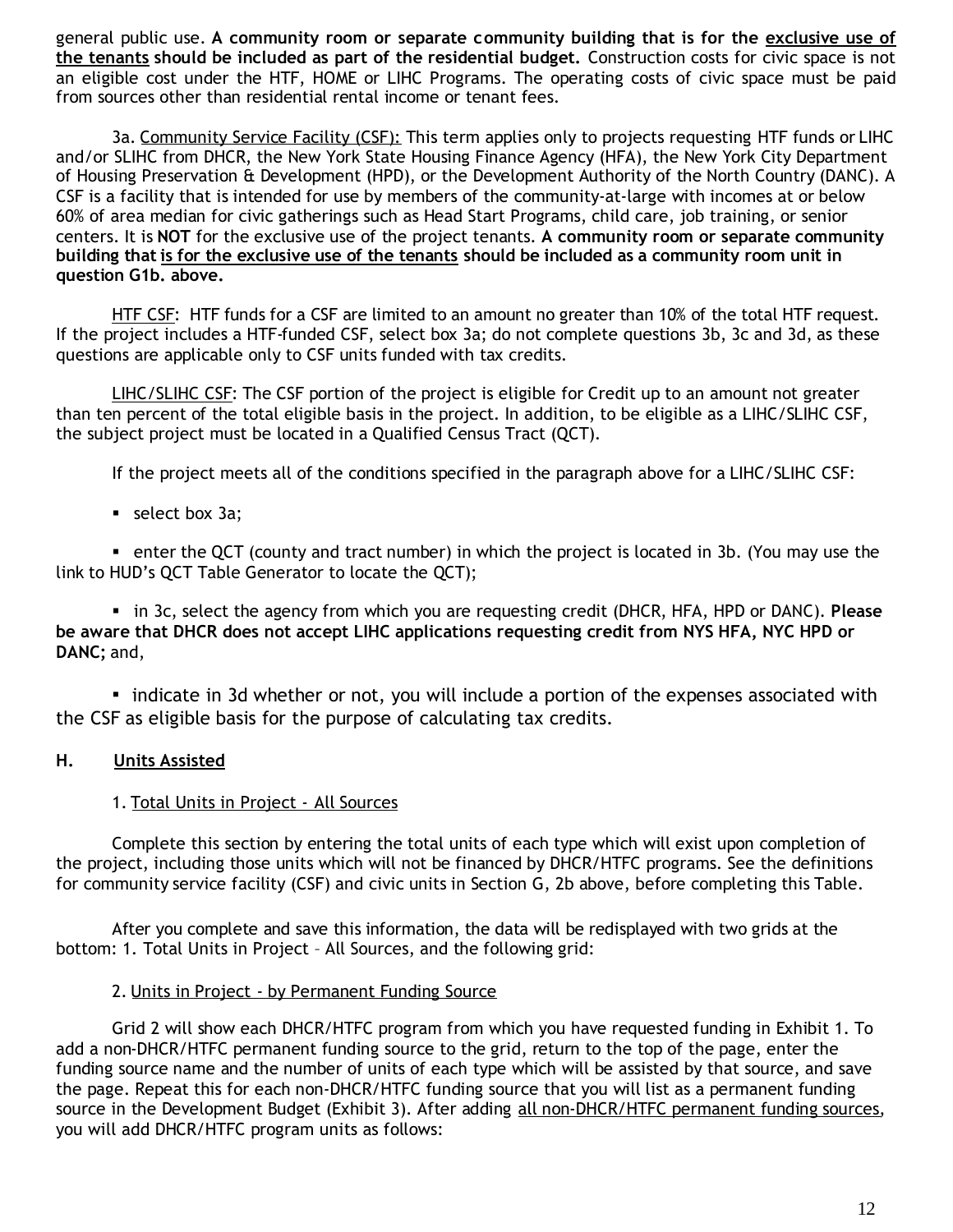Click the 'edit' button to the right of the DHCR/HTFC program name in Grid 2. When you click 'edit', the program name will be displayed in the 'DHCR Source Name' box. Complete the unit information for that source and save. Repeat for each DHCR/HTFC funding source in the project.

#### **I. Income Targets**

**Please Note:** If this project is funded by HTFC/DHCR, the income target groups that you enter in this section will be used as the basis for the project's Regulatory Agreement and will establish the maximum income levels for occupants of the completed project.

1. Indicate whether or not the proposed project will include a **non-rent bearing** unit for a resident manager/superintendent. **Please note** that this unit will not be counted as an HTF/HOME-assisted unit unless it will remain affordable to income-eligible households. Projects receiving LIHC and/or SLIHC may elect to have the resident manager's unit be considered as common space for the project.

#### 2. Income Targets

In the 'Units – All Sources' column, list the total number of units in the project, including those not being funded by DHCR/HTFC, which are targeted to each income-range category. In the 'Units - DHCR/HTFC' column, list only those units that are to be funded by DHCR/HTFC. If the project will include a **rent-bearing** unit for a resident manager/superintendent, include that unit in the appropriate incomecategory range. If the project contains a non-rent-bearing unit for an employee, enter the unit on the line: 'non- rent-bearing unit for resident manager/superintendent. See the following example:

**Example:** A 20-unit project is proposed. Only 15 of the units are to be funded by DHCR/HTFC programs. Ten units will be occupied by those at 50% of median income, five units will be occupied by those at 60% of median income, four units will be occupied by those with incomes more than 90% of median – and one unit will be occupied rent-free by a building superintendent.

| Income Target Group                                       |            | Units - All Sources | Units -<br>DHCR/HTFC |
|-----------------------------------------------------------|------------|---------------------|----------------------|
| Public Assistance Households (<=30% Median)               |            |                     |                      |
| >30% through 50% of Median Income                         |            | 10                  | 10                   |
| >50% through 60% of Median Income                         |            |                     | 4                    |
| >60% through 80% of Median Income                         |            |                     |                      |
| >90% of Median Income                                     |            | 4                   |                      |
| Non-Rent Bearing unit for resident manager/superintendent |            |                     |                      |
|                                                           | Totals: 20 |                     | 15                   |

#### **J. Project Occupants**

Section J1 is used to record the project units that will be occupied by any of the special needs population household categories listed below, including NY/NY III Supportive Housing Agreement Special Populations. Section J2 is used to record those project units which will be occupied by households that are not included in any of the special population categories listed in J1, including non-frail elderly households.

The total units entered for J1 and J2 in the column entitled 'Units – All Sources' must equal the total number of residential units entered in section H1 of this exhibit. The total units entered for J1 and J2 in the column entitled 'Units – DHCR/HTFC' must equal the greatest number of DHCR/HTFC Program units entered in section H2 of this exhibit. See the example below for guidance in completing this section.

#### 1. Persons with Special Needs

Projects which commit to set aside at least 15% of the project units for occupancy by any of the following special populations AND which will be served by supportive services as evidenced by a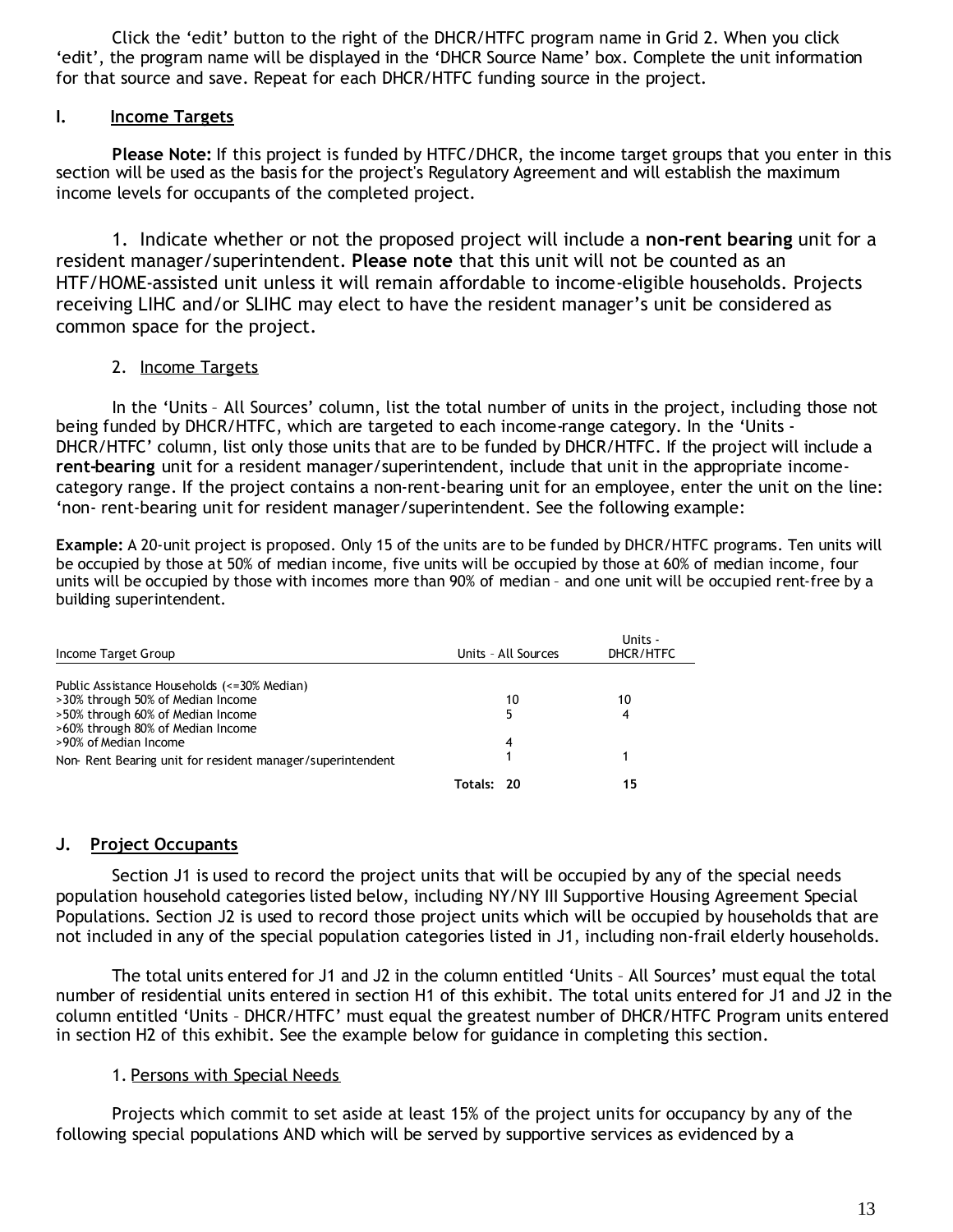comprehensive service plan and an agreement or commitment in writing with an experienced service provider will be considered a Persons with Special Needs Project. In addition, proposed projects applying under the 9% LIHC Supportive Housing Project Set-Aside must give preference in tenant selection to persons with special needs for at least 25% of the LIHC-assisted units, and meet the additional standards set forth in the RFP. **(NOTE:** If you want to include multiple categories of special needs populations in a "pool", for example, families who are homeless, persons who are homeless and persons who are victims of domestic violence, without a target number for each category, complete section J1 as instructed, and then clearly describe how you will meet the 15% set-aside in Attachment E1.

### **Special Population Categories**

Persons/Families in Long-Term Recovery from Alcohol Abuse Persons who are Frail Elderly\* Families who are Homeless Persons who are Homeless Persons with Mentally Retardation / Developmental Disabilities Persons with AIDS/H IV-Related Illness Persons w/ Physical Disabilities Persons w/ Psychiatric Disabilities Persons/Families in Long-Term Recovery from Substance Abuse Persons who are Victims of Domestic Violence

**\* DHCR/HTFC encourages the targeting of units for occupancy by persons who are frail elderly only in those projects where all occupants are elderly.**

### **NY/NY III Special Population Categories**

These categories apply only to projects located in the following counties: Bronx, Kings, New York, Queens and Richmond. See the instructions for E2 of this Exhibit for more information on the NY/NY III Supportive Housing Agreement.

• Persons who are chronically homeless or at serious risk of becoming chronically homeless and who suffer from serious and persistent mental illness

• Single adults with substance abuse disorder who are chronically homeless or at serious risk of becoming chronically homeless

• Persons who are chronically homeless or at serious risk of becoming chronically homeless and who are living with HIV/AIDS

• Families in which the head of household suffers from substance abuse disorder, a disabling medical condition or HIV/AIDS and who are chronically homeless or at serious risk of becoming chronically homeless

For each special population category that you are proposing to target for project occupancy, including special populations as defined by the NY/NY III Supportive Housing Agreement, enter the total number of units in the project that are being targeted for occupancy by that population in the column entitled 'Units- All Sources'. Under the column entitled 'Units DHCR/HTFC', enter the total number of **DHCR/HTFC-assisted** units that are targeted to each special population. **Please Note: Households to be occupied by non-frail elderly persons should be recorded in section J2 (Other Households). Only frail elderly households can be recorded in section J1 (Special Population Households).**

See the example below.

#### J2 - Other Households

In the column entitled 'Units – All Sources', enter the total number of units in the project that will be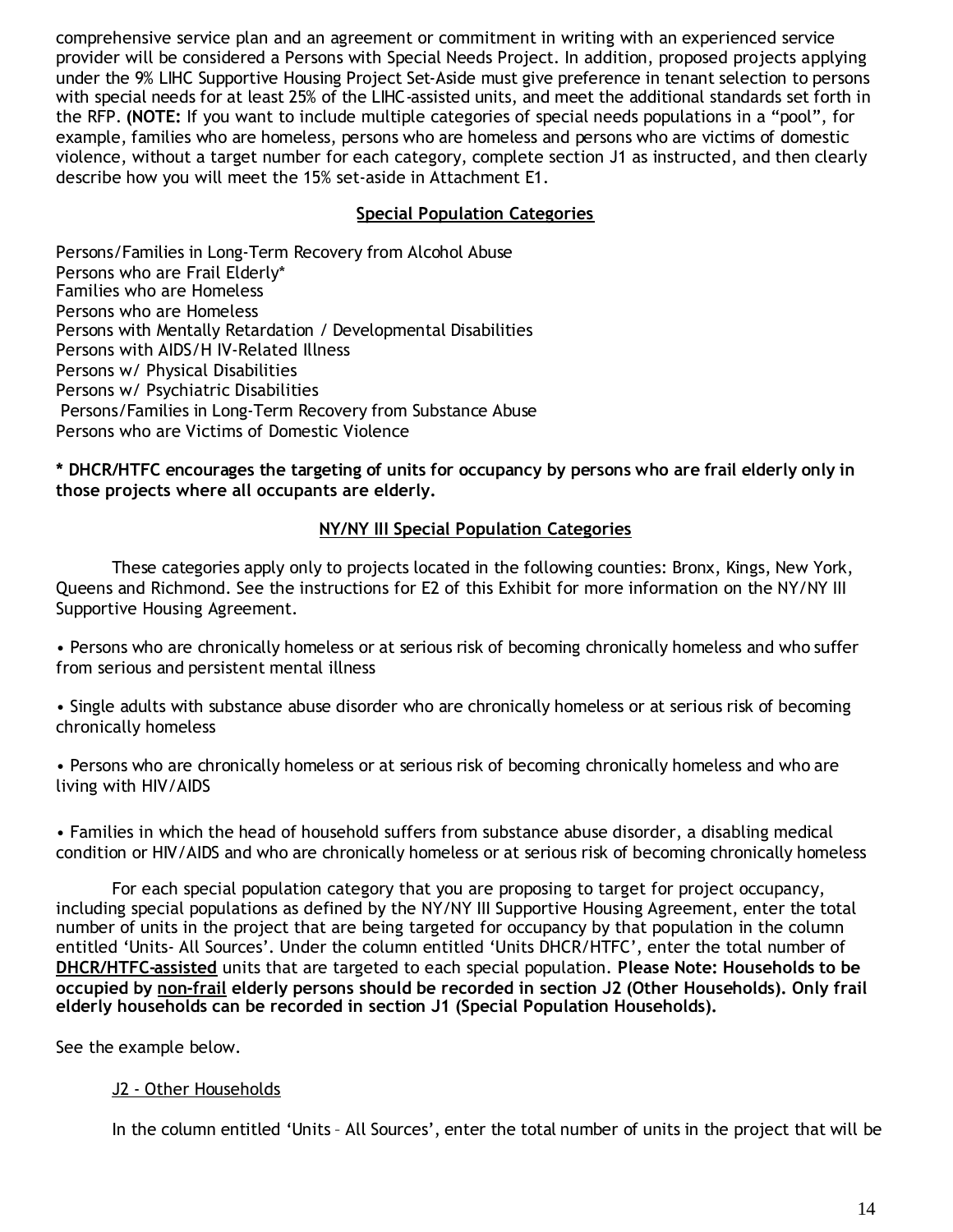occupied by non-frail elderly households and/or by households without special needs. In the column entitled 'Units – DHCR/HTFC', enter the total number of **DHCR/HTFC**-assisted units for each applicable category.

#### **Example:**

**Your 20-unit project will be targeted for occupancy as follows: Six units will be occupied by families who are homeless. Four units will be occupied by persons who are non-frail elderly. Ten units, including a unit to be occupied by a resident manager, will be occupied by households without special needs DHCR/HTFC programs will fund only 15 of the units; the other five will be funded by other sources. Record the units as follows:**

| 1. Households with Special Needs | Units - All Sources |                   |
|----------------------------------|---------------------|-------------------|
| Families who are Homeless        | 6                   | 6                 |
| 2. Other Households              | Units - All Sources | Units - DHCR/HTFC |
| Non-Frail Elderly Households     | 4                   | 4                 |
| Households without Special Needs | 10                  | 5                 |
| Total Households (J1 & J2):      | 20                  | 15                |

All units must be identified. If all or any of the units in the project will not be targeted for occupancy by a special population or non-f rail elderly household, you must identify these units in Section J2 as households without special needs.

#### 3. Elderly Population Targeted

If applicable, select the age structure of the targeted elderly project occupants. If no elderly tenants are targeted, select 'Not Applicable'.

▪Aged 55 or older (At least 80% of the units will be occupied by at least one person aged 55 or older).

▪Aged 62 or older (All units will be occupied by persons aged 62 or older).

▪Aged 62 or older and/or physically or mentally handicapped persons of any age and the project is to be jointly financed by the US Department of Agriculture Rural Housing Services and HTFC.

#### **K. Development Team Members**

This Section must be completed for the project's developer, owner and architect. Additionally, if you have identified a management agent, general contractor, housing consultant or syndicator, complete this Section for them as well. If there are team members who will perform duties not listed (e.g. Green Design Expert) click 'other' and provide a short description of their activities.

1. Enter the name of the development team member's employer.

2. Enter the team member's first name, last name, title, e-mail address, and phone and fax numbers.

3. Next, click each applicable role that the team member will assume in the project's development. Click 'submit' and the page will be redisplayed as a grid. Click the 'add' button to add another team member.

4. If the team member has no experience in the proposed role, please select "no".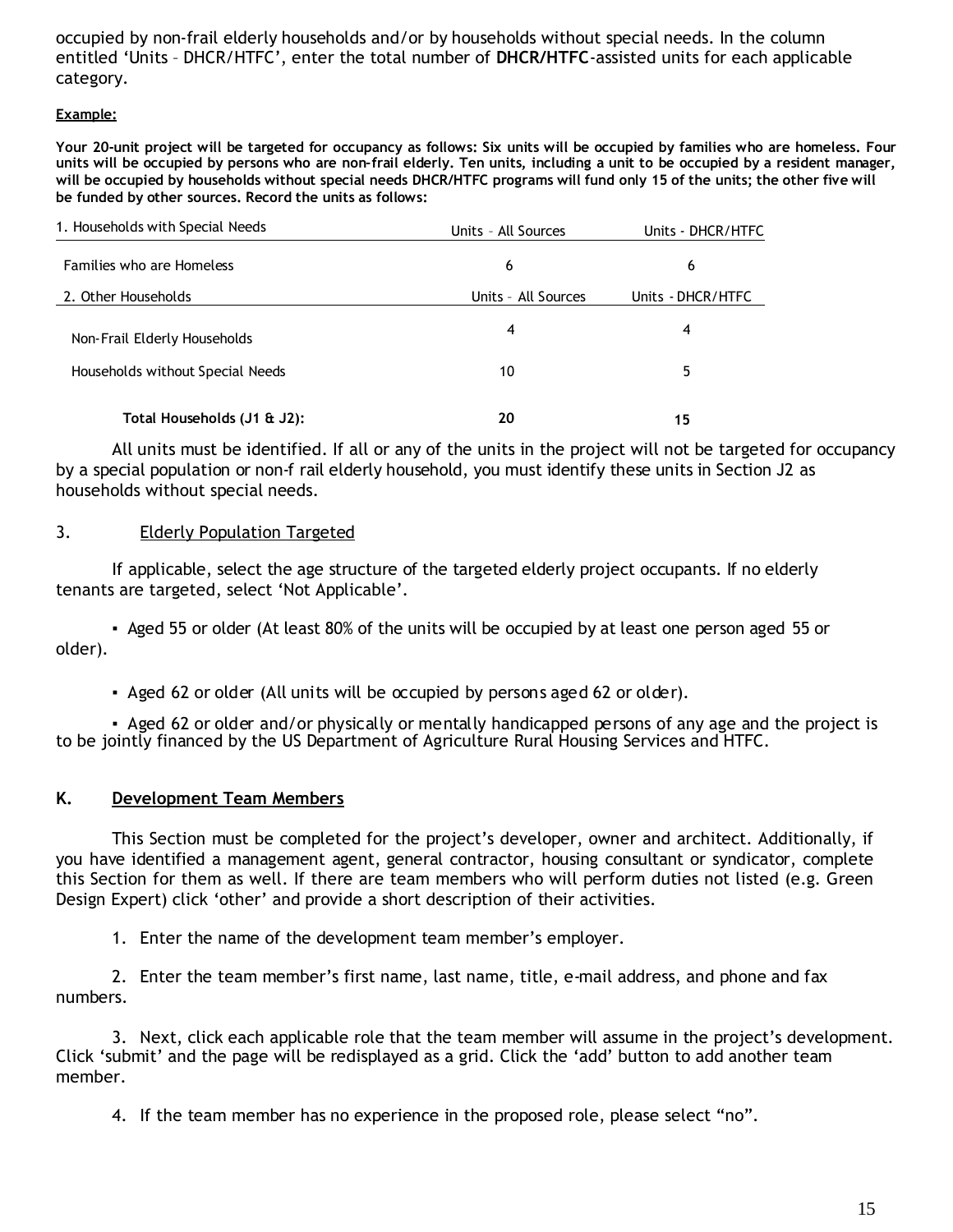#### **L. Disclosure of Identities of Interest**

**In this section, you must identify all project principals and any identity of interest between project principals as defined below:**

A project principal is defined as follows: any person or public or private entity that will participate in the proposed project as an applicant, owner or developer. Architects, attorneys, builders, management agents, consultants or others who have an interest in the project, other than an "arms-length" fee arrangement for professional services, are also considered principals. All general partners in a partnership or managing members in a limited liability company are considered principals. Principals of public or private corporations include the president, vice president, secretary, treasurer, and all executive officers who are directly responsible to the board of directors or equivalent governing body, as well as each director or stockholder having a ten percent or more interest in the corporation. Any person or entity with an identify of interest to any of the above is also considered a principal.

If any of the project principals has an identity of interest, this must be disclosed in this section. Disclose and describe any identities of interest between the members of the development team and members of the development team and the seller of the property on which the project will be developed. This disclosure must include the nature of their fiduciary and financial relationships, past present and future, to the project and to each other. It must include any financial, familial or business ownership relationship between the applicant or any general partner and any participant in the project's development. This includes, but is not limited to, existence of a reimbursement arrangement or exchange of funds; common financial interests; common officers, directors or stockholders; or family relationship between officers, directors, or stockholders.

To complete this section: each team member entered in Exhibit 1K of this application will be displayed. Click on each team member's name, enter their title, and organization name. If the team member does not have an identity of interest, select 'Project Principal' from the 'Type' drop-down menu and click 'Submit.' If a team member has an identity of interest, select 'Identity of Interest' from the 'Type' drop-down menu, disclose the identity of interest in the space provided, then click 'Submit'.

To add a principal not listed in Exhibit 1K, click the 'add' button and follow the instructions in the paragraph above.

### **Exhibit 2 - Community Impact/Revitalization**

#### **A. Documentation of Community/Housing Needs**

In this section, you will reference all existing planning documents that identify community renewal and/or housing needs for the locality in which the proposed project is located.

#### 1. New York State Consolidated Plan Objectives/Priorities

This section must be completed by all applicants requesting New York State HOME Program funds. Applicants with projects located in areas where no other documents identifying community renewal and/or housing needs exist must also complete this section. All other applicants may choose to complete this section, but are not required to.

### 1 a. NYS Consolidated Plan Objectives Addressed by this Project

Select each objective that the project addresses.

### 1b. Table 1b - NYS Consolidated Plan Priority Need Level by Household Type & Income Group

For each Household Category listed which will be served by the project, locate the Income Range(s)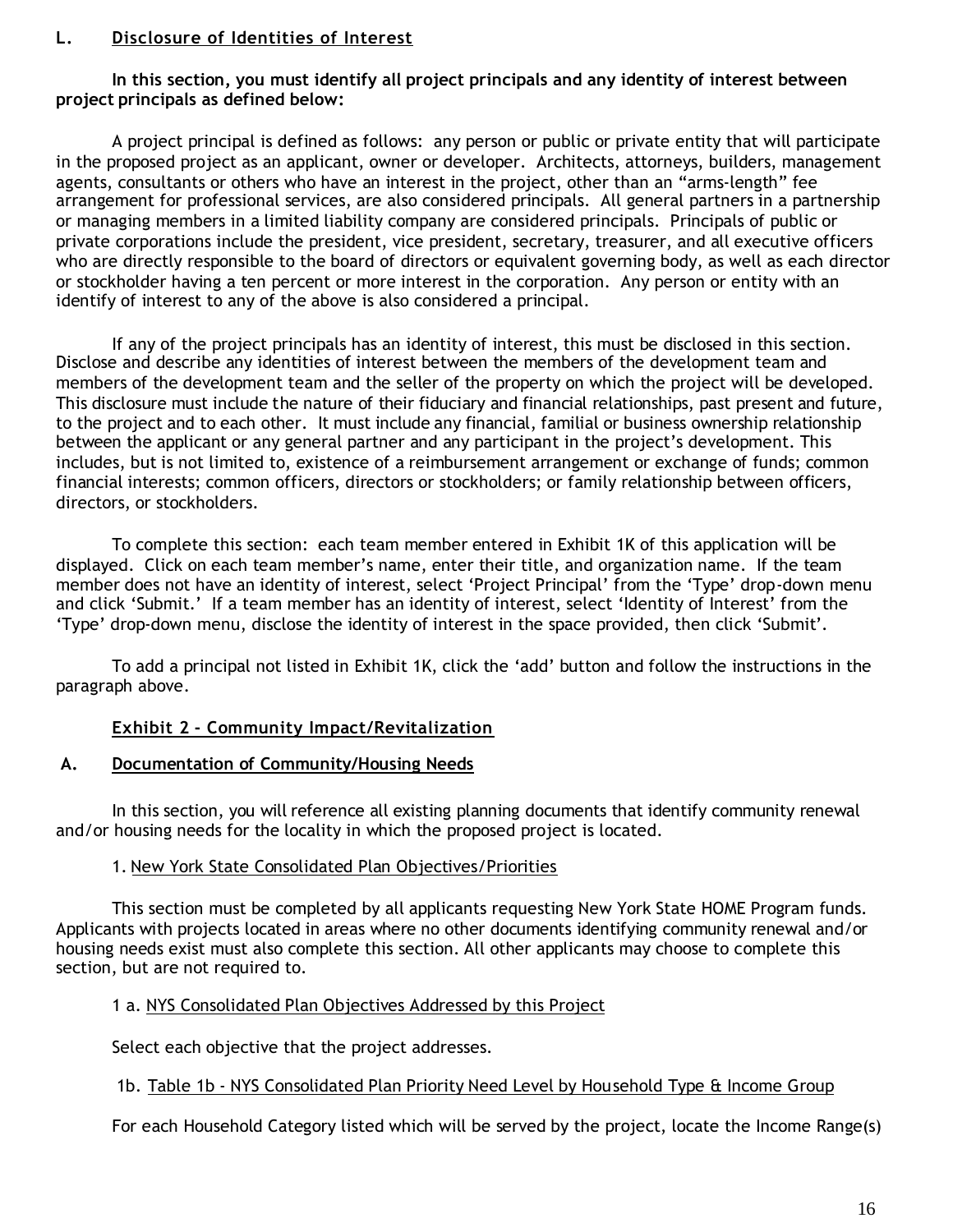that will be served, and select the corresponding Project Target Population box. The Priority Need Level (H-high, M-medium, L-low) for each category of housing identified in the NYS Consolidated Plan is displayed for informational purposes.

### 2a. Existing Documentation of Local Need

Complete section 2a for each existing planning document that addresses the community renewal and/or housing needs of the project locality. See the following instructions for guidance in completing this section. **IF THE PROJECT IS IN A MUNICIPALITY WITH A LOCAL CONSOLIDATED PLAN, YOU MUST REFERENCE IT IN THIS SECTION.**

A. Local Needs Document - Select the type of local needs document from the dropdown list. Enter the name of the document, the name of the entity for which it was prepared, the geography referenced (statewide, county, city, town, village, neighborhood), and the date the document was published. If the type of document is not specifically listed, select 'other' and specify the type in the space provided.

B. Needs Identified - Answer each of the three questions pertaining to the needs identified in the document.

1. Indicate whether or not the document identifies the proposed project as the type needed for community revitalization. If you answer yes, reference the page numbers where this is stated. If the document states the level of priority for this type of project, enter the priority level and reference the page numbers. If no priority level is stated in the document, enter 'N/A'.

2. Indicate whether or not the document identifies the project's targeted income groups and household types as those with specific needs. If you answer yes, reference the page numbers where this is stated. If the document states the level of priority for this type of project, enter the priority level and reference the page numbers. If no priority level is stated in the document, enter 'N/A'.

3. Indicate whether the document specifically mentions need for the proposed project. If you answer 'yes', reference the page numbers where this is stated. If the document states the level of priority for this project, enter the priority level and reference the page numbers. If no priority level is stated in the document, enter 'N/A'.

If additional needs documents exist, repeat the steps above to add another.

2b. House-NY

Indicate whether or not the project has received a HOUSE-NY award from the NYS DHCR.

#### 3. Local Housing Needs for Proposed Households to be Assisted

This section is intended to demonstrate that the proposed project meets identified local housing needs. The source of data may be one of the planning documents cited in section 2a of this Exhibit, the market study for this project, or housing needs data from HUD's Comprehensive Housing Assistance Strategy (CHAS) Housing Needs Table, available online at: http://socds.huduser.org/chas/index.html. HUD defines housing need as households with "any housing problem" which includes households with cost burden greater than 30% of income and/or overcrowding and/or without complete kitchen or plumbing facilities. Housing needs data is provided by special Census 2000 tabulations specifically designed for HUD and includes all NYS localities. Towns and cities are included under the category of "Minor Civil Divisions." Villages and hamlets are under "Census Designated Places".

Identify the data source and the date the data was prepared. Enter the municipalities covered by the data, and select the type(s) of project proposed. If you check 'other', specify the type of housing proposed in the space provided.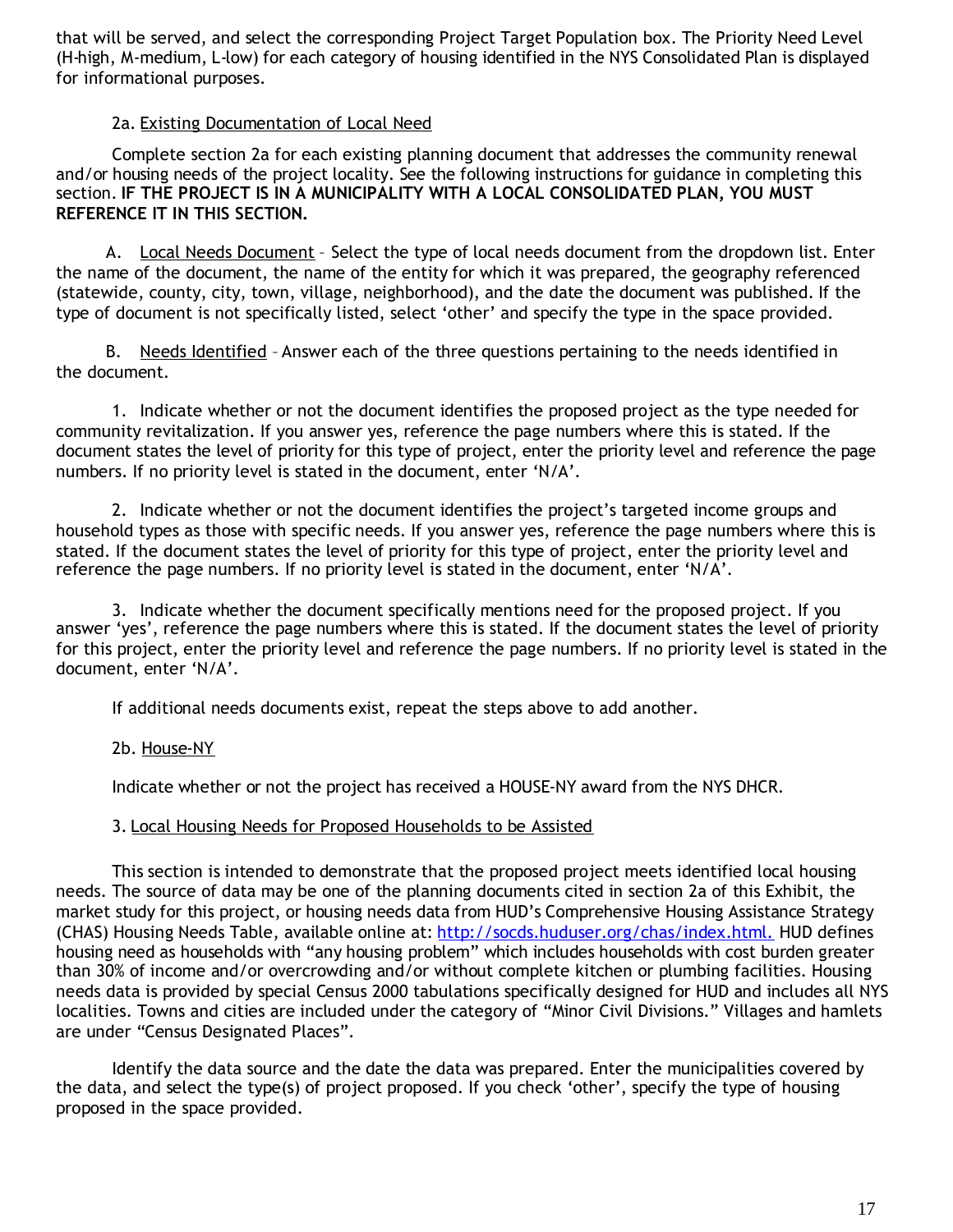For each Proposed Income Range to be served by the project, enter the total number of households in the locality at that income range in the column entitled '#HHs at Income Range for Project Type Proposed, and in the column entitled, #HHs at Income Range in Need of Affordable Housing, enter the total number of households in the locality at that income range who are in need of affordable housing. CDOL will calculate the percentage of households in need by dividing the number of households in need by the total number of households for each income category.

# **B. Evidence of Local Approvals/Support**

# 1. Evidence of Local Support

Complete this section by identifying each source of local support for the proposed project. Select the local support category from the dropdown list, and enter the name of the source of local support, a description of the type of support offered, the approximate value of the support (or N/A if not applicable), and whether the status is committed, proposed, or N/A. Click 'Submit' to save.

Repeat the steps above to add additional evidence of support for the project.

### **C. Special Project Locality Designations**

If the project is located within any publicly- or locally-designated area which is eligible for special benefits or attention, select the special designation category from the dropdown list, enter the name and/or location of the designation, and the year the designation was initiated. If the project locality does not have any of the listed designations, select 'Not Applicable' and click 'Submit' to save.

To add another designation, repeat the above steps.

### **D. Community Needs Narrative**

1. Provide information on the amount of subsidized housing which has been built in the primary market area of the proposed location of the project within the past ten years, and the extent of unmet demand for affordable housing for the income group(s) which are proposed to be served by the proposed project. In your response, include the sources for the data and other information provided, and any additional information regarding past inability of the current market to adequately provide adequate affordable housing.

2. Provide information on the general housing market in the primary market area of the proposed project. Include the current vacancy rates for units in the primary market area which are comparable to the proposed units.

3. Describe how the proposed project is part of a comprehensive community revitalization strategy which includes the use or reuse of existing buildings, including the historic rehabilitation of existing buildings, and which addresses employment, educational, cultural and recreational opportunities within the community in which the proposed project will be located. Refer to the information provided elsewhere in this Exhibit, including the New York State Consolidated Plan, documents listed in Table 2A of this Exhibit and the information provided in Attachment C1, Community Needs Support Documentation.

### **E. Communities Under Court-Order/Court Decision**

1. Indicate whether or not the project locality is under a court order/decision or if a court-ordered plan to address desegregation or remedy a violation of law has been issued. If you check yes, complete the following.

2. Indicate whether a court monitor has been appointed and has issued a written approval for the project. If a court monitor has not been appointed, check N/A.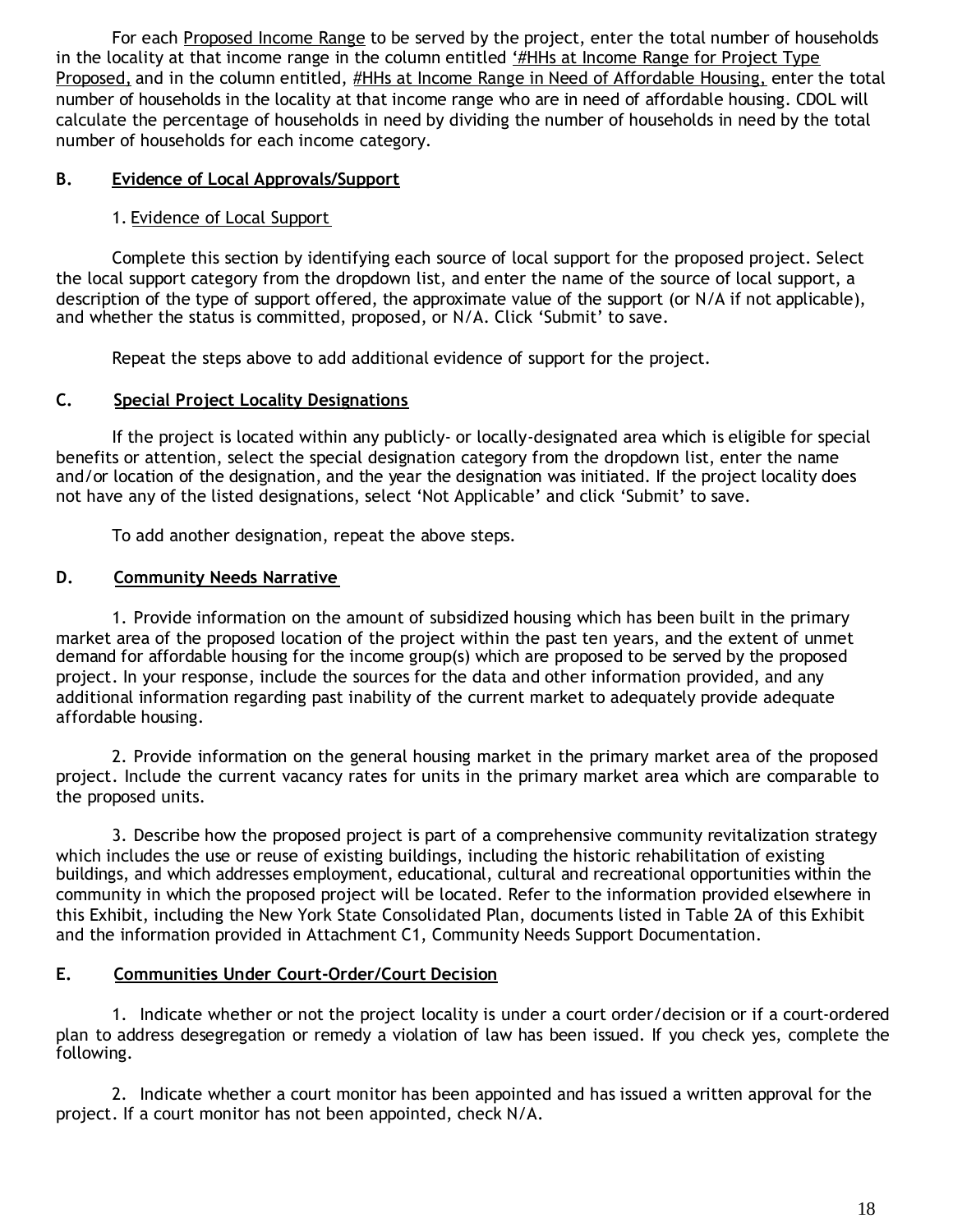3. Summarize the order, decision or plan, and describe how the proposed project is consistent with the goals of the ruling or plan.

### **Exhibit 3 – Development Budgets/Funding Sources**

#### **A. Construction Cost Basis**

1. Indicate whether or not the total construction cost is based upon a guaranteed price contract.

2. Select the wage rate that the total construction cost is based on. Projects with 9 or more units utilizing project-based vouchers, or HOME-assisted projects with 12 or more units must choose the appropriate Davis-Bacon wage rate.

#### **B. Funding Sources**

On this page, you will add each source of construction and permanent financing for each of the project construction type(s) indicated in Exhibit 1, Section G of this Application (residential, commercial, civic and/or CSF). As you add a source and update the page, the source will be added to the appropriate funding source grid at the bottom of the page. Construction sources must be equal to permanent sources, and both construction and permanent sources must be equal to the Total Project Cost (line 54) for all sources. If the project involves more than one type of construction, the CDOL will produce a Summary Budget for the project upon completion of all individual budgets.

1. Under the section of the page labeled Source, select the financing type from the drop-down list (either permanent or construction);

2. Select the funding source name from the drop down list. Sources are listed according to source category (DHCR/HTFC, Federal Government, Local Government, Non-DHCR State Government, and Private). Each non-DHCR category has one or more "generic" source (federal program, local government, state program, private source, non-profit lender, etc.) If the specific program or funding source is not listed, use the generic source that best describes the source, and specify the program or source name in the space provided.

#### **PLEASE NOTE:**

**▪**If you are receiving HOME funds from a Participating Jurisdiction, please use HUD – HOME Participating Jurisdiction as the source code rather than County Government. Specify the PJ name in the space provided.

▪If you have requested **either** HOME **or** HTF funds on this application, choose the funding source 'NYS HOME or Housing Trust Fund'. If you are requesting separate HOME and HTF funding, use the individual program source names. If you have requested tax credits from DHCR or another source, use the Equity – Tax Credit source.

• If your project financing includes funds from a DHCR/HTFC program which is not requested on the application (ROA), for example, previously awarded funds, please use the source 'Non-ROA DHCR/HTFC Program'.

Sources are listed below:

#### **DHCR/HTFC Funding Sources**

DHCR Office of Community Renewal HOUSE NY HTFC Public Housing Modernization Program Homes for Working Families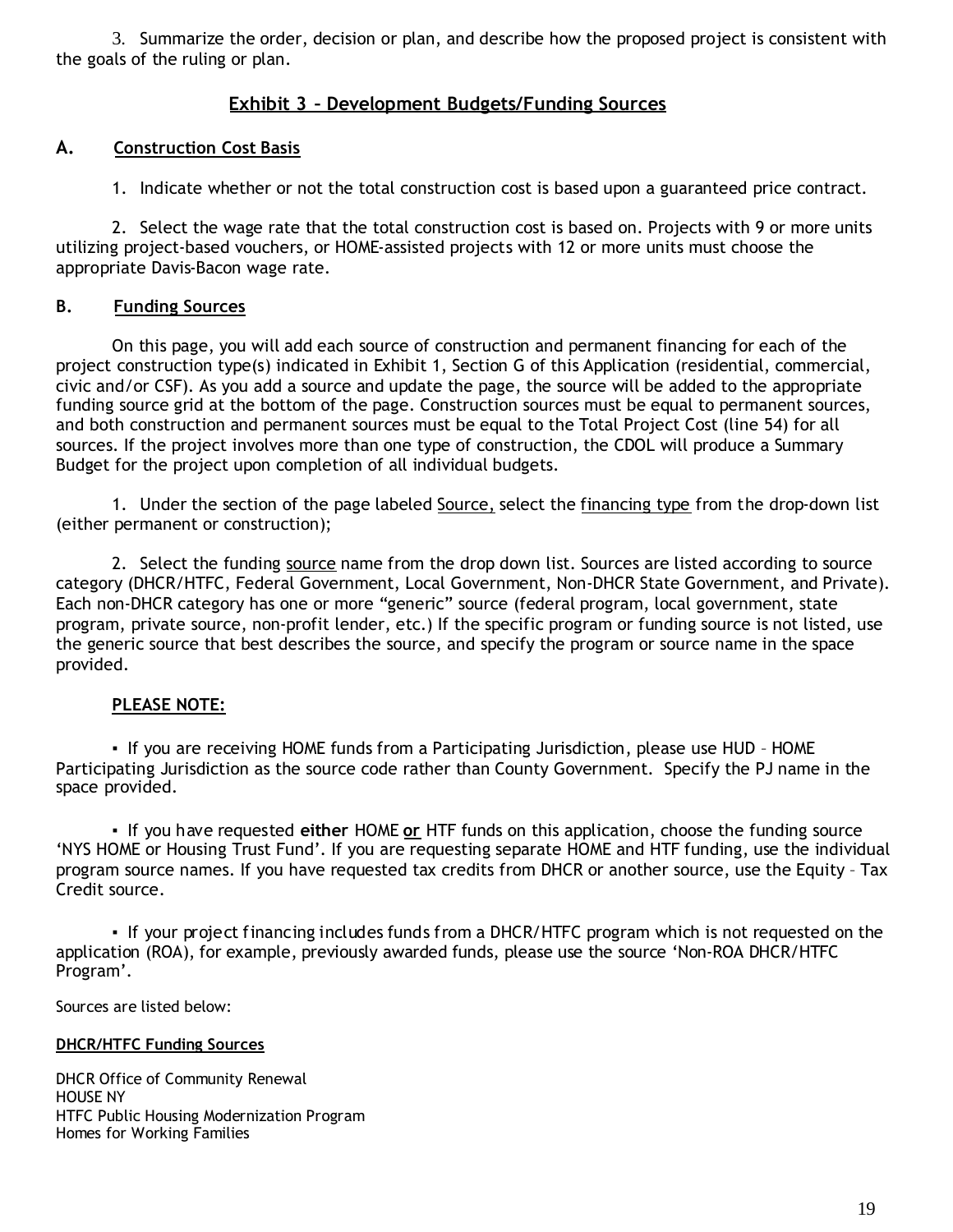Housing Development Fund Housing Trust Fund (HTF) NYS Home Program NYS Home or Housing Trust Fund NY Main Street Program (NYMS) Non-ROA DHCR/HTFC Program (specify) Rural Area Revitalization Program (RARP) Urban Initiatives Program (UI)

#### **FEDERAL GOVERNMENT FUNDING SOURCES**

FHA Insured Mortgage Loan (specify below) Federal Program – Other (specify below) HUD - HOME Participating Jurisdiction (specify) HUD – McKinney HUD 202 HUD CDBG Entitlement Community (specify) HUD HOPE VI Rural Development– Other (specify) USDA 538 Insured Mortgage Loan (specify) USDA Rural Development 515

#### **LOCAL GOVERNMENT FUNDING SOURCES**

County Government (specify) Industrial Development Agency (IDA) (specify) Local Government (specify) NYC HDC Program (specify) NYC HPD Program (specify) Permanent Housing for the Homeless NYC Public Housing Authority (PHA) (specify)

#### **NON-DHCR STATE GOVERNMENT FUNDING SOURCES**

HFA Bond Financing HFA Low-Interest Second Mortgage NYS Energy Research Development Authority (NYSERDA) HFA Bond Financing OMRDD Capital OMH Capital SONYMA Insured Mortgage Loan (specify) State Program – Other (specify)

#### **PRIVATE FUNDING SOURCES**

Deferred Capitalized Reserves/Working Capital Deferred Developer Fees Down Payments (condos/coops) Equity – 421A Certificates Equity – DHCR Tax Credit Equity – HFA Tax Credit Equity – HPD or DANC Tax Credit (specify) Equity – Non-DHCR Tax Credit Equity – Other (specify) Federal Home Loan Bank Affordable Housing Program Lending Institution (specify) Non-Profit Lender (specify) Private Source (specify) Private Subsidy (specify)

3. Under the section of the page labeled 'Amount of Funds' are listed the four types of construction. Enter the amount of funds that the source will provide for the appropriate type of construction. For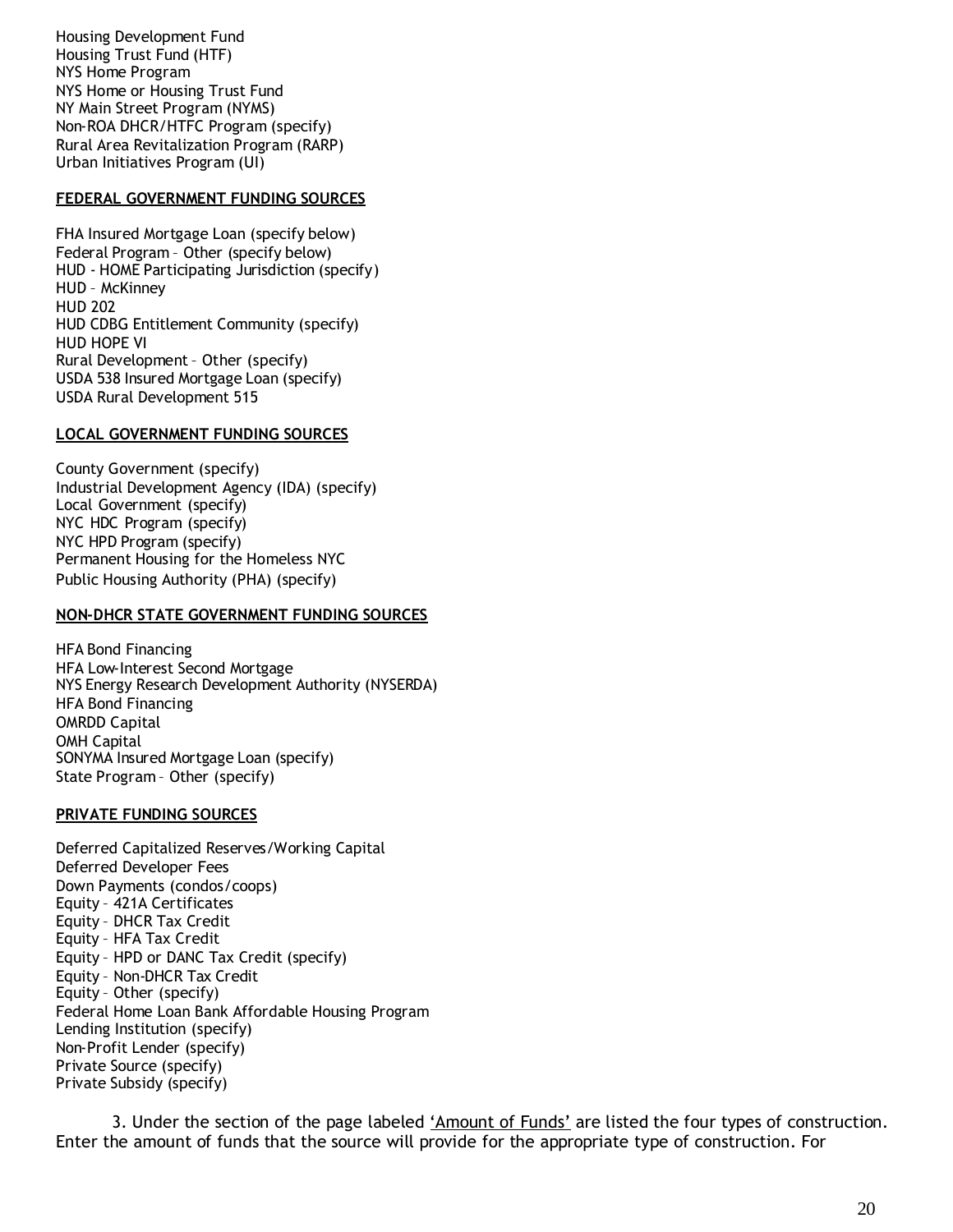example, if Jones National Bank is providing \$1 ,000,000 in construction financing for residential construction, and \$500,000 in construction financing for CSF construction, be sure to enter both the residential and CFS financing amounts. If the source's financing and assistance types are the same, you may enter both at once. Otherwise, you will need to enter the source's contributions separately.

4. Select one of the following Assistance Types for the source from the drop-down menu:

- ▪Loan
- ▪Grant

• Other - This is used to record financing types which are not loans or grants. For example, equity realized from the syndication of tax credits, owner equity, equity from historic tax credits, deferred developer fees, deferred capitalized reserves/working capital, or down payments from owners of condominium/cooperative units.

5. If applicable, enter the source's financing term through cost certification, and indicate whether the term is in years or months. Select 'N/A' if not applicable.

6. Enter the applicable interest rate, or 'N/A' if not applicable.

7. Interim Interest - For each construction loan, enter the anticipated total interim interest. The CDOL will edit the development budget to ensure that the total interim interest for all construction loans will be accounted for on line 16 of the development budget.

8. Lien Position: Enter the proposed lien position for the funding source in the event of a default on a mortgage and note. Select 'N/A' if not applicable.

9. Regulatory Term: Enter the number of years for the source's regulatory term. Select 'N/A' if not applicable.

### **C. Development Budget**

If you have only one type of construction, when you arrive at this screen, a list of permanent funding sources added on the previous screen will be displayed. If you have multiple construction types, when you arrive at this screen, a drop-down menu will be available for you to choose the type of development budget you want to work on. Select the budget type, and a list of permanent funding sources added for this type of construction will be displayed.

Select the 'add' button to the right of the source you wish you to work on. The source will then be highlighted in yellow, and a list of development costs associated with a typical project will be displayed. For each applicable line item, enter the amount of funds to be contributed by the highlighted source. To change any of the figures added for a source, select the 'edit' button to the right of the source name – this appears after a source has been added. Totals will be calculated by CDOL.

The CDOL will produce a summary development budget for projects with multiple construction types.

To view the development budget(s) with all sources, select the 'Print' function at the top of the page. A pop-up window will display that can be printed for verification.

Line Items: Where line items are self-explanatory, instructions are not included. Where clarification is helpful, instructions are provided below.

A. Acquisition (lines 1 - 3):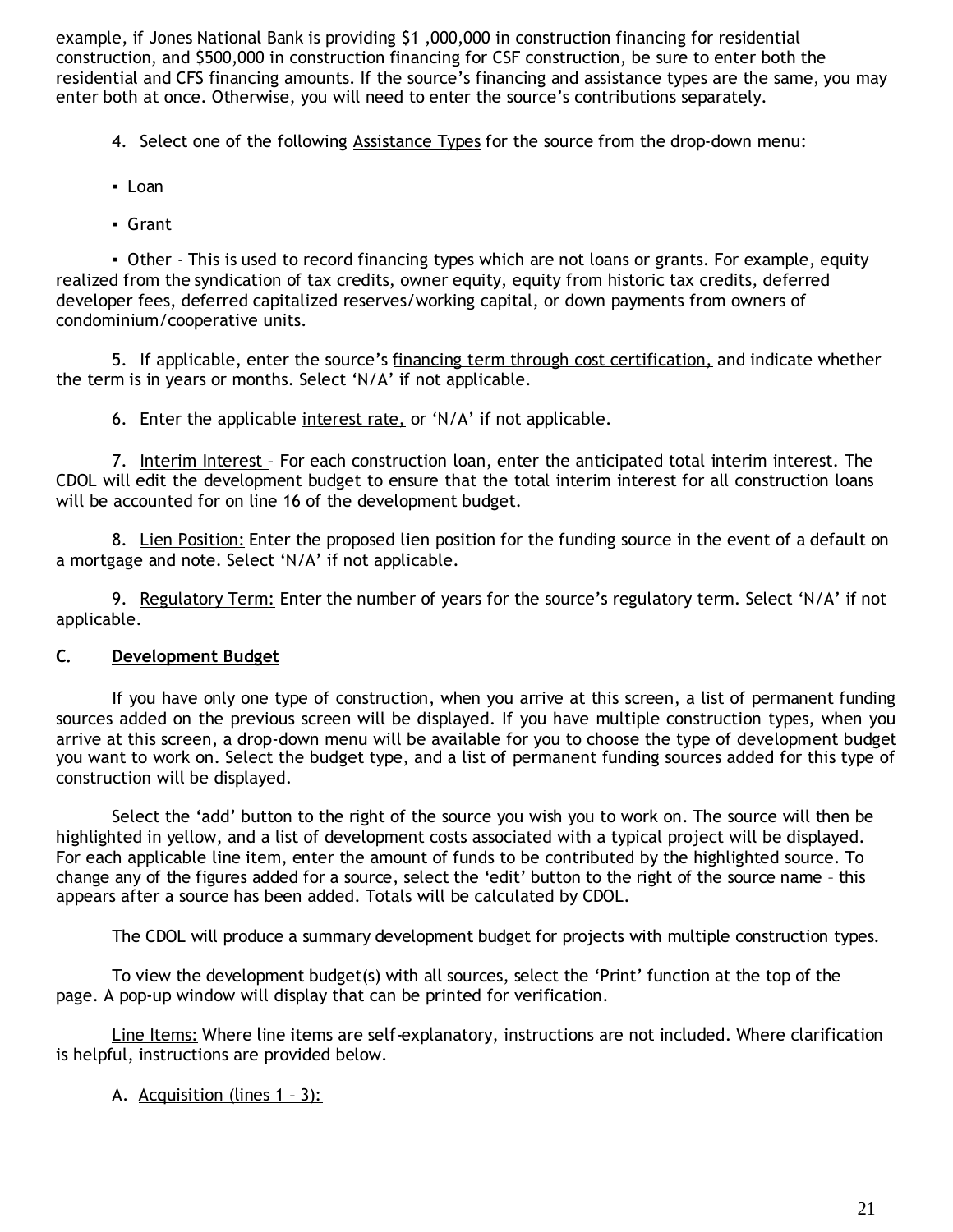1. Land: the acquisition cost of the land **only.**

2. Structures: the acquisition cost of any buildings on the land.

3. Total Acquisition: This will be calculated by the CDOL.

# B. Soft Costs (lines 4 – 24):

See Section 5.00 of the CPM (Development Requirements) before completing this section for definitions and information regarding allowable fees and interim costs to be charged for DHCR/HTFC construction loans to private developers on tax credit projects. If applicable, remember to pro-rate soft costs attributable to non-residential space in the project.

4. Appraisals: See Section 5:03.03 of the CPM.

5. Housing Consultant: This may be up to one percent of Line 43 (Total Development Cost), not to exceed \$20,000. **For Tax Credit projects,** the maximum allowable developer's fee is calculated inclusive of payments to a consultant (see Section 5.05 (vii) of the CPM, Professional Fees).

9. Architecture/Engineering Fees: General guidelines for this line item are as follows: Up to 15% of total construction costs (TCC) (line 40) will be allowed for small-scale, highly complex, historic preservation projects, while larger, new construction projects are generally limited to 5% of TCC.

10. Construction Manager Fees: This may be up to 5% of TCC (line 40). This fee may only be attributed to projects without a general contractor. If you enter an amount in this line item, you may not also enter amounts in Builder's Overhead (line 38) or Builder's Profit (line 39). See the CPM (Section 5.05) and the Design Handbook for more.

11. Legal Fees: Generally limited to one percent of the TDC, depending on the attorney's specific responsibilities.

12. Non-Profit Developer's Allowance (NPDA): This may be paid only when the developer is a nonprofit organization, and the project will be owned and operated on a non-profit basis. You may not claim this fee and also claim the LIHC/SLIHC Developer's Fee in line 42. (See Section 5.05 of the CPM and the Design Handbook for more on the NPDA).

16. Interim Interest: The CDOL will edit the total of this line item to ensure that it is equal to the total interim interest for all construction loans entered in Section B of this Exhibit.

20. LIHC/SLIHC Application Fee: The CDOL will calculate this field by entering a \$2,000 fee for each tax credit program requested on the Application.

21. LIHC/SLIHC Credit Allocation Fees:

9% LIHC and/or SLIHC Applicants: The CDOL will calculate this field by entering a 6% allocation fee for each request (calculated pursuant to Section 2040.3(c) of DHCR's Qualified Allocation Plan (QAP).

4% "As-of-Right" LIHC Applicants: The CDOL will calculate this field by entering a 3% allocation fee (calculated pursuant to Section 2040.4(d) of the QAP.

22. Other DHCR/HTFC Fees:

 Applicants requesting DHCR/HTFC construction financing should refer to Section 5.12 of the CPM for guidance on construction financing fees.

23. Other Soft Costs: If you enter an amount for other soft costs in this line, such as costs for preparing a Phase I Environmental Site Assessment or other environmental study, specify the cost(s) in the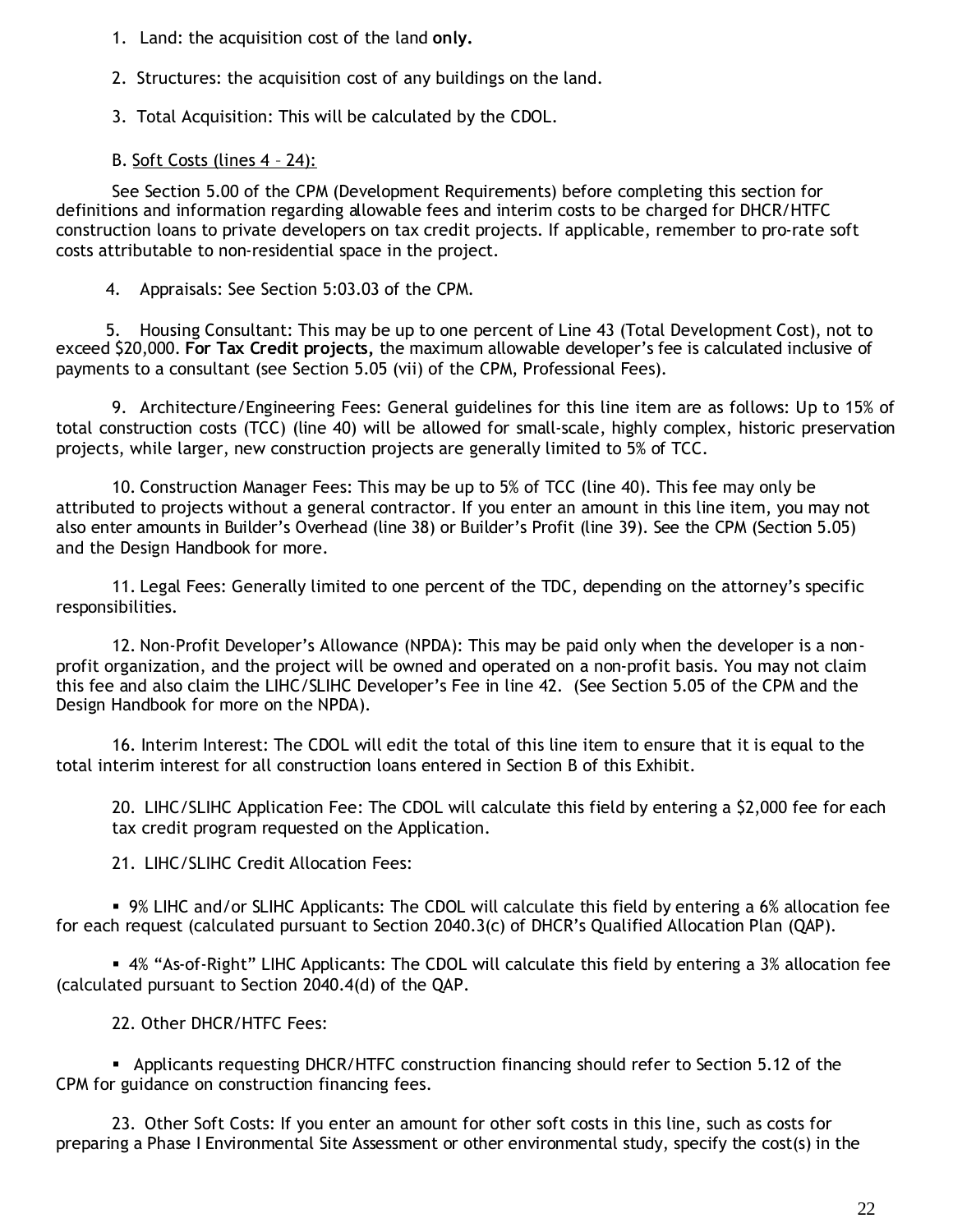space(s) provided. Click the 'add' button to add more lines if necessary.

24. Total Soft Costs: This line will be calculated by the CDOL.

C. Construction Costs (lines 25 – 43):

Enter the projected cost for each applicable construction line item. "Lump sum" totals are not allowed. Items such as off-site work, demolition, builder's profit, overhead, general requirements, etc. must be specified. Appliances, if part of the construction contract, should be included in the line item of the space in which they will be installed - for example, the cost of stoves for individual residential units would be placed in line 31 - Residential.

25. Site Work: the cost of site preparation.

26. Off-Site Work: DHCR/HTFC Programs will only fund off-site costs directly associated with the project. Contact your regional office in advance of application submission if you have questions regarding this line item.

27. Demolition: Only demolition that takes place on the project site is an eligible cost.

28. Environmental Remediation: Include asbestos removal and lead-based paint hazard control in this line.

29. Other Construction Costs: Specify any costs entered on this line item in the space(s) provided. Click the 'add' button if more lines are required.

30. Subtotal – Site Preparation: CDOL will calculate this line.

31 – 33. Residential, Community Service Facility or Civic Space, Commercial Construction: Only one of these lines will be open for data entry, depending on which budget you are completing.

35. Performance Bond Premium: Generally between one and two percent of Line 36 (Subtotal Contractor's Costs).

36. Subtotal Contractor's Costs will be calculated by the CDOL.

37. General Requirements: A maximum of six percent of line 36.

38. Builder's Overhead: A maximum of four percent of line 36.

39. Builder's Profit: A maximum of ten percent of Line 36

40. Total Construction Costs: CDOL will calculate this line.

41. Project Contingency: The amount to be set-aside for all construction-related costs and estimates that represent an amount which is up to five percent (for new construction projects), or ten percent (for rehab or small projects) of the sum of lines 24 (Total Soft Costs) and 36 (Subtotal Contractor's Costs).

42. LIHC/SLIHC Developer's Fee: This fee can only be claimed if the project includes tax credits, and only on residential or community service facility construction. It is limited to a maximum of ten percent of the sum of line 3 (total acquisition) plus a maximum of 15% of the sum of lines 24 (Total Soft Costs), 40 (Total Construction Cost) and 41 (Project Contingency). Be aware that if the project is being developed jointly by a non-profit and a for-profit developer, **the budget may not reflect both this fee and the NPDA on line 12.** A single developer's fee may be claimed for any given project, and division of the fee is subject to negotiation between the parties. (See Section 5.05 (vii) of the CPM for more on the NPDA).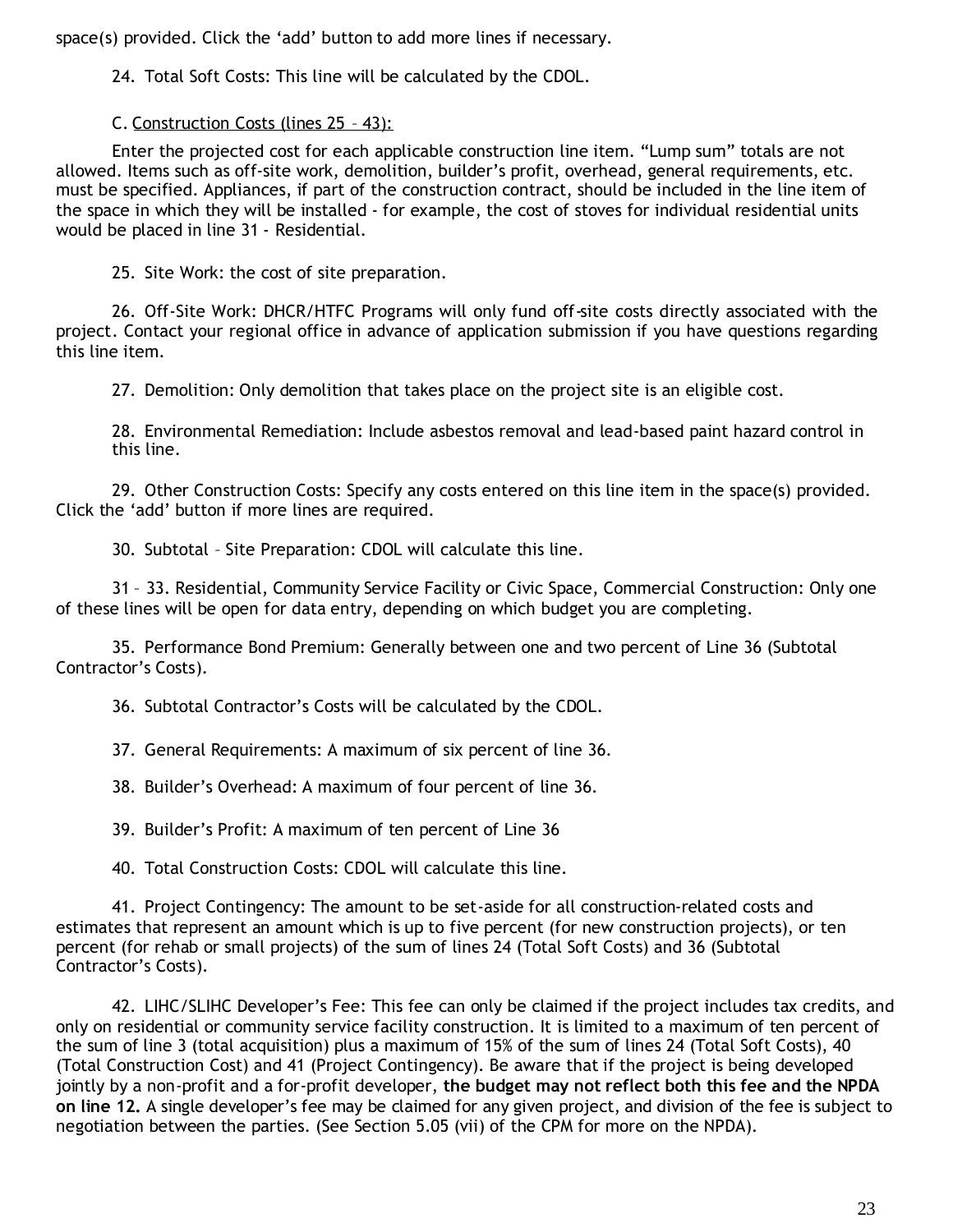43. Total Development Cost (TDC). This line will be calculated by CDOL.

### D. Working Capital (lines 44 – 48):

Enter all operating costs from the time of substantial completion through the first six months of project operation, including, but not limited to: real property taxes, insurance, utility fees, management fees, advertising and marketing.

**HTF Applicants:** This program may establish a working capital fund for itemized and approved costs of up to two percent of the project's Total Development Costs (line 43).

**HOME Applicants:** Eligible costs for projects that are new construction/substantial rehabilitation include the cost of funding an initial operating deficit (working capital) to meet any shortfall in project income during the period of rent-up, which may not exceed 18 months.

44. Initial Operating Deficit: Enter the estimated shortfall between operating expenses and operating income from the time of initial rent-up through full rent-up for a period not to exceed 18 months. Expenses should include all applicable debt service.

45. Supplemental Management Fee and Marketing: Enter the costs for management and marketing fees from initial rent-up through full rent-up for a period not to exceed 18 months.

46. Purchase of Maintenance and Other Equipment: Enter any estimated amounts necessary to purchase needed and appropriate maintenance and other equipment. Provide an itemized list in the space(s) provided. Click the 'add' button if more lines are needed.

47. Other Working Capital: specify costs in the space provided. Click the 'add' button if more lines are needed.

48. Total Working Capital: This line will be calculated by the CDOL.

E. Project Reserves: (lines 49 through 53):

49. Capitalization of Operating Reserve: Capitalization of the operating reserve may be from LIHC proceeds equity only unless the reserve is capitalized by a non-DHCR/HTFC source. HTF/HOME projects with LIHC and/or SLIHC must fund an operating reserve based upon a minimum investment of the lesser of one percent of the project's TDC (line 43), or 50% of gross rents.

50. Capitalization of Replacement Reserve: A replacement reserve is used to replace major items and systems over the life expectancy of the building, including but not limited to: flooring, appliances, plumbing fixtures, heating equipment, roof systems, windows, doors, cabinetry and site apparatus. Applicants may request HTF, LIHC and SLIHC funds to capitalize, or partially capitalize a replacement reserve only if it is not economically feasible for the project to support the "standard" annual contribution to the replacement reserve from operating income.

51. Reserve for Adapting Units: DHCR/HTFC will recognize the capitalization of up to \$4,000 per unit to be set aside to cover the post-construction cost to fully adapt an accessible residential unit to meet the specific needs of a prospective handicapped household. See Section 5.05 of the CPM for further information.

52. Enter the amount of capitalized reserves other than those in lines 49 – 51 above.

53. Total Project Reserves: this line will be calculated by the CDOL.

54. Total Project Costs: This line will be calculated by the CDOL.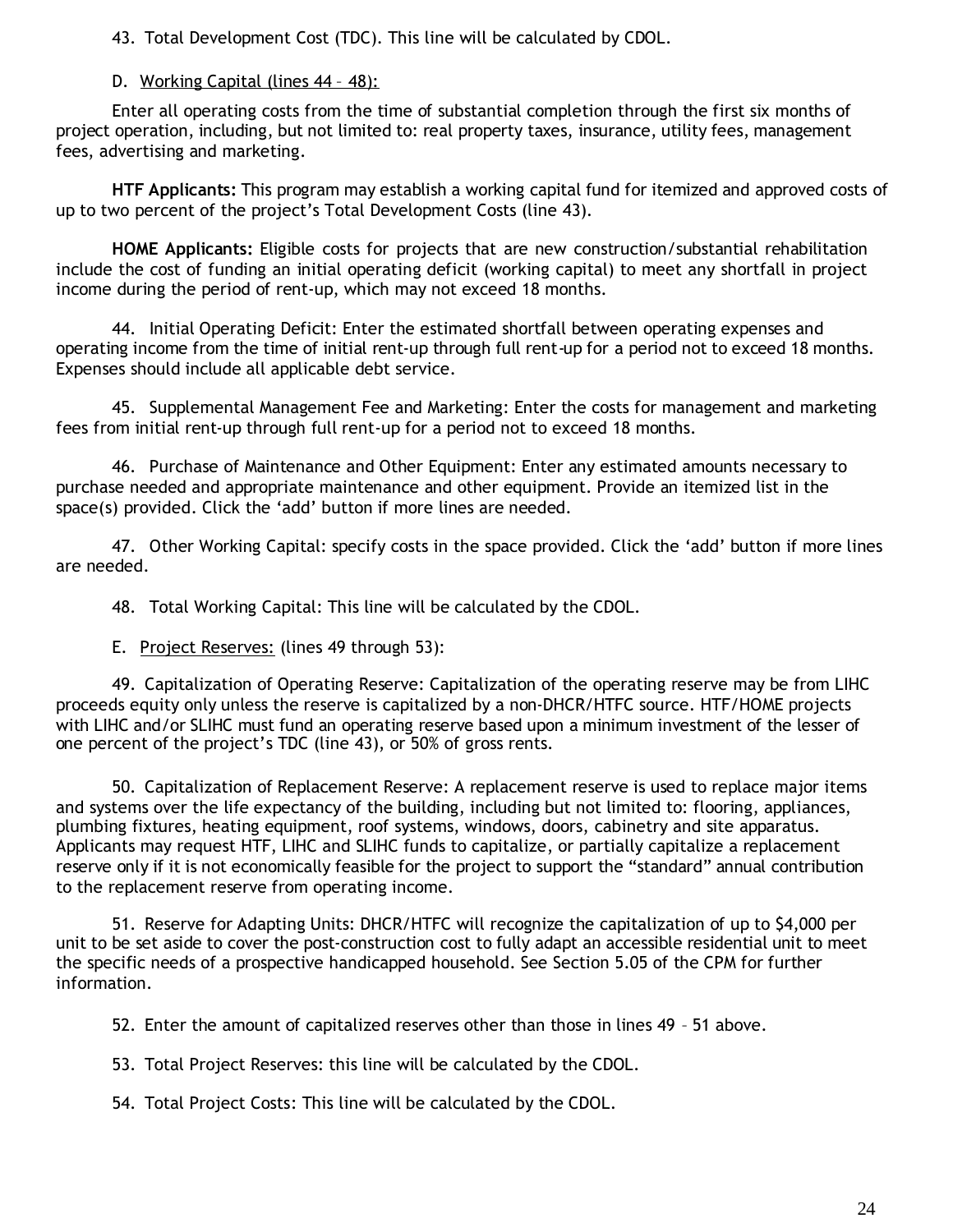# **Exhibit 4 – Rents/Maintenance Fees & Affordability**

This Exhibit must be completed for all projects which include residential units. All residential units in the project must be recorded on this Exhibit, including those which are being financed by sources other than DHCR/HTFC, and units set aside for occupancy by a building superintendent/resident manager. This Exhibit will be used to rate the affordability of the proposed project. It is not used to set income served limits for the regulatory period.

The tables that you will be required to complete in this Exhibit are dependent on the type of project residential tenure you selected in Exhibit 1, Section G of this Application, and on whether or not you expect the project to receive rental subsidies, as indicated in Question A1 below. Tables will be populated by CDOL based upon the data you enter for each unit size/monthly housing cost mix in the project. Section A is for rental units, and Section B is for owner-occupied condominium/cooperative units. Specifically:

- ▪If the project includes rental units with rental subsidies, Tables A1 and A2 will be populated;
- ▪If the project includes rental units without subsidies, Tables A3 and A4 will be populated; and,

▪If the project includes owner-occupied condominium/cooperative units, Tables B1 and B2 will be populated.

### **A. Tenant Affordability Plan: This section applies to rental units only.**

1. Indicate whether or not you anticipate that any of the units in the project will receive a rental subsidy.

2. If you answered yes to the preceding question, enter the total number of units expected to receive each type of subsidy listed in a through d. If the rental subsidy source is not listed in a through e, enter the number of units to receive rental subsidies from another source in f. 'Other Subsidy Source', and specify the subsidy source in the space provided. The total number of units that you enter for this question must match the total units specified to receive a rental subsidy in Table A1 below.

#### **3. Non-Rent Bearing Unit for Occupancy by Building Superintendent/Resident Manager.**

Indicate whether or not the project includes a non rent-bearing unit to be occupied by a building superintendent/resident manager. If you answer yes, enter the anticipated number of occupants in the unit, and the total monthly utility cost to be paid by the building super/resident manager. The CDOL will calculate 3d.

4. Indicate whether or not the comparable rents that you will reference in the following section (A1 and A3) include each of the utilities listed.

5. If the Operating Budget (Exhibit 5) will include non-residential income, explain the source of the income in the space provided.

### **A1 through A4 - Monthly Housing Cost for Rental Units**

This section requires you to enter information for each unit size/monthly basic rent/rental subsidy combination in the project. If there are multiple monthly basic rents anticipated for units of the same size, you must record them separately. If there are units of the same (unit) size, some of which will receive rental subsidies and some which will not, you must also record them separately. After saving the information for each unit size/rent category, the units will be displayed in the appropriate grids at the bottom of the page:

**Table A1 (Monthly Housing Cost for Rental Units with Subsidies) and Table A2 (Affordability for Rental Units with Subsidies) will display units with rental subsidies; and,**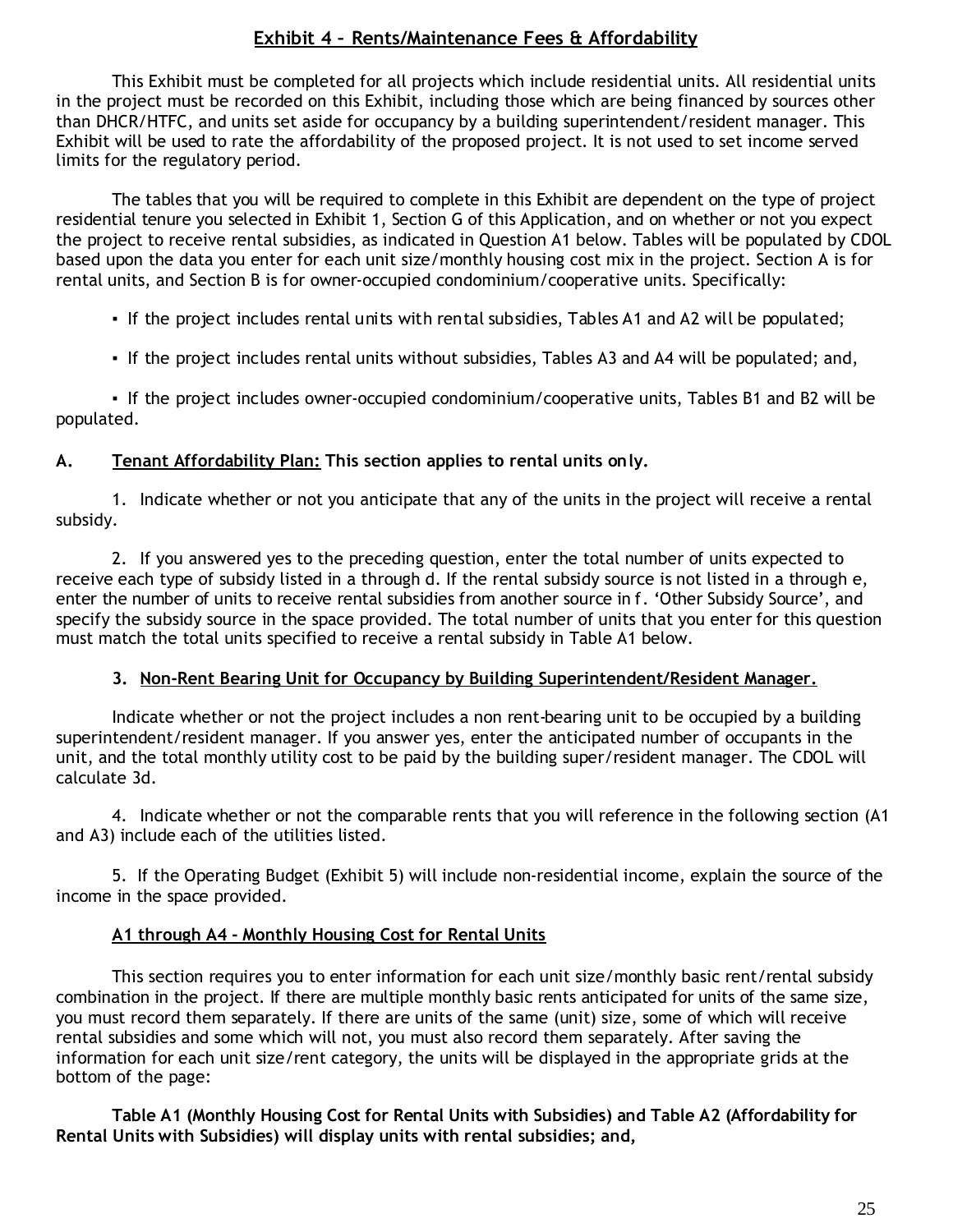#### **Table A3 (Monthly Housing Cost for Rental Units without Subsidies) and Table A4 (Affordability for Rental Units without Subsidies) will display units without rental subsidies.**

If you indicated in question 3 of this Exhibit that the project includes a non-rent bearing unit for a building superintendent/resident manager, do not include that unit in this section.

#### **Enter the following data for each unit size/rent combination:**

Rental Subsidy: Indicate whether or not these units will receive a rental subsidy. If you choose 'yes' for this field, these units will be displayed in Tables A1 and A2 below. If you choose 'no' for this field, these units will be displayed in Tables A3 and A4 below.

Unit Size: Select the number of bedrooms in the units.

Number of Units: Enter the number of units of this size with the same monthly basic rent and rental subsidy status.

Comparable Market Rent: Enter the median contract rent paid in the primary market area for a comparable unit. (Evidence of comparable rents must be included in the Market Study).

Monthly Basic Rent: Enter the applicable shelter rent allowance or proposed basic rent or carrying charge for the units in this category.

Tenant-Paid Utilities: Enter the anticipated cost of utilities to be paid directly by the tenants in this unit category.

Area Median Income: Enter the appropriate area median income for the proposed unit size. Refer to the "Median Income Adjusted by Bedroom Count" in the Reference Materials for more information.

Percentage of Area Median Income (AMI) that Unit will be Targeted to: Enter the percentage of AMI of the households that you will be targeting for occupancy of the units. The data entered in this field must be consistent with the data entered in Exhibit 1, Section I, 2 (Income Targets), and will be used as the basis for the project's Regulatory Agreement should the project be selected for funding.

After you have entered and saved the data for a unit size/rent/subsidy combination, it will be displayed in the appropriate Tables below, and the CDOL will perform some calculations based on the data entered.

**In addition to the data entered above, the following columns will be displayed and/or calculated by CDOL:**

#### **Tables A1 and A3 (Monthly Housing Cost):**

No. of Occupants Per Unit: For projects that do not include a LIHC or SLIHC request, the CDOL will update this column based on two (2) persons per bedroom. If LIHC and/or SLIHC have been requested on the Application, the CDOL will use 1.5 persons per bedroom.

Total Monthly Housing Cost: This will be calculated by the CDOL by adding together the Monthly Basic Rent and the Tenant Paid Utilities. (Please note that in some areas the maximum rents calculated under the LIHC program may exceed the maximum low HOME rents permitted under the HOME Program).

#### **Tables A3 and A4 (Affordability):**

Total Annual Cost: This will be calculated by the CDWAS by multiplying the Total Monthly Housing Cost by 12 for each of the unit size/monthly cost categories displayed in Table A3. This field is not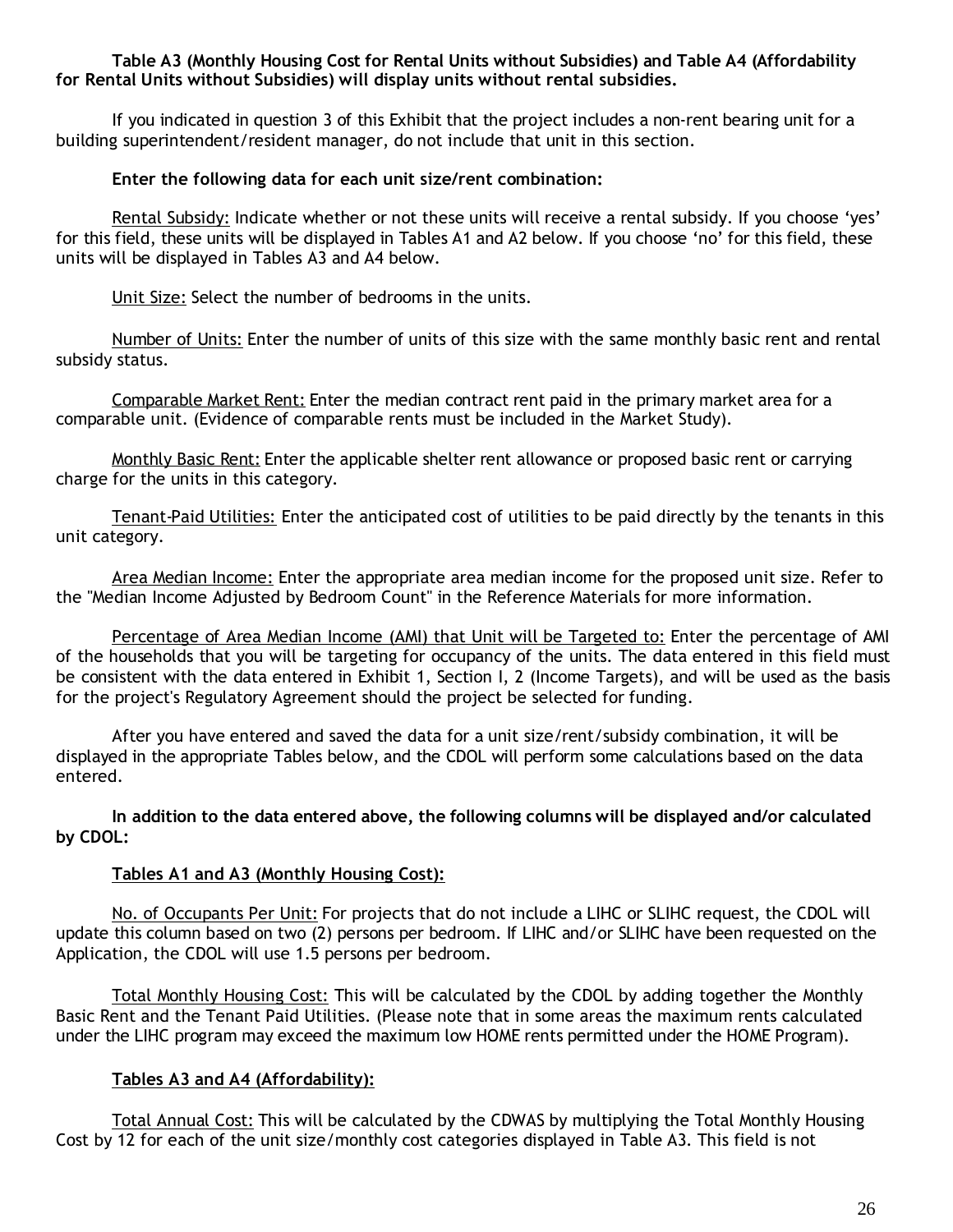applicable to Table A2 (units with rental subsidies).

Minimum Annual Income Needed to Afford Unit: This field will be calculated by the CDOL for Table A3 by dividing Total Annual Cost by **.30.** This field is not applicable to Table A2 (units with rental subsidies).

Percentage of Area Median Income that Unit is Affordable to: This field will be calculated by the CDOL for each unit category in Table A3 by dividing the Annual Income Needed to Afford Unit by the Area Median Income (AMI). The result will be the income group that the unit is affordable to. For Table A2 (units with rental subsidies), the CDOL will display 30% of AMI.

Maximum Rent at 60% LIHC/SLIHC Eligibility: The CDOL will calculate this field using the following formula: The Adjusted AMI for each Unit Size x 0.6 x 0.3 / 12.

### **B. Condominium/Cooperative Affordability Plan:**

#### **This section applies to projects involving homeownership of condominium/cooperative units only.**

1. Specify what percentage of the purchase price will be required as a down-payment by purchasers of the units. This percentage will be used by the CDOL to calculate the down payment in Table B1.

2. Select the applicable tenure type for the units.

### **Table B1 - Total Monthly Housing Cost for Owner-Occupied Units**

This page requires you to categorize all condominium/cooperative units in the project by number of bedrooms (unit size), and then by the monthly payment for a unit of that size. If there are varying monthly payments anticipated for units of the same size, you must enter them separately. The total number of units should equal the total number of units entered in Exhibit 1, Section H, Table 1. (If you indicated that this project included a mixture of owner-occupied and rental units, the total of units in Tables A1, A3 and B1 of this Exhibit must equal the total number of units entered in Exhibit 1, Section H, Table 1). After saving the information for each unit size/monthly housing cost category, the units will be displayed in the grids at the bottom of the page.

#### **Enter the following data for each unit size/monthly payment combination:**

Unit Size: Unit size refers to the number of bedrooms in the unit. Select the unit size from the dropdown menu.

No. of Units: Enter the number of units of this size which will be available at the same monthly payment.

Purchase Price: Enter the purchase price for the unit. Include the value of any sweat equity contributions in the purchase price as the down payment.

Monthly Payment: Enter the total of monthly principal and interest payments on the mortgage loan for the unit(s).

Monthly Taxes and Insurance: Compute and enter the monthly total property taxes and homeowner's insurance (including flood insurance if necessary) for the unit(s).

Monthly Maintenance and Carrying Costs: Enter the monthly costs of maintaining and amortizing the buildings and grounds for the unit(s).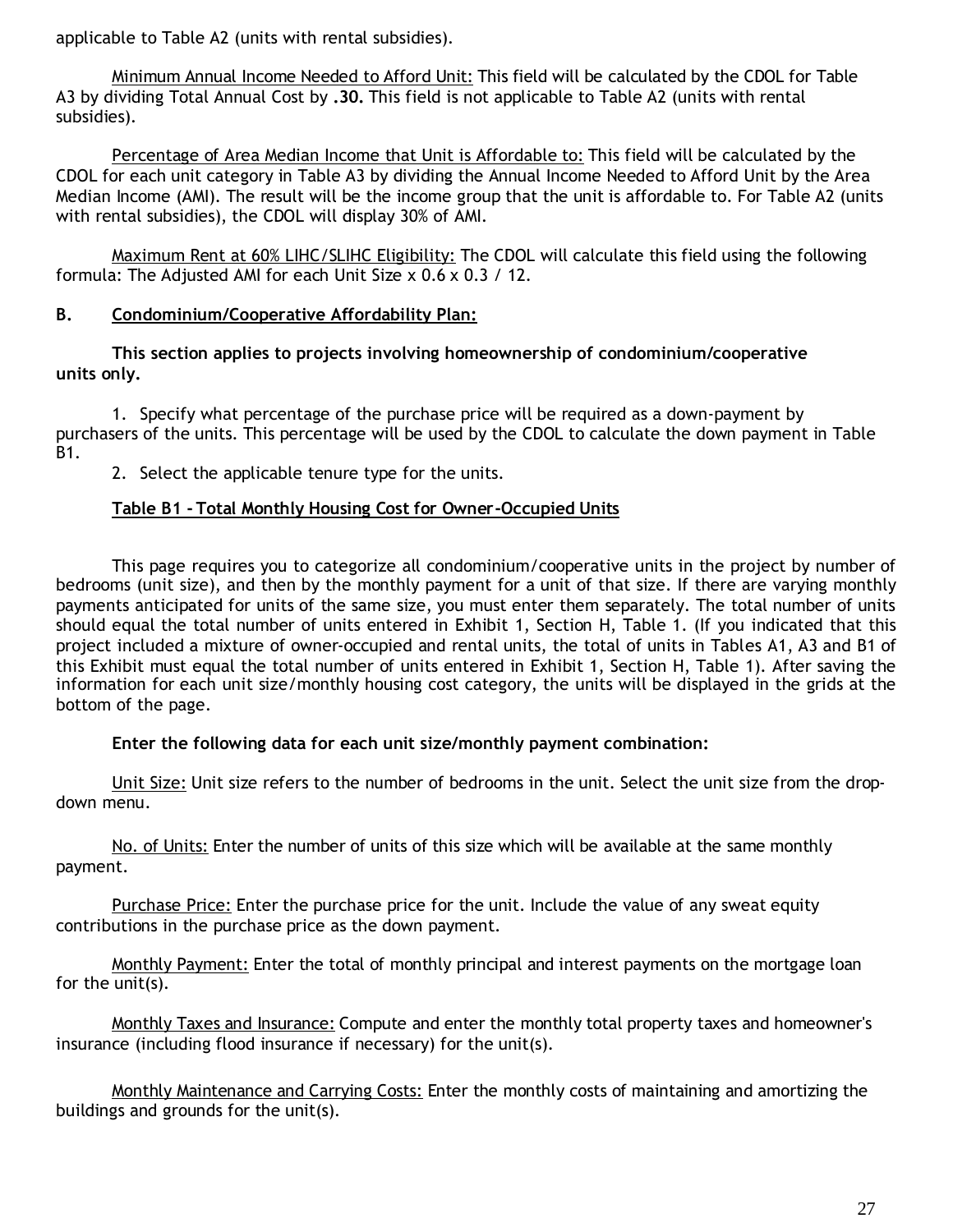Area Median Income (AMI): Enter the appropriate AMI for the proposed unit size. Refer to the "Median Income Adjusted by Bedroom Count" in the Reference Materials for more information.

Percent of Area Median Income Unit will be Targeted to: Enter the percentage of AMI of the households that you will be targeting for occupancy of the unit(s). The data entered here must be consistent with the data entered in Exhibit 1, Section I, 2 (Income Targets), and will be the basis for the project's Regulatory Agreement should the project be selected for funding.

**In addition to the data entered above, the following fields will be displayed and/or calculated by the CDOL.**

Down Payment: The CDOL will calculate and display the down payment based on the percentage entered above.

Amount Financed: The CDOL will calculate this by subtracting the down payment from the purchase price.

Total Monthly Cost: This will be calculated by the CDOL by adding together the Monthly Payment, Monthly Taxes and Insurance, and Monthly Maintenance and Carrying Costs for the unit(s).

Total Annual Housing Cost: This will be calculated by the CDOL by multiplying the Total Monthly Housing Cost by 12 for each of the unit size/monthly cost categories.

Minimum Annual Income Needed to Afford Unit: This will be calculated by the CDOL by dividing the Total Annual Cost by .30 for each unit size/monthly cost category.

Percent of Area Median Income Unit (AMI) is Affordable to: This will be calculated by the CDOL by dividing the Minimum Annual Income Needed to Afford Unit by the AMI. The result will be the income group that the unit is affordable to. For example, if the annual income needed to afford the unit is \$16,000, and the AMI is \$28,000, the income group that the unit is affordable to would be households at 57% of the AMI.

### **Exhibit 5 – Operating Budget**

If the project involves both residential and non-residential units, you must complete two budgets – one for the residential and one for the non-residential units.

### **A1 – Total Effective Income:**

This Table calculates the project's income and vacancy arrears to produce total effective income. Section A is for the residential portion of the project and Section B is for the non- residential portion of the project.

#### A. Effective Residential Income

If the project does not involve residential space, this section will be blocked.

1. Total Residential Monthly Income/Maintenance Fees: The CDOL will calculate the project's total residential monthly income, by multiplying the total number of units for each unit size/monthly cost category in Exhibit 4 Tables A1 and A3 by the basic rents for those units, and adding the results. If this is a condominium/cooperative project, the number of units for each size/monthly cost category will be multiplied by the Monthly Maintenance cost in Exhibit 4, Table B1. If it is a combination of rental and condominium/cooperative units, Tables A1, A3 and B1 of Exhibit 4 will be used in the calculation.

2. Annual Gross Residential Income: The CDOL will calculate this by multiplying line 1 (Total Monthly Income/Maintenance Fees) by 12.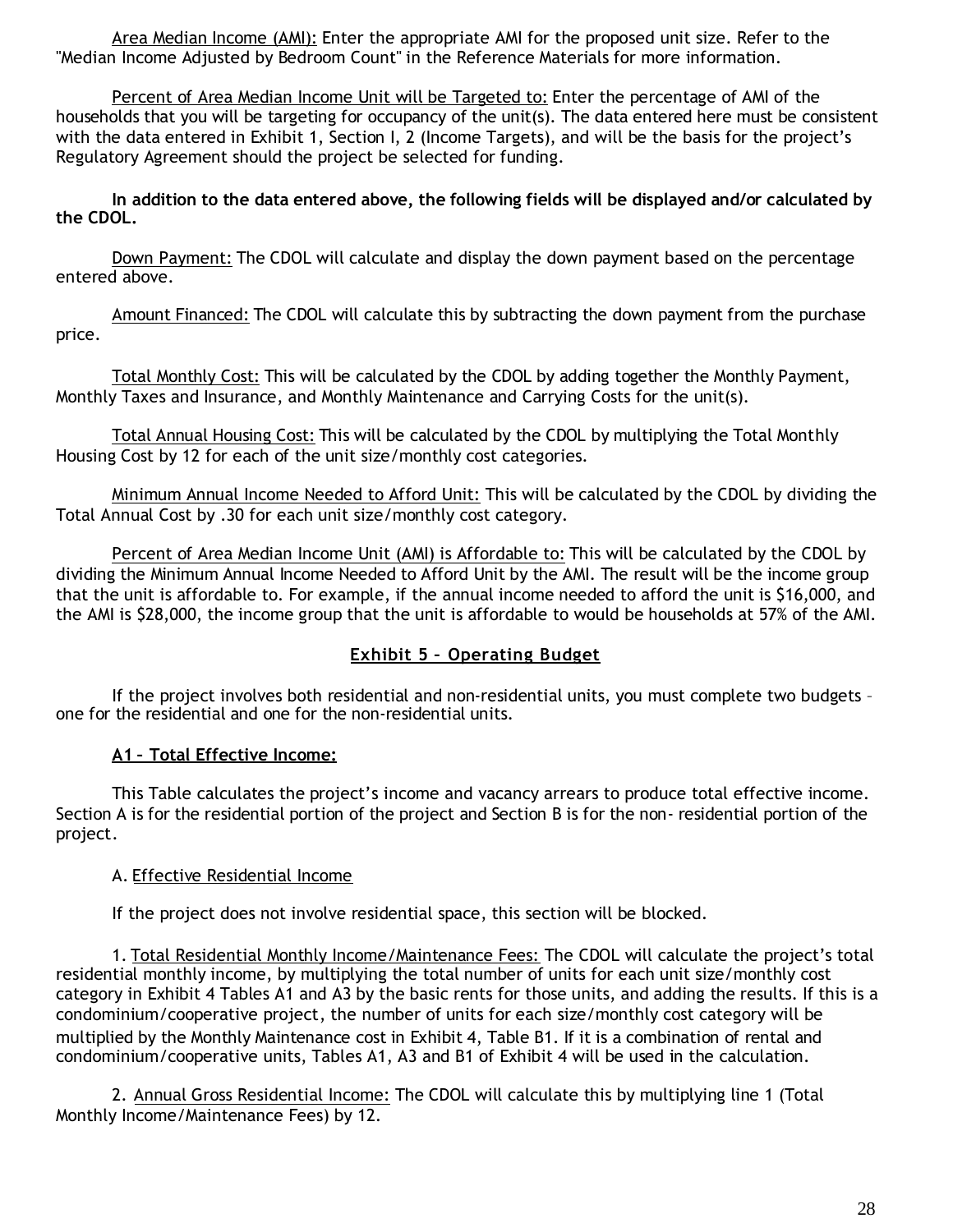3. Estimated Percentage of Vacancy & Arrears: Enter the estimated percentage of vacancy and arrears for the residential portion of the project in the space provided. The CDOL will then multiply Line 2 (Annual Gross Residential Income) by this percentage to arrive at the total annual income expected to be lost from residential vacancies and arrears.

4. Net Residential Income: The CDOL will calculate this by subtracting Line 3a (Total Residential Vacancy and Arrears) from Line 2 (Annual Gross Residential Income).

5a. Ancillary Income - Laundry: If applicable, enter the anticipated income from residential laundry facilities.

5b. Ancillary Income – Parking: If applicable, enter the anticipated income from residential parking facilities.

5c. Ancillary Income – Other: If applicable, enter the anticipated income from other residential sources, for example, dedicated project operating subsidies from public agencies, fully capitalized operating reserves, or a homesteader's contribution to the operating budget. Do not include interest from operating or replacement reserves. Specify the source(s) of any "Other" Ancillary Income in the space provided.

6. Total Ancillary Residential Income: The CDOL will calculate this by adding together lines 5a, 5b and 5c.

7. Total Effective Residential Income: The CDOL will calculate this by adding together lines 4 and 6. This figure will be transferred to line 1 (Total Effective Income) of the residential operating budget.

### B. Effective Non-Residential Income

If the project does not involve non-residential space, this section will be blocked.

8. Gross Commercial/Civic Income: Enter the estimated amount of revenue to be generated from commercial and/or civic rents.

9. Commercial/Civic Vacancy and Arrears: Enter the estimated percentage of vacancy and arrears for the commercial/civic portion of the project. The CDOL will multiply Line 8 (Gross Commercial/Civic Income) by this percentage to arrive at the total annual income expected to be lost from commercial or civic vacancies and arrears.

10. Net Commercial/Civic Income: The CDOL will calculate this by subtracting line 9a (Total Commercial/Civic Vacancy and Arrears) from line 8. This figure will be transferred to line 1 Total Effective Income for the non-residential portion of this project.

10a. Indicate whether or not income for this portion of the project will be guaranteed through a master lease and/or developer guarantee.

11. Total Effective Income: This line will be blocked to CDOL Users. The CDOL will calculate this when it produces a Summary Table 1 for projects with both residential and non-residential space by adding together lines 7 & 10.

#### **A2 – Basis for Projection of Operating Budget:**

This section serves two purposes:

1. Data entered here will enable the CDOL to do many of the calculations required in A3 of this Exhibit – Operating Budget; and,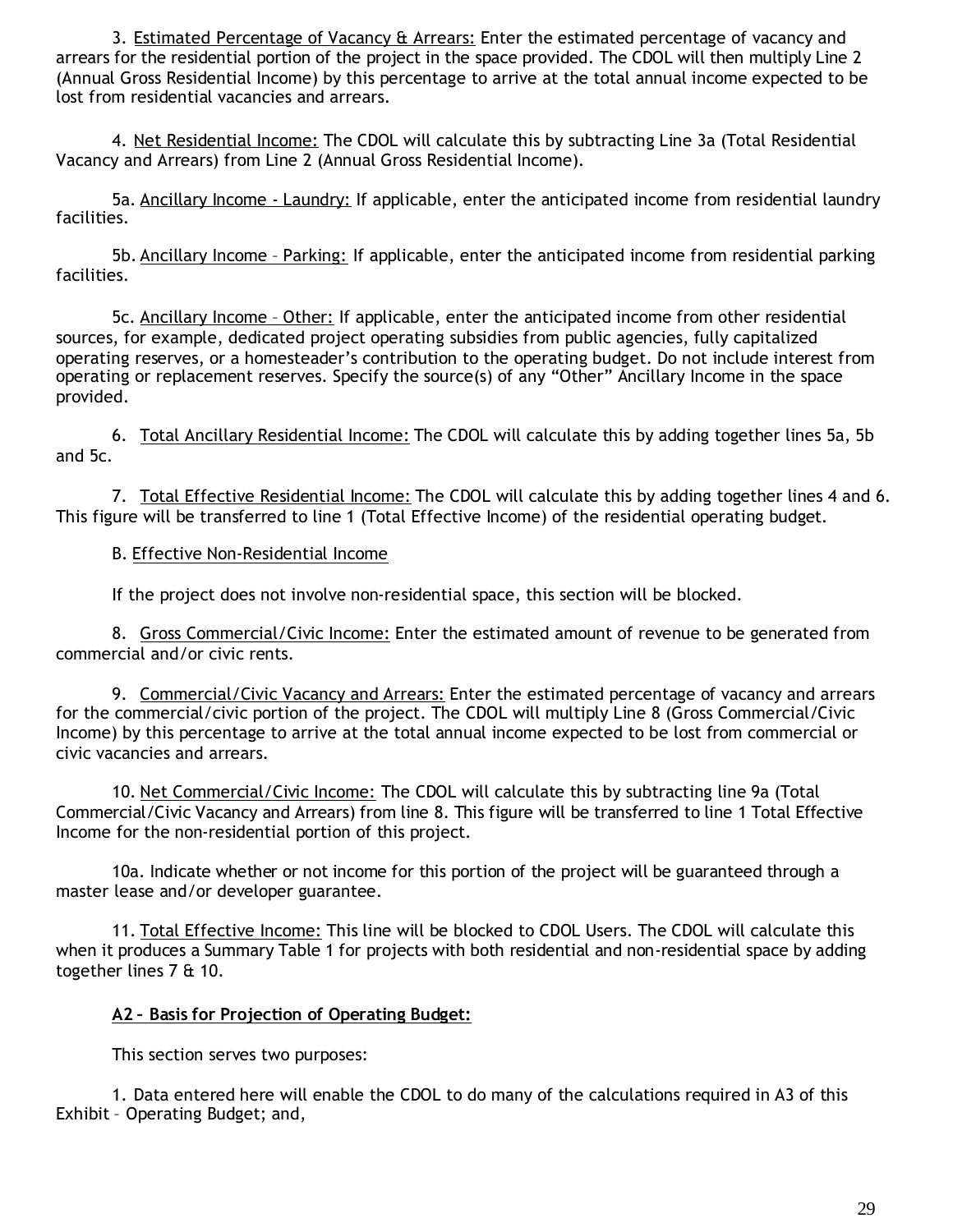2. It provides a rationale for operating expenses during the project's first fifteen years of operation.

If the project involves both residential and non-residential space, click on the 'add' button for the type of budget you wish to update. If the project only includes one type of construction, only one budget type will be displayed. Click the 'add' button to the right to update. When you click 'add', the page will redisplay with the first year's total effective income shown under the year one cost, as well as a list of typical operating expenses.

Beginning with Total Effective Income (line 1), click the 'edit' button for each applicable line item listed. Clicking 'edit' will result in the screen being redisplayed with fields to provide line item details:

A. Income/Expense: Displays the name of the line item that you are working on (Income for Total Effective Income (line 1); Expense for all other line items).

B. Year 1 Income/Cost: If you are working on Total Effective Income (line 1), the applicable amount derived from Section A1 of this Exhibit will be displayed (line 7, or line 10). For all other line items (costs), enter the anticipated first year's operating cost for the expense listed in A. Year one should represent the first complete year of occupancy.

C. Type  $\&$  % Increase/Decrease: From the drop-down list, select one of the following three expense types for each line item:

Fixed: The cost (or income) will remain constant from year to year. The CDOL will update the operating budget for these line items, based on the amount entered in B – Year 1 Cost (or Income).

Variable: These costs (or income) are expected to either rise or fall from one year to the next. If you select this type, there must also be a percentage of increase or decrease. The CDOL defaults to a 3% increase which you may change for any variable line item. The CDOL will update the operating budget for these line items.

Other: These costs (or income) cannot be termed either fixed or variable. For these line items, you must manually complete the operating budget Exhibit 5, A3) for years 1 through 15.

D. Rationale for Estimates: Provide the rationale for the estimated expense (or income). For example: "\$80 a unit," or, "\$3/square foot."

E. Source: Enter the source of the rationale, for example, "based on actuals from similar project, Hampshire Senior Housing," or "quote from insurance broker – Smith Insurance".

#### **Please note the following regarding certain line items:**

1. Total Effective Income: CDOL will update the total effective income for the first year based on either line 7 or line 10 from Section A1 of this Exhibit. Complete this line for the following years.

8. LIHC/SLIHC Monitoring Fee: If Exhibit 1, H2 shows all units in the project except a non-rent bearing unit for a resident manager will be assisted with 9% LIHC or SLIHC, the CDOL will calculate the monitoring fee using the following formula: For each line in Exhibit 4 - Tables A1 and A3: number of units x Maximum Rent at 60% LIHC Eligibility (Exhibit 4 - Tables A2 and A4)  $\times$  12  $\times$  0.005. If all units except the resident manager's unit will be assisted by SLIHC, the CDOL will perform the above calculation except that the Maximum Rent at 90% SLIHC Eligibility will be used.

38 - 39. Reserves: Refer to the CPM, Section 5.06 before completing these lines.

42. Debt Service: The CDOL will produce a line for each permanent loan entered in Exhibit 3, displaying the funding source name, loan amount, interest rate and term from the information provided in Exhibit 3. Provide the expense information for each loan.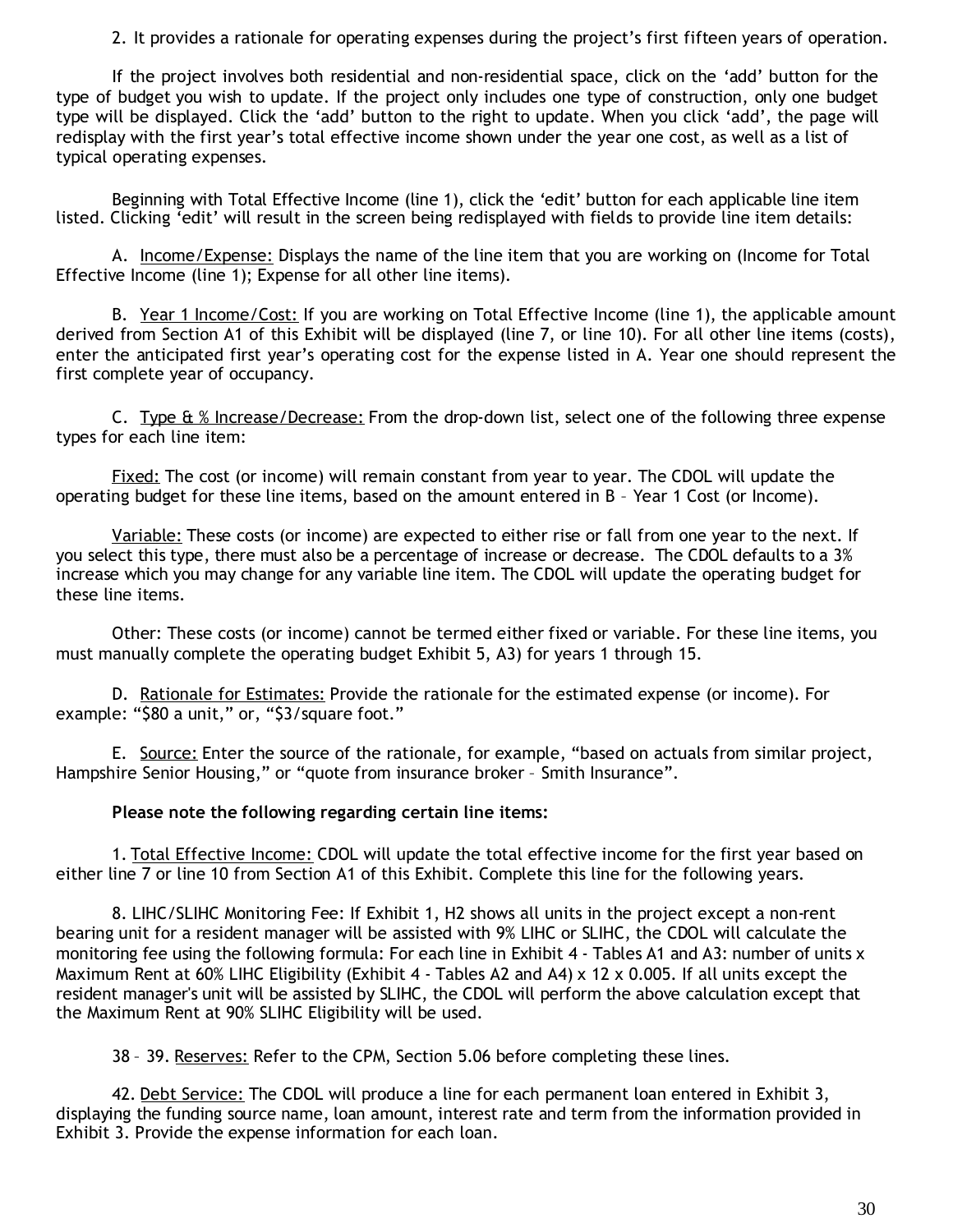44. Cash Flow: For projects utilizing HTF/HOME **and** LIHC or SLIHC programs, owners are limited on assisted units to the greater of a nominal return on equity (not to exceed \$360/unit annually), or an amount equal to debt service coverage required by another participating permanent lender.

45. Repayment of Deferred Developer's Fee: If the project's permanent funding sources as set forth in the Development Budget (Exhibit 3, Section A2) include Deferred Developer's Fees, you must enter an amount that will ensure that the fee is repaid within 15 years of the placed-in-service date (See Section 5.05 of the CPM).

### **A3 – Operating Budget**

For each line item in A2 (Basis for Projection of Operating Budget) that was specified as "Fixed" or "Variable with a Percentage Rate", the CDOL will calculate project operating costs for the first 15 years of project operation. Complete the 15-year cost projections for any costs that you specified as type "Other" in Section A2 of this Exhibit by clicking the 'edit' button to the right of the line item and completing the 15 year projection.

Lines 10, 24, 30, 37, 40, 41, 43 and 44 will be calculated by the CDOL.

### **Deferred Developer's Fee**

A. **Total Deferred Developer's Fee:** If applicable, the CDOL will display the amount of the deferred developer's fee entered as a permanent funding source in Exhibit 3, A2 (Development Budget Funding Sources). This calculation is applicable only to the residential operating budget.

B. **Total Repaid in 15 Years:** The CDOL will add the total amount of deferred developer's fee repaid during the 15-years projected in line 45 of the Operating Budget.

C. **Discrepancy:** If there is a discrepancy between the figures in A and B, the discrepancy will be displayed. The Deferred Developers Fee must be repaid in 15 years or the CDOL will return an error message.

### **Exhibit 6 – Development Timetable**

A1. **Development Track Indication:** Select the development track that the project will follow from the drop-down menu. If you select "construction financing with competitive bidding," you will be required to submit bid documents to DHCR/HTFC.

A2. **Additional Approvals:** Select each type of approval that the project requires in addition to the standard approvals listed in A3 of this Exhibit. If no additional approvals are necessary, select 'N/A'. If you select 'Other', specify the required approval in the space provided. Each approval that you select will be added to A3 of this Exhibit – the Development Timetable.

A3. **Development Timetable:** Please read all of the instructions below before completing this Table.

**Activity/Approval:** Under this column is a list of activities and approvals typically required for DHCR/HTFC-financed projects, as well as any additional approvals selected in A2 of this Exhibit. Click on the 'edit' button to the right of each required approval and provide the requested information.

**Status:** Select 'approved' or 'pending' or 'not applicable' from the drop-down list to indicate the current status of the activity/approval.

**Contact Person/Phone #:** Enter the name and phone number of a person from the applicable organization who can verify the status of the approval.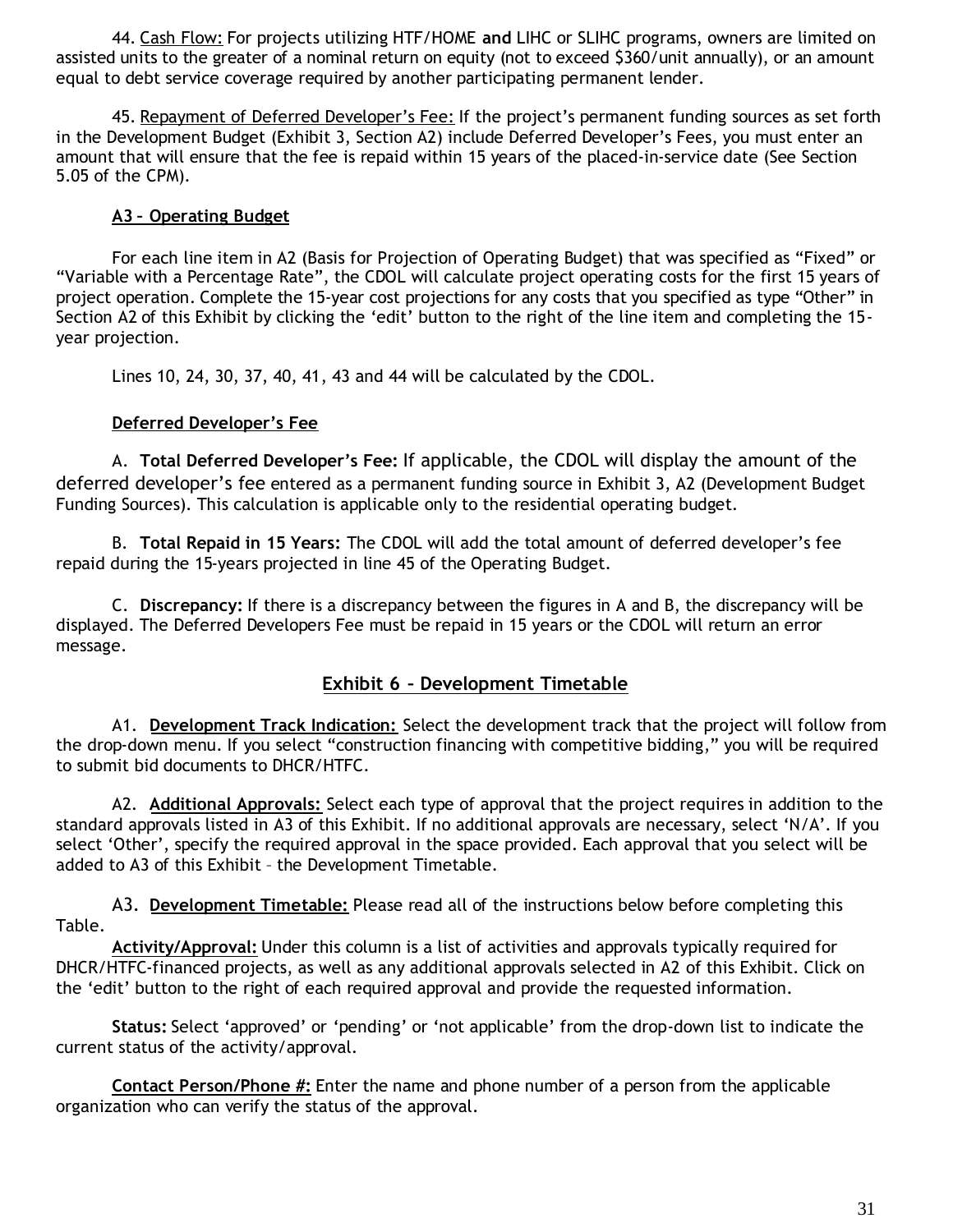**Completion Date:** Enter the month and year (mm/yyyy) that you anticipate the action or approval to be completed/approved, or that the approval was issued.

Please review the following guidelines regarding several of these activities/approvals:

1. HTFC Board Approval - The CDOL will display a completion date of June 2010, which may be changed if necessary.

2. HTFC Funding Commitment – You should enter a completion date for this approval which is approximately 45-60 days after the HTFC Board Approval date.

16. Contract Document Submission – Allow a minimum of 45 business days for review and approval of bid documents. All applicants must submit contract documents prior to loan closing.

20. Rent-Up Conference – The rent-up conference is to be held between the project owner/manager and DHCR Office of Housing Management staff. 90-100 days prior to construction completion.

22. Construction Completion/Certificate of Occupancy (C of O) - For LIHC/SLIHC projects, this is the placed-in-service date. For all others, this is the anticipated construction completion and c of o date.

24. Cost Certification/Audit/Close-Out Document Submission – Must occur within 60 days of the permanent financing closing. (NOTE: For projects anticipating combining this step with permanent financing closing, documents must be received 30 days prior to the closing date).

25. Permanent Financing Closing – Must occur within 60 day after construction completion/c of o date.

# **Exhibit 7 – Development Team's Relevant Experience**

This Exhibit must be completed by the project developer, owner, and management agent. If the applicant is a not-for- profit organization, this Exhibit must also be completed by the housing consultant, the general contractor and the architect, if identified. Provide the required information for each similar project that the developer has participated in during the past ten years, or until the applicant (developer) has reached the maximum obtainable score (See RFP for information on scoring). Include only those that are similar in construction type, size, scope, population served, financing and tenure.

If the Applicant has used the CDOL before, this page will display similar projects that were entered on previous CDOL applications. You may choose to 'include' a project by clicking on that option. The CDOL will return the project details. Verify the information, then scroll down and select the team member and their role(s) in the project, and click 'Submit'.

To add similar projects for development team members, click 'add'. Provide the requested information.

#### Similar Project Details

1. Project Name: Enter the name of the similar project.

2. Total Project Cost: Enter the total project cost of the similar project.

3. SHARS ID: If the project was funded by DHCR/HTFC, enter the eight-digit SHARS ID Number assigned to the project.

If the project was funded by DHCR/HTFC, and you have entered a SHARS ID for line 3, do not complete the remaining items (4 – 9) on this page. Instead, go on to complete the Development Team Members section, and click 'submit'. The page will be redisplayed in a grid. To add another similar project,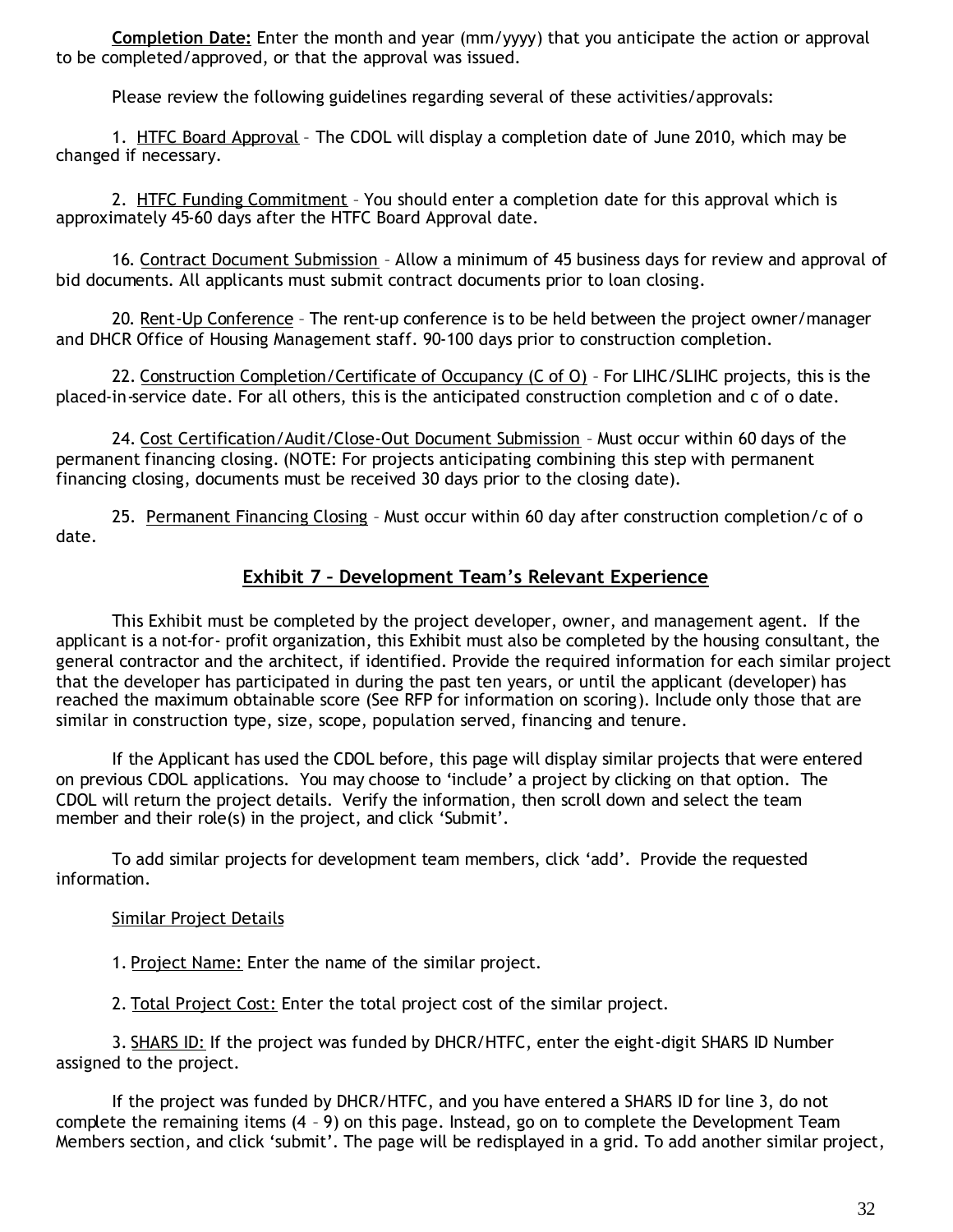click 'add'.

If the similar project did not receive DHCR/HTFC funding, complete items 4-9.

4. Project Use: Select from the drop-down list the similar project's use:

- a. Condominium/Cooperative
- b. Multi-Family Residential
- c. Multi-Family Residential/Civic
- d. Multi-Family Residential/Commercial
- e. Multi-Family Residential/Civic/Commercial
- f. Commercial
- g. Civic/CSF

5. Project Type: Select the type of construction involved in the similar project (new construction or rehabilitation).

6. Role: Select the role(s) that the team member played in the similar project.

7. Construction Start Date: Enter the month and year of construction start for the similar project.

8. Percent Completed: Enter the estimated percentage of construction completion.

9. Number of Units: Enter the number of units in the similar project.

10. Population Served: Provide a brief description of the type of population served, for example: frail elderly or large families.

Select the Development Team member who participated on this similar project, and select the role(s) that member played.

When all required fields have been entered, click 'submit'. The page will be redisplayed as a grid. Click the 'add' button to add another similar project.

#### **Exhibit 8 – Site and Building Information**

**General Instructions:** Please read the following before completing this Exhibit.

- 1. Section A must be completed for **each site** in the project.
- 2. Section B must be completed for **each building which will exist upon completion** of the project.

#### **A. Site Information**

Complete this section for each site in the project.

1. Site Basics

a. Indicate whether or not the site is vacant land.

b1. If you answered no to 1a, enter the number of buildings on the site.

b2. If applicable, enter the number of non-accessory buildings on the site which will be demolished.

c. Tax Parcel Data for Vacant Land or Land which will be Vacant After Demolition: If the site is vacant land or it will be vacant land after demolition of existing buildings, provide the site's tax parcel(s) in the space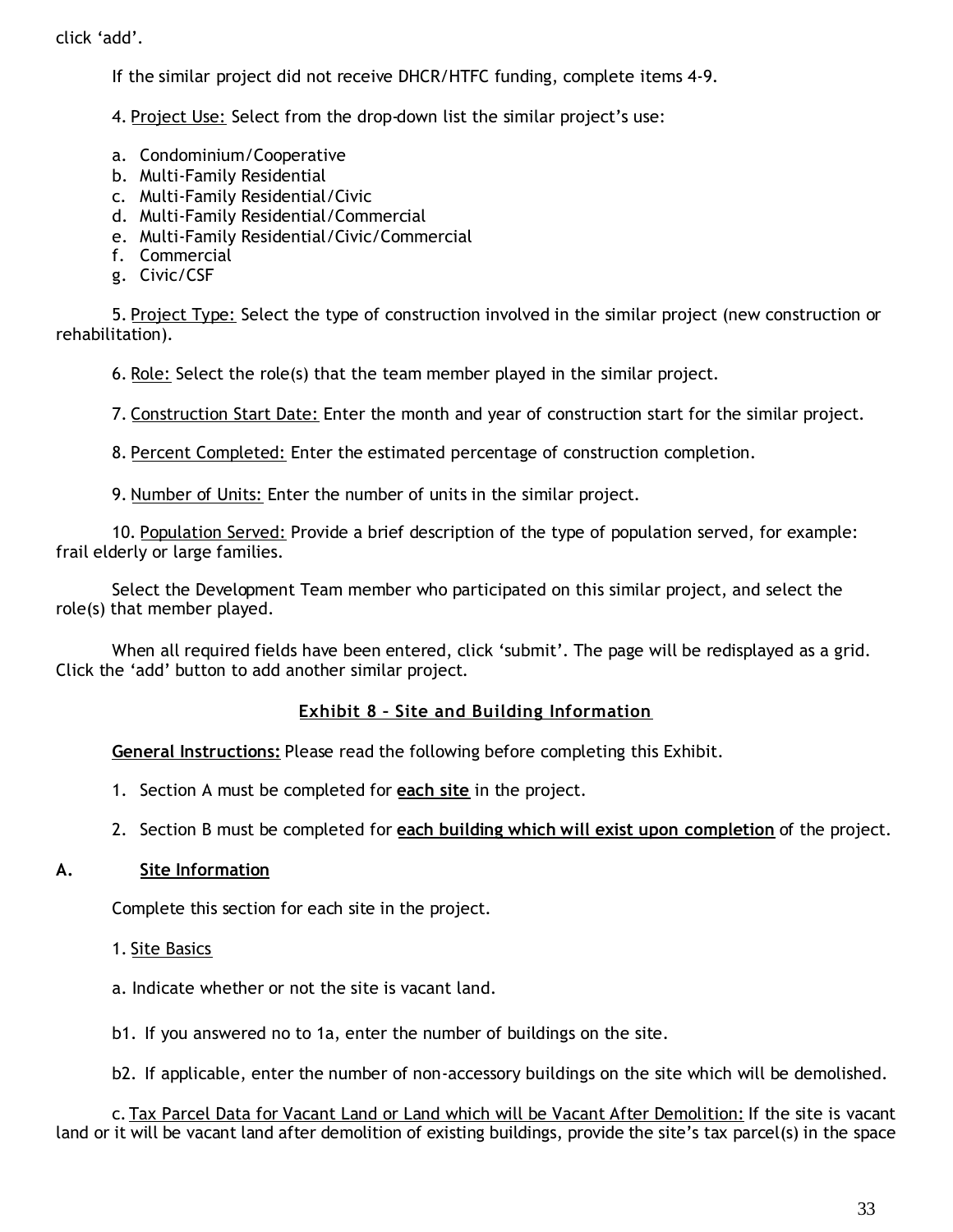provided. For sites located in one of the five boroughs of New York City, enter the Block, Lot and Easement Code (B/L/E) assigned by the City. For other locations in New York State, enter the Section, Block and Lot Number(s) (S/B/L) for the site assigned by the County.

d. Site Address: Enter the street address, municipality and zip code for the site.

### 2. Site Area and Zoning

a. Enter the total site area and indicate whether the area is in acres or square feet.

b. Enter the current zoning classification.

c. Enter the minimum site area for proposed project to meet local zoning regulations, and indicate whether the area is in acres or square feet.

### 3. Special Site Locations/Designations

Select each box corresponding to a correct statement about the site. Select 'i. Not Applicable', if none of the statements apply.

**NOTE:** If the 'flood plain' box is not checked, the applicant is representing that it can demonstrate through the submission of maps or other documents that the site for the proposed project is not in a flood plain.

### 4. Site Utilities

Complete the Table for each utility listed.

Source: Choose either public or commercial.

On-or Off-Site: Choose either on-site or off-site.

Distance from Site: If applicable, enter the utility's distance from the site in feet.

5. Unusual Site Features

Select each unusual site feature present on the site. If no unusual features are present, select 'j. Not Applicable.'

#### 6. Existing Structures/ Facilities/ Parking

a. Describe any accessory structures on the site, including their size. If there are none, select 'N/A.

b. Describe any recreational facilities on the site. If there are none, select 'N/A.' (Family projects must have adequate space to accommodate an on-site play area).

c. Site Parking: Select each applicable statement. Enter the number of spaces and the total parking square footage, if applicable.

#### 7. Site Suitability

a. Indicate whether or not the area is free of hazardous materials, and is not in proximity to incompatible adjacent uses, or facilities which may present problems with noise or aesthetics, such as an airport, railroad tracks, or a landfill.

b. If you answer no to 7a, provide a description of the hazardous materials, and/or incompatible uses or facilities in the space provided.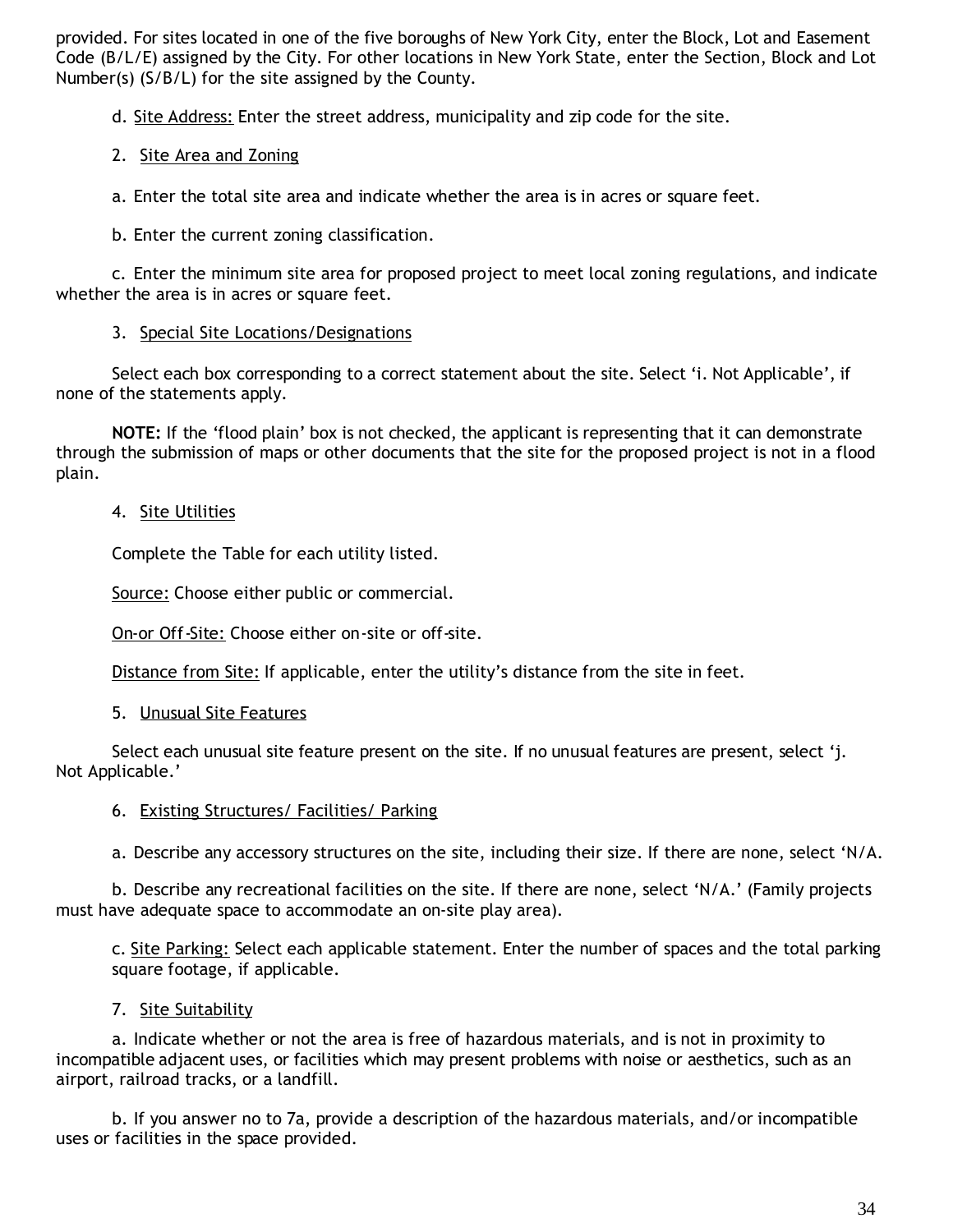c. Indicate whether or not the site is directly accessible from a public road.

### 8. Proximity of Support Services

a. Indicate whether the site is in an urban or non-urban area. (See the CPM Glossary for the definition of 'urban').

b. Select the primary project occupants. If you choose other, specify the type of occupants.

c. Distance to Support Service: For each service listed, select the option which best describes its proximity to the site.

Upon completing this page, the page will redisplay with the site numbered and listed at the top. If you have more than one site, complete the page again for the additional sites.

### **A1. Buildings to be Demolished**

This section is applicable only if you indicated in the previous section that there were non-accessory buildings on the site(s) that were to be demolished.

1. Click on the 'add' button to the right of the applicable site.

2. Current Tenure: Select the applicable tenure type of the building: residential, non-residential, or mixed residential/ non-residential.

3. Enter the number of occupied residential and/or non-residential units in the building.

4. Repeat for each building to be demolished.

# **B1. Building Characteristics**

Select the site you want to work on from the drop-down list. **Complete this section for each building which will exist upon project completion.**

### 1. Type of Activity Proposed

Select the type of activity proposed for the building.

### 2. Existing Building Characteristics

Complete this **ONLY** if the activity proposed is rehabilitation or acquisition of an existing building.

- a. Enter the street address, including municipality and zip code.
- b. Enter the approximate date the building was constructed.
- c. Enter the tax parcels for the building (NYC block/lot/easement; elsewhere in NYS, S/B/L)

d. Select the option which describes building's most recent use. If you select 'Other', specify the use in the space provided.

- e. Enter the number of current residential units.
- f. Enter the number of current non-residential units.

# 3. Occupied Units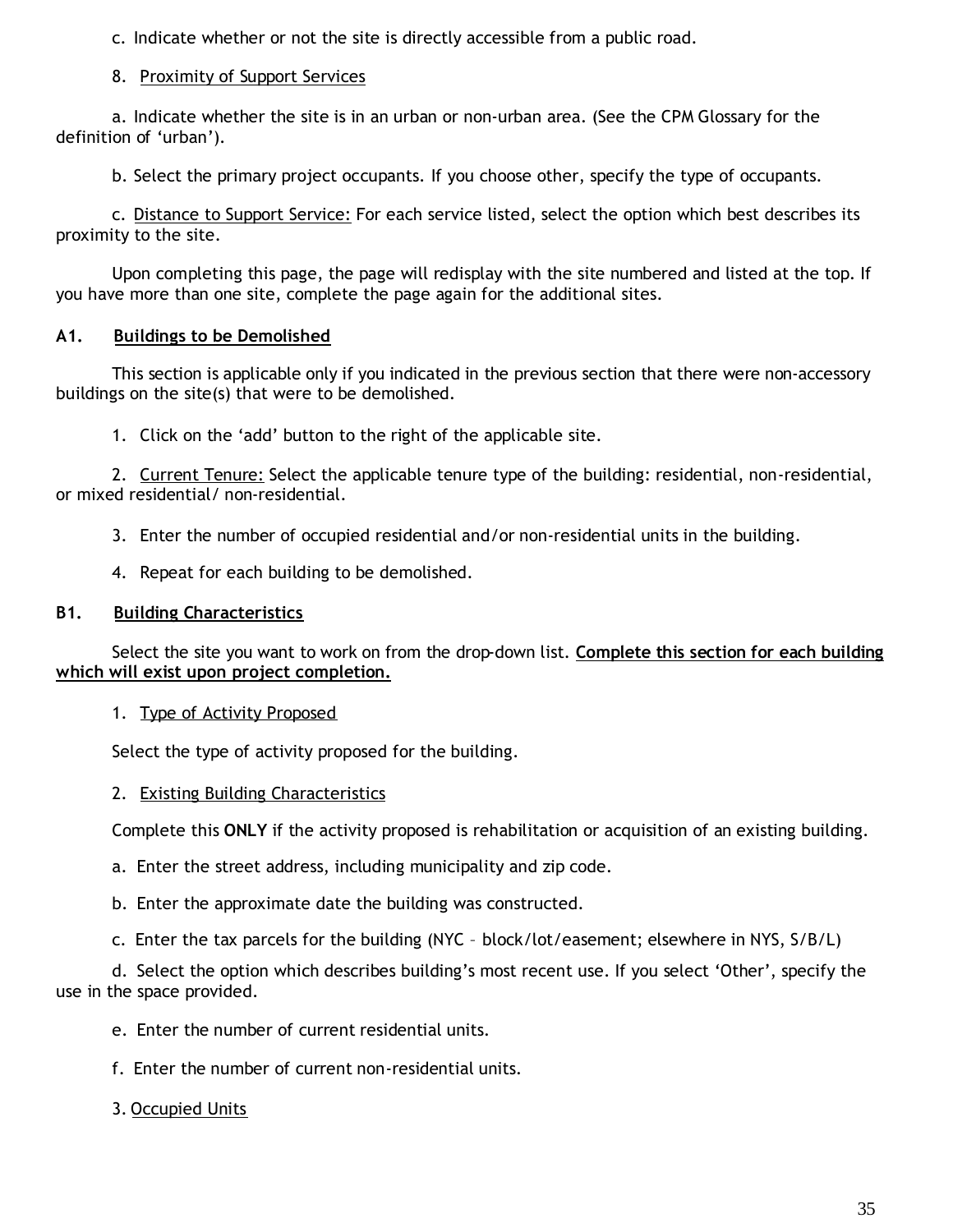a. Indicate whether any of the units in the building are occupied.

b. Enter the number of occupied residential units, if applicable.

c. Enter the number of occupied non-residential units, if applicable.

d. Indicate whether relocation of residential and/or non-residential tenants will be required, and enter the number of tenants of each type who must be relocated.

### 4. Building Use Upon Completion

Complete this Section to describe the building **upon completion.**

a. Building Use: Select each applicable box which describes how the building will be used upon completion. If choices 1 – 4 do not describe the use, select 'other', and describe the proposed use.

b. Residential Tenure Type: Select the option which describes the building's residential tenure type upon completion. If choices 1 – 4 do not describe the use, select 'Other', and describe the proposed tenure type. If there are no residential units in the building, select 'N/A.'

### 5. Building Units Assisted by HTFC/DHCR

1. Indicate the number and sq. footage of all residential and non-residential units in the building.

2. Repeat, but only for those units which will be funded by DHCR/HTFC.

### 6. Building Details

a. Enter the number of floors which will exist upon completion of the building.

b. Select the building's structure type upon completion. If 'Other' is selected, describe the type in the space provided.

### 7. Items in Rent/Carrying Charge

a. Equipment: Select each item which is included in the rent or carrying charge. If there is an item not listed, select 'Other' and specify the item.

b. Services: Select all services which will be included in the rent or carrying charge. If applicable, specify the type of heat and hot water to be provided. If there is an item not listed, select 'Other' and specify the item.

c. Parking: If parking is to be included in the rent or carrying charge, select the applicable type(s). If 'Other' is selected, describe in the space provided.

### 8. Tenant-Paid Utilities

Select each item that will **not** be included in the rent or carrying charge. If 'Other' is selected, describe in the space provided.

### **B2. Building Space Breakdown**

Select the site and the building that you wish to work on

### **A. Dwelling Units:**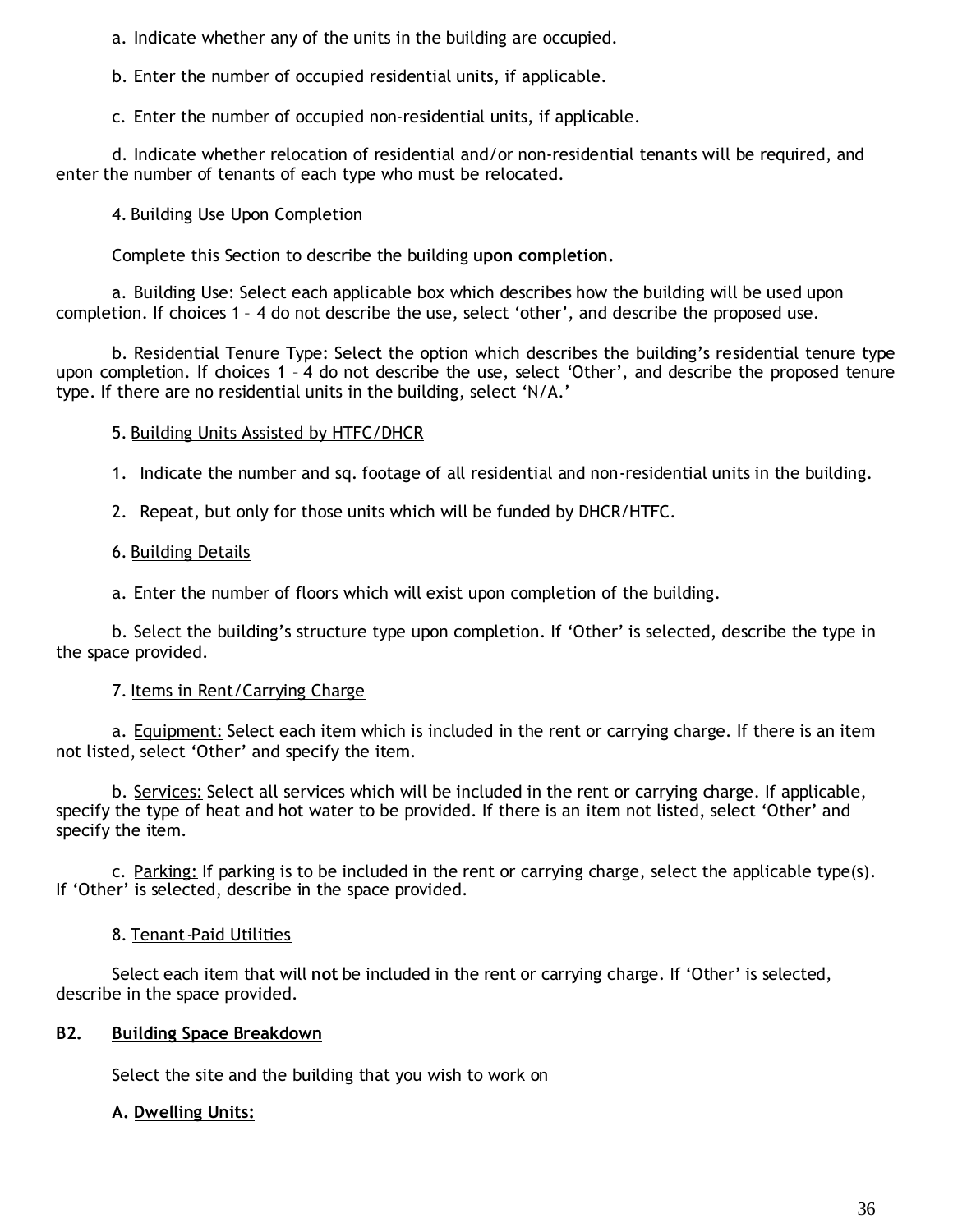Click the 'add new dwelling unit' button. If the project includes units with the same number of bedrooms but varying square footages, be sure to enter each of those sized units separately. Select the unit size (number of bedrooms) from the drop-down menu, and enter the square footage of these units, and the number of units at this size, and with the same square footage. Repeat this step for all residential units in the building. As you update each building, the CDOL will calculate the total square footage for each unit size/square footage combination, as well as the total square footage of all residential units in the building.

#### **B. Common Area Space Breakdown**

Click on the 'edit' button to the right of each category of common space that will be included in the building. Enter the total square footage for that space. CDOL will calculate the total common area space.

### **C. Non-Residential Space Breakdown**

Click on the 'edit' button to the right of each category of non-residential space that will be included in the building. Enter the total square footage for that space. CDOL will calculate the total non- residential space.

As sections are completed, the CDOL will display a running total of the total gross floor area for the building.

## **Exhibit 9 – LIHC/SLIHC Qualified Building Information**

This Exhibit must be completed by all applicants requesting LIHC and/or SLIHC. If you are requesting both LIHC and SLIHC, you must complete the Exhibit separately for each Program.

Before completing this Exhibit, please refer to the following resources:

- DHCR's Qualified Allocation Plan (QAP);
- Article 2-A of the Public Housing Law (SLIHC);
- DHCR's New York State Low Income Housing Tax Credit Regulations (SLIHC);

• Section 42 of the Internal Revenue Code and related regulations for definitions and information on program eligibility; and,

• Professional guidance from a tax consultant, attorney, or accountant in preparing this Exhibit and related documentation which may effect tax liability status through the LIHC and/or SLIHC Program.

### **A. General Project Information**

Select the Program you want to work on, and click the 'add' button to the right of the Program.

1a. Indicate whether this project involves the rehabilitation of occupied buildings with varying levels of occupancy.

1 b. If you answered 'yes' to question 1 a, enter the number of buildings.

2a. Indicate whether this project involves multiple buildings of which, some but not all, are eligible for high-cost treatment as set forth in Section 42 of the IRC.

2b. If you answered 'yes' to question 2a, enter the number of buildings.

If you answered yes to questions 1 or 2 above, you must complete this entire Exhibit for each LIHC/SLIHC-assisted building which will exist upon project completion. If you answered no to questions 1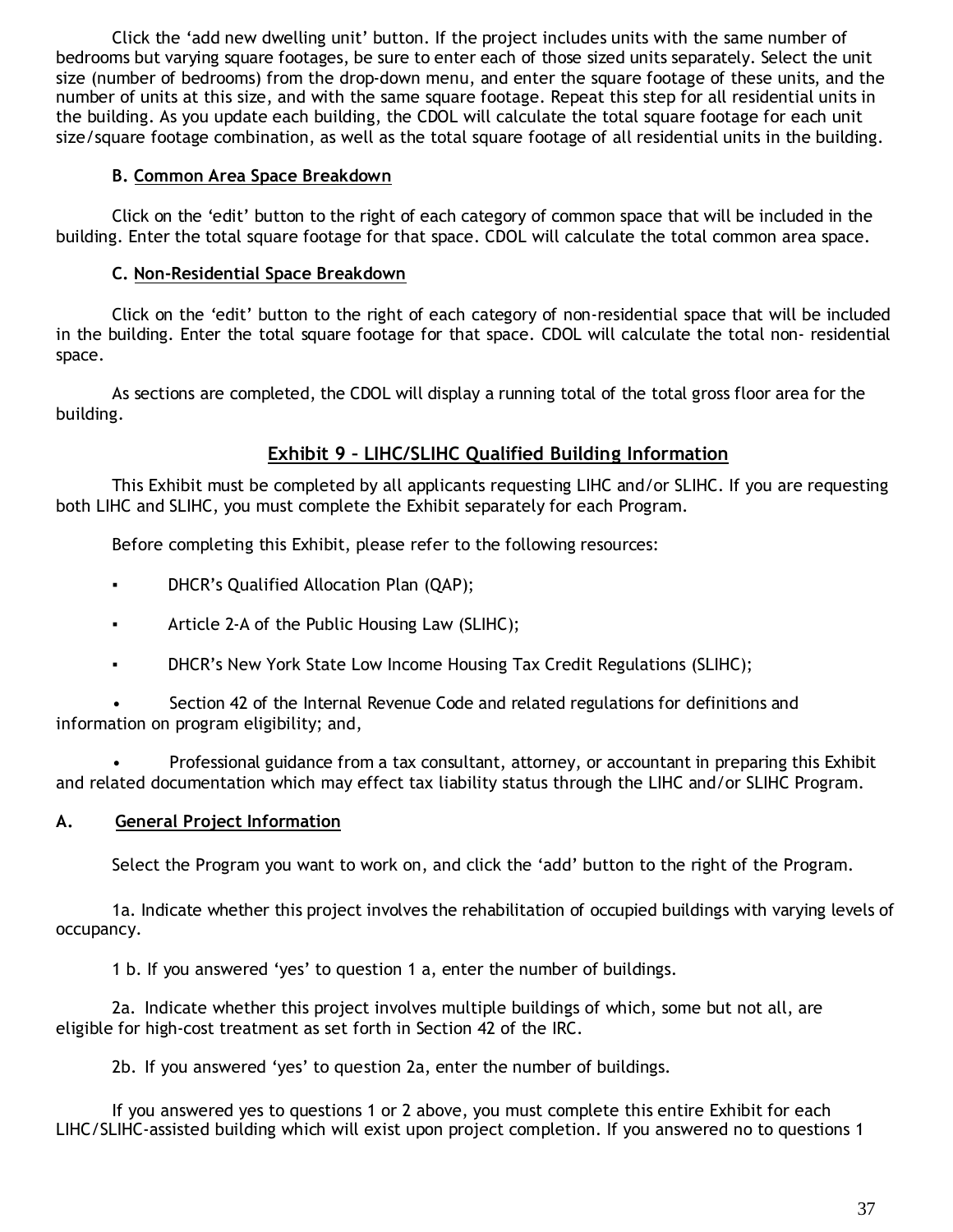and 2 above, you are only required to complete Sections B, C and D once for all LIHC/SLIHC-assisted buildings that will exist upon project completion. Section E (Declaration of Public Subsidies) must be completed for **each** LIHC/SLIHC-assisted building that will exist upon project completion with no exceptions.

3a. Indicate whether the project will be located in a Qualified Census Tract (QCT).

3b. If you answered 'yes' to question 3a, enter the QCT.

4a. Indicate whether the project will be located in a Difficult Development Area (DDA).

4b. If you answered yes to question 4a, select the applicable DDA County.

#### **B. Acquisition Information**

Select the Program you want to work on, then click the 'add' button to the right of the 'Summary for all buildings', or to the right of a particular building (if you answered 'yes' to Section A1 or A2).

1. Indicate whether the site(s)/building(s) is being acquired from a related or unrelated party.

2. If the project involves the acquisition of buildings with Buyer's Basis, indicate whether or not the basis will be determined with reference to seller's basis. If applicable, enter the amount of Seller's Basis in the space provided. If the project does not involve the acquisition of buildings with Buyer's Basis, select 'Not Applicable.'

3. If applicable, indicate whether or not the buildings have been owned by the seller for at least ten years. If yes, enter the date the building was placed in service by the owner in 3a, and enter the anticipated date of acquisition by the applicant in 3b.

4. If the building(s) have been owned by the seller for less than ten years, select all applicable acquisition options.

#### **C. Determination of Qualified Basis Worksheet**

This worksheet is used to determine how the qualified basis of the building(s) is derived from actual **residential** expenditures. **It should reflect expenses only for the residential portion of the building(s).**

If there are multiple qualified low-income buildings in the project, an appropriate means should be used to distribute expenditures for eligible common facilities between buildings (e.g., proportion of the eligible residential floor space attributable to each building).

If the project involves both LIHC and SLIHC, this worksheet must be completed for both Programs. Select the Program you want to work on, then click the 'add' button to the right of the 'Summary for all buildings', or to the right of a particular building (if you answered 'yes' to question 1a or 2a in Section A of this Exhibit).

Project Costs and Adjustments: lines 1 through 24 list project costs and adjustments, both reductions and increases.

Click on the edit button for each applicable line representing a project cost and/or adjustment.

Actual Costs: Enter the actual or expected costs for the line item.

Adjustments to Eligible Basis: Enter all applicable adjustments to the eligible basis for the line item.

Eligible Basis by Credit Rate Type: Enter the dollar amounts of eligible basis for the building(s) under 30% Present Value(PV) and/or 70% Present Value.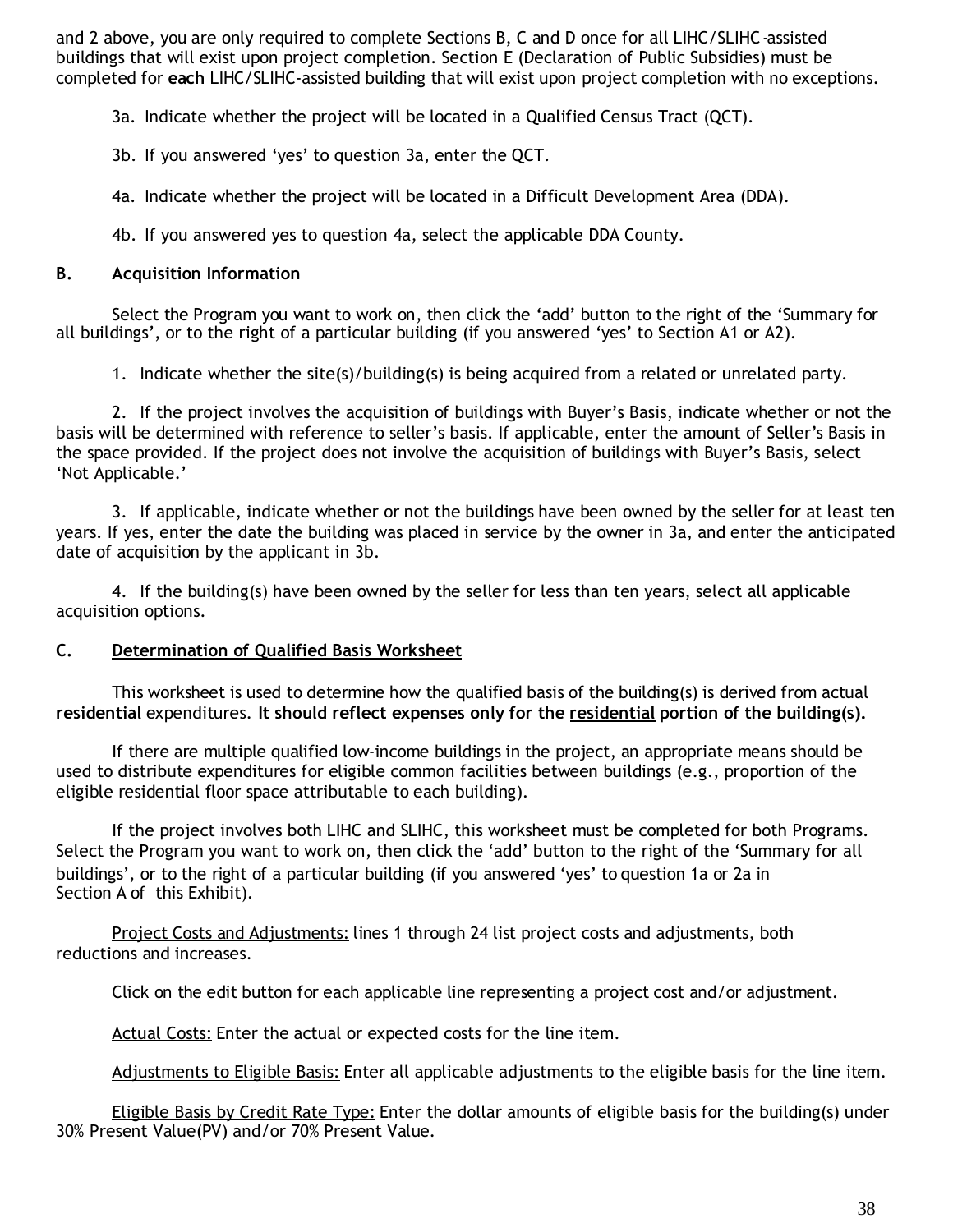Month Year/Used: This is applicable only to Line 23, Credit Rate.

After filling in the required fields, click on 'Submit' to update the line item.

Line Items:

Acquisition: This section will calculate the actual costs, reduction in eligible basis, and eligible basis for the costs of acquisition, excluding land.

1. Acquisition Costs of Land Only: Enter the actual or anticipated costs for land only. The CDOL will automatically enter this figure into Adjustments to Eligible Basis.

2. Acquisition Costs (excluding land): Enter the actual or anticipated costs for buildings excluding the cost of land. Enter any adjustments to the eligible basis. The CDOL will subtract the adjustments from the actual cost and place the difference in the Lower Rate (30% PV). (Acquisition may not be claimed at the 70% PV basis).

Reductions in Eligible Basis for Acquisition of Buildings: This section will calculate any reductions in eligible basis for acquisition.

3 - 5: Enter any reductions in eligible basis for each applicable line item.

6. Total Building Acquisition Actual Costs, Adjustments and Eligible Basis: The CDOL will calculate this line as follows: the actual costs will be the sum of actual costs from lines 1 and 2. Adjustments to eligible basis will be the sum of adjustments to eligible basis from lines 1 through 5. Lower Rate (30% PV) will be the sum of actual costs from line 6 minus the Adjustments to Eligible Basis from line 6.

Construction Improvements – Actual Costs, Adjustments & Eligible Basis: This section will calculate actual costs, reductions in eligible basis and eligible basis for construction/rehabilitation improvements.

7 - 11: Enter the actual or anticipated costs for each applicable line item. Enter any reductions to eligible basis for these costs. Enter the adjusted eligible basis for each line item in Lower Rate (30% PV) and/or Higher Rate (70% PV), as applicable. The total eligible basis must be equal to the difference between Actual Cost and Adjustments to Eligible Basis for each line item.

**Please Note: Do not include LIHC fees in line 7. Costs for the developer's fee should be entered on line 10, and not on line 7. If there are additional construction improvement costs not listed, enter them in Line 11 (Other) and specify the costs in the space provided.**

Reductions to Eligible Basis of Construction/Rehabilitation Improvements Prior to High Cost Increase: This section will calculate any additional reductions in eligible basis for construction/rehabilitation.

12 – 16: Enter any reduction in eligible basis for each applicable line item.

17. Total Construction/Rehabilitation Actual Costs, Reductions to Eligible Basis and Eligible Basis: This line will be calculated as follows:

Actual Cost: the CDOL will add together the actual costs from lines 7 through 11.

Adjustments to Eligible Basis: the CDOL will add together the adjustments to eligible basis from lines 7 – 16 to derive the total adjustments to eligible basis prior to high cost increase.

Lower Rate (30% PV) and Higher Rate (70% PV) Eligible Basis: The difference between actual costs and adjusted eligible basis for line 17 is the adjusted eligible basis prior to high cost increase. That amount must be entered by the applicant into Lower Rate and/or Higher Rate Eligible Basis for line 17 as appropriate.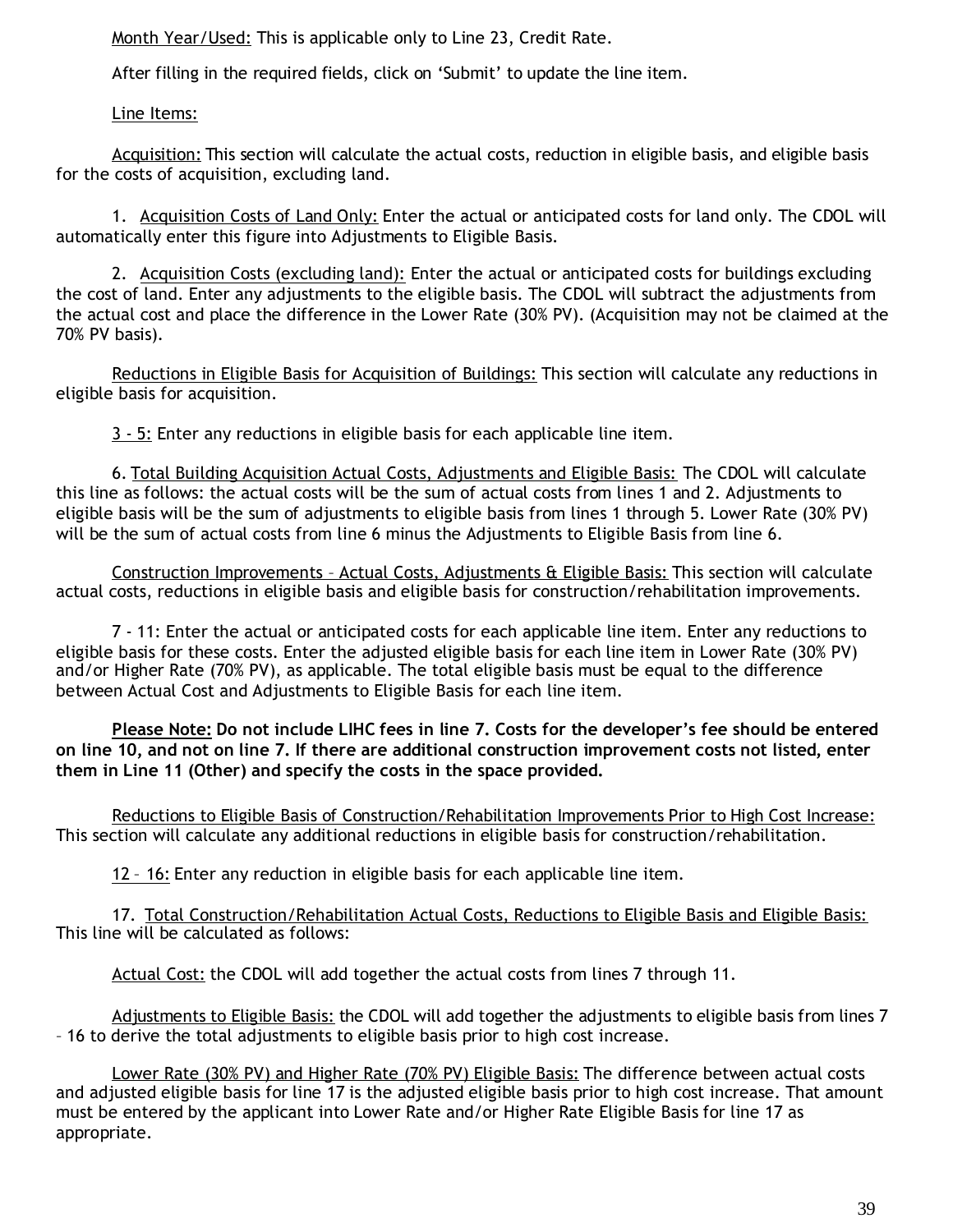Increase in Eligible Basis of Construction/Rehab for High Cost: This section will calculate the increase to eligible basis for projects located in Qualified Census Tracts (QCTs) and Difficult Development Areas (DDAs) only.

**18.** Increase in Eligible Basis for High Costs: The CDOL will calculate this line by multiplying the amount(s) in line 17 for lower rate (30% PV) and/or higher rate (70% PV) by.30 **ONLY IF YOU INDICATED IN SECTION A OF THIS EXHIBIT THAT YOUR PROJECT IS LOCATED IN A QCT OR DDA.**

19. Adjusted Eligible Basis – Construction/Rehab Improvements: For each eligible basis category (lower rate or higher rate), the CDOL will add together lines 17 and 18, and place result on line 19.

20. Total Eligible Basis of Acquisition & Construction/Rehab Improvements: The CDOL will update this line as follows:

Lower Rate (30% PV) – will be the sum of lines 6 and 19 for this column.

Higher Rate (70%) – will be the amount entered in line 19 for this column.

Determination of Qualified Basis: This Section will calculate the amount of credit from qualified basis.

21. Applicable Fraction: Enter the Applicable Fraction (also known as low-income occupancy percentage) for Lower Rate and/or Higher Rate Eligible Basis. The Applicable Fraction is the lesser of:

- a. the ratio of the number of low-income units to the total number of units in the building(s); or,
- b. the ratio of the total floor space of the low-income units to the total floor space of all units in the building(s).

22. Qualified Basis by Credit Rate: This line will be calculated by the CDOL by multiplying line 20 by line 21 for Lower Rate and/or Higher Rate Eligible Basis, as applicable.

23. Credit Rate: Enter the applicable tax credit percentage, and the month and year used.

24. Credit Amount from Qualified Basis: The CDOL will calculate this line by multiplying line 22 by line 23 for Lower Rate and/or Higher Rate Eligible Basis, as applicable.

### **D. Unit Information**

If the project involves both LIHC and SLIHC, this section must be completed for both programs. Select the program you want to work on, then click the 'add' button to the right of the program name.

This section requires you to categorize all units in the building(s) by type (LIHC/SLIHC rent-restricted or non-LIHC/SLIHC rent restricted), number of bedrooms, unit square footage, and then by the monthly rent for a unit of that size. If there are multiple monthly rents anticipated for units of the same size, you must record them separately.

Type: Choose LIHC/SLIHC rent-restricted or Non-LIHC/SLIHC rent-restricted.

Unit Size: Enter the number of bedrooms in the unit.

Number of Units: Enter the number of units of this size which will be charged the rent you will enter below.

Rentable Floor Area of Unit in Square Feet: Enter the total rentable floor area of each unit in square feet.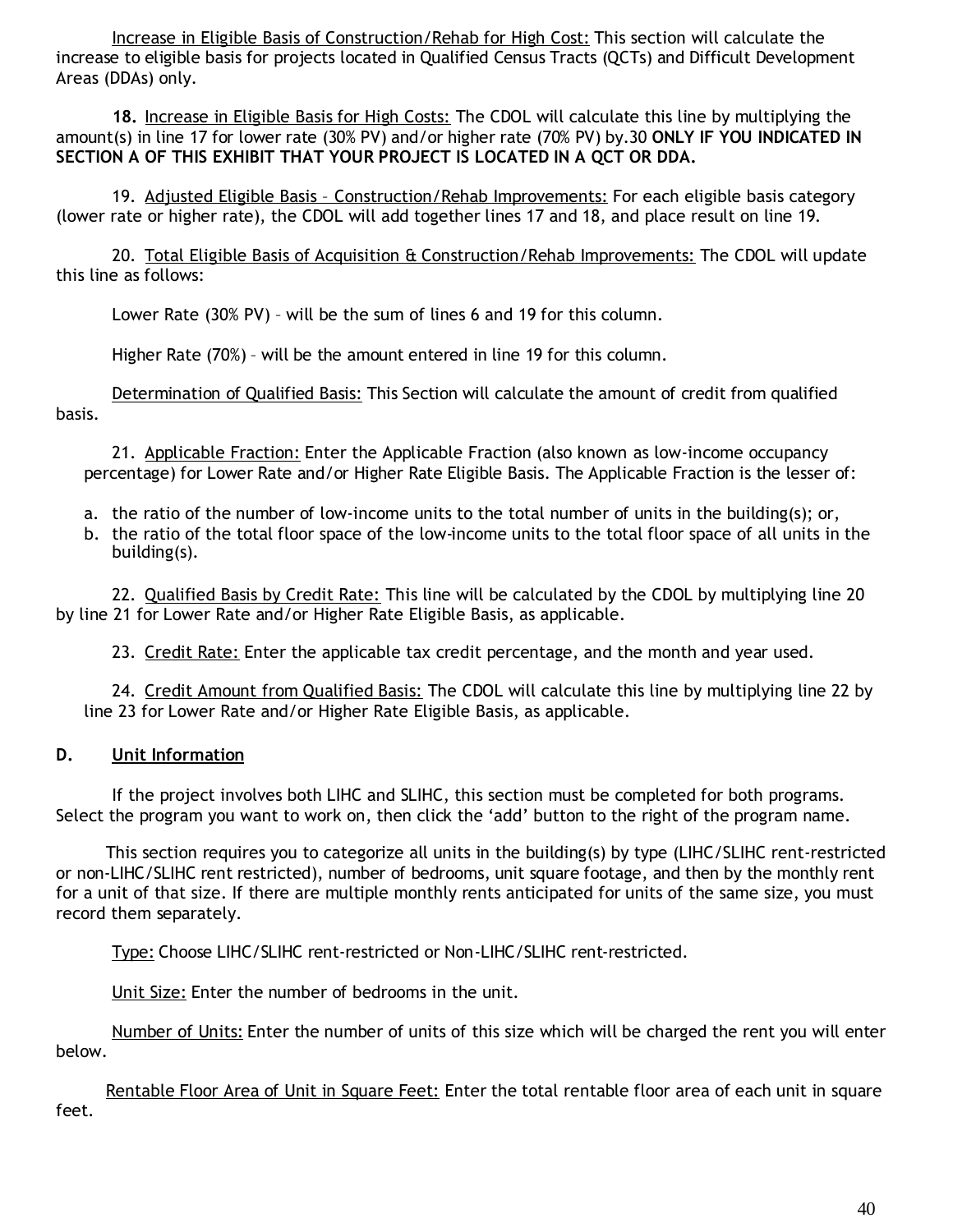Total Rentable Floor Area: This field will be completed by the CDOL by multiplying the number of units by the rentable floor area for these units.

Monthly Rent: Enter the total monthly rent for the units.

Tenant Paid Utilities: Enter the cost of utilities to be paid by the tenant for the units.

When you have entered the data into all required fields, click 'Submit'. The CDOL will redisplay the data in a grid format with the units you have just entered placed under the appropriate table (LIHC/SLIHC Rent-Restricted Unit Distribution or Non-LIHC/SLIHC Rent-Restricted Unit Distribution), To add another unit size/rent configuration, click the 'add' button and repeat the steps above. Do this for all residential units in the project.

If you are requesting both LIHC and SLIHC, be sure to complete this section for both Programs. To add unit information for another program, return to Exhibit 9D and select the Program you want to update.

- 3. Percentage of LIHC/SLIHC units in building(s): This will be calculated by the CDOL.
- 4. Percentage of LIHC/SLIHC Rentable Floor Area in building(s): This will be calculated by the CDOL.

#### **E. Declaration of Public Subsidies**

This Section must be completed for **every** LIHC and/or SLIHC-assisted building that will exist upon project completion, and for both LIHC and SLIHC if you are requesting both. In this section, you will identify all Federal, State and local government subsidies, including LIHC and/or SLIHC which will be applied to the project buildings.

Select the Program you want to work on. The CDOL will display a list of buildings that were entered in Exhibit 8 (Site and Building Information). Click the 'add' button for the first building on the list, and provide the following information.

Enter the total number of LIHC/SLIHC-assisted buildings in the project.

Street Address: Enter the building's street address, municipality, and zip code.

Source: Enter the name of the governmental agency administering the program subsidy, for example: HUD or DHCR.

Program: Enter the name of the program that will supply the subsidy, for example, HTF or CDBG.

Type: Enter the type of subsidy to be provided, for example: grant, loan, tax exempt bonds, mortgage insurance, negotiable development rights or tax certificates, or rental assistance.

Value: Enter the estimated dollar value or units, then indicate in the box to the right whether the value is in dollars or unit.

Interest Rate: If the subsidy is in the form of a loan, enter the interest rate. Otherwise, click 'Not Applicable'.

Monthly Debt Service: If the subsidy is a loan, enter the monthly debt service. Otherwise, click 'Not Applicable'.

Term: If the subsidy is a loan, enter the loan term. Otherwise, click 'Not Applicable'.

Click the 'Submit' button, and the CDOL will redisplay the information in a grid format. To add another public subsidy, click the 'add' button at the bottom of the page.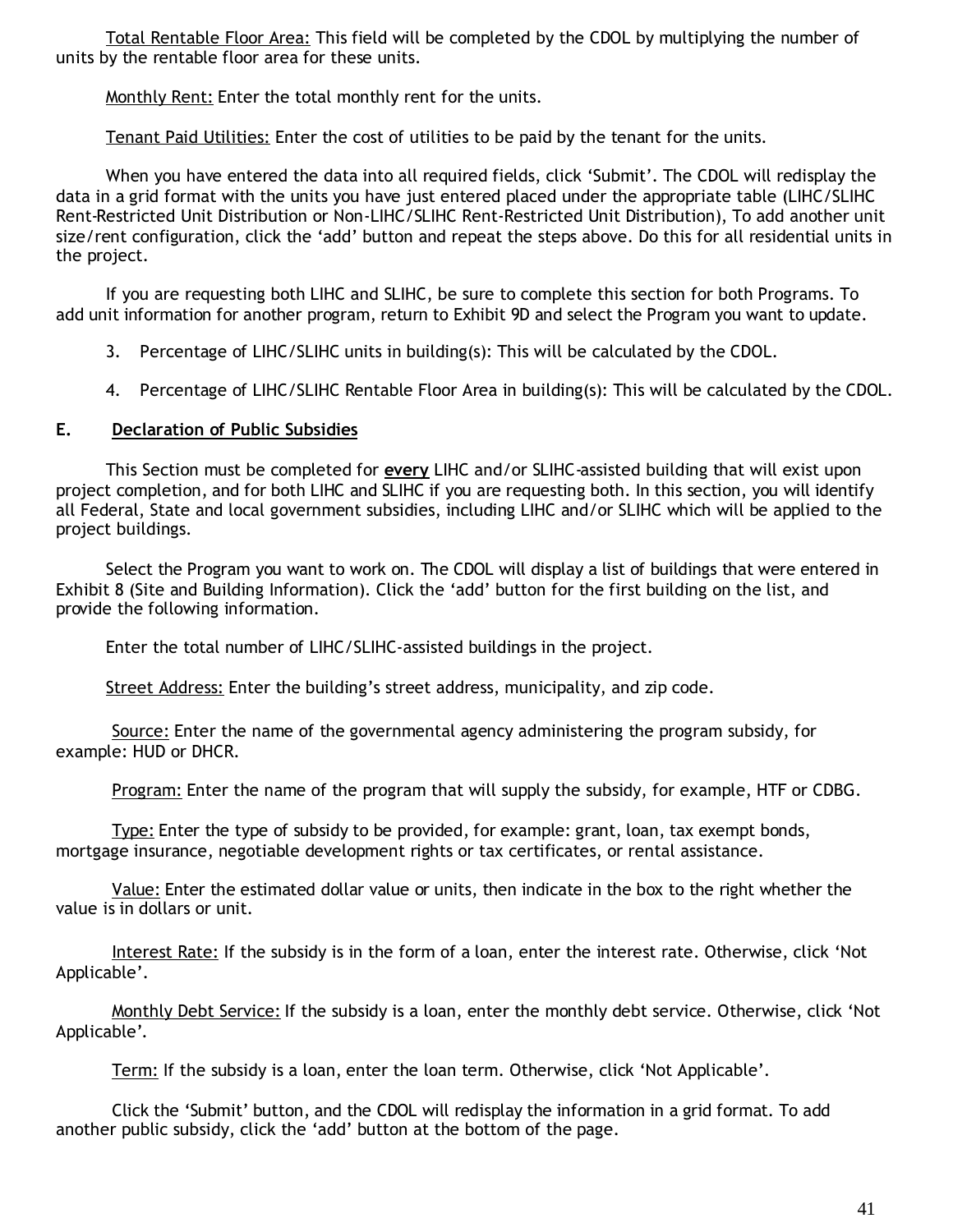When you have added all public subsidies for the building, and if there are multiple buildings, click the 'Display Building List' link on the top right of the page to enter data for another building.

After completing the information for all LIHC/SLIHC-assisted buildings, click the 'Display Building List' link at the top right of the page, and complete the certification for each building by entering your CDOL password and your title. Repeat for each building. An asterisk will appear next to a certified building. This certification must be completed and submitted at each stage of LIHC/SLIHC processing, including application, allocation, and project completion when applying for issuance of IRS Form 8609 and/or an eligibility statement (SLIHC).

If you have requested both LIHC and SLIHC, return to the Exhibit 9E screen, and make any necessary edits for the program. If the information that was entered for the first program is correct for the second program, then you will only need to certify the building(s). If edits are necessary, complete the edits, and certify the buildings.

If you make changes to any of the building information in Exhibit 9, you will be required to recertify the buildings.

#### **Exhibit 10 – LIHC/SLIHC Project Summary**

In instances where both LIHC and SLIHC are being requested in the same project, complete a separate Exhibit 10 for both Programs.

Before completing this Exhibit, please refer to the following resources:

- DHCR's Qualified Allocation Plan (QAP);
- Article 2-A of the Public Housing Law (SLIHC);
- Proposed New York State Low Income Housing Tax Credit Regulations (SLIHC);

• Section 42 of the Internal Revenue Code and related regulations for definitions and information on program eligibility; and,

• Professional guidance from a tax consultant, attorney, or accountant in preparing this Exhibit and related documentation which may effect tax liability status through the LIHC and/or SLIHC Program.

To begin, click the 'add' button to the right of the Program you want to work on.

#### **A. Project Details**

1. Enter the number of non-contiguous sites in the project.

2. Enter the number of qualified low-income buildings in the project. (Buildings which have at least one LIHC/SLIHC-eligible unit).

3. The number of residential units in the project will be updated by the CDOL from data previously supplied in the Application.

4. Enter the number of tax credit rent-restricted units in the project. (These are units which are income-eligible under the LIHC and/or SLIHC Programs). You must complete this Exhibit twice when a project includes both LIHC and SLIHC. If so, be sure to enter only the number of rent-restricted units for the specific program.

5. Amount of Qualified Basis (30% PV): This line will be updated by the CDOL using the figure from Exhibit 9C, line 24.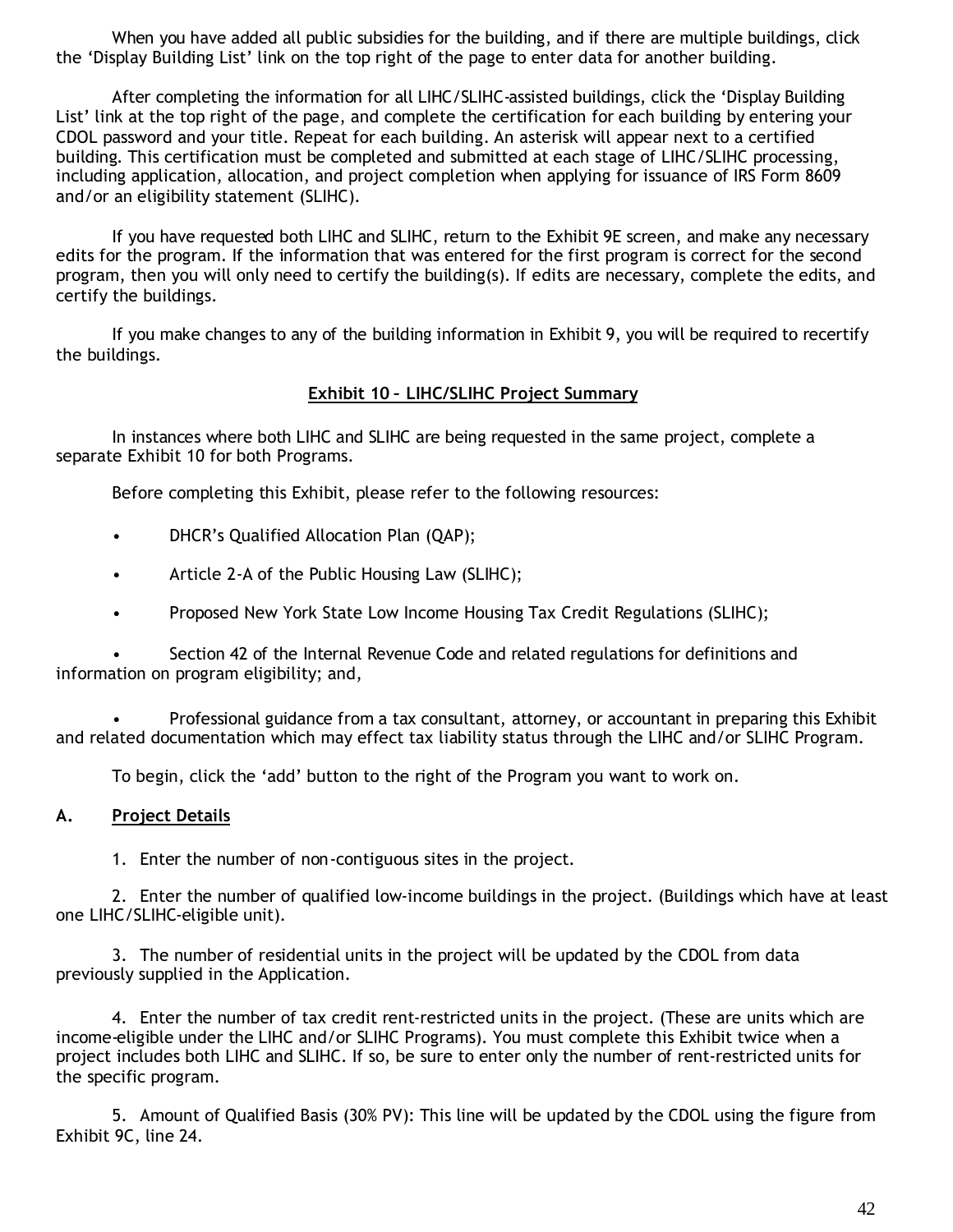6. Amount of Qualified Basis (70% of PV). This line will be updated by the CDOL using the figure from Exhibit 9C, line 24.

7. The CDOL will update this based on the amount of credit requested in Exhibit 1.

8. The CDOL will update this by dividing Line 7 by Line 4 to arrive at the annual amount of credit per unit.

9. Enter the anticipated per-dollar credit equity price.

10. Enter the anticipated total amount raised from syndication.

11. Enter the net amount from syndication to be provided to the project.

#### **B. Minimum Set-Aside Election**

Check the applicable minimum set-aside election.

#### **C. Use of Credit Proceeds**

**Select the program you want to update.**

- 1. Indicate if the syndication will be public or private.
- 2. Enter the percentage of ownership to be retained by the developer.
- 3 5. Enter the syndicator's name, contact person, and contact person's phone number.
- 6. Enter the total amount anticipated from syndication.
- 7. Enter the net amount of the anticipated investor pay-in.
- 8. Enter the total project syndication costs.
- 9. Enter the total project partnership expenses.

10. If the investor (equity provider) will provide construction, bridge and/or permanent loans to the project, complete this section by detailing the terms and length of loan for each loan.

#### **D. Investor Pay-In Schedule**

Select the program you want to update. The screen will be redisplayed. Click the 'add' button.

1. Event: Enter a brief description of the threshold event which must occur to receive each pay-in, for example, 50% construction completion or issuance of a temporary certificate of occupancy.

- 2. Enter the amount of the pay-in.
- 3. Enter the projected month and year of the pay-in
- 4. Enter a brief description of the use of the pay-in (developer fees, construction costs, etc.)

Click 'Submit' and the pay-in information will be displayed in the pay-in schedule at the bottom of the page.

Continue adding pay-in events as needed, using the 'add' button.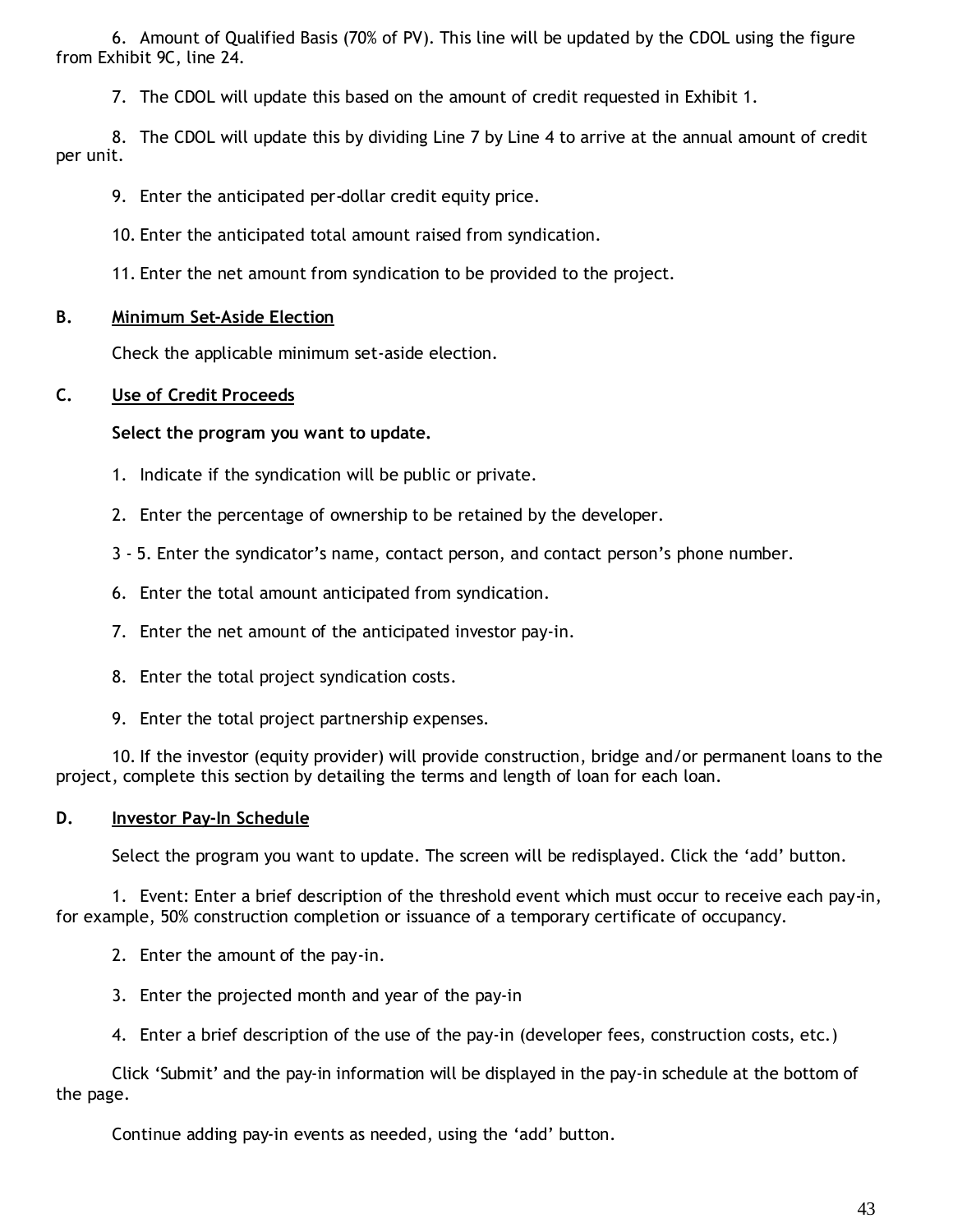If there are multiple tax credit program requests in this Application, click the 'Select Program' link and complete this section for the additional program.

#### **D. Capital Project CDOL Application Exhibits**

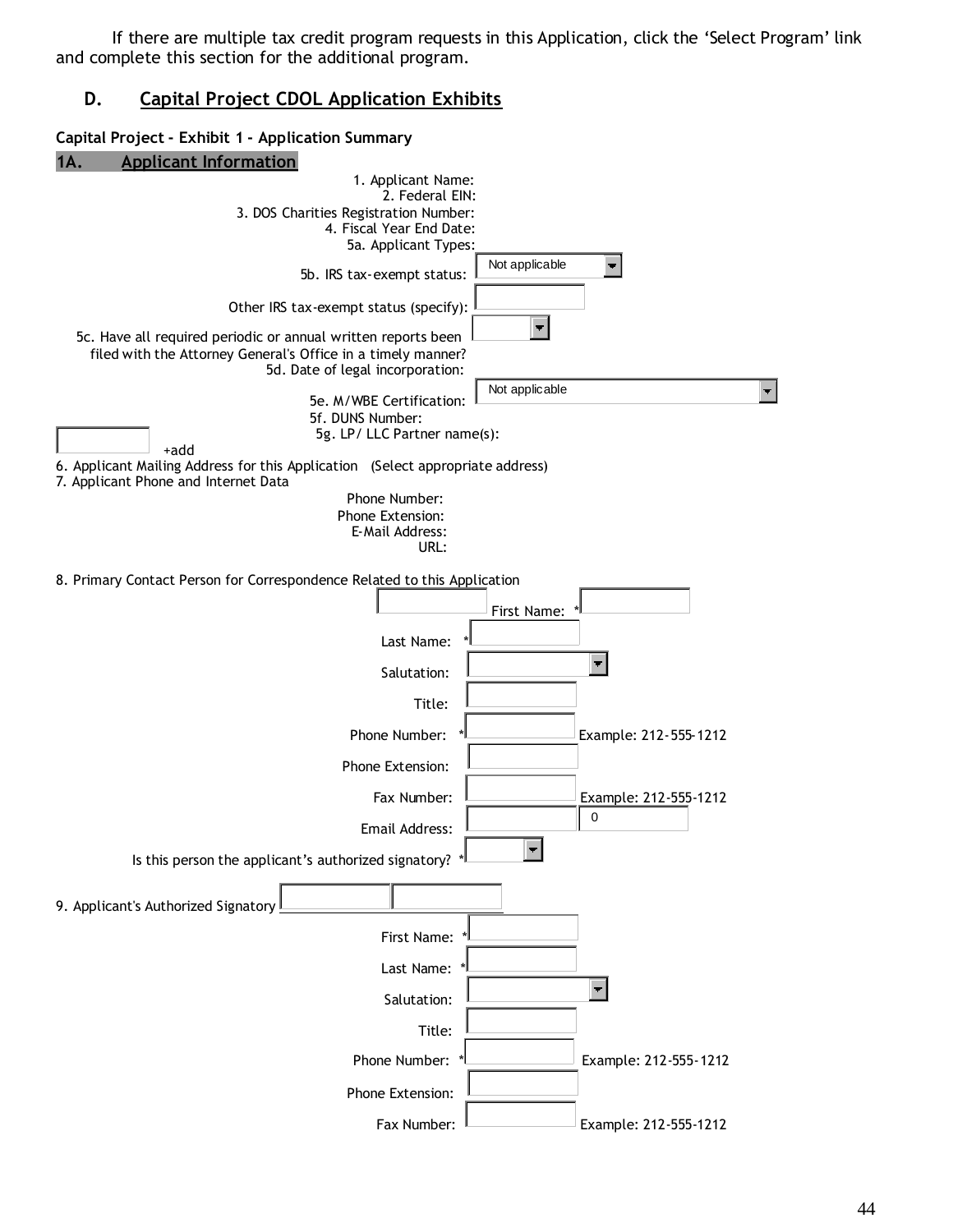| Email Address:                                                                                                                                                                                                                                                                                                                                                                                                                                                             |
|----------------------------------------------------------------------------------------------------------------------------------------------------------------------------------------------------------------------------------------------------------------------------------------------------------------------------------------------------------------------------------------------------------------------------------------------------------------------------|
| Capital Project - Exhibit 1 - Application Summary<br>1B.<br><b>Owner Information</b>                                                                                                                                                                                                                                                                                                                                                                                       |
| 1. Will the Applicant transfer title to another entity? *<br>If 'No', click the Submit button and continue to the next page.<br>2. Owner Name: *<br>Unknown<br>or<br>This owner is: *<br>3. Federal EIN:<br>Example: 123456789<br>4. Fiscal Year End Date:<br>Example: 01/31<br>5a. Organization Type(s):                                                                                                                                                                  |
| $\Box$<br><b>Public Housing Authority</b><br>Non-Profit Corporation<br>П<br>For Profit Corporation<br>Housing Development Fund Company<br>П<br><b>Town Government</b><br>Charitable Organization<br>П<br>Village Government<br>Limited Partnership<br>Е<br><b>City Government</b><br>Limited Liability Corporation<br>□<br>County Government<br>Not applicable<br>5b. If the owner is a Non-Profit or Charitable Organization is the<br>IRS tax-exempt category 501(c)(3)? |
| 5c. If the owner is a Limited Liability Corporation or a Limited Partnership, enter the names of Members/Partners:<br>+add                                                                                                                                                                                                                                                                                                                                                 |
| 6. Owner's Mailing Address<br>Care Of:<br>P.O. Box:<br>Room/Suite Number:<br>Street Number:<br>Street Name:<br><b>Street Suffix:</b><br>City: *<br>State: *<br>Zip Code:<br>Example: 12345-0000<br>Phone Number: *<br>Example: 212-555-1212<br>Fax Number:<br>Example: 212-555-1212                                                                                                                                                                                        |
| <b>Prime Contact Person</b><br>First Name:                                                                                                                                                                                                                                                                                                                                                                                                                                 |

Last Name: \*

 $\overline{\phantom{a}}$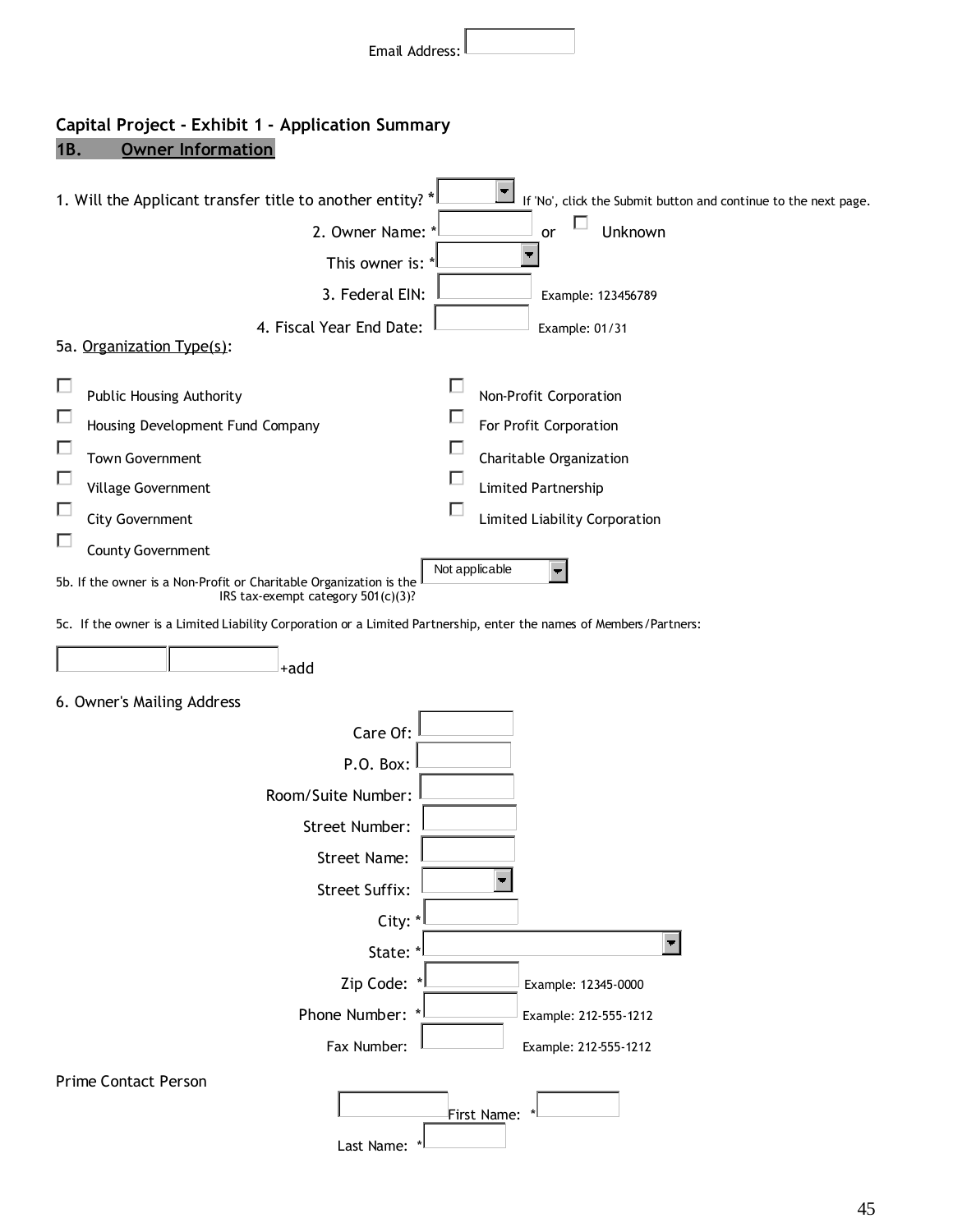| p.<br>Į |  |
|---------|--|
|         |  |

| 1C. General Project Information                                                                                                                      |
|------------------------------------------------------------------------------------------------------------------------------------------------------|
| 1a. Has this project previously received DHCR/HTFC funding? *                                                                                        |
| -9<br>1b. If yes, enter the funded project's SHARS ID number(s):                                                                                     |
| 1c. Has this project ever been under Housing Supervision by DHCR Housing Operations?<br>1d. If yes, enter the following information for the project: |
| Original name of the project, if different than the project name proposed in this application:                                                       |
| <b>Street Number:</b>                                                                                                                                |
| <b>Street Name:</b>                                                                                                                                  |
| <b>Street Suffix:</b>                                                                                                                                |
| City:                                                                                                                                                |
| Zip Code:<br>Example: 12345-0000                                                                                                                     |
| Supervision Start Date:<br>Example: mm/yyyy                                                                                                          |
| Supervision End Date:<br>Example: mm/yyyy                                                                                                            |
| <b>DHCR Contact:</b>                                                                                                                                 |
| Project Contact:                                                                                                                                     |
| 2. Project Name:                                                                                                                                     |
| 3. Project County: *<br>4. Project Municipality:                                                                                                     |
| 5. Chief Elected Official of the municipality selected above:                                                                                        |
| First Name:                                                                                                                                          |
| Last Name:                                                                                                                                           |
| Salutation:                                                                                                                                          |
| Title:                                                                                                                                               |
| Phone Number: *<br>Example: 212-555-1212                                                                                                             |
| Phone Extension:                                                                                                                                     |
| Fax Number:<br>Example: 212-555-1212                                                                                                                 |
| Email Address:                                                                                                                                       |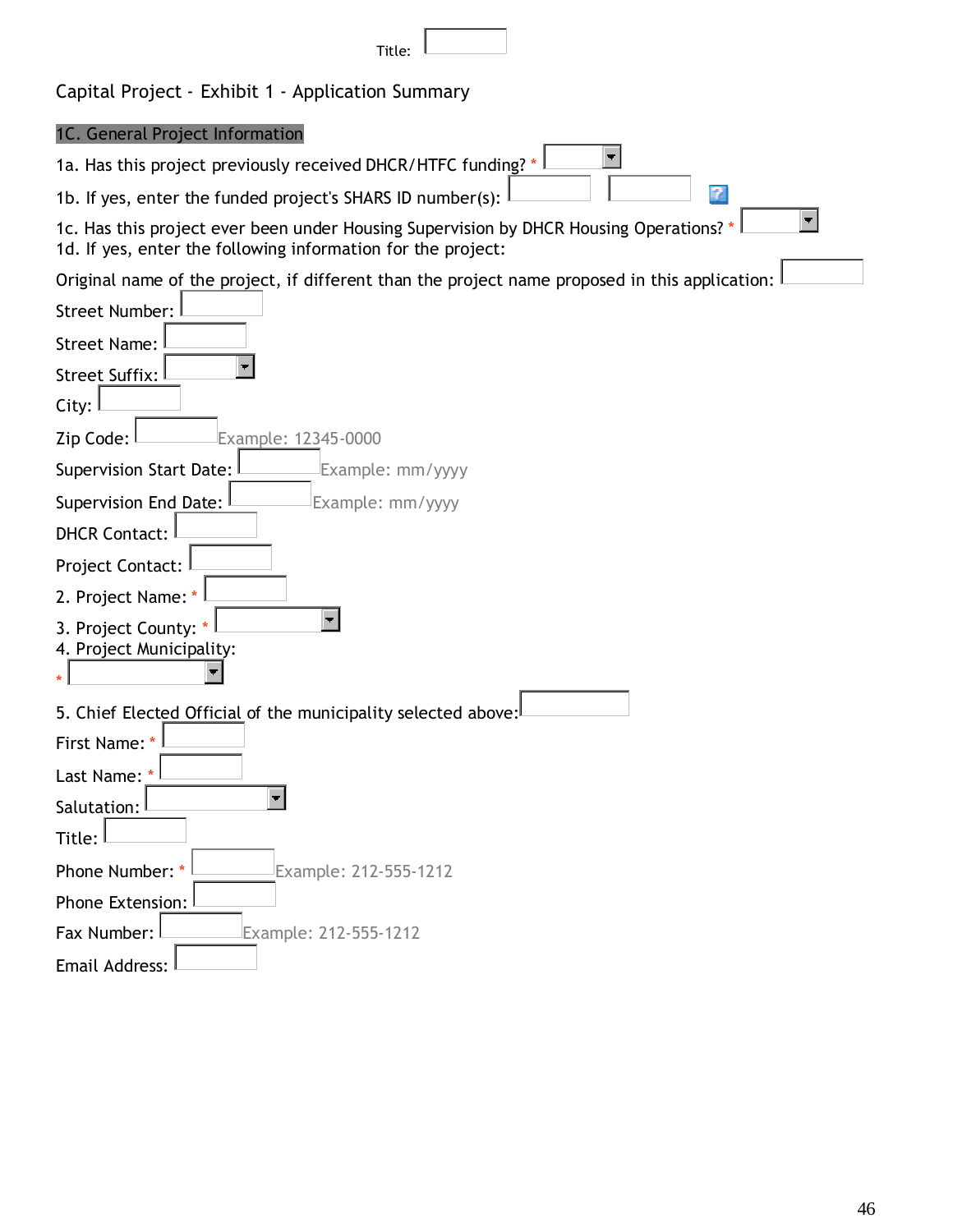#### **1D. Program Funding**

1. Read the Application instructions carefully before completing this section. Once this section is completed it cannot be changed. Please verify that your selection is correct before clicking the 'Submit' button.

 $\blacksquare$ 

1a. Is this application requesting seed money only?

- 2. Seed Money Requests
- 2a. Enter the amount of seed money funds being requested from **one** of the following programs

| HTF Program Seed Money: $\frac{1}{2}$  | Οľ |
|----------------------------------------|----|
| NYS HOME Program Seed Money: \$        |    |
| DHCR/HTFC CHDO:                        |    |
| <b>CHDO Determination Letter Date:</b> |    |

3. Capital Project Funding Requests

3a. Enter the amount of non-seed money funds being requested:

| NYS DHCR Funding Programs:                  |
|---------------------------------------------|
| 1. HTF: $S$                                 |
| 2. NYS HOME: $S$                            |
| $3.$ HWF: $\overline{S}$                    |
| 4. SLIHC annual amount: \$                  |
| 5. 9% LIHC annual amount: \$                |
| 6. $UI: S$                                  |
| 7. RARP: S                                  |
| 8. HDF: \$                                  |
| <b>NYS HFA Funding Programs:</b>            |
| 9. As-of-Right 4% LIHC annual amount: \$    |
| 10. HFA Low-Interest Second Mortgage:<br>\$ |
| 11. Bond Financing:                         |
| a. Construction Period Bond Amount: \$      |
| Permanent Period Bond Amount: \$<br>b.      |
| c. Total Bond Financing Amount: \$          |
| Total funds requested: \$                   |

3b. If you entered funding requests for both the HTF and NYS HOME Programs, complete the following: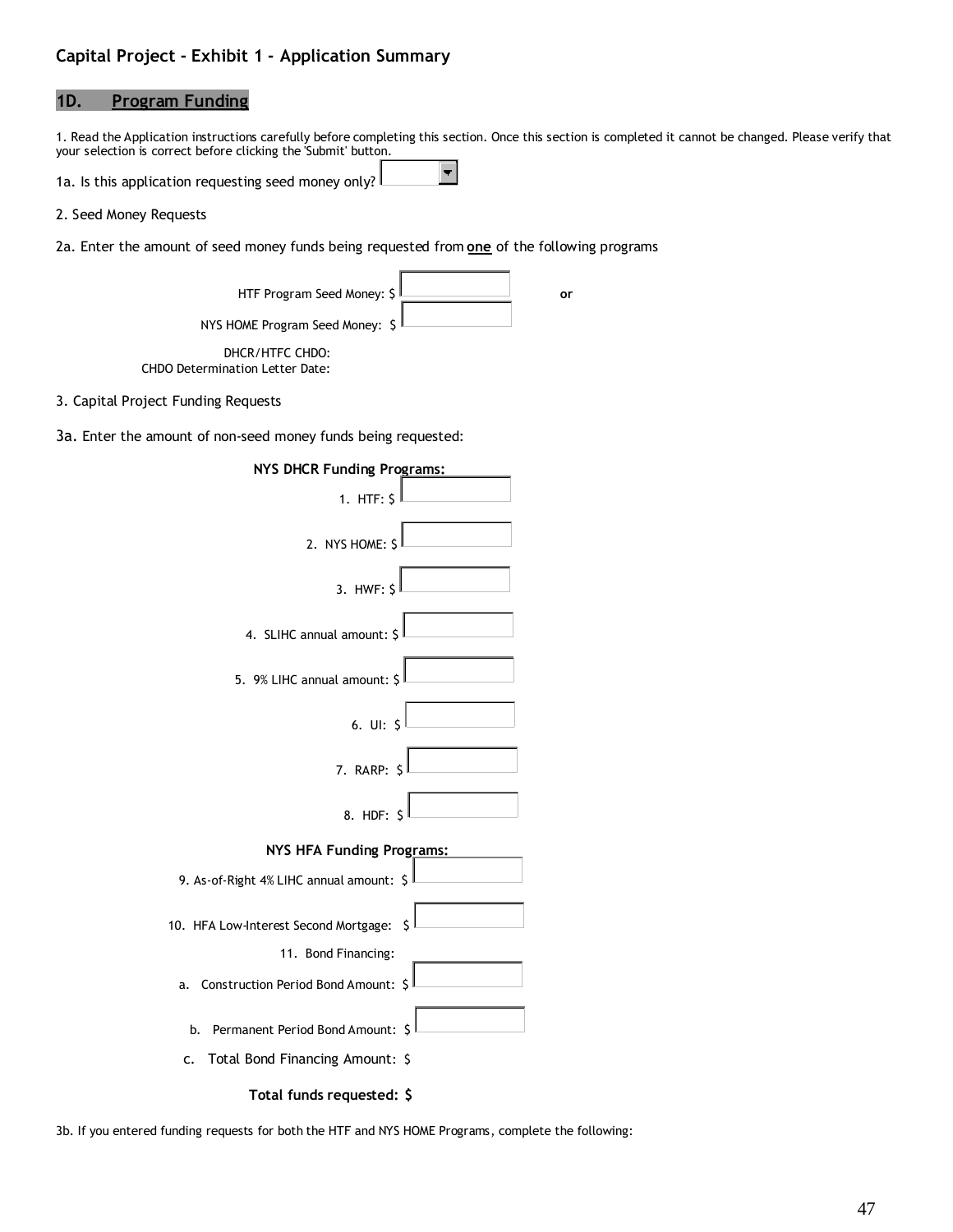| This application is seeking funding from:                                                | Not applicable |
|------------------------------------------------------------------------------------------|----------------|
| 3c. If you are requesting HWF funds with HFA financing, complete the following:          |                |
| Proposed Credit Enhancement Provider:                                                    | Not applicable |
| Third Party (specify):                                                                   |                |
| 3d. If you are requesting HWF funds with non-HFA bond financing, complete the following: |                |
| Bond Issuing Agency:                                                                     |                |
| 4% LIHC Allocating Agency:                                                               |                |
| Non-HFA 4% LIHC annual amount being requested: \$                                        |                |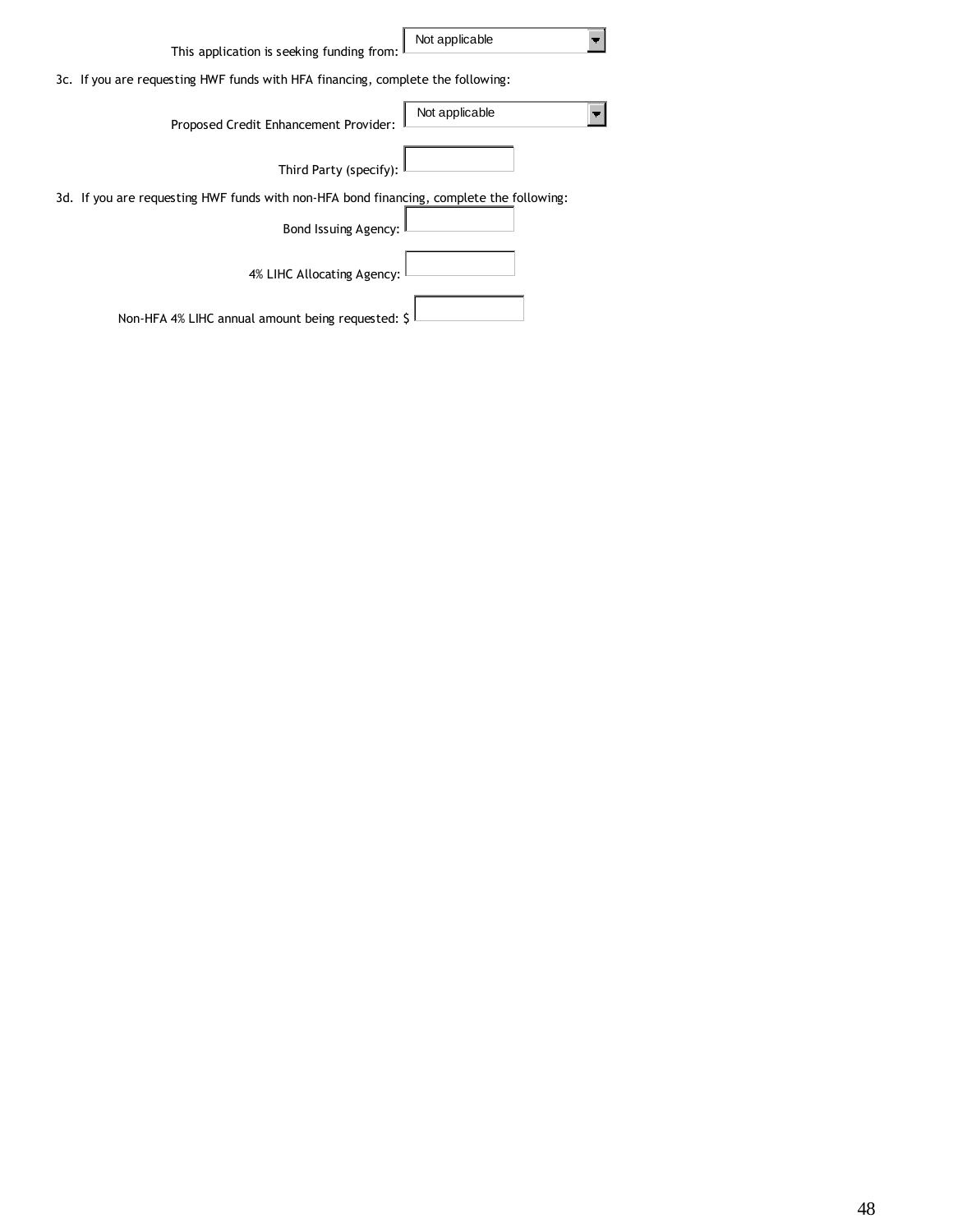1E. Project Initiatives and Program-Specific Application Designations 1. Special DHCR/HTFC Project Initiatives

Select the type(s) of initiative you are requesting that this application be reviewed as:

| ⊽ | Not Applicable                                                                                                                                                                                           |                                                                                                                 |
|---|----------------------------------------------------------------------------------------------------------------------------------------------------------------------------------------------------------|-----------------------------------------------------------------------------------------------------------------|
| П | <b>Green Building Initiative</b>                                                                                                                                                                         | P                                                                                                               |
|   | Housing Choice Voucher Project Based Assistance<br>Initiative                                                                                                                                            | v                                                                                                               |
|   | <b>Energy Efficiency Initiative</b>                                                                                                                                                                      | 2                                                                                                               |
|   | 2. Occupied Rehabilitation                                                                                                                                                                               |                                                                                                                 |
|   | Is this project currently occupied and will it be preserved as affordable housing?<br>3. New York/New York III Supportive Housing Agreement                                                              | Not applicable                                                                                                  |
|   | Will your project include units which will serve one or more NY/NYIII Special Populations?<br>4. 9% LIHC Program set-aside Designations<br>Select the type of LIHC set-aside for which you are applying: | Not applicable                                                                                                  |
| ⊽ | Not Applicable                                                                                                                                                                                           |                                                                                                                 |
| П | <b>Preservation Project</b>                                                                                                                                                                              |                                                                                                                 |
| П | <b>Supportive Housing Project</b>                                                                                                                                                                        |                                                                                                                 |
|   | <b>High Acquisition Cost Project</b>                                                                                                                                                                     |                                                                                                                 |
|   | 5. 9% LIHC/SLIHC Project Amenities<br>Are you seeking LIHC / SLIHC scoring points per the Qualified Application Plan by:<br>Providing access to discounted broadband internet service?                   | Not applicable                                                                                                  |
|   | Including on-site Energy Star appliances or equivalent in common laundry facilities or washer/dryer hook-ups?<br>Not applicable                                                                          |                                                                                                                 |
|   | Including Energy Star central air conditioning or the equivalent that will produce the same or comparable energy<br>Not applicable<br>efficiency or savings?                                             |                                                                                                                 |
|   | Not applicable<br>Including an outdoor patio or garden space?                                                                                                                                            |                                                                                                                 |
|   | Including Energy Star dishwashers or the equivalent that will produce the same or comparable energy efficiency or                                                                                        |                                                                                                                 |
|   | savings in the units and the community kitchen, if any?                                                                                                                                                  | Not applicable                                                                                                  |
|   | Not applicable                                                                                                                                                                                           | Including a computer lab equipped with Energy Star or equivalent computers and equipment, with a minimum of one |
|   | computer for every 20 residential units?                                                                                                                                                                 |                                                                                                                 |
|   | 6. Not for Profit Application Designations:<br>Select the Not for Profit designation that this application should be reviewed as:                                                                        |                                                                                                                 |
| ⊽ | Not Applicable                                                                                                                                                                                           |                                                                                                                 |
|   | <b>CHDO</b>                                                                                                                                                                                              | 2                                                                                                               |
| П | 9% LIHC Not for Profit Set-Aside                                                                                                                                                                         | 7                                                                                                               |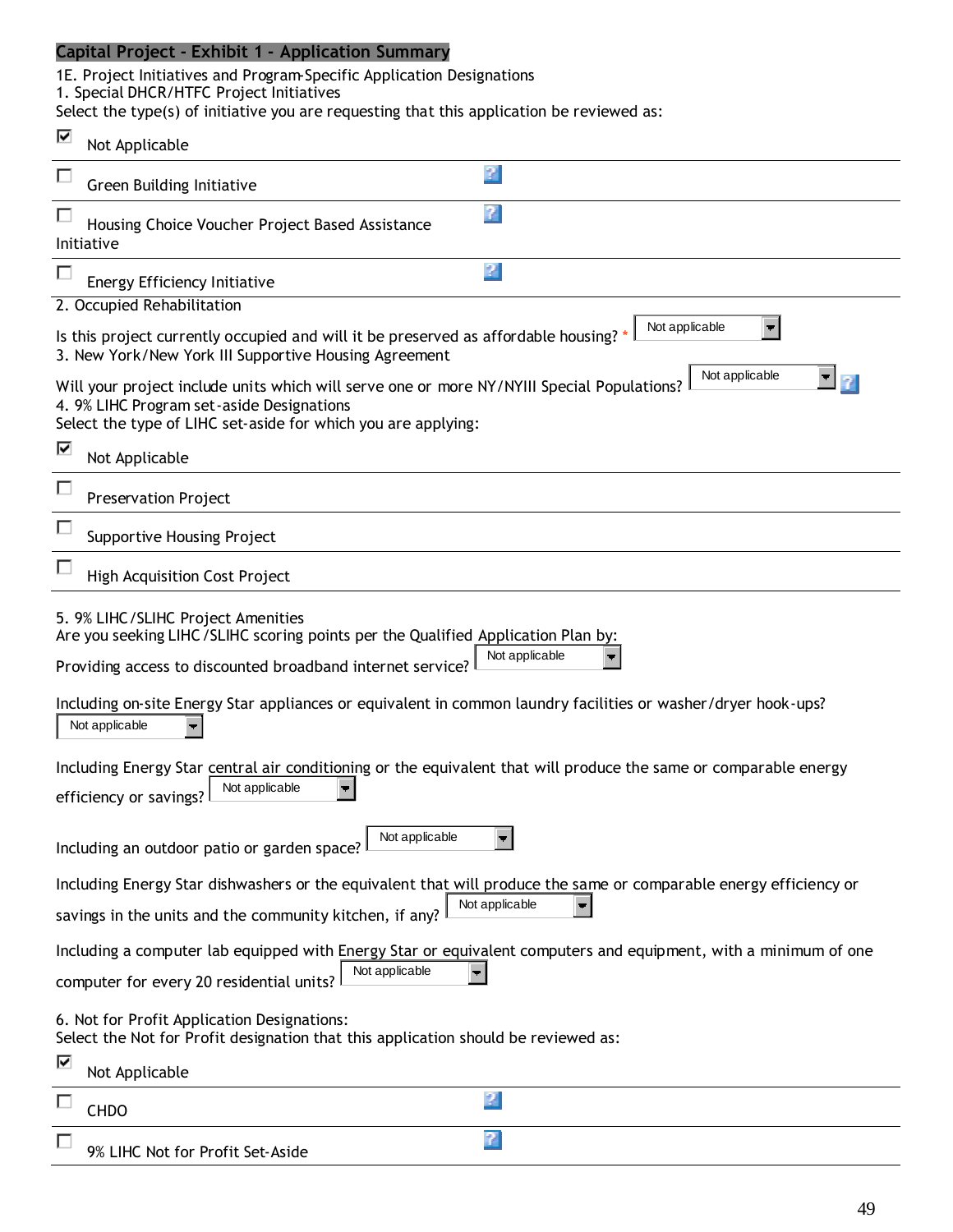$\Box$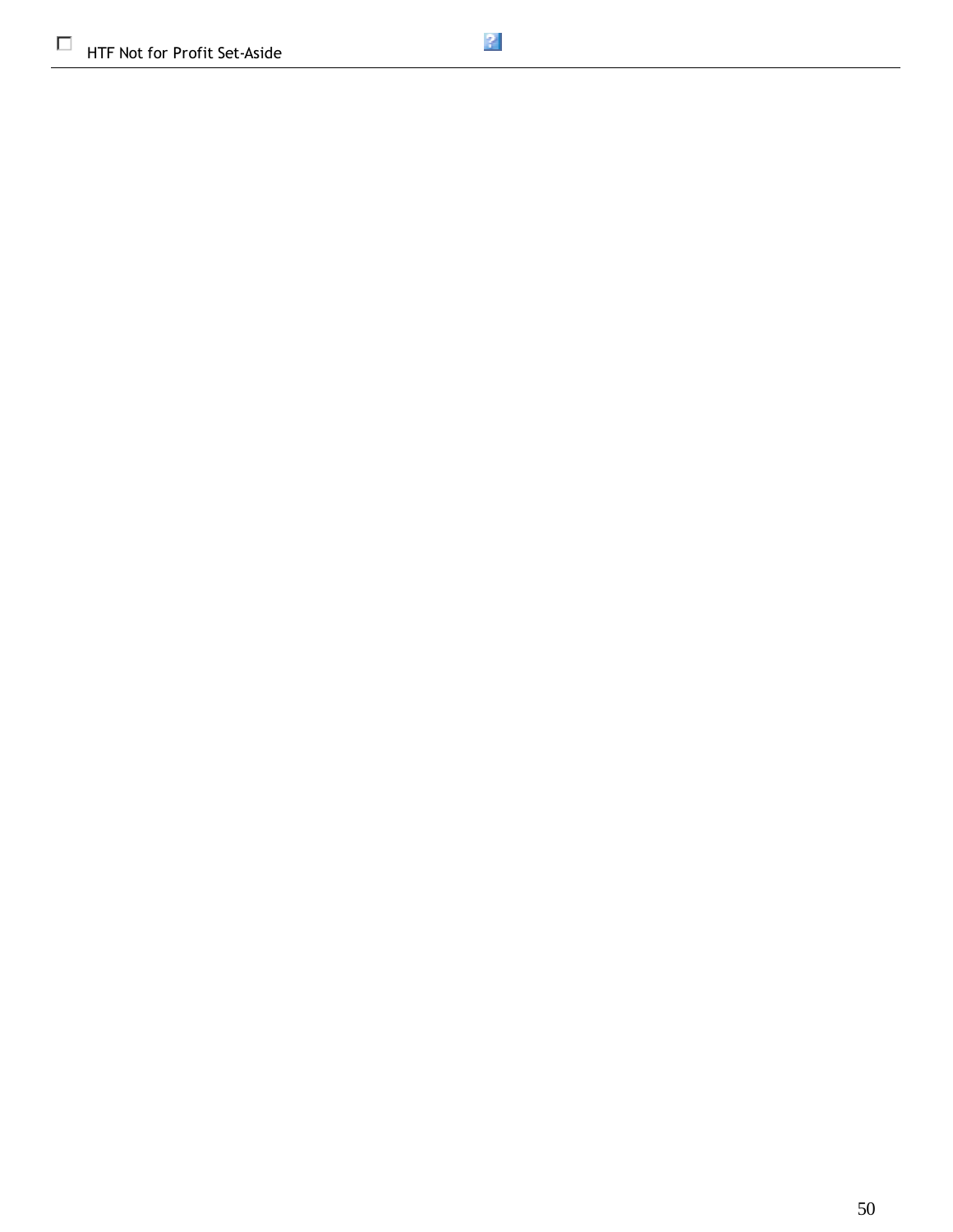#### **1F. Project Political Districts**

**Indicate the Assembly Member(s), Senator(s), and Member(s) of Congress who represent the district(s) the project site(s) is located in.** Select Members one at a time. Click them once then click the right arrow to move the member to the selection box on the right. To remove a Member from the selection box on the right select the name, click once then click the left arrow.

#### **1. New York State Assembly District(s):**



#### **2. New York State Senate District(s):**



#### **3. New York State Congressional District(s):**

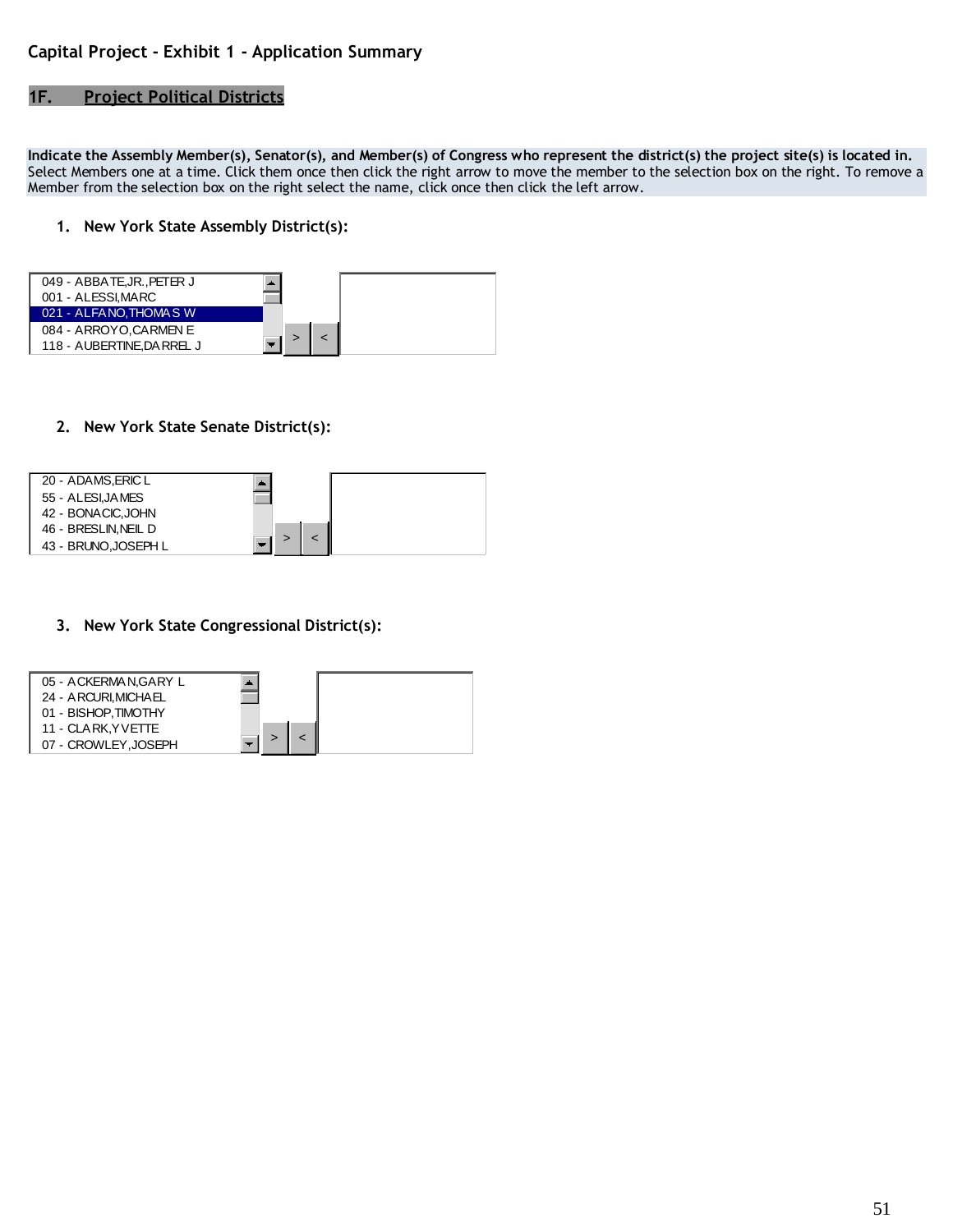# **1G Tenure and Construction Type**

| 1a. Residential Tenure Type of Project *                                                                                                                                         |
|----------------------------------------------------------------------------------------------------------------------------------------------------------------------------------|
| 1b. Will the project include a community room or separate<br>community building that is for the exclusive use of the tenants,<br>and is therefore, considered residential space? |
| 2a. Does this project involve Residential Construction only?                                                                                                                     |
| 2b. Non-Residential Construction Type(s):                                                                                                                                        |
| 1. Commercial<br>2. Civic<br>3a. Community Service Facility (CSF)<br>Complete only if 3a Community Service Facility is selected and LIHC and/or SLIHC have been requested:       |
| Project County/Municipality:                                                                                                                                                     |
| 3b. Qualified Census Tract (QCT):<br>Use the HUD Qualified Census Tract Table Generator<br>to find the QCT for your project.                                                     |
| 3c. Agency from which Credit is being requested:                                                                                                                                 |
| Not applicable<br>3d. Will you include a portion of the expenses associated with the CSF<br>as eligible basis?                                                                   |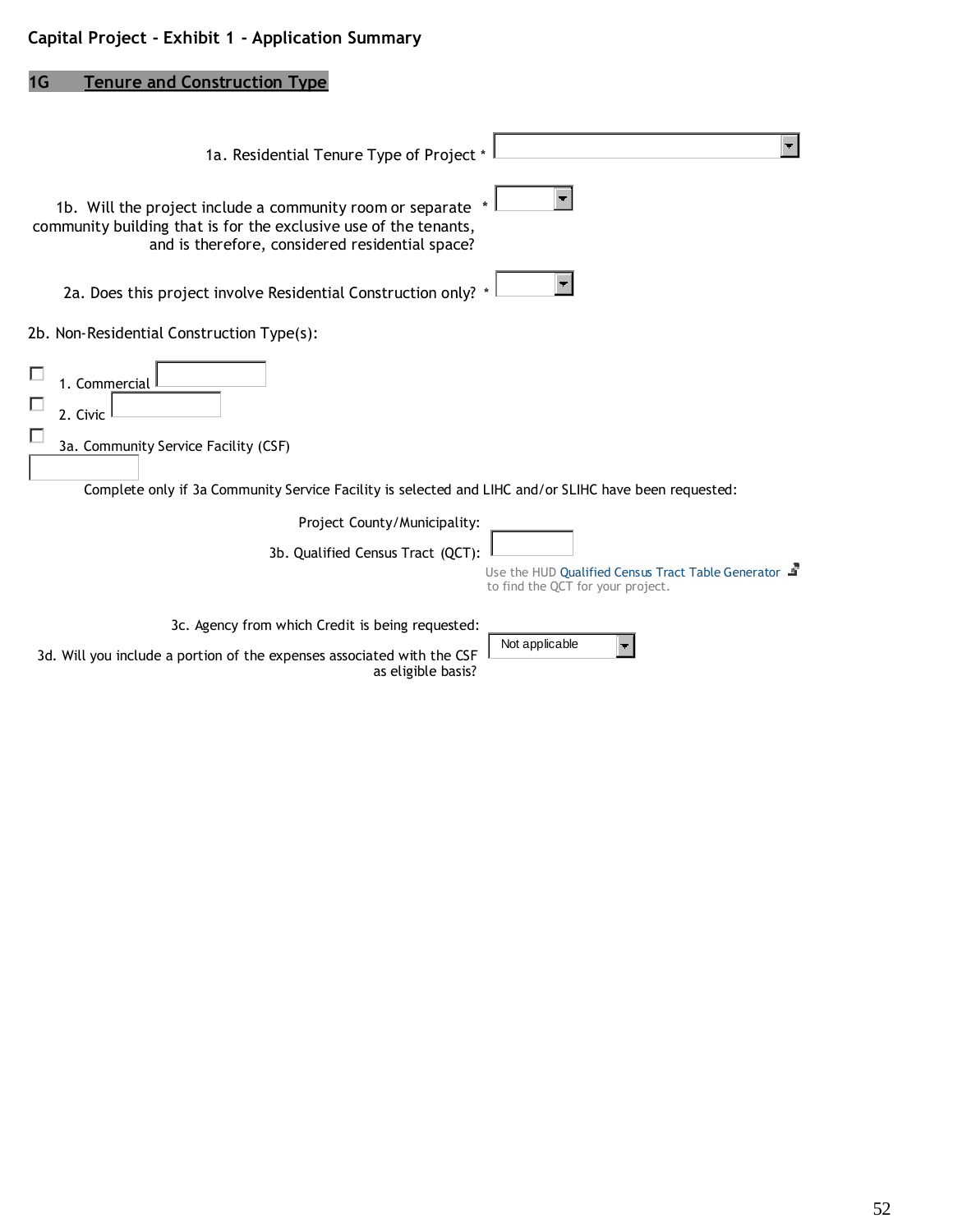# **1H. Units Assisted**

#### Residential Units

| Residential Existing/Rehab:                  |
|----------------------------------------------|
| Residential New Construction:                |
| Community Room Existing/Rehab:               |
| Community Room New Construction:             |
| Non-Residential Units                        |
| Community Service Facility Existing/Rehab:   |
| Community Service Facility New Construction: |
| Civic New Construction:                      |
| Civic New Construction:                      |
| Commercial Existing/Rehab:                   |
| Commercial New Construction:                 |

1. Total Units in Project - All Sources

|                       | Residential        |              | Community<br><b>Room</b> |                     | <b>CSF</b>                 |              | Civic              |                     | Commercial         |                     |                |
|-----------------------|--------------------|--------------|--------------------------|---------------------|----------------------------|--------------|--------------------|---------------------|--------------------|---------------------|----------------|
| All<br><b>Sources</b> | Existing/<br>Rehab | New<br>Const | Existing/<br>Rehab       | New<br><b>Const</b> | Existing/ $\vert$<br>Rehab | New<br>Const | Existing/<br>Rehab | New<br><b>Const</b> | Existing/<br>Rehab | <b>New</b><br>Const | <b>Options</b> |
|                       |                    |              |                          |                     |                            |              |                    |                     |                    |                     | edit           |

2. Units In Project - By Permanent Funding Source

|                |              |                    | <b>Residential</b>  | <b>Community Room</b> |                     |                    | <b>CSF</b><br>Civic |                    | Commercial          |                    |                     |                 |
|----------------|--------------|--------------------|---------------------|-----------------------|---------------------|--------------------|---------------------|--------------------|---------------------|--------------------|---------------------|-----------------|
| Source<br>Name | Reg.<br>Term | Existing/<br>Rehab | <b>New</b><br>Const | Existing/<br>Rehab    | <b>New</b><br>Const | Existing/<br>Rehab | <b>New</b><br>Const | Existing/<br>Rehab | <b>New</b><br>Const | Existing/<br>Rehab | <b>New</b><br>Const | <b>Options</b>  |
|                |              |                    |                     |                       |                     |                    |                     |                    |                     |                    |                     | edit/<br>delete |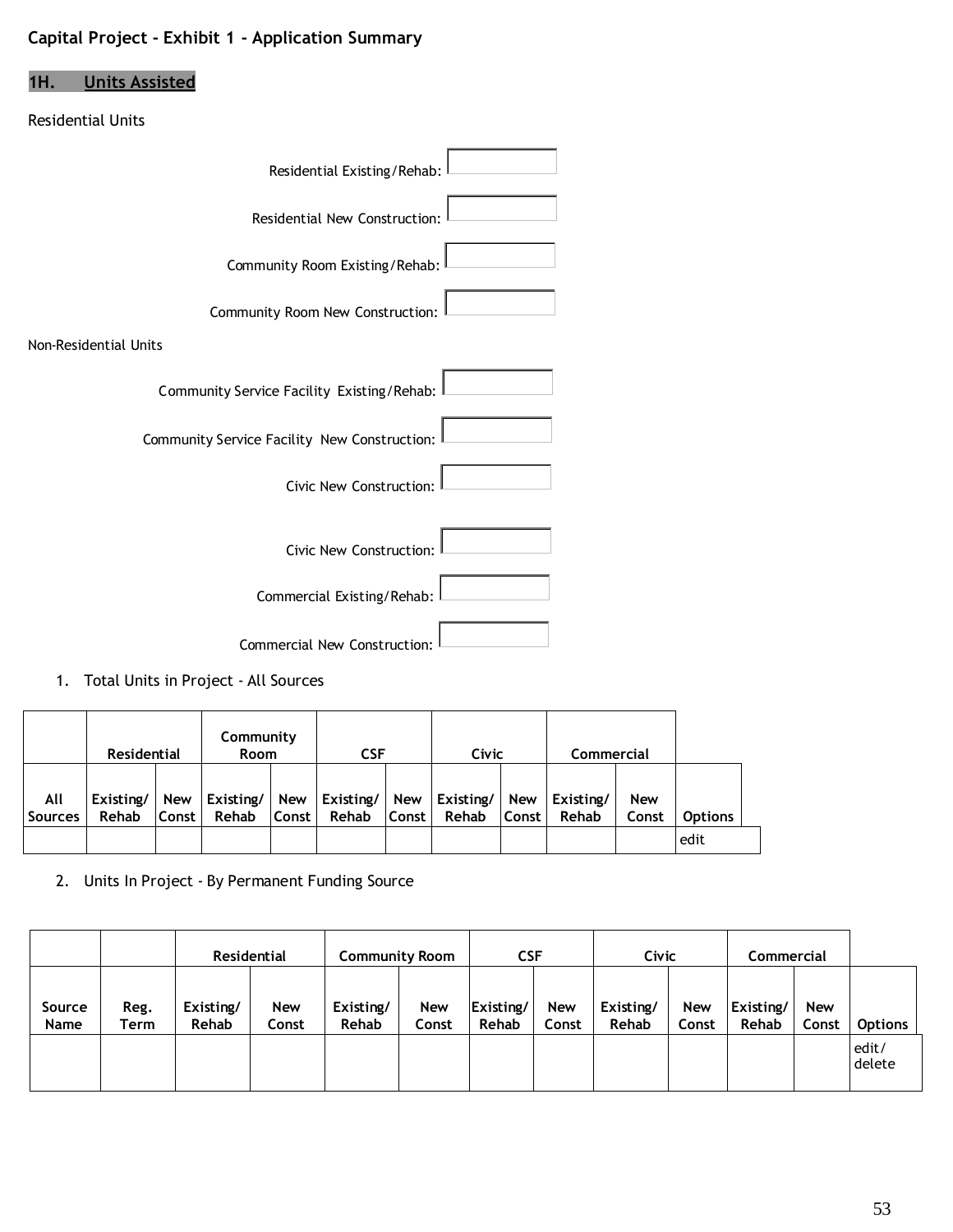#### **1I. Income Targets**

1. Will the project include a non-rent bearing unit for a resident manager/ \* super/maintenance personnel?

2. Income Target Groups:

| <b>Target Group</b>                                  | Units - All Sources | Units - DHCR/ HTFC | Units HFA |
|------------------------------------------------------|---------------------|--------------------|-----------|
| Public Assistance Households or <= 30% Median Income |                     |                    |           |
| >30% through 50% of Median Income                    |                     |                    |           |
| >50% through 60% of Median Income                    |                     |                    |           |
| >60% through 80% of Median Income                    |                     |                    |           |
| >80% through 90% of Median Income                    |                     |                    |           |
| Greater than 90% of Median Income                    |                     |                    |           |
| Non-Rent Bearing Unit for Resident manager/super     |                     |                    |           |
| <b>Total Income Target Group Units</b>               |                     |                    |           |

 $\overline{\phantom{a}}$ 

- 3. Residential Unit information from Section H. Units Assisted:
- a. Total Residential Units All Sources:
- b. Highest Residential Unit Total for a DHCR/ HTFC source:
- c. Highest Residential Unit Total for an HFA source: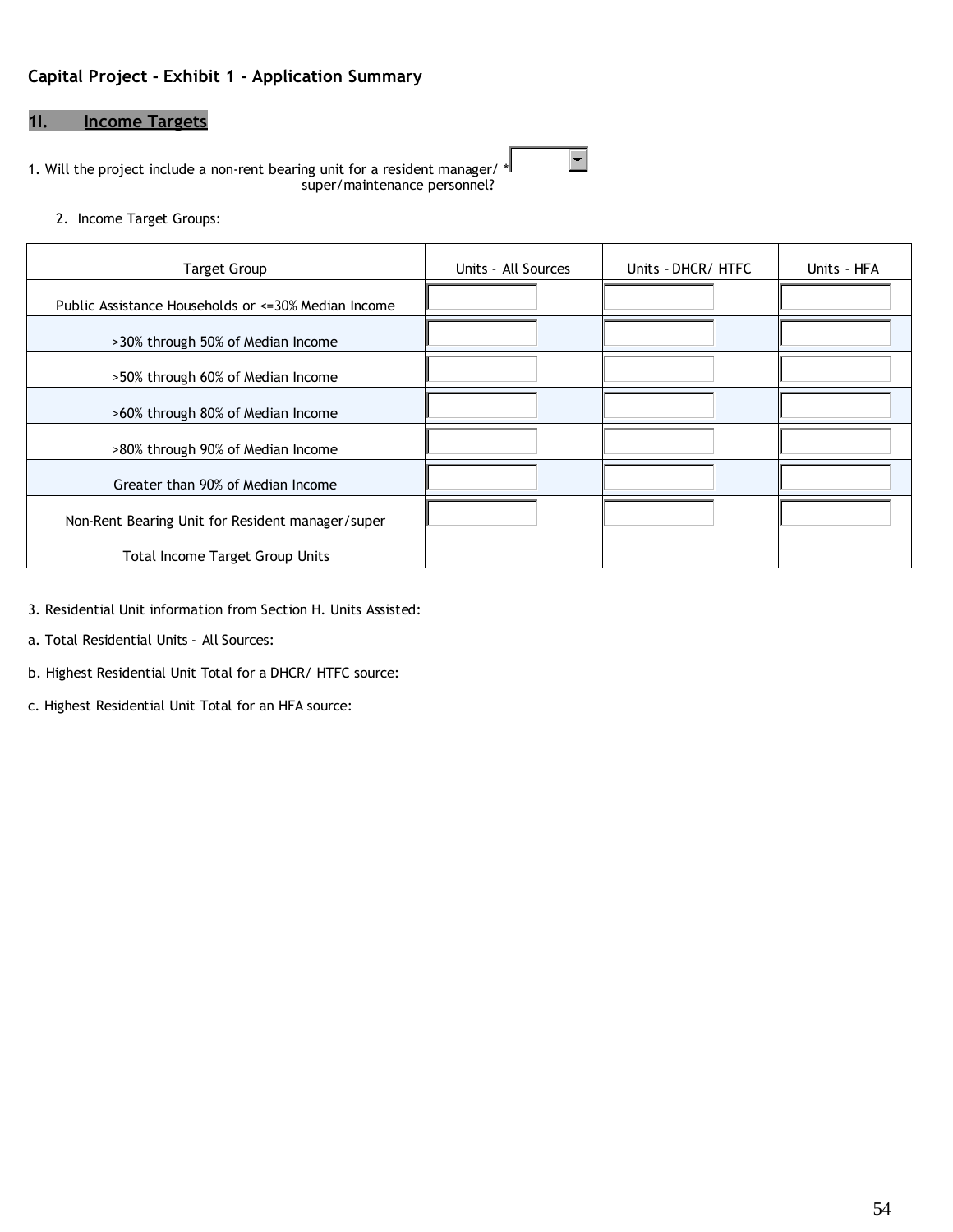# **1J. Project Occupants**

| 1. Special Population Households                                                                                                                                                                                    | <b>Units - All Sources</b> | Units DHCR/ HTFC | <b>Units HFA</b> |
|---------------------------------------------------------------------------------------------------------------------------------------------------------------------------------------------------------------------|----------------------------|------------------|------------------|
| <b>Families who are Homeless</b>                                                                                                                                                                                    |                            |                  |                  |
| Persons and Families who are in Long Term Recovery from Alcohol Abuse                                                                                                                                               |                            |                  |                  |
| Persons and Families who are in Long Term Recovery from Substance Abuse                                                                                                                                             |                            |                  |                  |
| Persons who are Frail Elderly                                                                                                                                                                                       |                            |                  |                  |
| Persons who are Homeless                                                                                                                                                                                            |                            |                  |                  |
| Persons who are Mentally Retarded/Developmentally Disabled                                                                                                                                                          |                            |                  |                  |
| Persons who are Victims of Domestic Violence                                                                                                                                                                        |                            |                  |                  |
| Persons with AIDS/HIV Related Illness                                                                                                                                                                               |                            |                  |                  |
| Persons with Physical Disabilities                                                                                                                                                                                  |                            |                  |                  |
| Persons with Psychiatric Disabilities                                                                                                                                                                               |                            |                  |                  |
| NY/NYIII Supportive Housing Agreement Special Populations<br>If your project will include units which will serve one or more of the NY/NYIII<br>Special Populations, enter the special population(s) below:         |                            |                  |                  |
| Persons who are chronically homeless or at serious risk of becoming chronically<br>homeless and who suffer from serious and persistent mental illness                                                               |                            |                  |                  |
| Single adults with substance abuse disorder who are chronically homeless or at<br>serious risk of becoming chronically homeless                                                                                     |                            |                  |                  |
| Persons who are chronically homeless or at serious risk of becoming chronically<br>homeless and who are living with HIV/AIDS                                                                                        |                            |                  |                  |
| Families in which the head of household suffers from substance abuse disorder,<br>a disabling medical condition or HIV/AIDS and who are chronically homeless or<br>at serious risk of becoming chronically homeless |                            |                  |                  |
| Total Special Population Households:                                                                                                                                                                                |                            |                  |                  |
| 2. Other Households                                                                                                                                                                                                 |                            |                  |                  |
| Non-Frail Elderly Households                                                                                                                                                                                        |                            |                  |                  |
| Households without Special Needs                                                                                                                                                                                    |                            |                  |                  |
| <b>Total Other Households</b>                                                                                                                                                                                       |                            |                  |                  |
| Total Special Population and Other Households                                                                                                                                                                       |                            |                  |                  |
| Residential Unit information from Section H. Units Assisted                                                                                                                                                         |                            |                  |                  |
| a. Total Residential Units - All Sources:                                                                                                                                                                           |                            |                  |                  |
| b. Highest Residential Unit Total for a DHCR / HTFC source:                                                                                                                                                         |                            |                  |                  |
| c. Highest Residential Unit Total for an HFA source:                                                                                                                                                                |                            |                  |                  |
| 3. Elderly Population Targeted:                                                                                                                                                                                     |                            |                  |                  |
|                                                                                                                                                                                                                     |                            |                  |                  |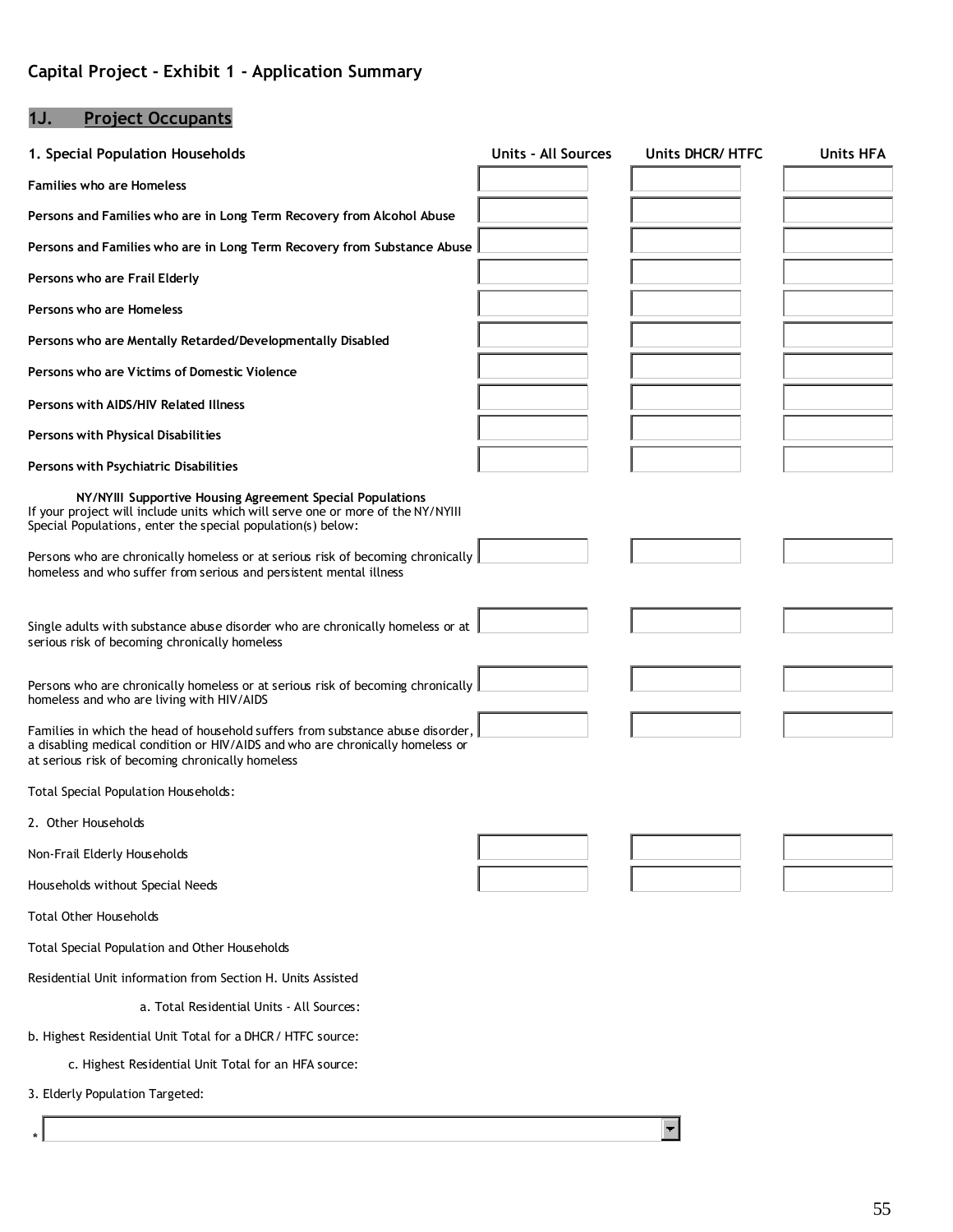| 1K. Development Team Members                                                           |
|----------------------------------------------------------------------------------------|
| Company/Organization: *                                                                |
| Team Member First Name: *                                                              |
| Team Member Last Name: *                                                               |
| Title:                                                                                 |
| Email Address:                                                                         |
| Phone Number: *<br>Example: 212-555-1212                                               |
| Phone Extension:                                                                       |
| Fax Number:<br>Example: 212-555-1212                                                   |
| Proposed Project Role(s): *<br>Select all that apply                                   |
| Developer                                                                              |
| Owner                                                                                  |
| Г<br>Architect                                                                         |
| П<br><b>General Contractor</b>                                                         |
| □<br>Management Agent                                                                  |
| □<br>Syndicator                                                                        |
| П<br><b>Housing Consultant</b>                                                         |
| П<br>Letter of Credit Provider/Enhancer Const                                          |
| Е<br>Letter of Credit Provider/Enhancer Perm                                           |
| Other                                                                                  |
| Other (specify):                                                                       |
| Does this Team member have previous experience in all of the roles identified above? * |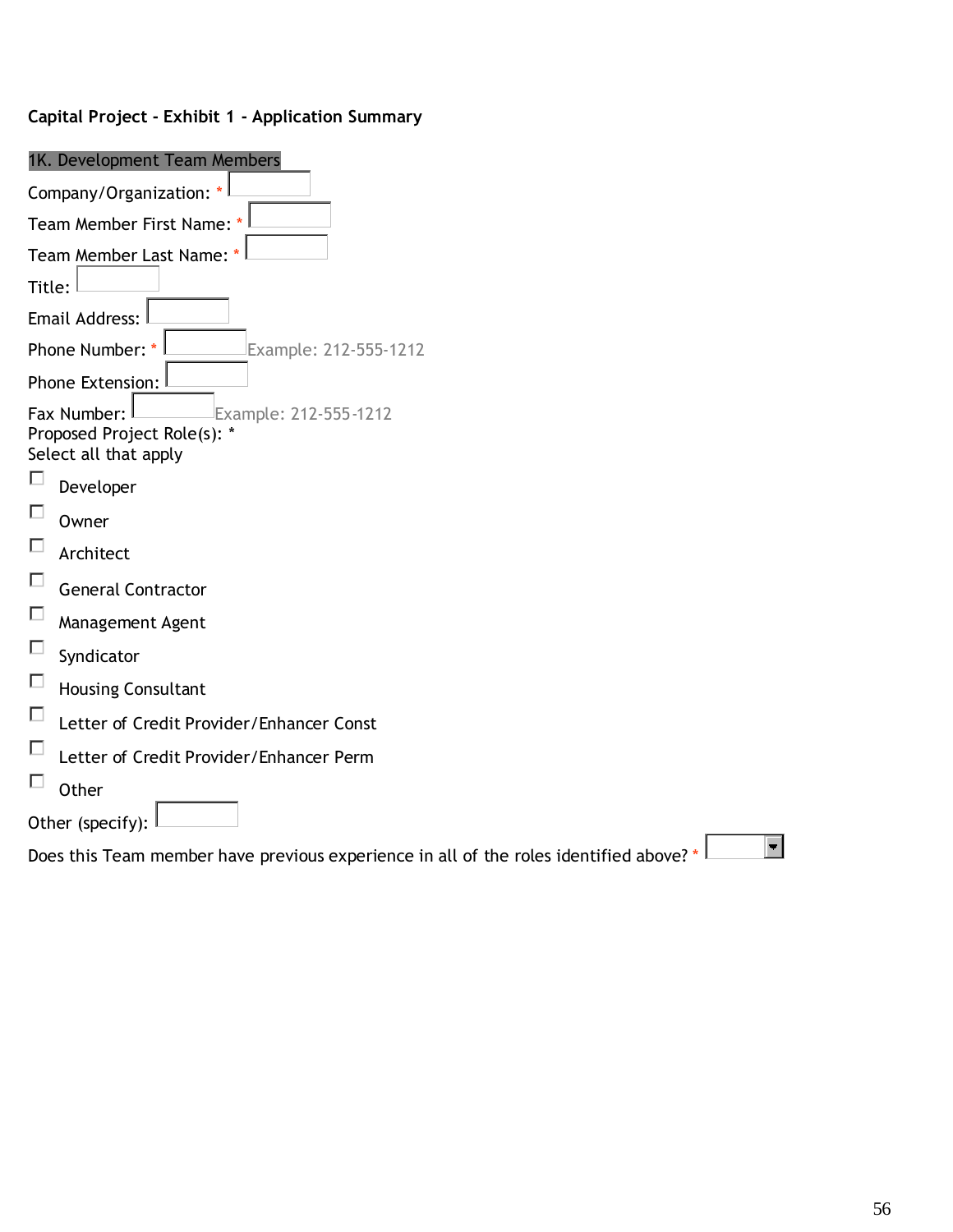# **1L. Disclosure of Identities of Interest/Project Principals**

| First Name: *   |  |
|-----------------|--|
| Last Name: *    |  |
| Title: *        |  |
| Organization: * |  |
| Type: *         |  |

Disclosure of Identity of Interest:

Note: Text will be limited to 4,000 characters which is approximately 1 page of 12 point Times New Roman single spaced text.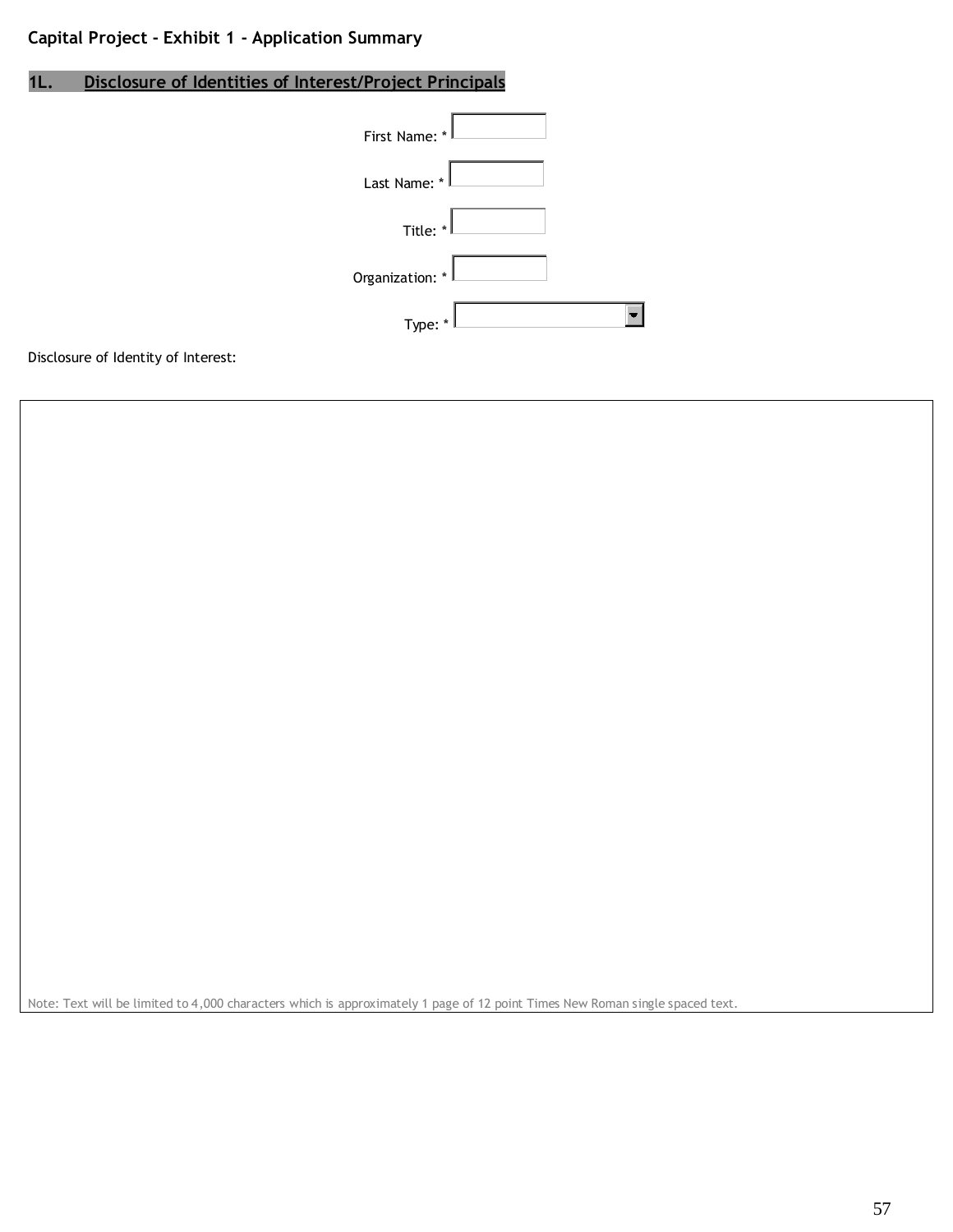#### **2A1. Documentation of Community/Housing Needs**

#### **1. New York State Consolidated Plan Objectives/Priorities**

#### 1a. NYS Consolidated Plan Objectives Addressed by Project

□ Improve availability and accessibility by preserving existing privately-owned affordable housing while eliminating health and safety hazards.

 $\Box$  Improve availability and accessibility by building new housing for working families.

□ Improve availability and accessibility by creating new rental and homeownership opportunities through expanded housing production.

 $\Box$  Improve availability and accessibility by building affordable senior housing.

□ Improve affordability by creating new homeownership opportunities.

□ Improve affordability by creating new rental assistance opportunities.NYS

Consolidated Plan Priority Needs to be Addressed by Project

| <b>Household Category</b> | Income Range | <b>Priority Need Level</b> | <b>Project Target</b><br><b>Population</b> |
|---------------------------|--------------|----------------------------|--------------------------------------------|
| Renters - Small Related   | $0 - 30%$    | н                          |                                            |
|                           | 31-50%       | н                          |                                            |
|                           | 51-80%       | W                          |                                            |
| Renters - Large Related   | $0 - 30%$    | Н                          |                                            |
|                           | 31-50%       | W                          |                                            |
|                           | 51-80%       | W                          |                                            |
| Renters - Elderly         | $0 - 30%$    | H                          |                                            |
|                           | 31-50%       | н                          |                                            |
|                           | 51-80%       | W                          |                                            |
| Renters - All Others      | $0 - 30%$    | H                          |                                            |
|                           | 31-50%       | W                          |                                            |
|                           | 51-80%       | W                          |                                            |
| Owners                    | $0 - 30%$    | н                          |                                            |
|                           | 31-50%       | н                          |                                            |
|                           | 51-80%       | W                          |                                            |
| Special Needs             | $0 - 80%$    | н                          |                                            |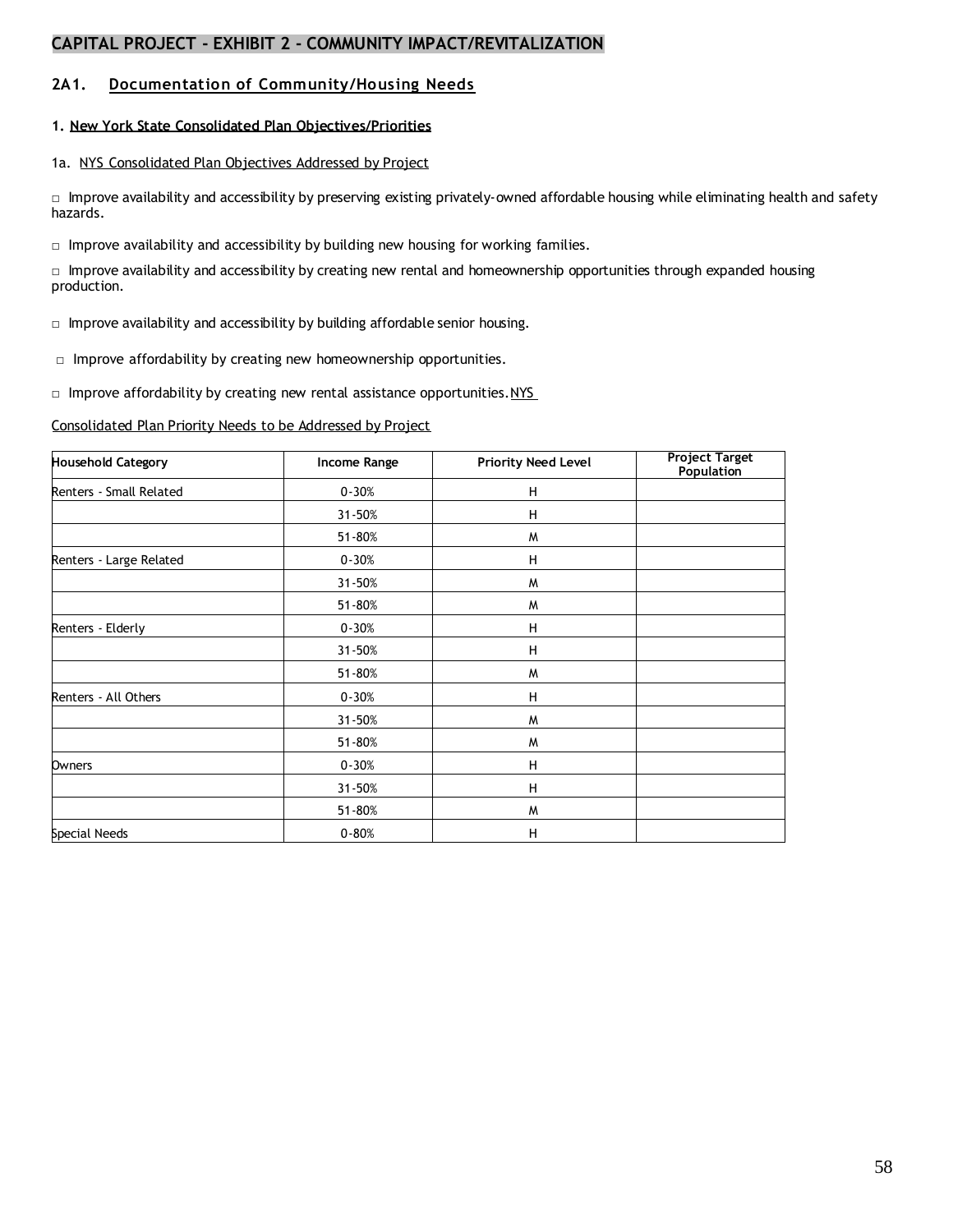# **2A2. Documentation of Community Housing Needs**

### **2a Existing Documentation of Local Need**

A. Local Needs Document

| Document Type:                                                                       |    | $\blacksquare$ |
|--------------------------------------------------------------------------------------|----|----------------|
| Other (specify):                                                                     |    |                |
| Name:                                                                                |    |                |
| Prepared For: *                                                                      |    |                |
| Geography Addressed:                                                                 |    |                |
| Date Published:                                                                      |    |                |
| B. Needs Identified                                                                  |    |                |
| 1. Identifies this project as type needed for community revitalization?              |    |                |
| Yes or No:                                                                           |    |                |
| Page Number(s):                                                                      |    |                |
| Priority Level:                                                                      | or | Not Applicable |
| Page Number(s):                                                                      |    |                |
| 2. Identifies project's targeted income groups and household types as specific need? |    |                |
| Yes or No:                                                                           |    |                |
| Page Number(s):                                                                      |    |                |
| Priority Level:                                                                      | or | Not Applicable |
| Page Number(s):                                                                      |    |                |
| 3. Specifically mentions need for proposed project?                                  |    |                |
| Yes or No: *                                                                         |    |                |
| Page Number(s):                                                                      |    |                |
| Priority Level:                                                                      | or | Not Applicable |
| Page Number(s):                                                                      |    |                |
|                                                                                      |    |                |

**2b.** Has the project received a HOUSE NY award from the NYS DHCR?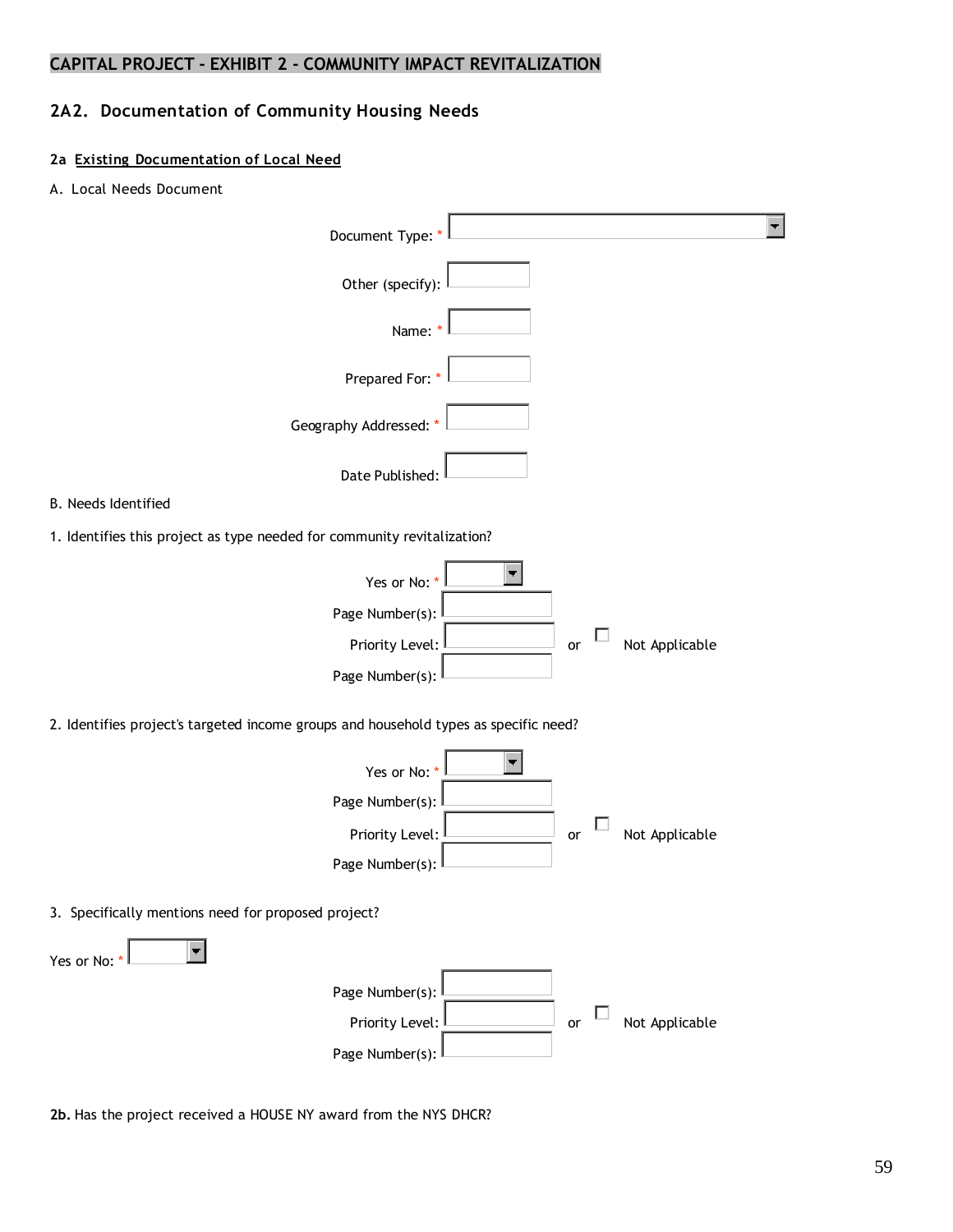# **2A3. Documentation of Community/Housing Needs**

#### **3. Local Housing Needs for Proposed Households to be Assisted**

| Data Source: *              |  |
|-----------------------------|--|
| Date:                       |  |
| Geography Covered: *        |  |
| Type of Housing Proposed: * |  |
| Other (specify):            |  |

| <b>Proposed Income Ranges</b>           | #HHs at Income Range for<br>Project Type Proposed | #HHs at Inc. Range in Need<br>of Affordable Housing | %HHs in Need of<br><b>Affordable Housing</b> |
|-----------------------------------------|---------------------------------------------------|-----------------------------------------------------|----------------------------------------------|
|                                         |                                                   |                                                     |                                              |
| $\leq$ 30% of Median Income             |                                                   |                                                     |                                              |
|                                         |                                                   |                                                     |                                              |
| >30% to <=50% of Median Income          |                                                   |                                                     |                                              |
|                                         |                                                   |                                                     |                                              |
| >50% to <=60% of Median Income          |                                                   |                                                     |                                              |
|                                         |                                                   |                                                     |                                              |
| >60% to <=80% of Median Income          |                                                   |                                                     |                                              |
|                                         |                                                   |                                                     |                                              |
| >80% to <=90% of Median Income          |                                                   |                                                     |                                              |
|                                         |                                                   |                                                     |                                              |
| $>90\%$ to $\leq$ 120% of Median Income |                                                   |                                                     |                                              |
|                                         |                                                   |                                                     |                                              |
| > Market                                |                                                   |                                                     |                                              |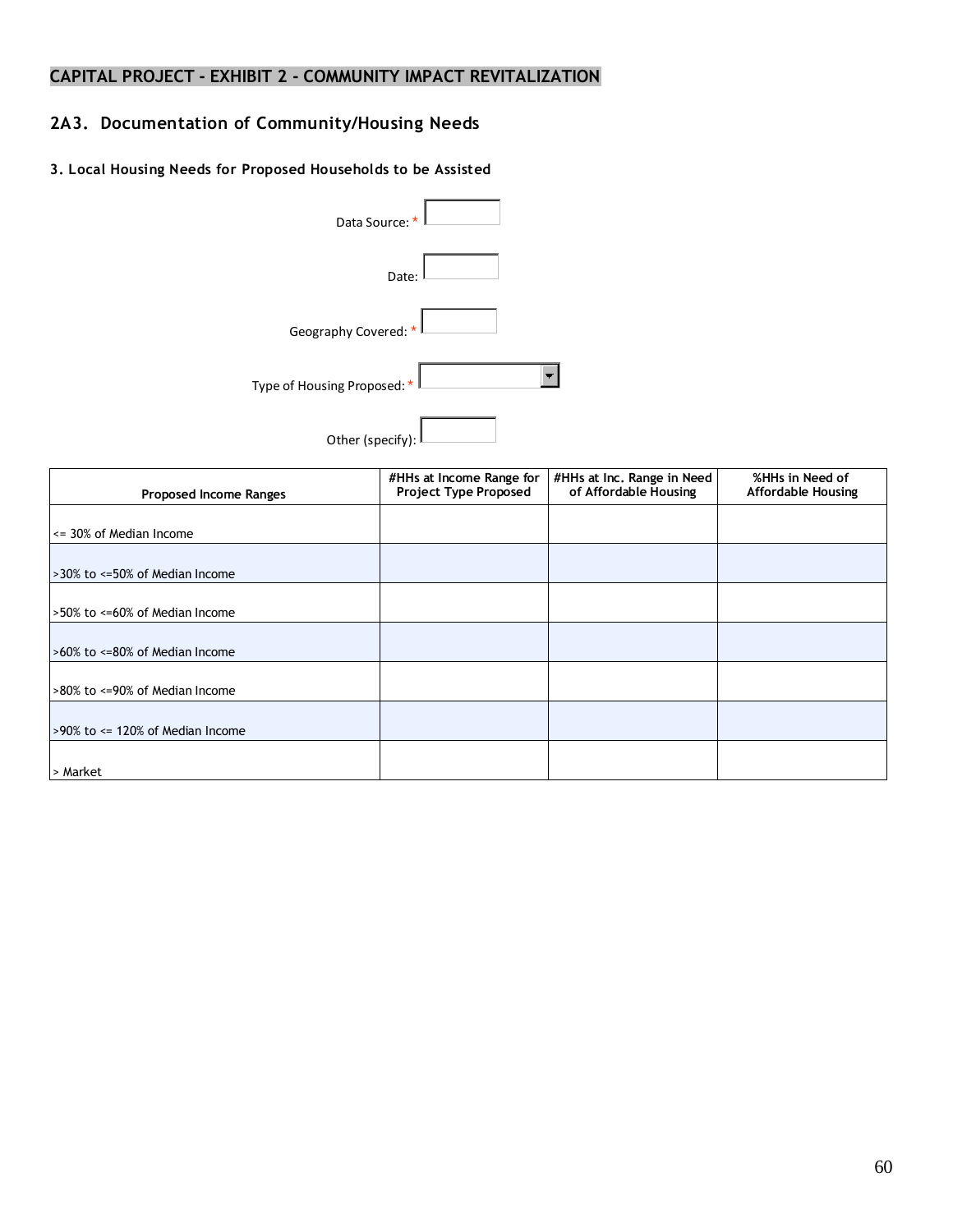# **2B. Evidence of Local Support**

1. Local support for the proposed project:

| Local Support Category: * |                      |
|---------------------------|----------------------|
| Other (specify):          |                      |
| Source Name: *            |                      |
| Description: *            |                      |
| Dollar Value: * \$        | Not applicable<br>or |
| Status:                   |                      |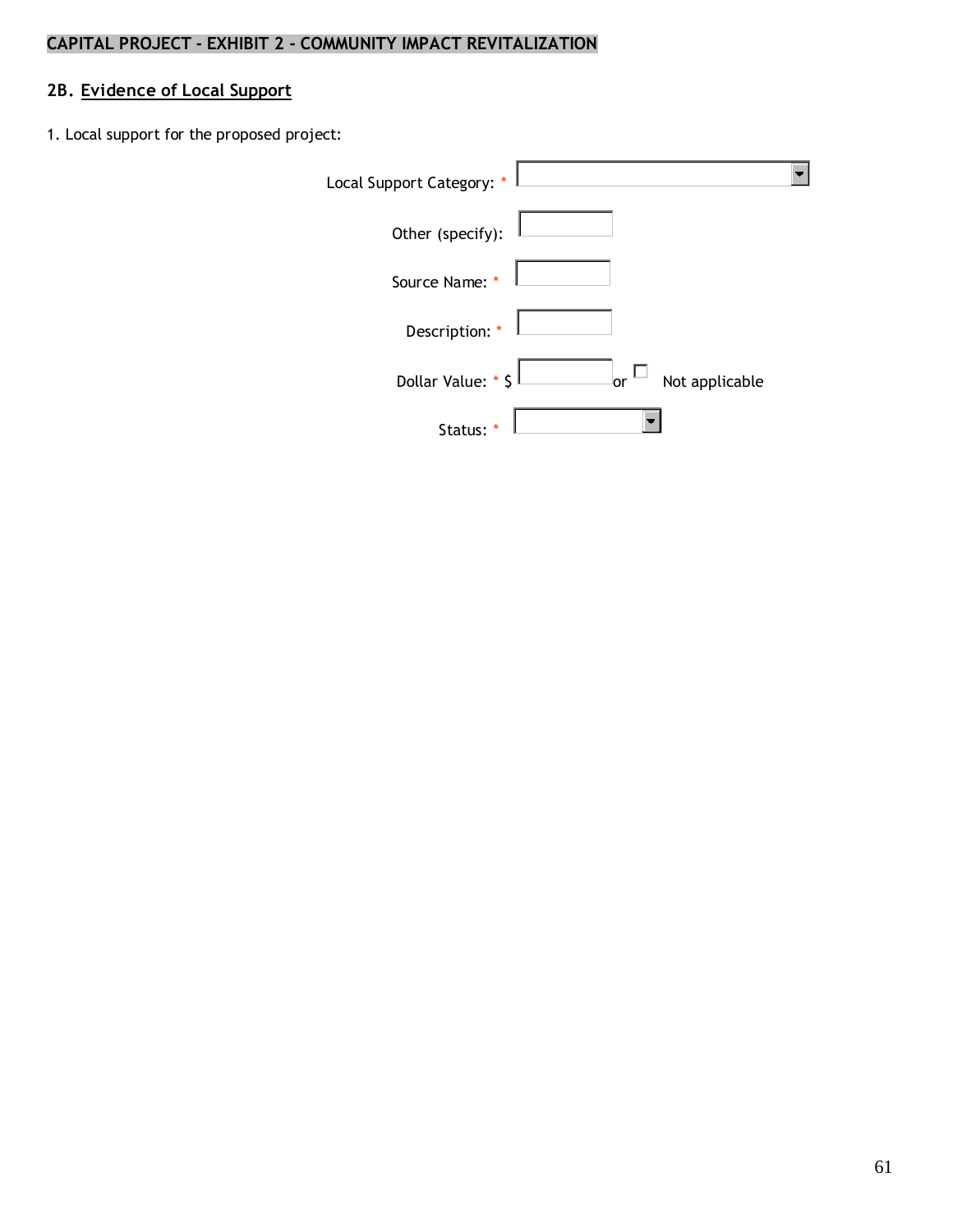# **2C. Special Project Locality Designations**

| A. Special Designation Categories: * |  |
|--------------------------------------|--|
|                                      |  |
| Other (specify): $\lfloor$           |  |
| B. Name/Location: $\vert$            |  |
| C. Year Initiated: $\frac{1}{k}$     |  |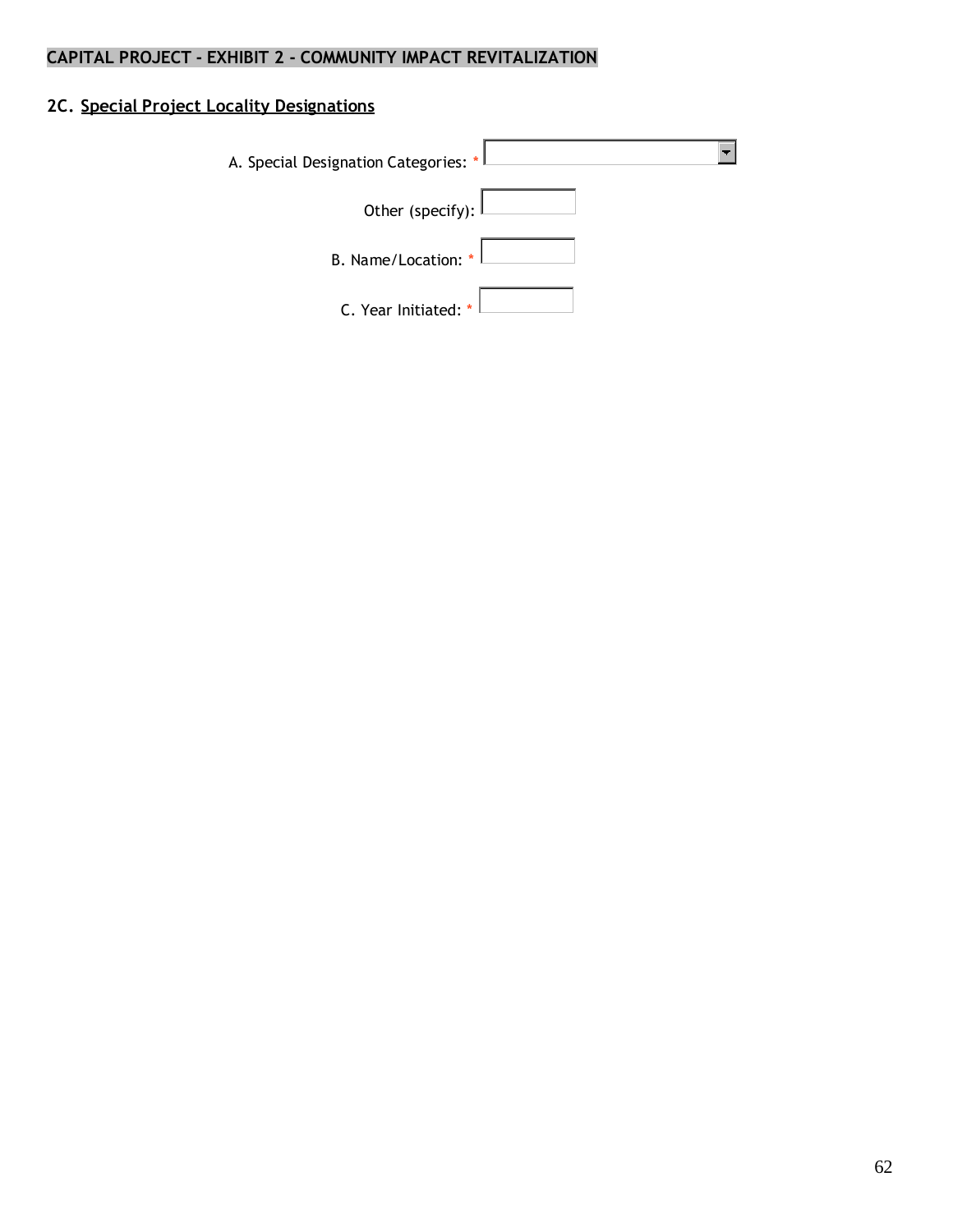#### **2D1. Community Needs Narrative**

Referencing the documents identified in A. Documentation of Community/Housing needs – 2a. Existing Documentation of Local Need, provide a concise but thorough narrative summary. If there are no existing local planning documents available, reference the NYS Consolidated Plan.

1. Provide information on: the amount of subsidized housing which has been built in the primary market area of the proposed location of the project within the past 10 years; and the extent of unmet demand for affordable housing for the income group(s) which are proposed to be served by the proposed project. In your response include the sources for the data and other information provided and any additional information regarding past inability of the current market to adequately provide adequate affordable housing.

Note: Text will be limited to 8,000 characters (1 page of 12 point Times New Roman single spaced text is approximately 4,000 characters).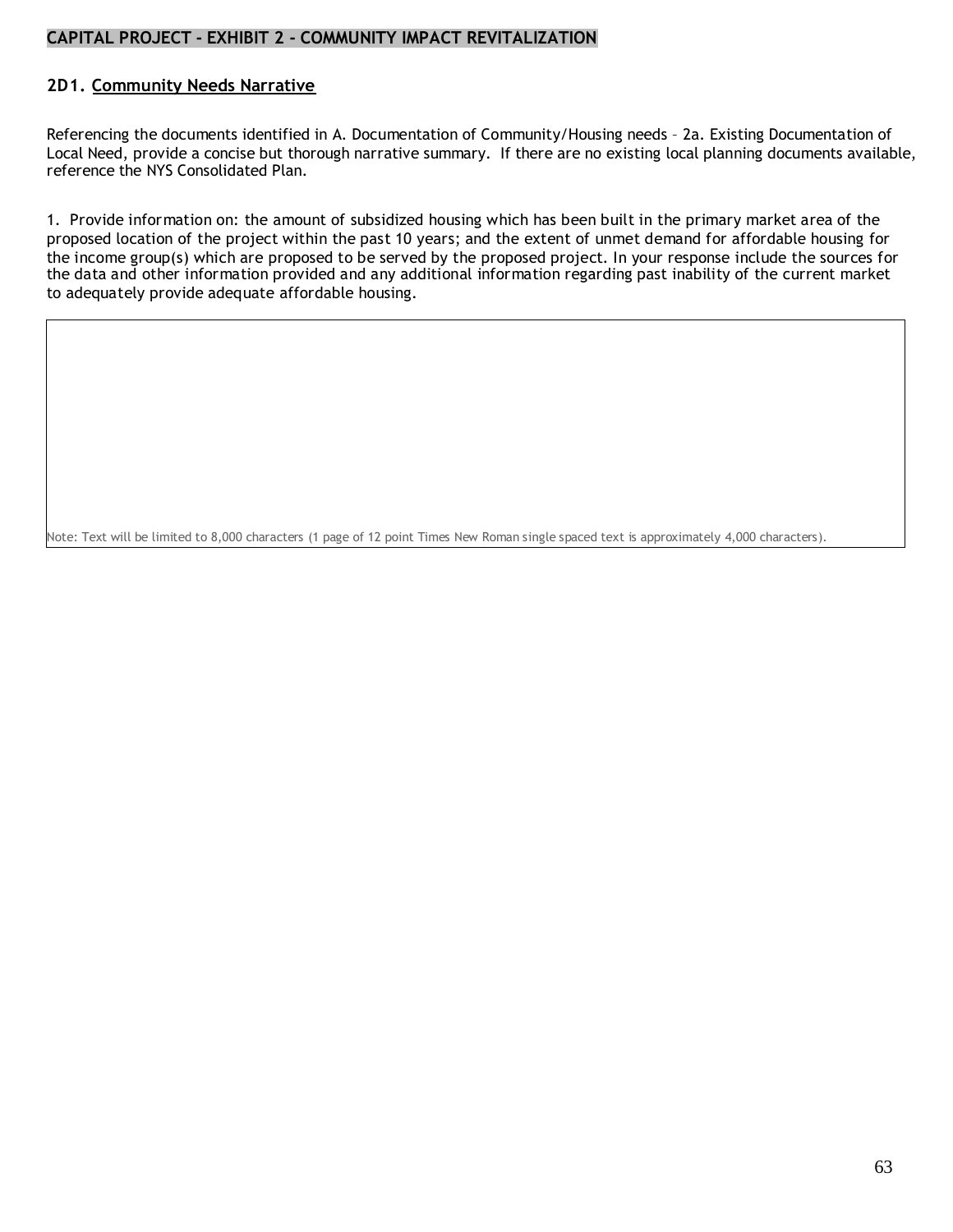#### **2D2. Community Needs Narrative**

Referencing the documents identified in A. Documentation of Community/Housing needs – 2a. Existing Documentation of Local Need, provide a concise but thorough narrative summary. If there are no existing local planning documents available, reference the NYS Consolidated Plan.

Provide information on the general housing market in the primary market area of the proposed project. Include the current vacancy rates for units in the primary market area which are comparable to the proposed units.

Note: Text will be limited to 8,000 characters (1 page of 12 point Times New Roman single spaced text is approximately 4,000 characters).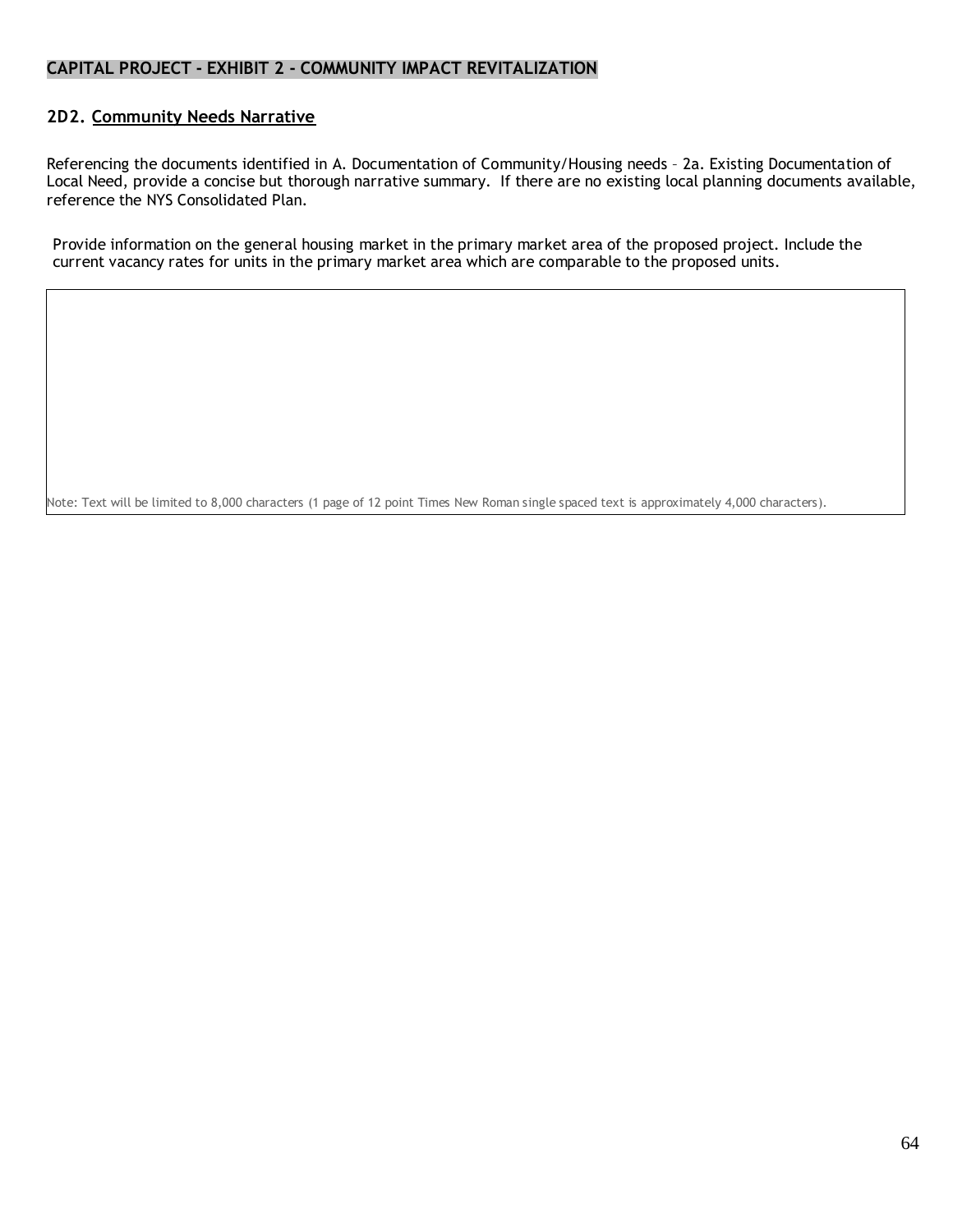#### **2D3. Community Needs Narrative**

Referencing the documents identified in A. Documentation of Community/Housing needs – 2a. Existing Documentation of Local Need, provide a concise but thorough narrative summary. If there are no existing local planning documents available, reference the NYS Consolidated Plan.

Describe how the proposed project is part of a comprehensive community revitalization strategy which includes the use or reuse of existing buildings, including the historic rehabilitation of existing buildings, and which addresses employment, educational, cultural and recreational opportunities within the community in which the proposed project will be located. Refer to information provided elsewhere in this exhibit including the New York State Consolidated Plan, documents listed in table 2a of this exhibit and the information provided in Attachment C1, Community Needs Support Documentation.

Note: Text will be limited to 8,000 characters (1 page of 12 point Times New Roman single spaced text is approximately 4,000 characters).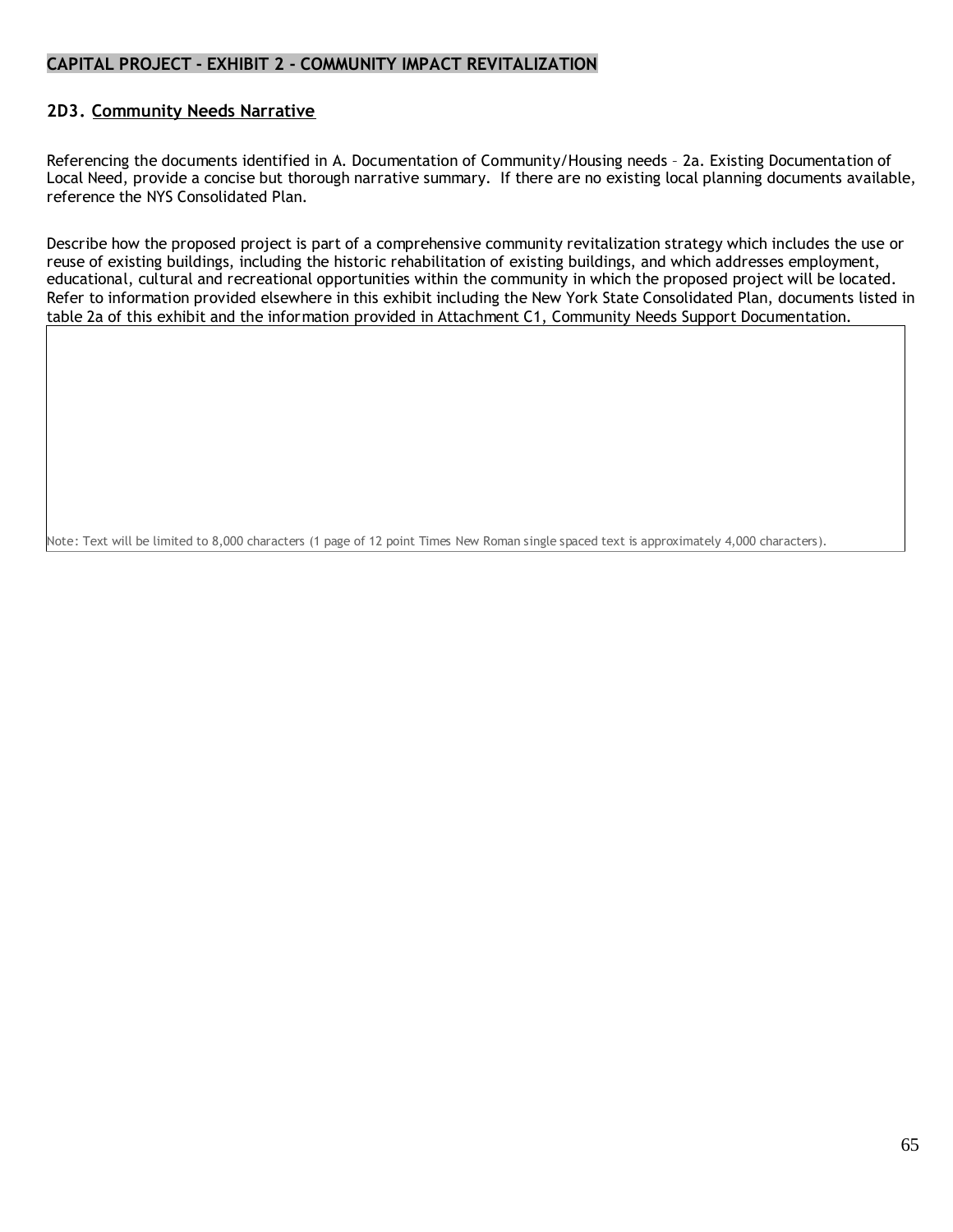#### **2E. Communities Under Court-Order/Court Decision**

| 1. Is the project located in a community in which a court decision or court-ordered plan to address |  |  |  |  |
|-----------------------------------------------------------------------------------------------------|--|--|--|--|
| desegregation or remedy a violation of law been issued? $*L$                                        |  |  |  |  |

2. Has a court monitor been appointed and issued written approval for the project? \*

3. Summarize the court decision or plan, and describe how the proposed project is consistent with the court' s action:

Text will be limited to 4,000 characters and use of special characters is limited.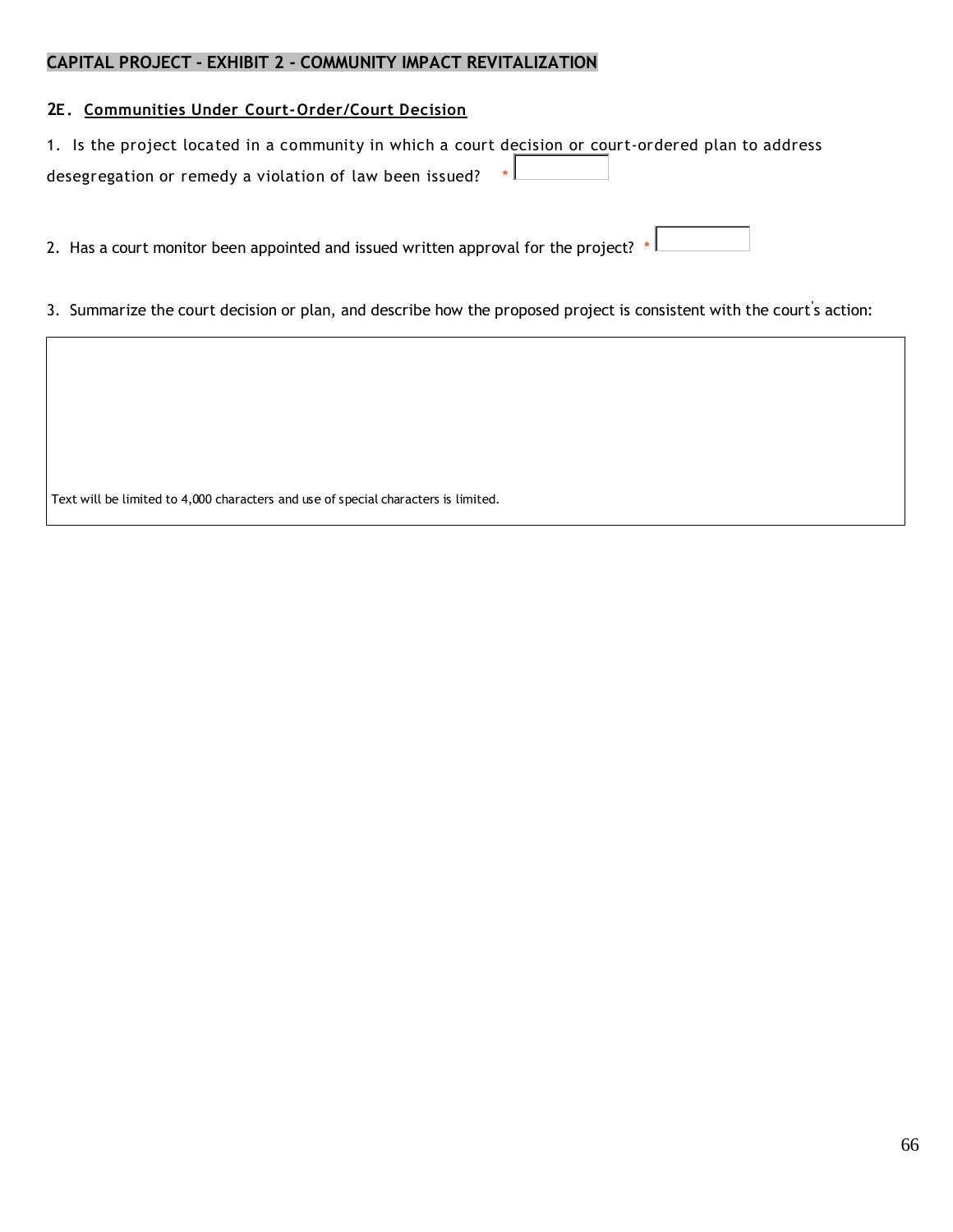# **Capital Project - Exhibit 3 – Development Budget/Funding Sources**

# 3A. Construction Cost Basis

| 1. Is total construction cost based upon a guaranteed price contract?                               |  |
|-----------------------------------------------------------------------------------------------------|--|
| $\frac{1}{2}$ and the wage rate that the total construction cost figure was based on: $\frac{1}{2}$ |  |

|  |  | 2. Select the wage rate that the total construction cost figure was based on: |
|--|--|-------------------------------------------------------------------------------|
|  |  |                                                                               |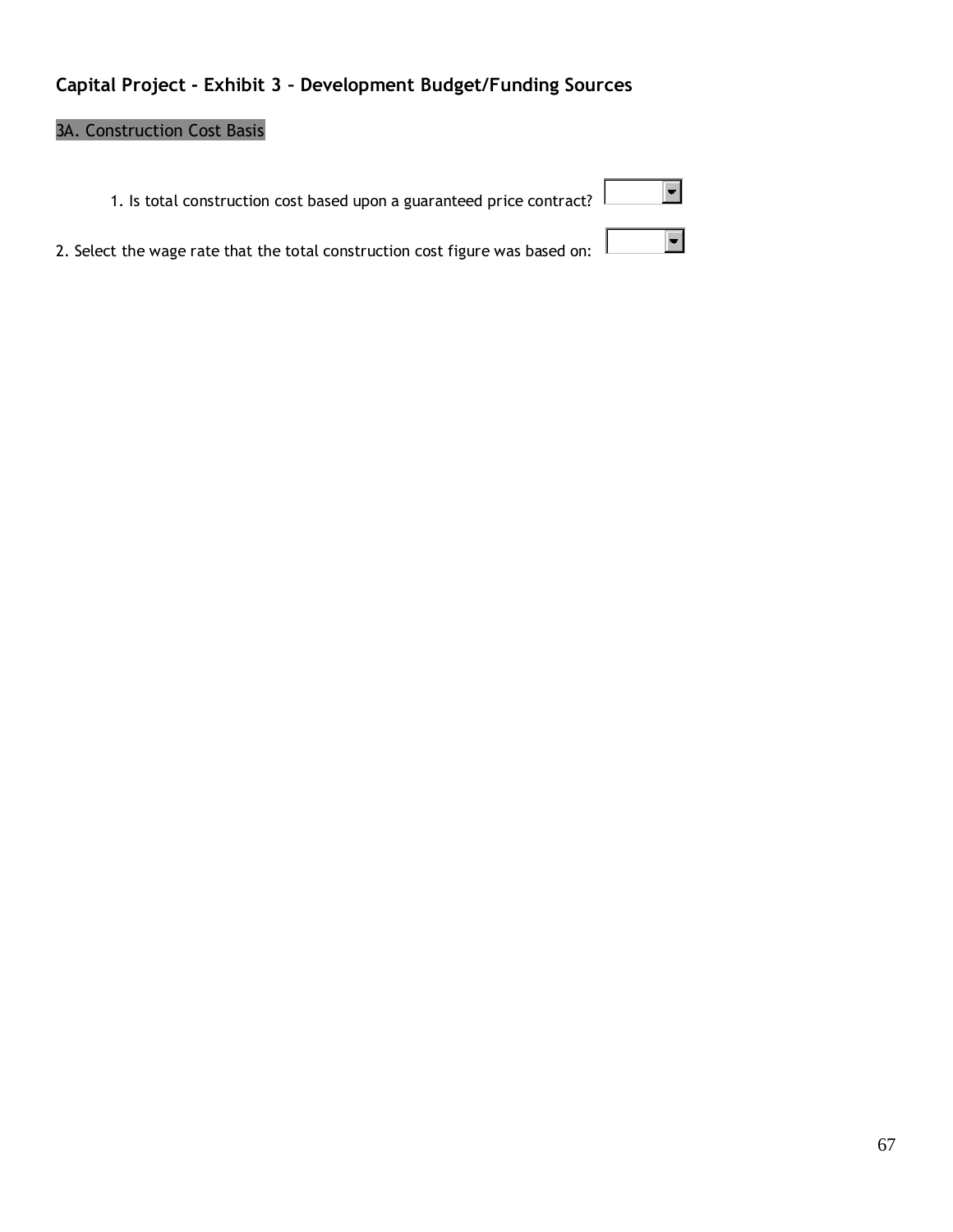# **Capital Project - Exhibit 3 – Development Budget/Funding Sources**

| 3B. Funding Sources                              |
|--------------------------------------------------|
| Source                                           |
| $\blacksquare$<br>Financing Type:                |
| Source:                                          |
| Specify Source:                                  |
| <b>Amount of Funds</b><br>Residential Amount: \$ |
| Community Services Facility Amount: \$           |
| Civic Amount: \$                                 |
| Commercial Amount: \$                            |
| Total Funds from Selected Source:                |
| Assistance<br>Assistance Type:                   |
| Financing Term:                                  |
| Not Applicable<br>Financing Term Type:           |
| <b>Interest Rate Percent:</b><br>%               |
| Residential Interim Interest: \$                 |
| Community Services Facility Interim Interest: \$ |
| Civic Interim Interest: \$                       |
| Commercial Interim Interest: \$                  |
| Not Applicable<br>Lien Position:<br>or           |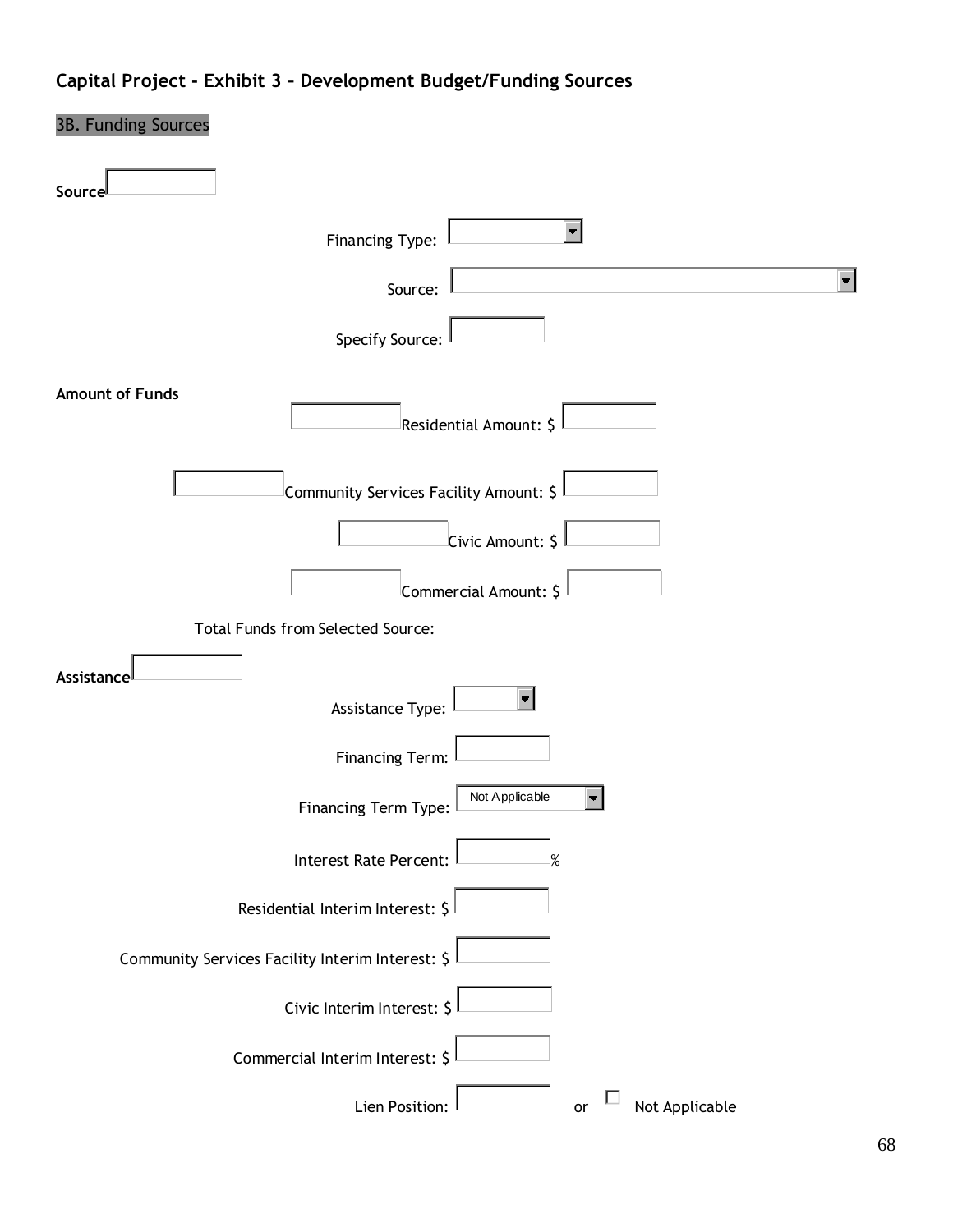| Regulatory Term: I | Years |
|--------------------|-------|

**As you enter each source, they will be redisplayed in a grid as shown below:**

# Construction Financing Source

| Source                        |       |     |     |     |     | Amount Assist Type Financing Term Interest Rate % Interim Interest Lien Position Regulatory Term Options |             |
|-------------------------------|-------|-----|-----|-----|-----|----------------------------------------------------------------------------------------------------------|-------------|
| Developer Contribution 98,000 | Other | N/A | N/A | N/A | N/A | N/A                                                                                                      | edit/delete |

## Permanent Financing Source

| Source                 | Amount | <b>Assist Type</b> | <b>Financing</b><br><b>Term</b> | <b>Interest Rate</b><br>% | <b>Lien Position</b> | <b>Regulatory Term</b> | <b>Options</b> |
|------------------------|--------|--------------------|---------------------------------|---------------------------|----------------------|------------------------|----------------|
| Developer Contribution | 98.000 | Other              | N/A                             | N/A                       | N/A                  | N/A                    | edit   delete  |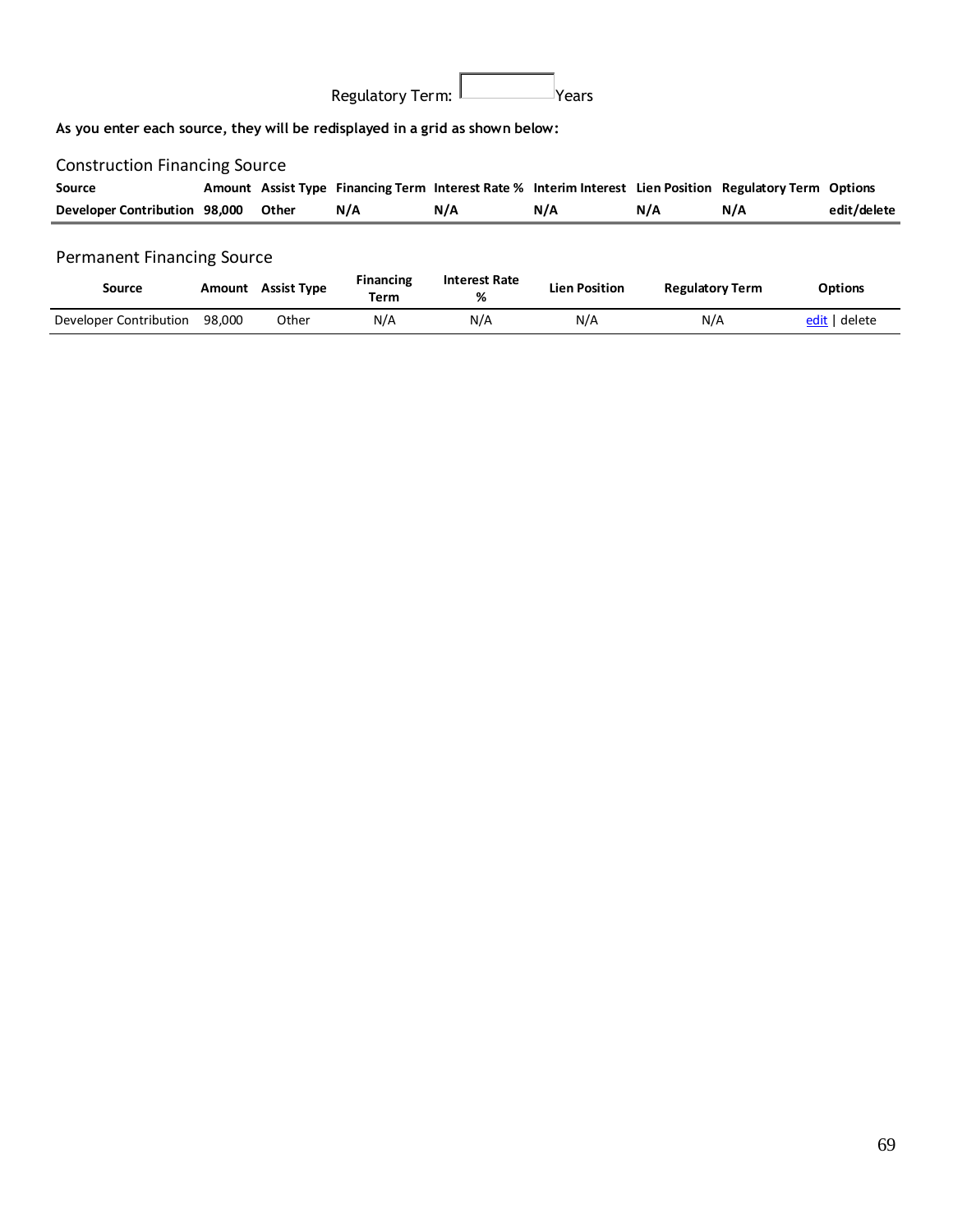# **Capital Project - Exhibit 3 – Development Budget/Funding Sources**

| 3C. Development Budget                                                                     |                                   |                           |  |  |  |
|--------------------------------------------------------------------------------------------|-----------------------------------|---------------------------|--|--|--|
|                                                                                            |                                   |                           |  |  |  |
| Select a Budget Type<br>Permanent Sources of Financing Identified for selected Budget Type | <b>Amount of Funds Identified</b> | <b>Options</b>            |  |  |  |
| Developer Contribution - Other                                                             | \$98,000                          | edit   delete             |  |  |  |
|                                                                                            |                                   |                           |  |  |  |
| A. Acquisition                                                                             |                                   | <b>Residential Budget</b> |  |  |  |
|                                                                                            | <b>Source</b>                     | <b>All Sources</b>        |  |  |  |
| 1. Land                                                                                    |                                   | 0                         |  |  |  |
| 2. Structure(s)                                                                            |                                   | 0                         |  |  |  |
| 3. Total Acquisition (sum lines 1 & 2)                                                     |                                   | \$0                       |  |  |  |
| <b>B. Soft Costs</b>                                                                       |                                   |                           |  |  |  |
| 4. Appraisal(s)                                                                            |                                   | 0                         |  |  |  |
| 5. Housing Consultant                                                                      |                                   | 0                         |  |  |  |
| 6. Survey                                                                                  |                                   | 0                         |  |  |  |
| 7. Soil Borings                                                                            |                                   | 0                         |  |  |  |
| 8. Asbestos/Lead-Based Paint Testing                                                       |                                   | 0                         |  |  |  |
| 9. Architecture/Engineering Fee                                                            |                                   | 0                         |  |  |  |
| 10. Construction Manager Fee                                                               |                                   | 0                         |  |  |  |
| 11. Legal Fees                                                                             |                                   | 0                         |  |  |  |
| 12. Non-Profit Developer's Allowance                                                       |                                   | 0                         |  |  |  |
| 13. Cost Certification Audit                                                               |                                   | 0                         |  |  |  |
| 14. Insurance                                                                              |                                   | 0                         |  |  |  |
| 15. Taxes                                                                                  |                                   | 0                         |  |  |  |
| 16. Interim Interest                                                                       |                                   | 0                         |  |  |  |
| 17. Closing Costs                                                                          |                                   | 0                         |  |  |  |
| 18. Title and Recording Fee                                                                |                                   | 0                         |  |  |  |
| 19. Relocation Expenses                                                                    |                                   | 0                         |  |  |  |
| 20. LIHC/SLIHC Application Fee                                                             |                                   | 0                         |  |  |  |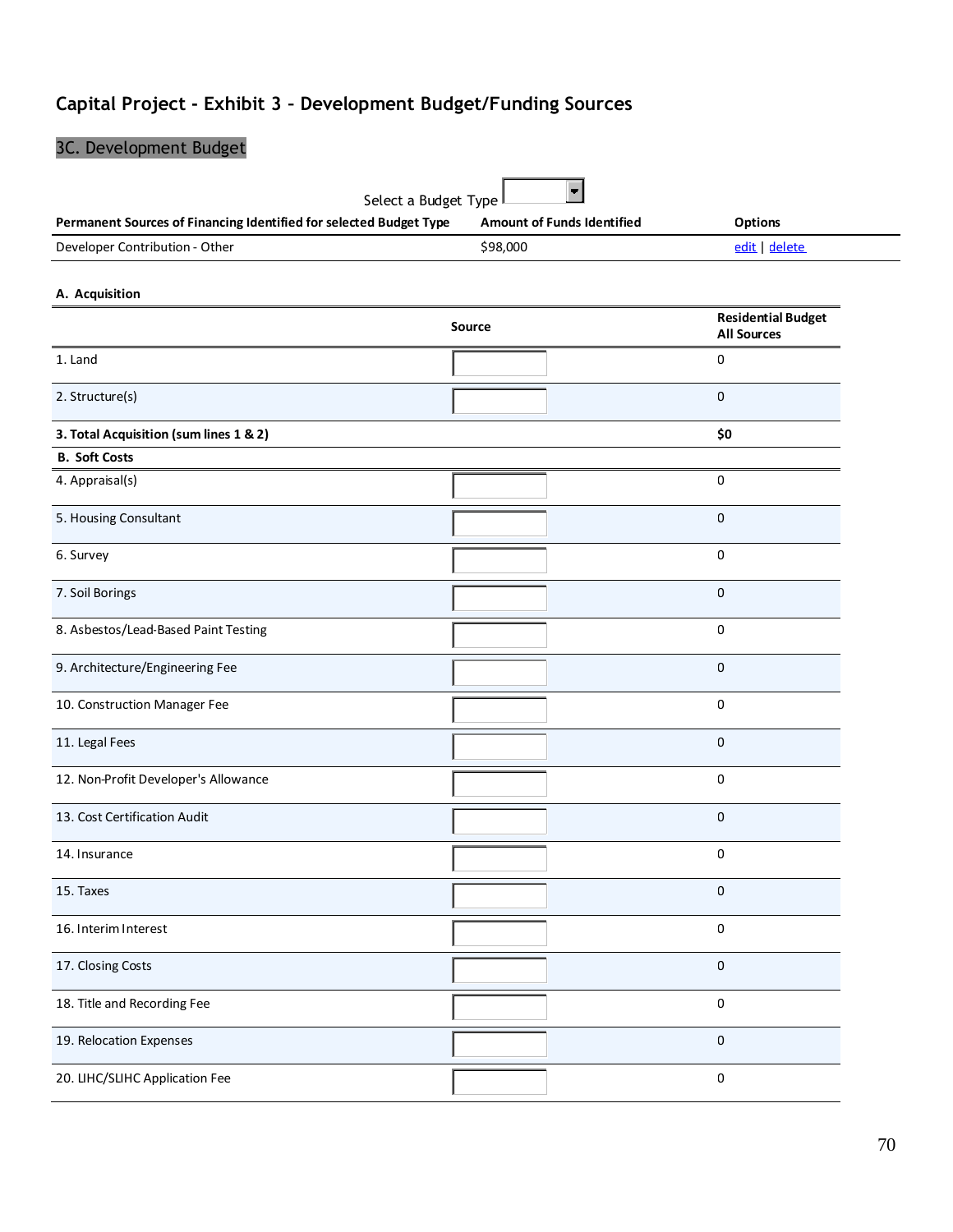| 21. LIHC/SLIHC Allocation Fee                             | 0           |
|-----------------------------------------------------------|-------------|
| 22. Other DHCR/HTFC Fees                                  | 0           |
| 23. Other Soft Costs - Specify                            |             |
| + add                                                     |             |
| 24. Total Soft Costs (sum lines 4 - 23)                   | \$0         |
| C. Construction                                           |             |
| 25. Site Work                                             | 0           |
| 26. Off-Site Work                                         | 0           |
| 27. Demolition                                            | 0           |
| 28. Environmental Remediation                             | 0           |
| 29. Other Construction Costs - Specify                    |             |
| +add                                                      |             |
| 30. Subtotal Site Preparation (sum lines 25 - 29)         | \$0         |
| 31. Residential                                           | 0           |
| 32. Community Service Facility or Civic Space             | 0           |
| 33. Commercial                                            | 0           |
| 34. General Contractor's Insurance                        | $\mathbf 0$ |
| 35. Performance Bond Premium                              | 0           |
| 36. Subtotal Contractor's Costs (sum lines 30 - 35)       | \$0         |
| 37. General Requirements                                  | 0           |
| 38. Builder's Overhead                                    | 0           |
| 39. Builder's Profit                                      | 0           |
| 40. Total Construction (sum lines 36 - 39)                | \$0         |
| 41. Project Contingency                                   | 0           |
| 42. LIHC/SLIHC Developer's Fee                            | 0           |
| 43. Total Development Cost (sum lines 3, 24, 40, 41 & 42) | \$0         |
| D. Working Capital                                        |             |
| 44. Initial Operating Deficit                             | 0           |
| 45. Supplemental Management Fee & Marketing               | 0           |
| 46. Purchase of Maintenance & Other Equipment - Specify   |             |
|                                                           |             |
| 47. Other Working Capital - Specify                       |             |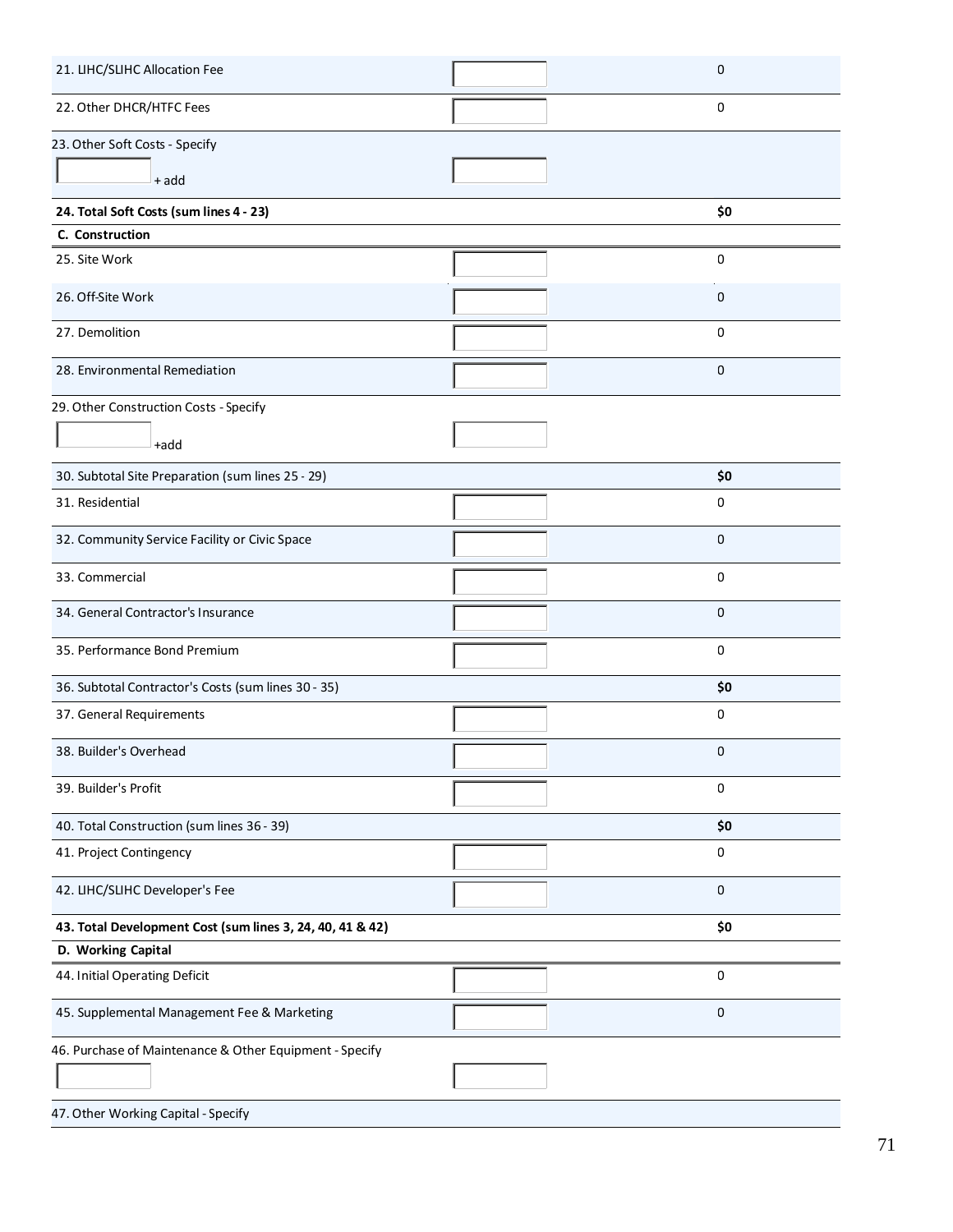| +add                                            |     |
|-------------------------------------------------|-----|
| 48. Total Working Capital (sum lines 44 - 47)   | \$0 |
| E. Project Reserves                             |     |
| 49. Capitalization of Operating Reserve         | 0   |
| 50. Capitalization of Replacement Reserve       | 0   |
| 51. Reserve for Adapting Units                  |     |
| 52. Other Project Reserves                      |     |
| + add                                           |     |
| 53. Total Project Reserves (sum lines 49 - 52)  | \$0 |
| 54. Total Project Costs (sum lines 43, 48 & 53) | \$0 |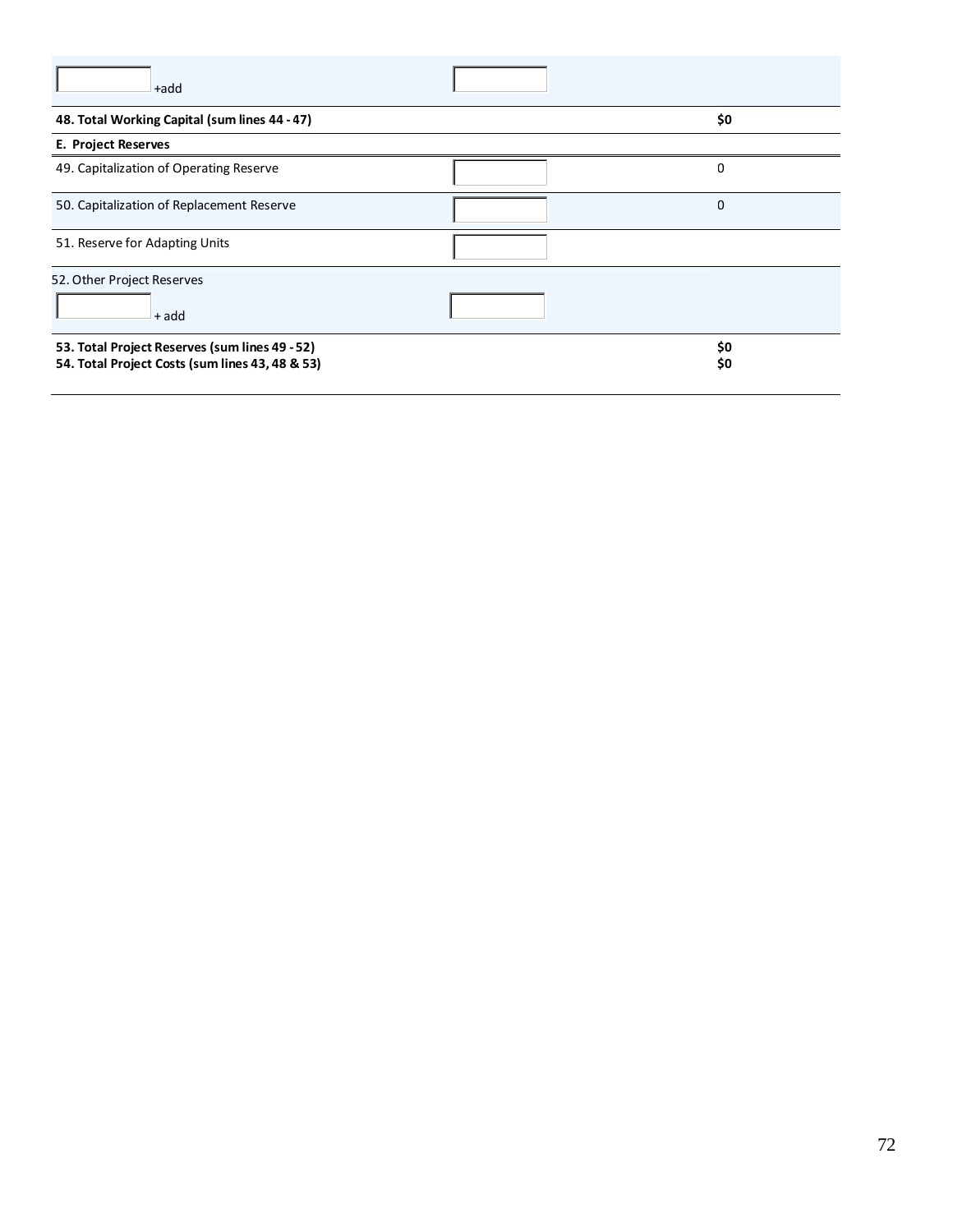## **Capital Project - Exhibit 4 - Rents & Affordability**

4A. Tenant Affordability Plan for Rental Units

1. Do you anticipate that any units in the project will receive a rental subsidy?  $*$ 

| 2. If yes, enter the number of units that you expect to receive the subsidy by source: |
|----------------------------------------------------------------------------------------|
| a. DSS Housing Allowance:                                                              |
| b. HTFC Section 8:                                                                     |
| c. Section 8 Other:                                                                    |
| d. DHCR RRAP:                                                                          |
| e. USDA - RD Section 521:                                                              |
| f. Other Subsidy Source:                                                               |
| Other (specify):                                                                       |
| <b>Total Number of Units:</b>                                                          |
| 3. If the project includes a non rent-bearing unit to be occupied                      |
| by a building superintendent/resident manager, complete the following:                 |
|                                                                                        |
| a. Unit size:                                                                          |
| b. Number of occupants in unit:                                                        |
|                                                                                        |
| c. Total cost of monthly utilities paid by occupant: \$                                |
| d. Total annual housing cost:                                                          |
| 4. Will the comparable market rents entered include:                                   |
| a. Heat: *                                                                             |
| b. Hot Water:                                                                          |
| $c$ Eloctricity: $*$                                                                   |

 $\blacksquare$ 

c. Electricity:  $*$ 

5. Non-Residential Monthly Income:

Explain the source of any non-residential Monthly Income for your project:

| Note: Text will be limited to 1,000 characters and use of<br>special characters is limited. |  |
|---------------------------------------------------------------------------------------------|--|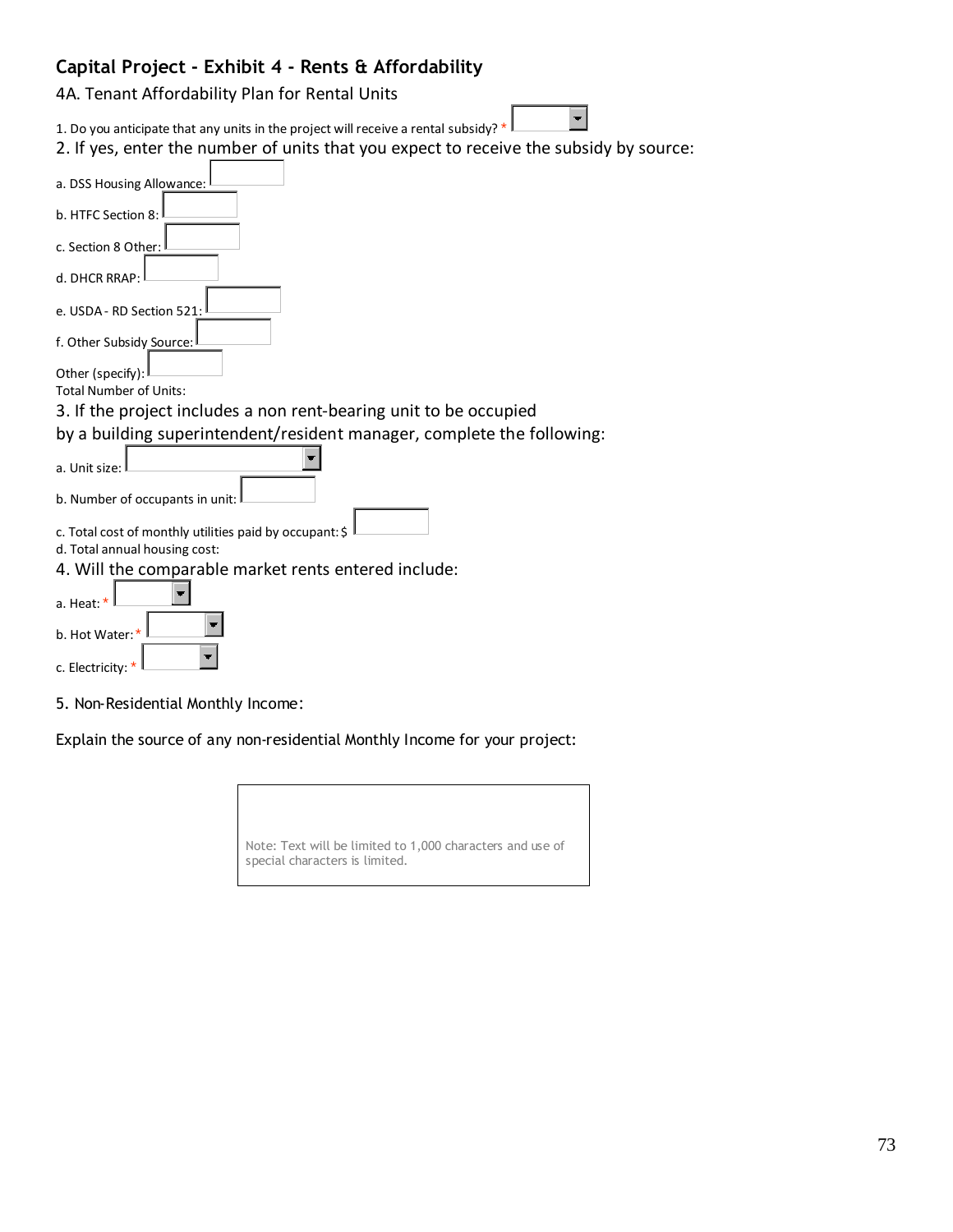### 4A1. Monthly Housing Costs for Rental Units

|                                                                                            | Rental Subsidy:                                                                     |                                  |                                   |                  |                                             |                                            |
|--------------------------------------------------------------------------------------------|-------------------------------------------------------------------------------------|----------------------------------|-----------------------------------|------------------|---------------------------------------------|--------------------------------------------|
|                                                                                            |                                                                                     | Unit Size:                       |                                   | $\blacksquare$   |                                             |                                            |
|                                                                                            | Number of Units:                                                                    |                                  |                                   |                  |                                             |                                            |
|                                                                                            | Comparable Market Rent: *\$                                                         |                                  |                                   |                  |                                             |                                            |
|                                                                                            | Monthly Basic Rent: *\$                                                             |                                  |                                   |                  |                                             |                                            |
|                                                                                            | Tenant Paid Utilities: *\$                                                          |                                  |                                   |                  |                                             |                                            |
|                                                                                            | Area Median Income: *\$                                                             |                                  |                                   |                  |                                             |                                            |
| Percent of Area Median Income Unit will be Targeted to:<br>23061<br>Unit information:      |                                                                                     |                                  |                                   |                  |                                             |                                            |
| b. Total Rental Units to Receive Subsidy:<br>d. Total Owner Occupied Units: Not Applicable | a. Total Residential Units - All Sources:<br>c. Total Rental Units without Subsidy: |                                  |                                   |                  |                                             |                                            |
| A1. Monthly Housing Costs for Rental Units with Subsidies:                                 |                                                                                     |                                  |                                   |                  |                                             |                                            |
| <b>Unit Size</b><br># of Units                                                             | # of<br><b>Occupants</b><br>Per Unit                                                | Comparable<br><b>Market Rent</b> | Monthly Basic Tenant Paid<br>Rent | <b>Utilities</b> | <b>Total Monthly</b><br><b>Housing Cost</b> | <b>Options</b>                             |
|                                                                                            |                                                                                     |                                  |                                   |                  |                                             | edit   delete                              |
| A2. Affordability for Rental Units with Subsidies:                                         |                                                                                     |                                  |                                   |                  |                                             |                                            |
| <b>Total Annual</b><br><b>Housing Cost</b>                                                 | Minimum Annual<br>Income Needed to<br><b>Afford Unit</b>                            | Area Median<br>Income (AMI)      | % of AMI Unit is<br>Affordable to | be Targeted to   | % of AMI Unit will                          | Max Rent at 60%<br><b>LIHC Eligibility</b> |
|                                                                                            |                                                                                     |                                  | n/a                               |                  |                                             |                                            |

#### **A3. Monthly Housing Costs for Rental Units without Subsidies:**

**Afford Unit**

**Housing Cost**

| Unit Size                                             | # of Units | # of<br><b>Occupants</b><br>Per Unit      | Comparable<br>Market Rent Rent           | <b>Monthly Basic Tenant Paid</b>    | <b>Utilities</b> | Total Monthly<br><b>Housing Cost</b> | <b>Options</b>                      |
|-------------------------------------------------------|------------|-------------------------------------------|------------------------------------------|-------------------------------------|------------------|--------------------------------------|-------------------------------------|
|                                                       |            |                                           |                                          |                                     |                  |                                      | edit   delete                       |
| A4. Affordability for Rental Units without Subsidies: |            |                                           |                                          |                                     |                  |                                      |                                     |
| <b>Total Annual</b><br>Houring Cost                   |            | <b>Minimum Annual</b><br>Income Needed to | Area Median<br>$l_{n \times n} \sim (M)$ | % of AMI Unit is<br>$Affardshla$ to | ho Tamotod to    | % of AMI Unit will                   | Max Rent at 60%<br>LIUC Eliaibility |

**Affordable to**

**be Targeted to**

**Income (AMI)**

**LIHC Eligibility**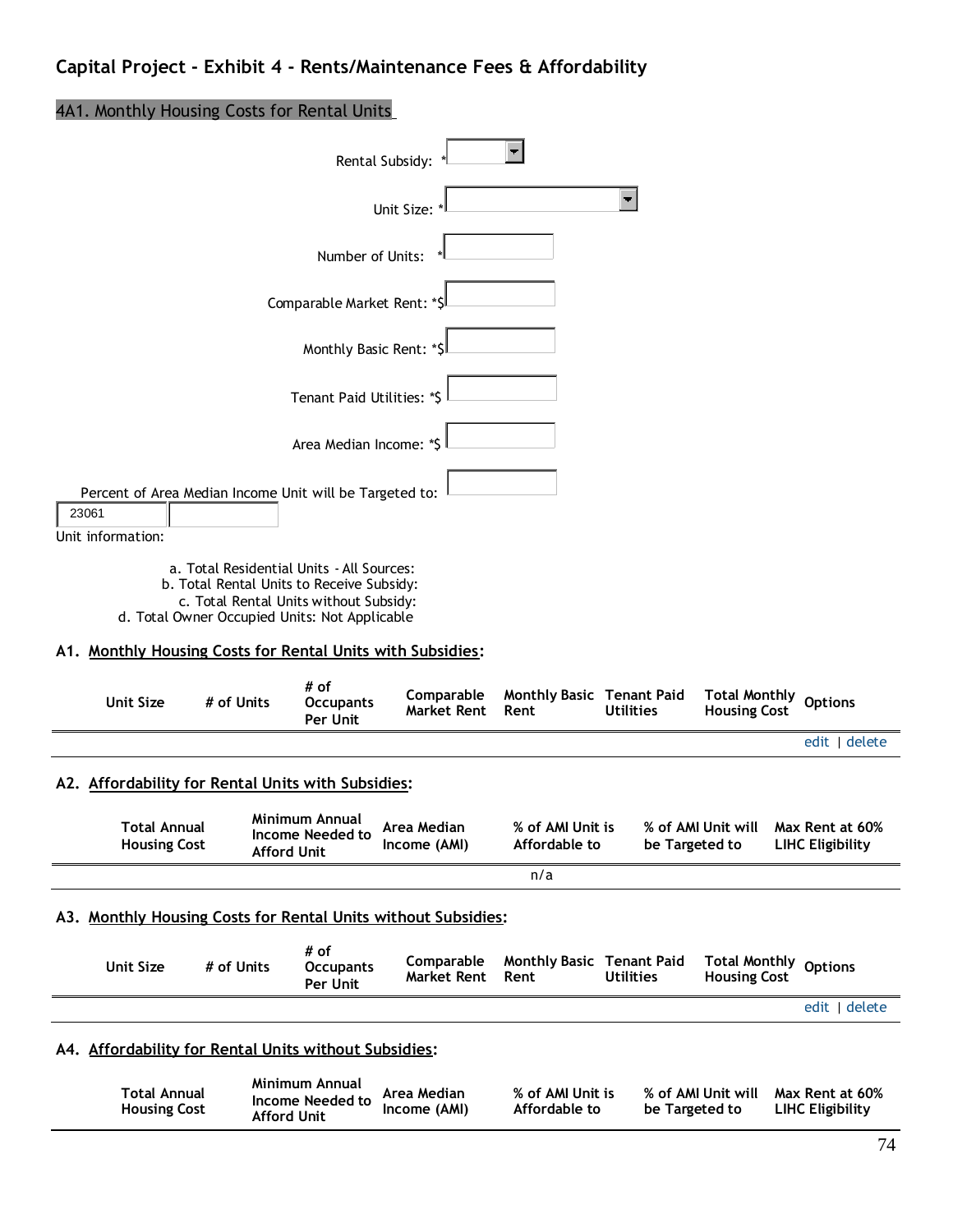### **Capital Project - Exhibit 5 - Operating Budget**

#### 5A1. Total Effective Income

- A. Effective Residential Income
- 1. Total Residential Monthly Income/ Maintenance Fees: \$ 2. Annual Gross Residential Income: \$ 3. Estimated Percentage of Vacancy and Arrears:  $\|$  \_\_\_\_\_\_\_\_\_\_\_% 3a. Total Residential Vacancy and Arrears: \$ 4. Net Residential Income: \$ 5. Ancillary Residential Income: a. Annual income from laundry facilities: \$ b. Annual income from parking facilities: \$ Other (specify): c. Annual income from other sources:  $\frac{1}{2}$ 6. Total Ancillary Residential Income: \$ 7. Total Effective Residential Income: \$ B. Effective Non-Residential Income: 8. Gross Commercial/Civic/CSF Income: \$ 9. Estimated Percentage of Commercial/Civic/CSF Vacancy and Arrears:  $\sim$  % 9a. Total Commercial/Civic/CSF Vacancy and Arrears: 10. Net Commercial Income:  $\blacksquare$ 10a. Will the income for this portion of the project be guaranteed  $\frac{1}{2}$ through a master lease and/or developer guarantee? 11. Total Effective Income - Residential and Non-Residential: \$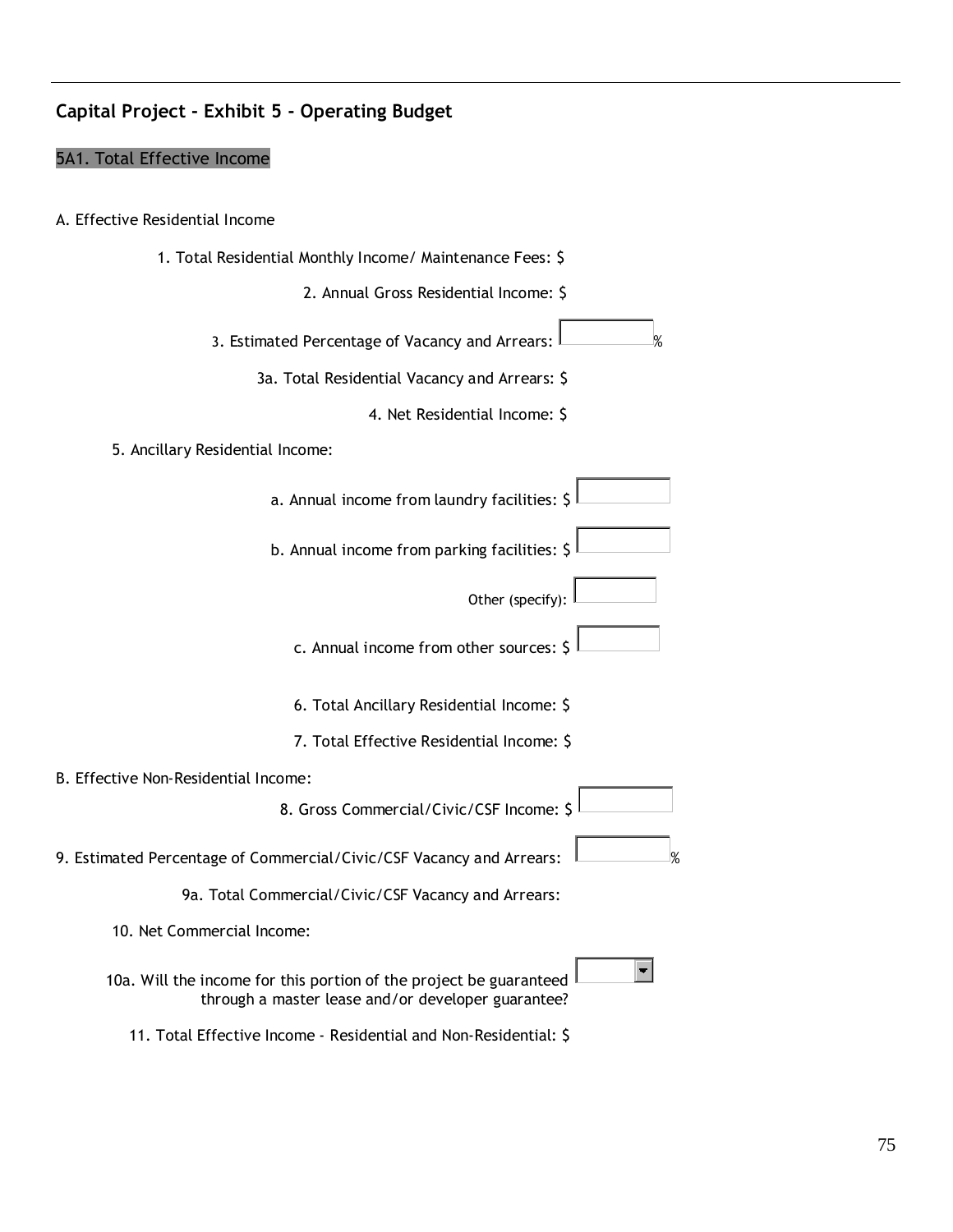# **Capital Project - Exhibit 5 - Operating Budget**

# 5A2. Basis for Projections of Operating Budget

| <b>Budget Type</b>                     |                 |             |              |           | <b>Options</b> |                |
|----------------------------------------|-----------------|-------------|--------------|-----------|----------------|----------------|
| Residential                            |                 |             |              |           | add            |                |
| <b>Annual Expenses Estimates</b>       |                 |             |              |           |                |                |
| Income                                 | Year1<br>Income | <b>Type</b> | Pct. $(+/-)$ | Rationale | Source         | <b>Options</b> |
| 1. Total Effective Income              | S.              |             |              |           |                | edit           |
| A. Administration                      |                 |             |              |           |                |                |
| <b>Expense</b>                         | Year1 Cost      | <b>Type</b> | Pct. $(+/-)$ | Rationale | Source         | <b>Options</b> |
| 2. Manager                             |                 |             |              |           |                | edit           |
| 3. Management Fee:                     |                 |             |              |           |                | edit           |
| 4. Accounting & Audit                  |                 |             |              |           |                | edit           |
| 5. Legal                               |                 |             |              |           |                | edit           |
| 6. Advertising                         |                 |             |              |           |                | edit           |
| 7. Office Supplies/Equipment           |                 |             |              |           |                | edit           |
| 8. LIHC Monitoring Fee                 |                 |             |              |           |                | edit           |
| 9. Other Admin. (Specify):             |                 |             |              |           |                | edit           |
| 10. Total Administration               |                 |             |              |           |                |                |
| <b>B. Maintenance &amp; Operations</b> |                 |             |              |           |                |                |
| 11. Janitor & Cleaning Payroll         |                 |             |              |           |                | edit           |
| 12. Janitor & Cleaning Supplies        |                 |             |              |           |                | edit           |
| 13. Exterminating                      |                 |             |              |           |                | edit           |
| 14. Garbage & Trash Removal            |                 |             |              |           |                | edit           |
| 15. Security                           |                 |             |              |           |                | edit           |
| 16. Ground Expense                     |                 |             |              |           |                | edit           |
| 17. Maintenance/Repair Payroll         |                 |             |              |           |                | edit           |
| 18. Maintenance/Repair Materials       |                 |             |              |           |                | edit           |
| 19. Maintenance/Repair Contracts       |                 |             |              |           |                | edit           |
| 20. Elevator                           |                 |             |              |           |                | edit           |
| 21. Snow Removal                       |                 |             |              |           |                | edit           |
| 22. Painting & Decorating              |                 |             |              |           |                | edit           |
| 23. Other M/O (Specify):               |                 |             |              |           |                | edit           |
| 24. Total Maint./Operations            |                 |             |              |           |                |                |
| C. Utilities                           |                 |             |              |           |                |                |
| 25. Fuel Oil                           |                 |             |              |           |                | edit           |
| 26. Lighting/Electricity               |                 |             |              |           |                | edit           |
| 27. Water & Sewer                      |                 |             |              |           |                | edit           |
| 28. Gas                                |                 |             |              |           |                | edit           |
| 29. Other Utilities (Specify):         |                 |             |              |           |                | edit           |
| 30. Total Utilities                    |                 |             |              |           |                |                |
| D. Taxes & Insurance                   |                 |             |              |           |                |                |
| 31. Real Estate Taxes                  |                 |             |              |           |                | edit           |
| 32. Payroll Taxes                      |                 |             |              |           |                | edit           |
| 33. Other Taxes (Specify):             |                 |             |              |           |                |                |
| 34. Property & Liability Insurance     |                 |             |              |           |                | edit           |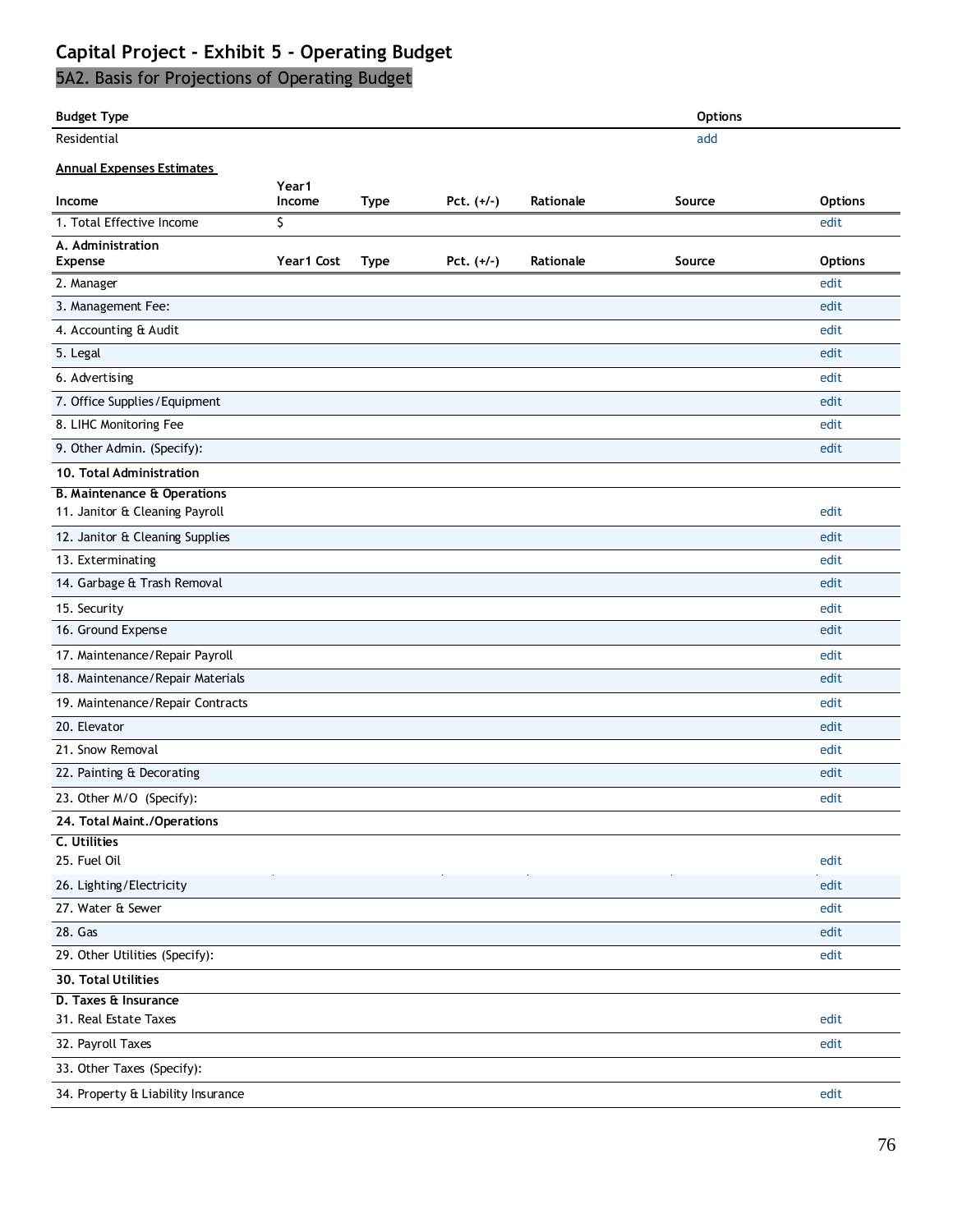| 35. Fidelity Bond Insurance                    | edit |
|------------------------------------------------|------|
| 36. Other Insurance (Specify):                 | edit |
| 37. Total Taxes & Insurance                    |      |
| 38. Operating Reserve                          | edit |
| 39. Replacement Reserve                        | edit |
| 40. Total Expenses<br>41. Net Operating Income |      |
| E. Debt Service                                |      |
| 42. Debt Source                                | edit |
| 43. Total Debt Service<br>44. Cash Flow        |      |
| 45. Repayment Deferred Dev Fee                 |      |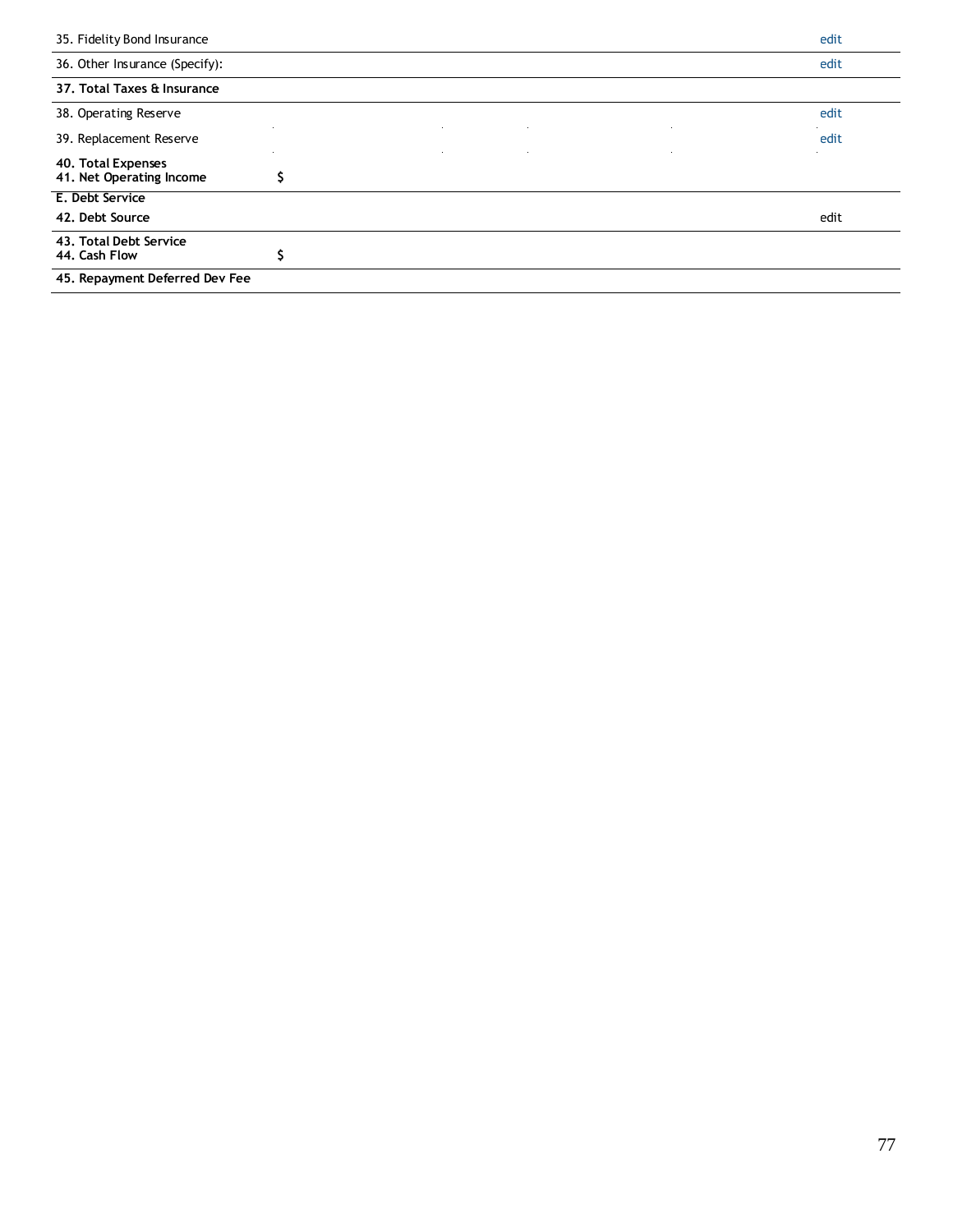# **Capital Project - Exhibit 5 - Operating Budget**

5A3. Operating Budget

Years: [ 1-5 ] [ 6-10 ] [ 11-15 ]

| Income                                 | Type | Year 1 | Year 2 | Year 3 | Year 4 | Year 5 | <b>Options</b> |
|----------------------------------------|------|--------|--------|--------|--------|--------|----------------|
| 1. Total Effective Income              | \$   |        |        |        |        |        |                |
| A. Administration                      |      |        |        |        |        |        |                |
| 2. Manager                             |      |        |        |        |        |        |                |
| 3. Management Fee:                     |      |        |        |        |        |        |                |
| 4. Accounting & Audit                  |      |        |        |        |        |        |                |
| 5. Legal                               |      |        |        |        |        |        |                |
| 6. Advertising                         |      |        |        |        |        |        |                |
| 7. Office Supplies / Equipment         |      |        |        |        |        |        |                |
| 8. LIHC Monitoring Fee                 |      |        |        |        |        |        |                |
| 9. Other Admin. (Specify):             |      |        |        |        |        |        |                |
| 10. Total Administration               |      |        |        |        |        |        |                |
| <b>B. Maintenance &amp; Operations</b> |      |        |        |        |        |        |                |
| 11. Janitor & Cleaning Payroll         |      |        |        |        |        |        |                |
| 12. Janitor & Cleaning Supplies        |      |        |        |        |        |        |                |
| 13. Exterminating                      |      |        |        |        |        |        |                |
| 14. Garbage & Trash Removal            |      |        |        |        |        |        |                |
| 15. Security                           |      |        |        |        |        |        |                |
| 16. Ground Expense                     |      |        |        |        |        |        |                |
| 17. Maintenance/Repair Payroll         |      |        |        |        |        |        |                |
| 18. Maintenance/Repair Materials       |      |        |        |        |        |        |                |
| 19. Maintenance/Repair Contracts       |      |        |        |        |        |        |                |
| 20. Elevator                           |      |        |        |        |        |        |                |
| 21. Snow Removal                       |      |        |        |        |        |        |                |
| 22. Painting & Decorating              |      |        |        |        |        |        |                |
| 23. Other M/O (Specify):               |      |        |        |        |        |        |                |
| 24. Total Maintenance/ Operations      |      |        |        |        |        |        |                |
| C. Utilities                           |      |        |        |        |        |        |                |
| 25. Fuel Oil                           |      |        |        |        |        |        |                |
| 26. Lighting/Electricity               |      |        |        |        |        |        |                |
| 27. Water & Sewer                      |      |        |        |        |        |        |                |
| 28. Gas                                |      |        |        |        |        |        |                |
| 29. Other Utilities (Specify):         |      |        |        |        |        |        |                |
| 30. Total Utilities                    |      |        |        |        |        |        |                |
| D. Taxes & Insurance                   |      |        |        |        |        |        |                |
| 31. Real Estate Taxes                  |      |        |        |        |        |        |                |
| 32. Payroll Taxes                      |      |        |        |        |        |        |                |
| 33. Other Taxes (Specify):             |      |        |        |        |        |        |                |
| 34. Property & Liability Insurance     |      |        |        |        |        |        |                |
| 35. Fidelity Bond Insurance            |      |        |        |        |        |        |                |
| 36. Other Insurance (Specify):         |      |        |        |        |        |        |                |
| 37. Total Taxes & Insurance            |      |        |        |        |        |        |                |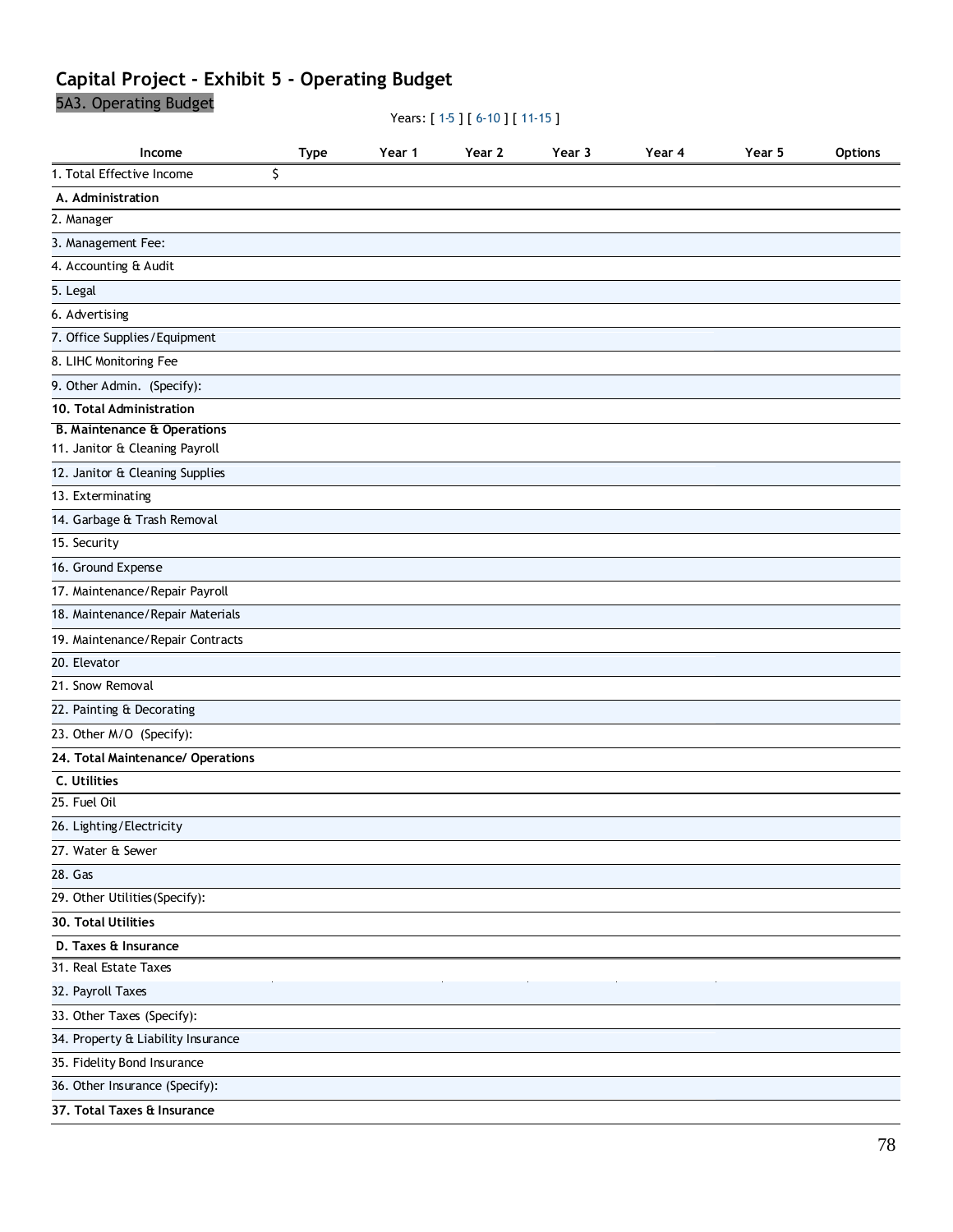| 38. Operating Reserve            |        |  |
|----------------------------------|--------|--|
| 39. Replacement Reserve          |        |  |
| 40. Total Expenses               |        |  |
| 41. Net Operating Income         |        |  |
| E. Debt Service                  |        |  |
| 42. Debt Source                  |        |  |
| 43. Total Debt Service           |        |  |
| 44. Cash Flow                    |        |  |
| 45. Repayment Deferred Dev Fee   |        |  |
| Deferred Developer's Fee         | Amount |  |
| A. Total Deferred Developers Fee |        |  |
| B. Total Repaid in 15 years      |        |  |
| C. Discrepancy                   |        |  |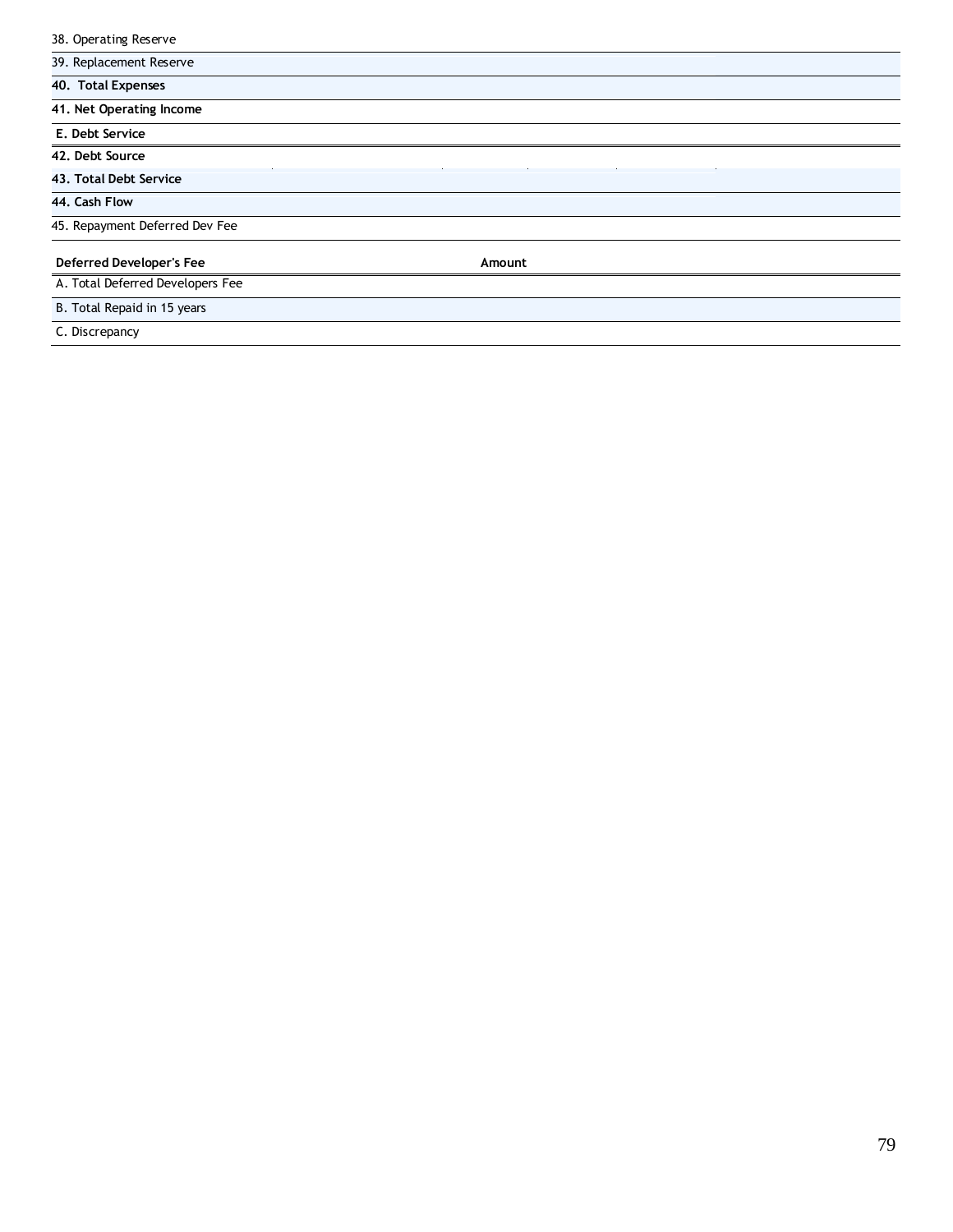## **Capital Project - Exhibit 6 - Development Timetable**

#### 6A1. Development Track

1. Indicate which development track the project will follow:  $\frac{1}{2}$ 

#### 6A2. Additional Approvals

Select each additional approval required for the project. Selected additional approvals will be added to Exhibit6A3 - Development and Approvals Timetable.

- □ ULURP (NYC Only)
- □ UDAAP (NYC Only)
- □ Zoning Change/Variance
- $\Box$  Subdivision Approval
- □ Archaeological Survey
- □Village/Town/City Council Review/Approval
- □ PILOT/Tax Abatement
- □ Flood Plain/Waterfront/Coastal Zone Approval
- □ Lead Agency Designation for Coordinated Review
- □ Full EAF under SEQR/CEQR
- □ SPDES Discharge Permit
- □ SPDES General Storm Water Permit
- □ HTFC Predevelopment Award
- $\Box$  N/A No Additional Approvals necessary
- $\Box$  Other (specify)

+add

 $\blacksquare$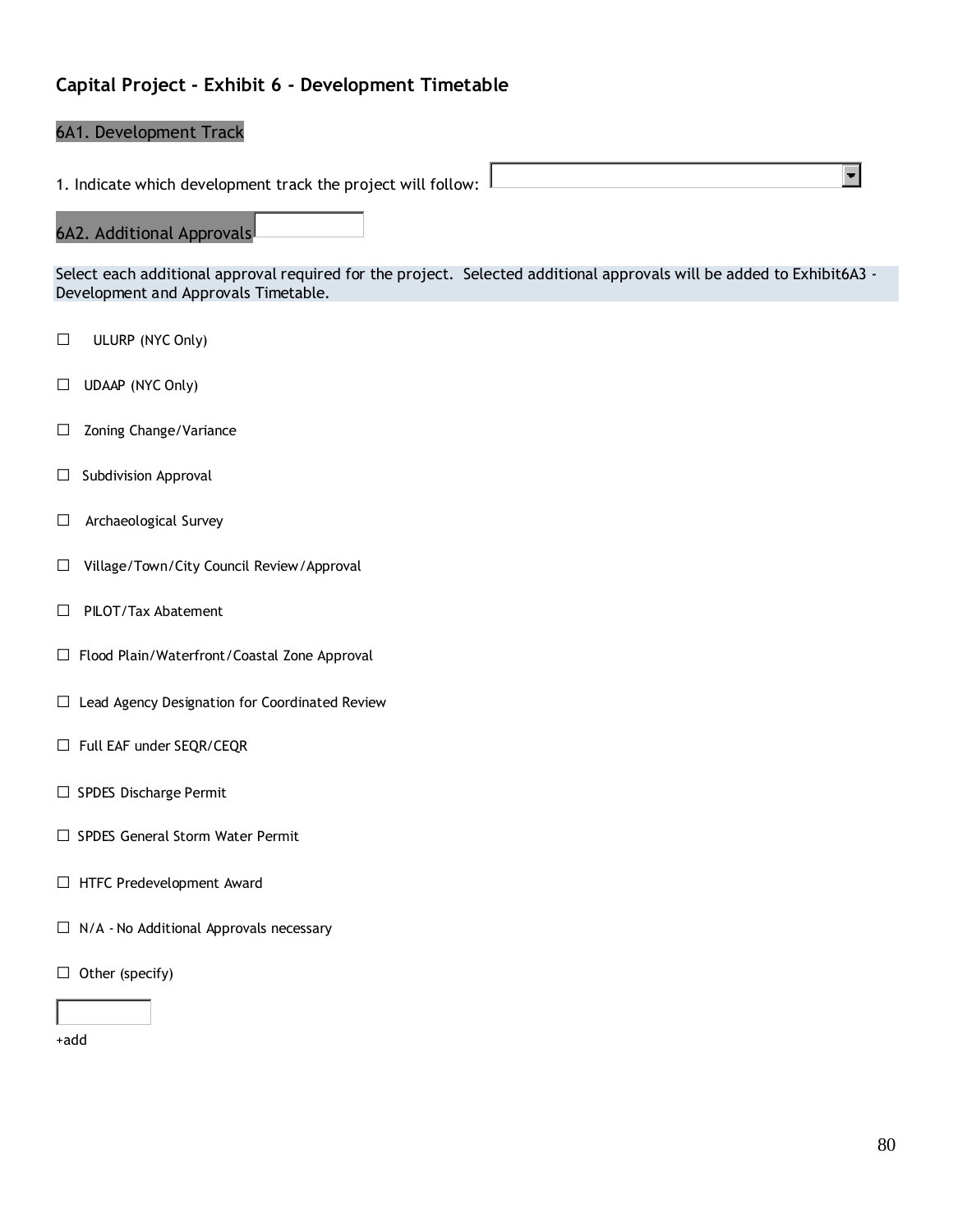## **Capital Project - Exhibit 6 - Development Timetable**

## **Activity/Approval Status Contact Name/Phone Completion Options** 1. HTFC Board Approval edit 2. HTFC Funding Commitment Letter edit 3. Site Ownership edit 4. Planning Board/Site Plan Approvals edit 5. SHPO Determination edit 6. Phase I Environmental Site Assessment edit 7. Zoning Approval edit 8. SEQR Determination edit 9. HFA Conditional Commitment & Term Sheet (HWF only) edit 10. HTFC Board Approval for SEQR/Environ. Clearance edit 11. HFA Board Approval (HWF only) edit 12. HWF Funding Commitment (HWF only) edit 13. Non-HFA Bond Issuer Commitment & Term Sheet edit 14. Bid Document Submission edit 15. Bond Issuance/Construction Loan Closing (HWF only) edit 16. Contract Document Submission edit 17. Contract (Construction) Execution edit

### 6A3. Development and Approvals Timetable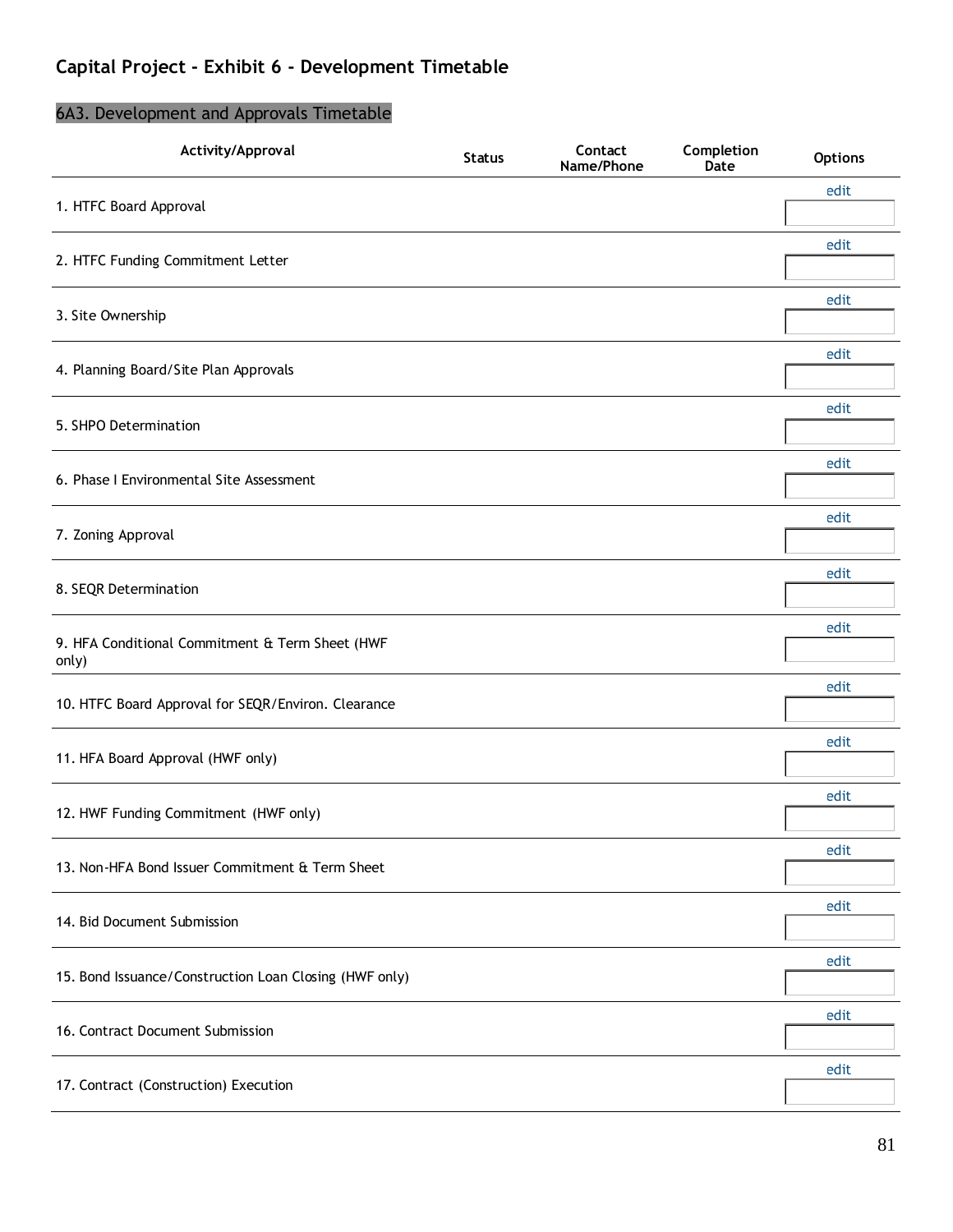| 18. Pre-Construction Meeting                                              | edit |
|---------------------------------------------------------------------------|------|
| 19. Construction Start                                                    | edit |
| 20. Rent-Up Conference with DHCR/Housing<br>Management staff or HFA Staff | edit |
| 21. Final Inspection                                                      | edit |
|                                                                           | edit |
| 22. Construction Complete/ Certificate of Occupancy                       |      |
| 23. Project Rent-Up/Occupancy                                             | edit |
| 24. Cost Cert/Audit/Close-Out Document Submission                         | edit |
| 25. Permanent Financing Closing                                           | edit |
| 26. 8609 Eligibility Submission (LIHC/SLIHC only)                         | edit |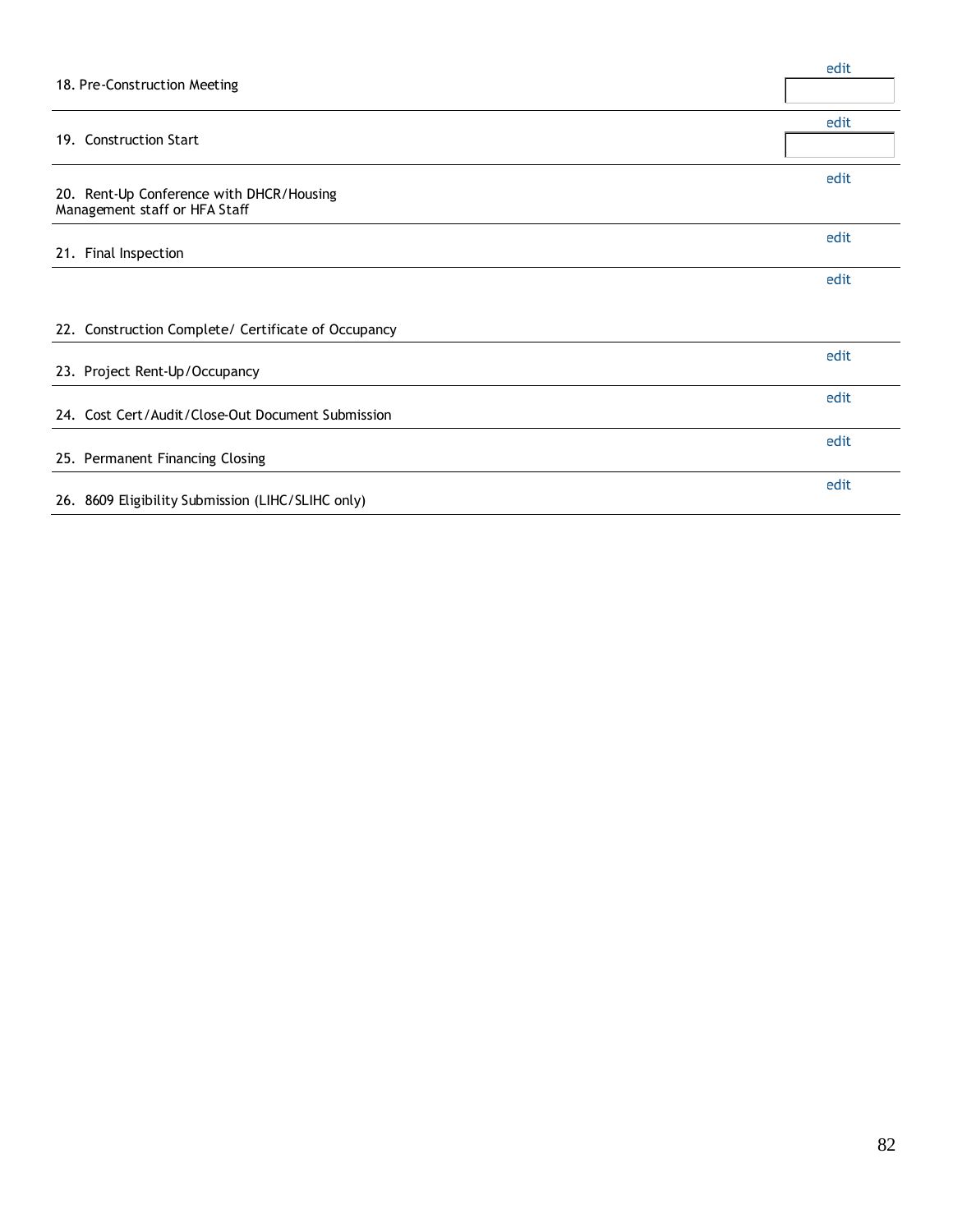# **Capital Project - Exhibit 7 - Development Timetable**

# 7A. Development Team's Relevant Experience

| Team Member Name:                                               |                           |                           |
|-----------------------------------------------------------------|---------------------------|---------------------------|
| Proposed Project Role(s):                                       |                           |                           |
| Similar Project Details:                                        |                           |                           |
| 1. Project Name: *                                              |                           |                           |
| 2. Total Project Cost: *\$                                      |                           |                           |
| If the similar project included HTFC/DHCR funding:              |                           |                           |
| 3. SHARS ID:                                                    |                           |                           |
| If the similar project did not include HTFC/DHCR funding:       |                           |                           |
| 4. Project Use:                                                 |                           |                           |
| 5. Project Type:                                                |                           |                           |
| 6. Construction Start Date:                                     |                           |                           |
| 7. Percent Completed:                                           | $\frac{9}{6}$             |                           |
| 8. Number of Units:                                             |                           |                           |
| 9. Population Served:                                           |                           |                           |
| Development Team Members:                                       |                           |                           |
| Team Member:                                                    |                           |                           |
| Team Member Role(s) in Similar Project:<br>$\ddot{\phantom{1}}$ | $\Box$ Developer          | $\Box$ Management Agent   |
|                                                                 | $\Box$ Owner              | $\Box$ Syndicator         |
|                                                                 | $\Box$ Architect          | $\Box$ Housing Consultant |
| +add                                                            | $\Box$ General Contractor | $\Box$ Other              |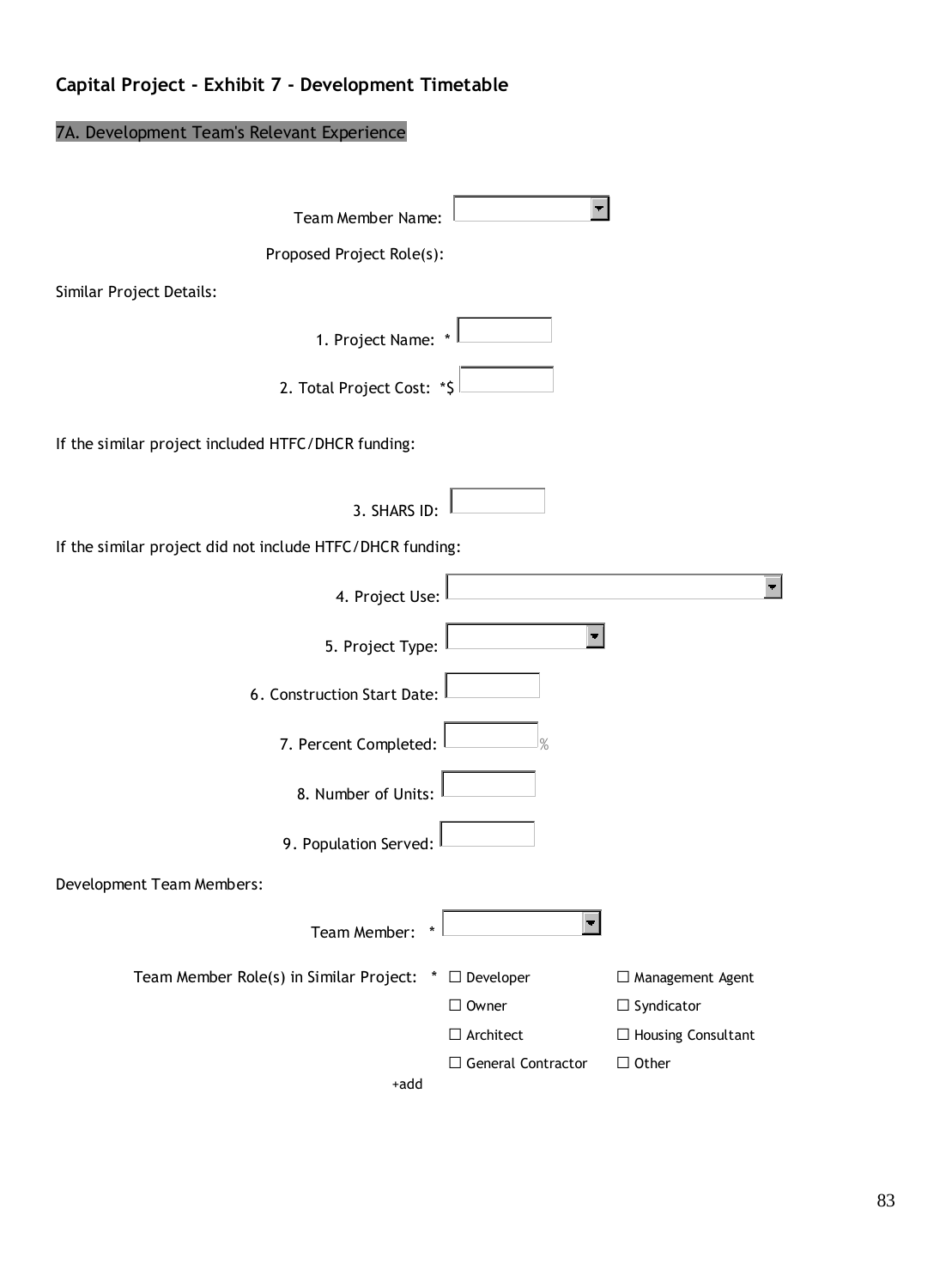# **Capital Project - Exhibit 8 - Site and Building Information**

# 8A. Site Information

| 1. Site Basics                                                                                                                                                                                                                                                                                                                                                                                                                                                                                                         |
|------------------------------------------------------------------------------------------------------------------------------------------------------------------------------------------------------------------------------------------------------------------------------------------------------------------------------------------------------------------------------------------------------------------------------------------------------------------------------------------------------------------------|
| a. Is the site vacant land, free of buildings?                                                                                                                                                                                                                                                                                                                                                                                                                                                                         |
| b1. If no, enter the number of buildings on the site:                                                                                                                                                                                                                                                                                                                                                                                                                                                                  |
| b2. Enter the number of non-accessory buildings on the site that<br>will be demolished:                                                                                                                                                                                                                                                                                                                                                                                                                                |
| c. Tax Parcel Data for Vacant Land or Land which will be Vacant After Demolition                                                                                                                                                                                                                                                                                                                                                                                                                                       |
| SBL/BLE                                                                                                                                                                                                                                                                                                                                                                                                                                                                                                                |
| SBL/BLE                                                                                                                                                                                                                                                                                                                                                                                                                                                                                                                |
| d. Site Address                                                                                                                                                                                                                                                                                                                                                                                                                                                                                                        |
| Street Number:                                                                                                                                                                                                                                                                                                                                                                                                                                                                                                         |
| Street Name: *                                                                                                                                                                                                                                                                                                                                                                                                                                                                                                         |
| <b>Street Suffix:</b>                                                                                                                                                                                                                                                                                                                                                                                                                                                                                                  |
| City: *                                                                                                                                                                                                                                                                                                                                                                                                                                                                                                                |
| Zip Code: *<br>Example: 12345-0000                                                                                                                                                                                                                                                                                                                                                                                                                                                                                     |
| 2. Site Area and Zoning                                                                                                                                                                                                                                                                                                                                                                                                                                                                                                |
| a. Total Site Area:                                                                                                                                                                                                                                                                                                                                                                                                                                                                                                    |
| b. Current zoning classification: *                                                                                                                                                                                                                                                                                                                                                                                                                                                                                    |
| c. Minimum site area for proposed project to meet zoning regulations:                                                                                                                                                                                                                                                                                                                                                                                                                                                  |
| 3. Special Site Locations/Designations (select all that apply) *                                                                                                                                                                                                                                                                                                                                                                                                                                                       |
| a. The site is located in a flood plain area<br>ш<br>b. The site is located in a waterfront revitalization area<br>c. The site is adjacent to a coastal area<br>d. The site is listed in the National Register of Historic Places<br>□<br>e. The site is located in an Economic Development Zone (EDZ)<br>f. The site is located in a locally-designated CDBG Target Area<br>g. The site is located in a Local Economic Development Area<br>□<br>h. The site is located in another local community revitalization area |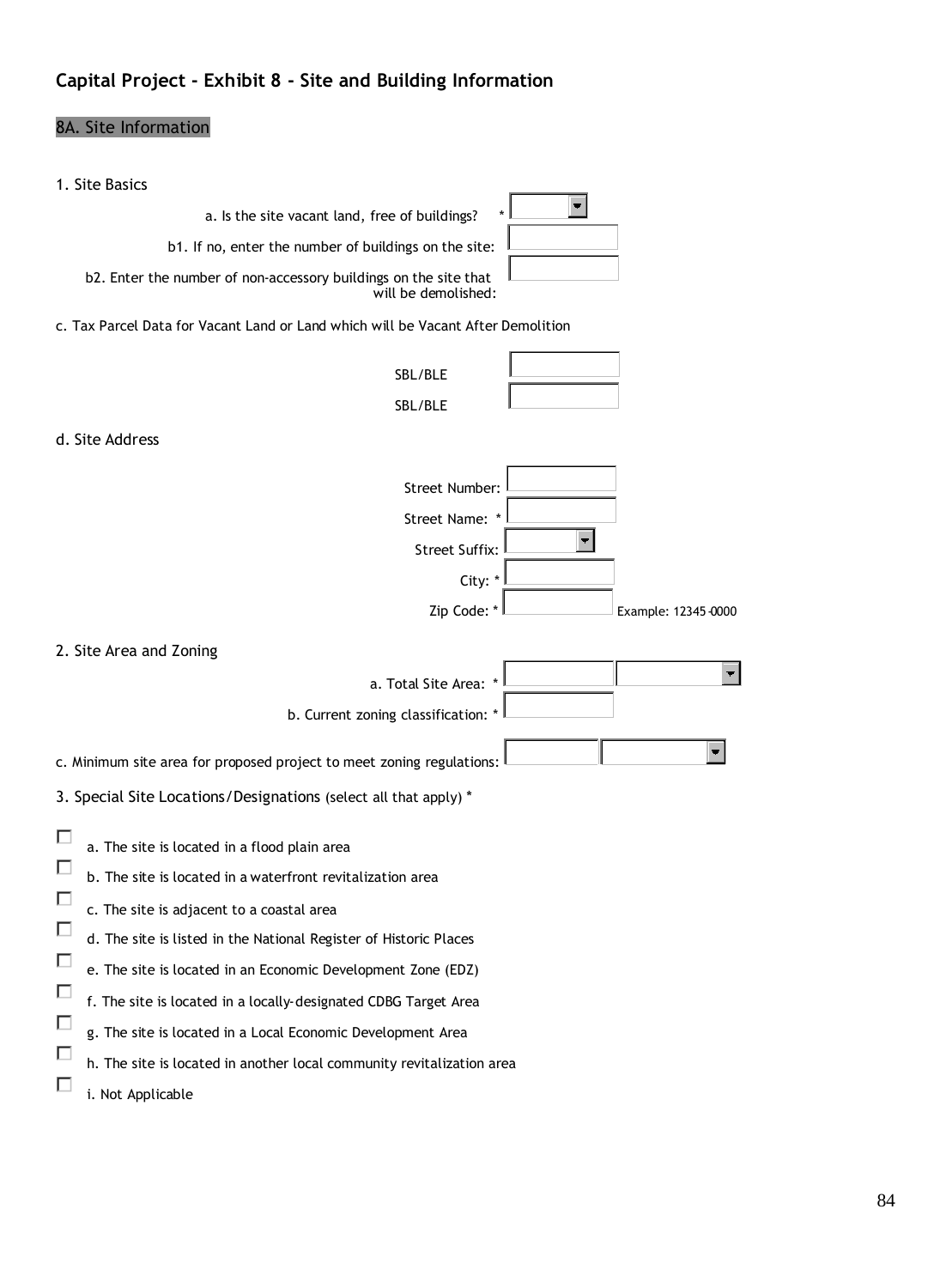### 4. Site Utilities

| <b>Utility</b>                                                                                                                                                                                                          | Source                                                                       | On or Off Site                                            | Distance from Site (in feet) |
|-------------------------------------------------------------------------------------------------------------------------------------------------------------------------------------------------------------------------|------------------------------------------------------------------------------|-----------------------------------------------------------|------------------------------|
| $\star$<br>Water                                                                                                                                                                                                        | $\blacksquare$                                                               | $\star$<br>$\blacksquare$                                 |                              |
| ŵ,<br>Sewer                                                                                                                                                                                                             | $\overline{\phantom{a}}$                                                     | $\star$                                                   |                              |
| ×<br>Paving                                                                                                                                                                                                             | $\overline{\phantom{a}}$                                                     | $\star$                                                   |                              |
| Gas                                                                                                                                                                                                                     | $\blacksquare$                                                               |                                                           |                              |
| *<br>Electric                                                                                                                                                                                                           | $\overline{\phantom{a}}$                                                     | *<br>$\blacksquare$                                       |                              |
| ŵ<br>Telephone                                                                                                                                                                                                          |                                                                              | $\ast$                                                    |                              |
|                                                                                                                                                                                                                         | 5. Unusual Site Features (select all that apply) *                           |                                                           |                              |
| $\Box$<br>a. Cuts<br>П<br>b. Fill<br>П<br>c. Erosion<br>$\Box$<br>d. Poor Drainage<br>П<br>e. Retaining Walls<br>П<br>f. Wetlands<br>П<br>g. Subsurface Bedrock<br>П<br>h. High Water Table<br>П<br>i. Other (specify): | j. Not Applicable                                                            |                                                           |                              |
| 6. Existing Structures/Facilities/Parking                                                                                                                                                                               |                                                                              |                                                           |                              |
|                                                                                                                                                                                                                         | a. Describe any accessory structures on the site, including their size: *    |                                                           |                              |
|                                                                                                                                                                                                                         | b. Describe any recreational facilities on the site, including their size: * | or $\Box$<br>Not Applicable<br>$or\Box$<br>Not Applicable |                              |
| c. Site Parking (select all that apply)*                                                                                                                                                                                |                                                                              |                                                           |                              |
|                                                                                                                                                                                                                         |                                                                              |                                                           |                              |

 $\Box$  The site is vacant land with sufficient space to accommodate local off-street parking requirements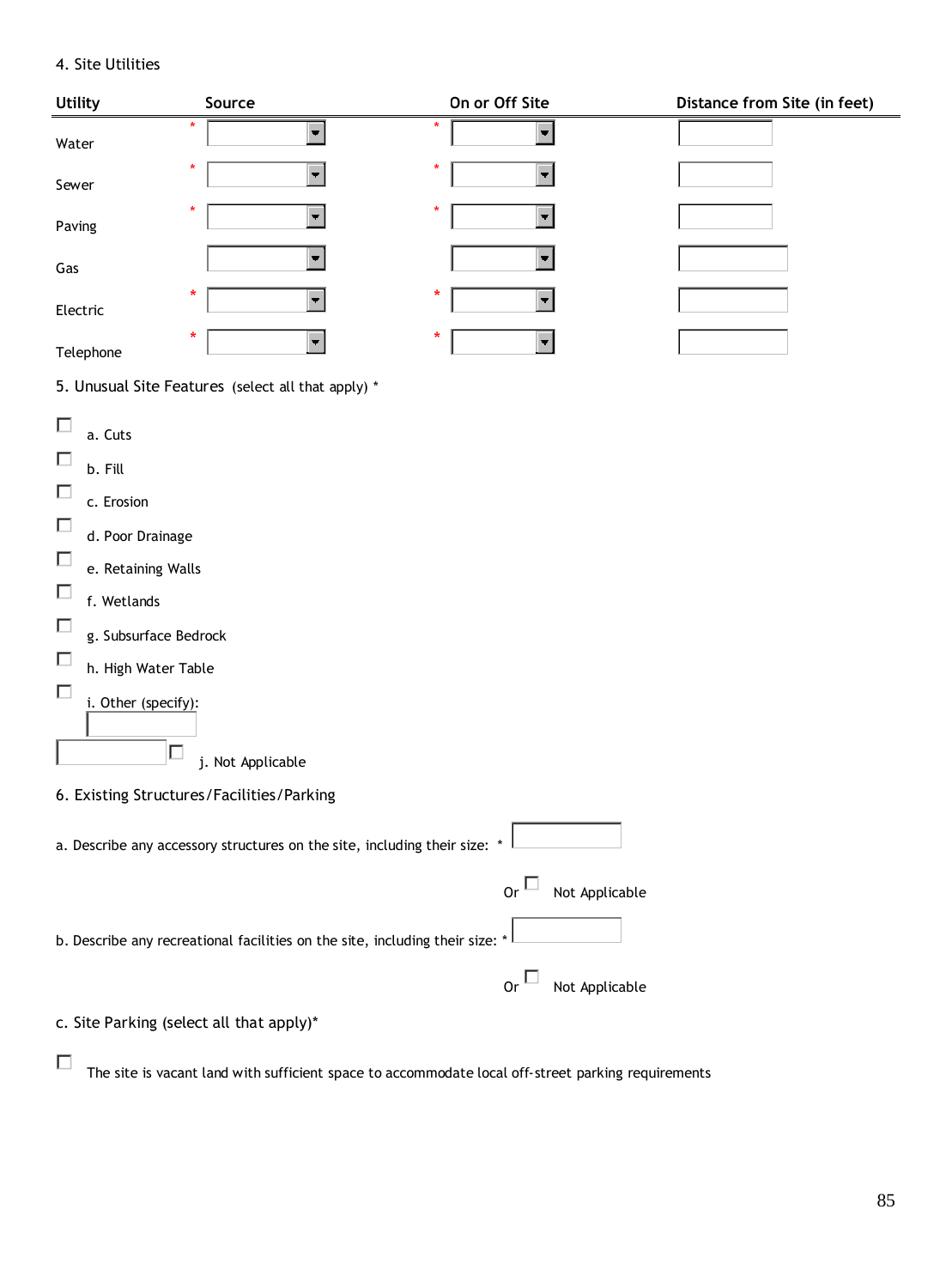| Е<br>The site is vacant land without sufficient space to accommodate local off-street parking requirements |                 |                  |
|------------------------------------------------------------------------------------------------------------|-----------------|------------------|
| The site has Existing on-site parking (not enclosed)                                                       | No. of Spaces:  | <b>Total SF:</b> |
| The site has Existing on-site parking (enclosed)                                                           | No. of Spaces:  | <b>Total SF:</b> |
| Not Applicable                                                                                             |                 |                  |
| 7. Site Suitability                                                                                        |                 |                  |
| a. Is the site free of hazardous materials and incompatible adjacent uses?                                 |                 |                  |
| b. If you answered "No" to a. (above), describe the conditions:                                            |                 |                  |
| c. Is the site directly accessible from a public road?                                                     |                 |                  |
| 8. Proximity of Support Services                                                                           |                 |                  |
| a. What type of area is the site located in?                                                               |                 |                  |
| b. Primary occupants of the project: *                                                                     |                 |                  |
| Other primary occupants (specify):                                                                         |                 |                  |
| c. Distance to Support Services                                                                            |                 |                  |
| Service                                                                                                    | <u>Distance</u> |                  |
| <b>Grocery Stores</b>                                                                                      |                 |                  |
| <b>Other Retail Stores</b>                                                                                 |                 |                  |
| Schools                                                                                                    |                 |                  |
| <b>Bus/Subway Lines</b>                                                                                    |                 |                  |
| <b>Municipal Services</b>                                                                                  |                 |                  |
| Libraries                                                                                                  |                 |                  |
| Pharmacies                                                                                                 |                 |                  |
| <b>Health Facilities</b>                                                                                   |                 |                  |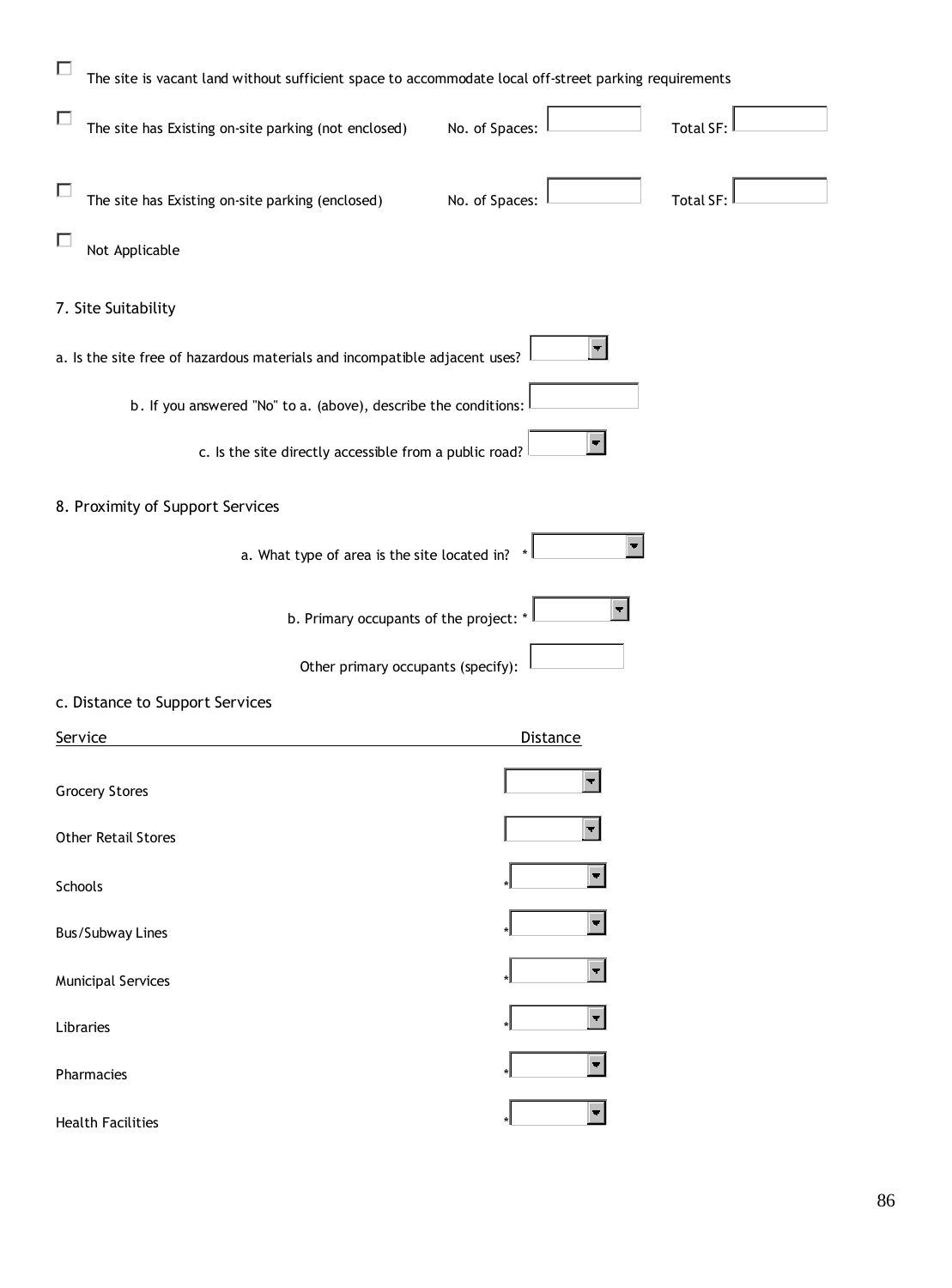# **Capital Project - Exhibit 8 - Site and Building Information**

## 8A1. Buildings to be Demolished

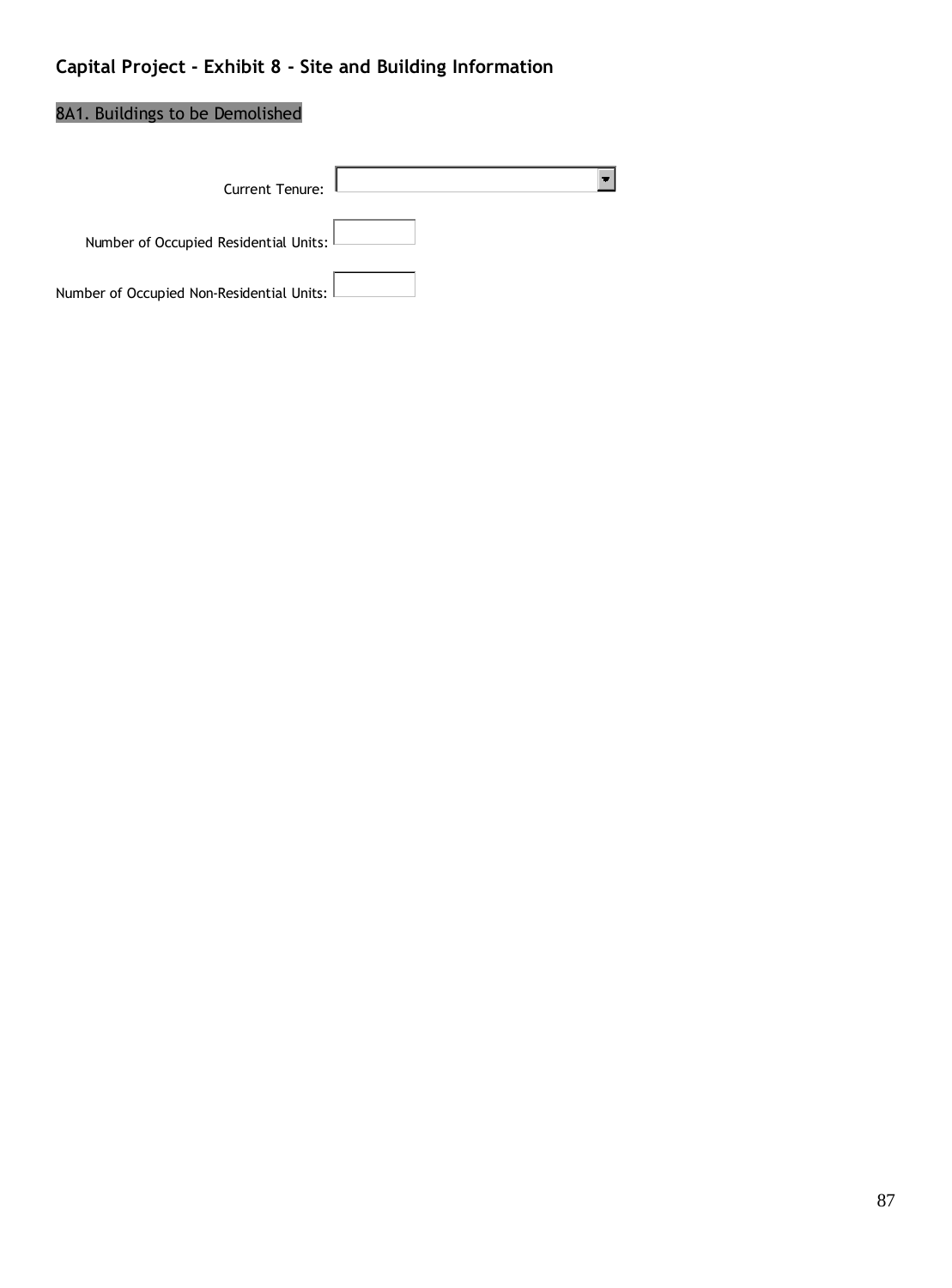# **Capital Project - Exhibit 8 - Site and Building Information**

| 8B1. Building Characteristics                                                         |       |
|---------------------------------------------------------------------------------------|-------|
| <b>Building 1</b>                                                                     | Site: |
| 1. Type of Activity Proposed                                                          |       |
| Proposed Activity *                                                                   |       |
| 2. Existing Buildings Characteristics - Complete for Rehab Buildings ONLY             |       |
| a. Building Address                                                                   |       |
| Street Number:                                                                        |       |
| Street Name: *                                                                        |       |
| Street Suffix:                                                                        |       |
| City: '                                                                               |       |
| Zip Code: *                                                                           |       |
| b. Year Built:                                                                        |       |
| SBL/BLE<br>c. Tax Parcel ID(s):                                                       |       |
|                                                                                       | +add  |
| d. How is the building currently being used? *                                        |       |
| Other current use (specify):                                                          |       |
| e. Number of current residential units:                                               |       |
| f. Number of current non-residential units:                                           |       |
| 3. Occupied Units                                                                     |       |
| a. Are any of the residential or non-residential units*<br>in this building occupied? |       |
| b. Number of occupied residential units:                                              |       |
| c. Number of occupied non-residential units:                                          |       |
| d. Will relocation of tenants be necessary? *                                         |       |
| e. Number of residential tenants to be relocated:                                     |       |
| f. Number of non-residential tenants to be relocated:                                 |       |

4. Building Use upon Completion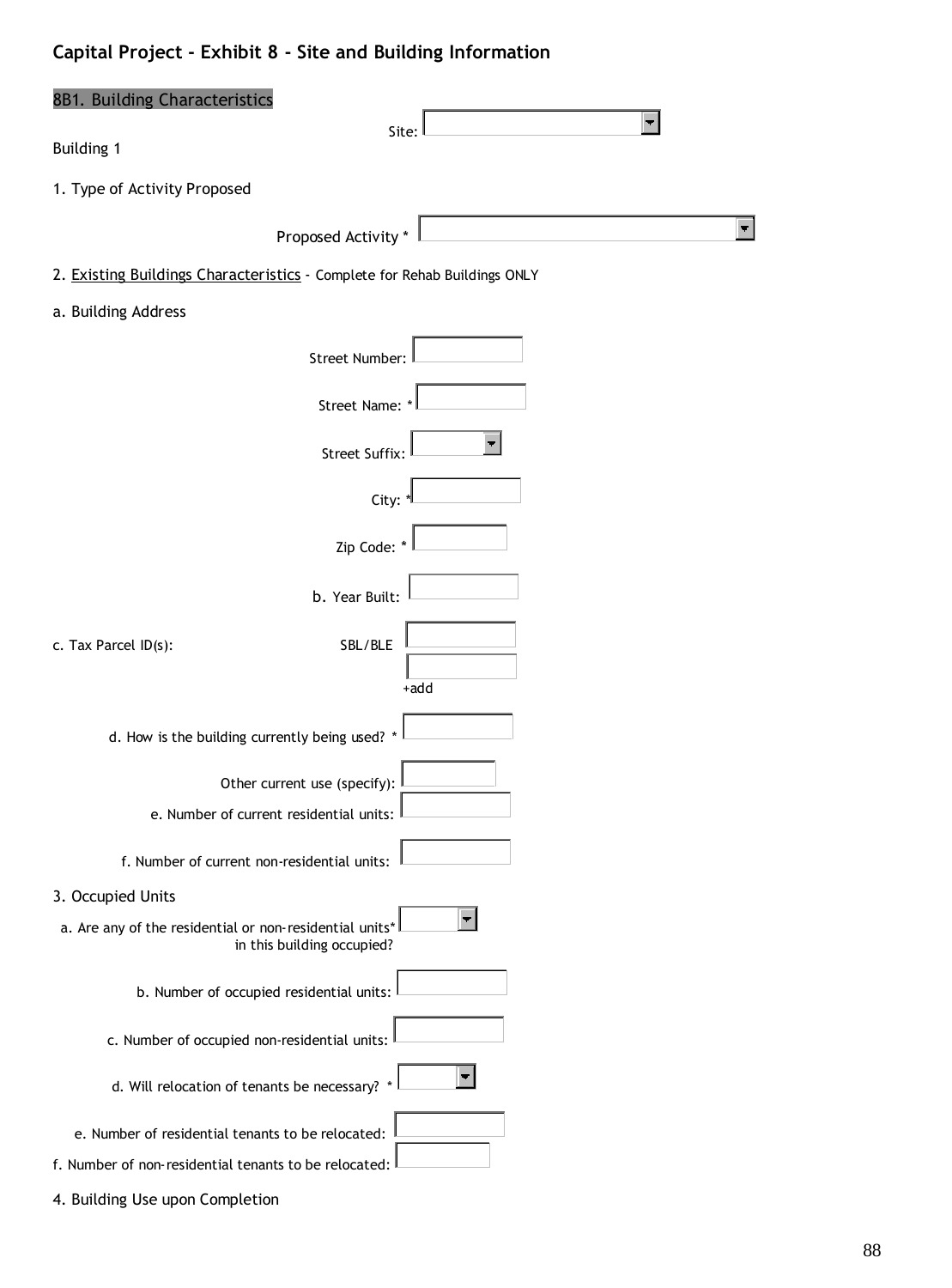|  | a. Building Use (select all that apply): * |  |  |  |  |  |  |
|--|--------------------------------------------|--|--|--|--|--|--|
|--|--------------------------------------------|--|--|--|--|--|--|

 $\Box$  Other (specify):

| b. Residential Tenure Type:<br>Other Residential Tenure Type (specify):                                 |                                                                                       | 5. Civic<br>$\blacksquare$ | Г<br>ட<br>ட           | 1. Residential<br>2. Community Room<br>3. Commercial<br>4. Community Service Facility<br>6. Other (specify): |              |                 |
|---------------------------------------------------------------------------------------------------------|---------------------------------------------------------------------------------------|----------------------------|-----------------------|--------------------------------------------------------------------------------------------------------------|--------------|-----------------|
| 5. Building Units Assisted                                                                              |                                                                                       |                            |                       |                                                                                                              |              |                 |
| Units                                                                                                   | Residential                                                                           |                            | <b>Community Room</b> |                                                                                                              |              | Non-Residential |
|                                                                                                         | <b>Units</b>                                                                          | Sq. Footage                | <b>Units</b>          | Sq. Footage                                                                                                  | <b>Units</b> | Sq. Footage     |
| 1. Total Units In Building<br>2. Total Units Assisted by<br>HTFC/DHCR<br>3. Total Units Assisted by HFA |                                                                                       |                            |                       |                                                                                                              |              |                 |
| 6. Building Details                                                                                     | a. Number of floors in building upon completion: *                                    |                            |                       |                                                                                                              |              |                 |
| c. Will the building include an elevator?: *                                                            | Other Type of Structure (specify):                                                    | b. Type of structure:      |                       |                                                                                                              |              |                 |
| 7. Items in Rent/Carrying Charge (select all that apply)                                                |                                                                                       |                            |                       |                                                                                                              |              |                 |
| a. Equipment<br>Е                                                                                       | Range and Oven<br>Microwave Oven                                                      |                            |                       |                                                                                                              |              |                 |
| L<br>Refrigerator<br>□<br>L                                                                             | Cable TV Hook-up<br>Laundry Facilities in Common Area                                 |                            |                       |                                                                                                              |              |                 |
| L<br>L<br>□                                                                                             | Laundry Facilities in Living Unit<br>Laundry Hook-up Only<br>Central Air Conditioning |                            |                       |                                                                                                              |              |                 |
|                                                                                                         | Air Conditioning Sleeve Only                                                          |                            |                       |                                                                                                              |              |                 |

89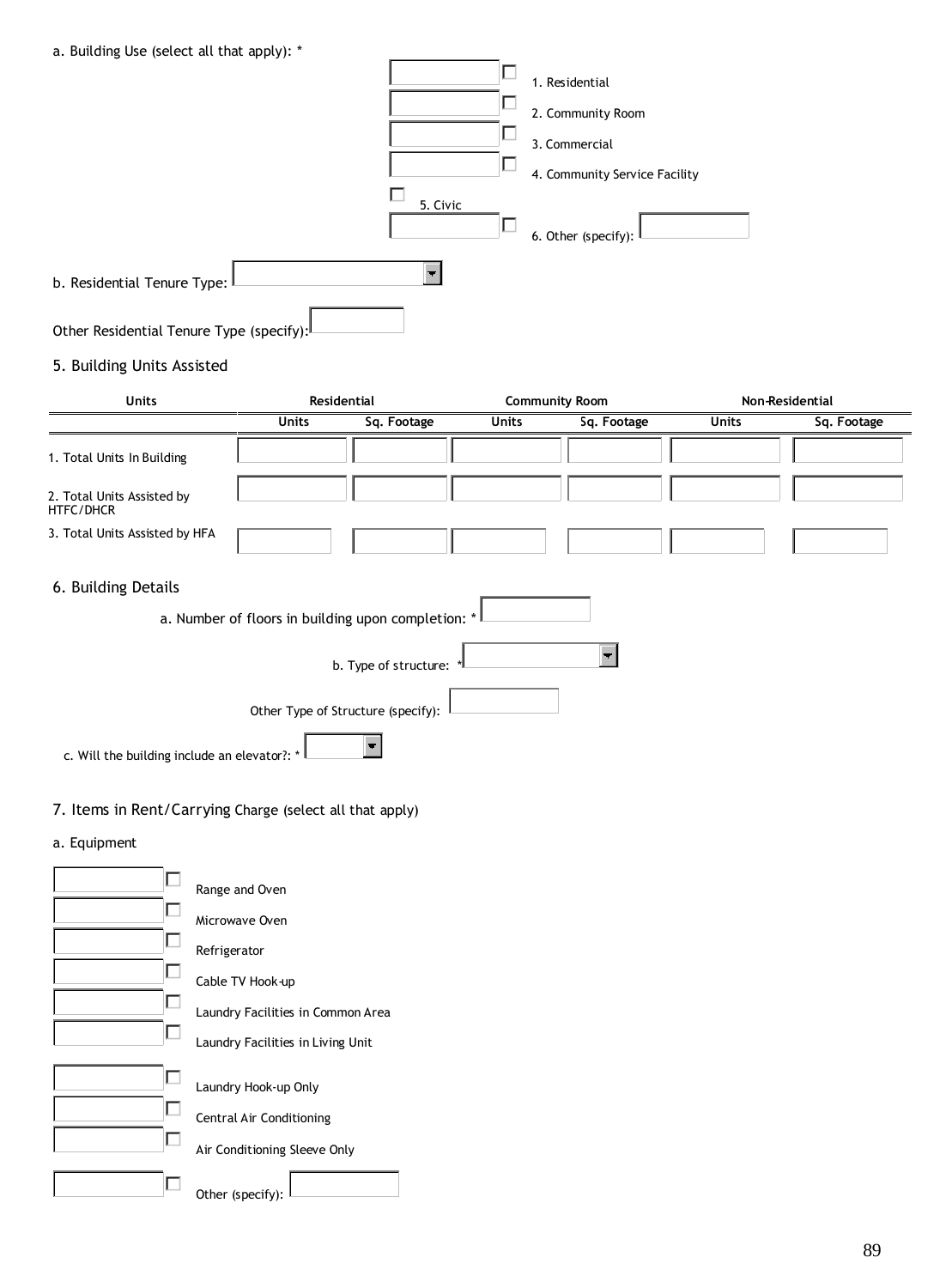#### b. Services



Repairs

Gas

 $\Box$  $\Box$ 

 $\Box$  $\Box$ 

Water

Other (specify):  $|$ 

| Capital Project - Exhibit 8 - Site and Building Information |  |  |  |  |
|-------------------------------------------------------------|--|--|--|--|
|-------------------------------------------------------------|--|--|--|--|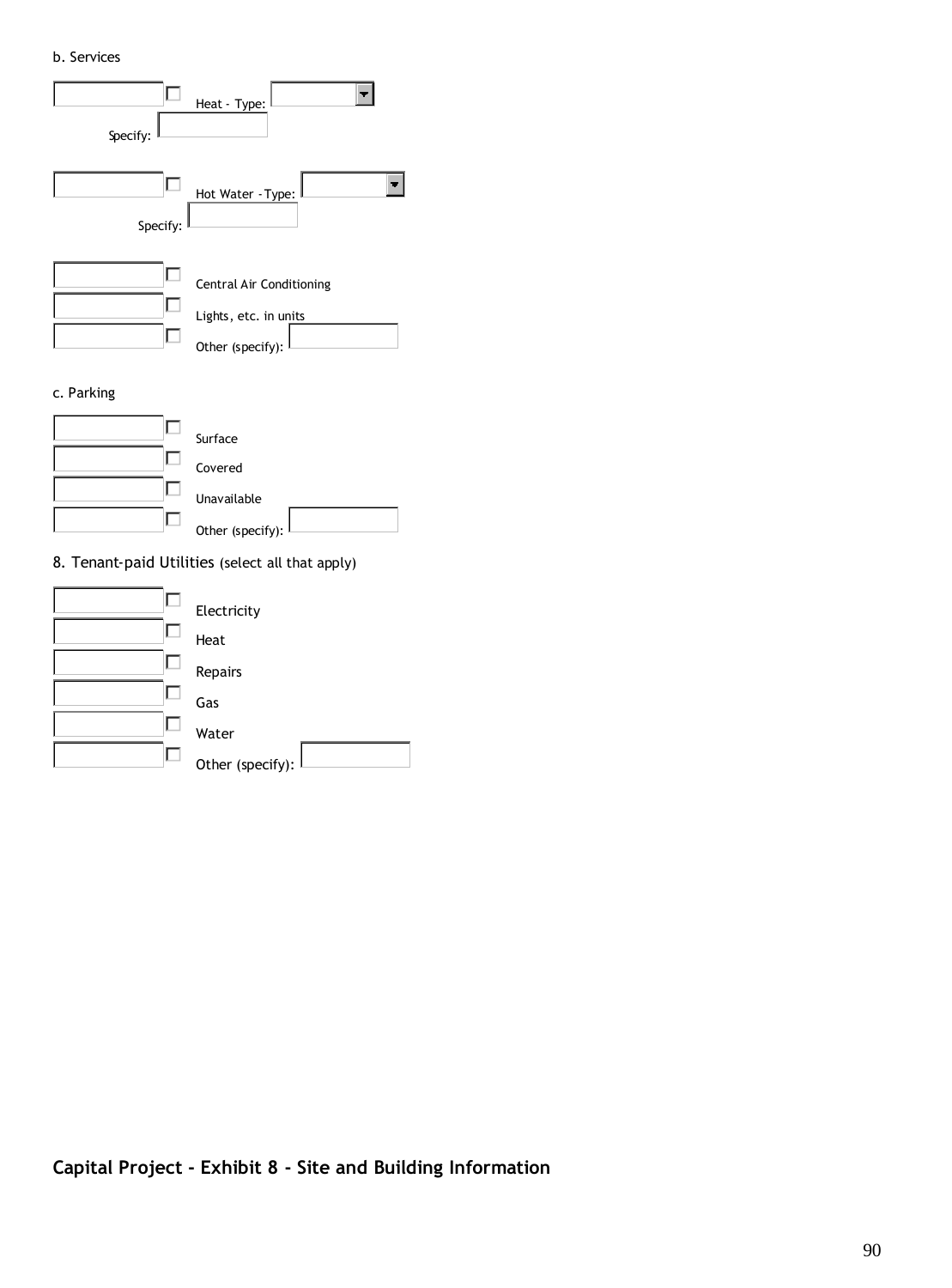### 82. Building Space Breakdown

A. Dwelling Units - Space Breakdown

Add New Dwelling Unit

Residential Space Breakdown

|                            | Unit Size: *       |  |
|----------------------------|--------------------|--|
|                            | Number Of Units: * |  |
| Square Footage Per Unit: * |                    |  |

**B2. Building Space Breakdown**

**A. Dwelling Units - Space Breakdown**

#### Add New Dwelling Unit

| Building Number Unit Size | Number Of Units | Square Footage<br>Per Unit          | <b>Total Square</b><br>Footage | <b>Options</b> |
|---------------------------|-----------------|-------------------------------------|--------------------------------|----------------|
|                           |                 |                                     |                                | edit   delete  |
|                           |                 | Dwelling Unit Total Square Footage: |                                |                |

### **B. Common Area - Space Breakdown**

| <b>Building Number</b> | <b>Area Description</b> |                                   | <b>Total Square</b><br>Footage | <b>Options</b> |
|------------------------|-------------------------|-----------------------------------|--------------------------------|----------------|
|                        | Community Room          |                                   |                                | edit           |
|                        | Lobby                   |                                   |                                | edit           |
|                        | Hall and Stairs         |                                   |                                | edit           |
|                        | Basement                |                                   |                                | edit           |
|                        | Laundry                 |                                   |                                | edit           |
|                        | Other:                  |                                   |                                | edit           |
|                        |                         | Common Area Total Square Footage: |                                |                |

#### **C. Non-Residential - Space Breakdown**

| <b>Building Number</b> | <b>Area Description</b>                                                 | <b>Total Square</b><br>Footage | <b>Options</b> |
|------------------------|-------------------------------------------------------------------------|--------------------------------|----------------|
|                        | Commercial Floor Area                                                   |                                | edit           |
|                        | Community Service Facility Floor Area                                   |                                | edit           |
|                        | Civic Floor Area                                                        |                                | edit           |
|                        | Non-Residential Total Square Footage:<br><b>Total Gross Floor Area:</b> |                                |                |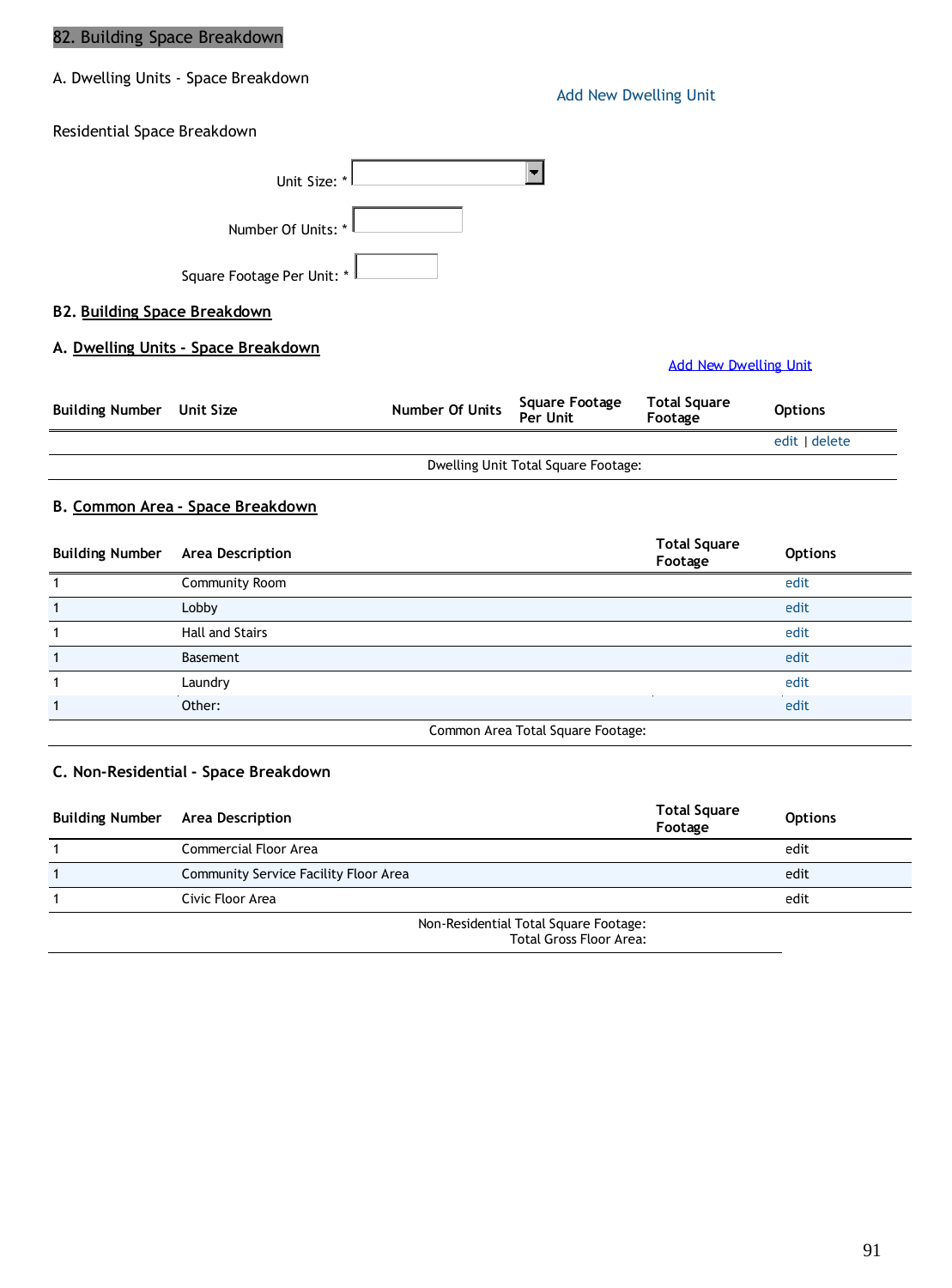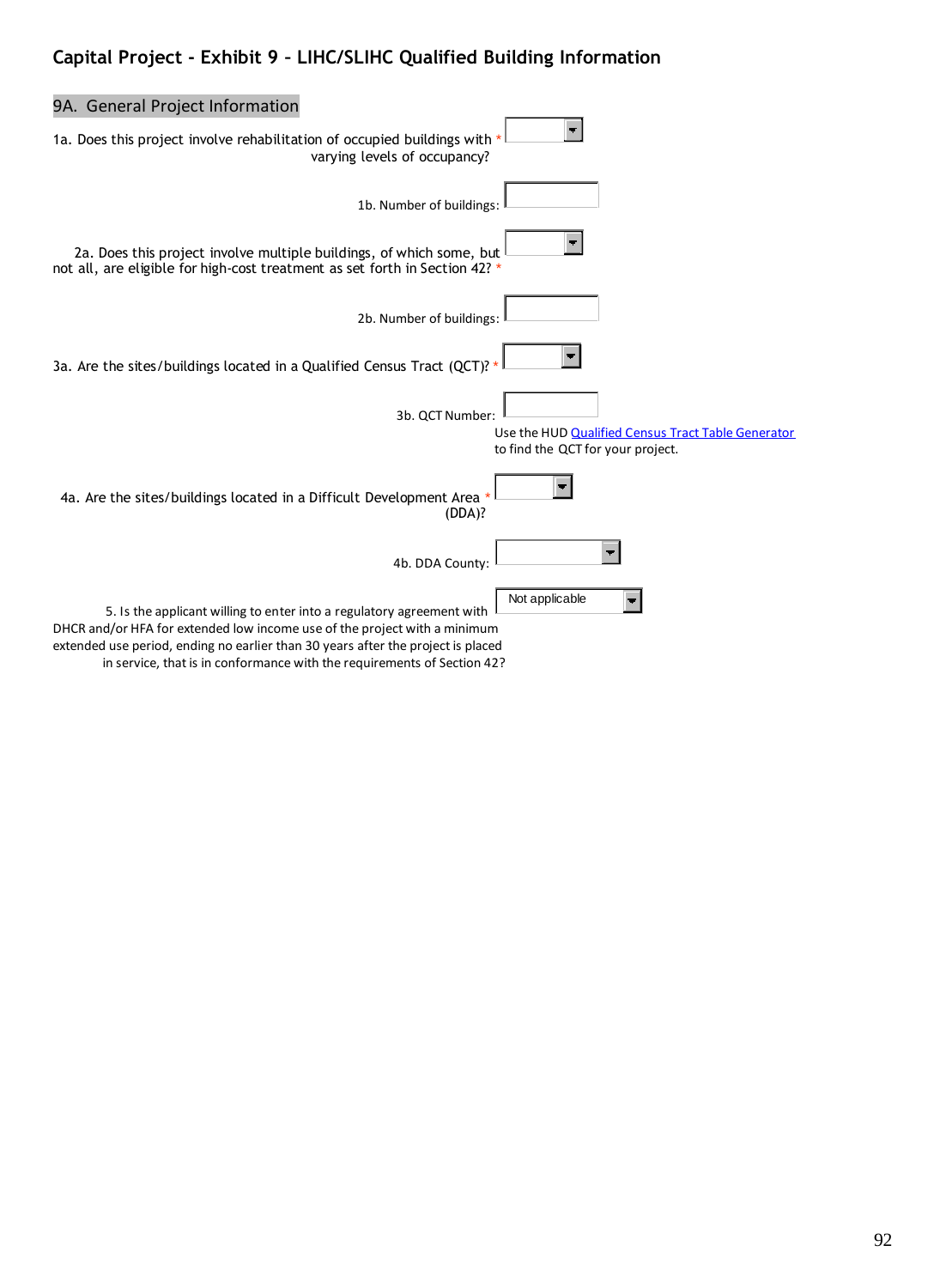## **9B. Site/Building Acquisition**

#### **Program:**

| <b>Building: Summary for all buildings Display Program List</b>                                                  |                                                                                            |
|------------------------------------------------------------------------------------------------------------------|--------------------------------------------------------------------------------------------|
| 1. The site(s)/building(s) will be acquired from:                                                                |                                                                                            |
| If this project involves the acquisition of existing buildings, complete the following:                          |                                                                                            |
| 2. If the buildings were or will be acquired with Buyer's *<br>Basis, indicate how the basis will be determined: |                                                                                            |
| Enter the amount of Seller's Basis:                                                                              |                                                                                            |
| Has the seller owned the building(s) for at least ten years?                                                     |                                                                                            |
| 3. If the building(s) have been owned by the seller for at least ten years, complete the following:              |                                                                                            |
| a. Enter the date the building was placed in service by<br>the owner:                                            | Example: 01/31/2006                                                                        |
| b. Enter the proposed date of acquisition by the applicant:                                                      | Example: 01/31/2006                                                                        |
| 4. If the building(s) have been owned by the seller for less than ten years, complete the following:             |                                                                                            |
| Select any of the following acquisition options that apply:                                                      |                                                                                            |
| a.                                                                                                               | acquisition from a person or organization which acquired<br>the building(s) by foreclosure |
| b.                                                                                                               | acquisition from a governmental unit or qualified<br>non-profit organization               |
| c.                                                                                                               | acquisition with a ten-year waiver from a Federal agency                                   |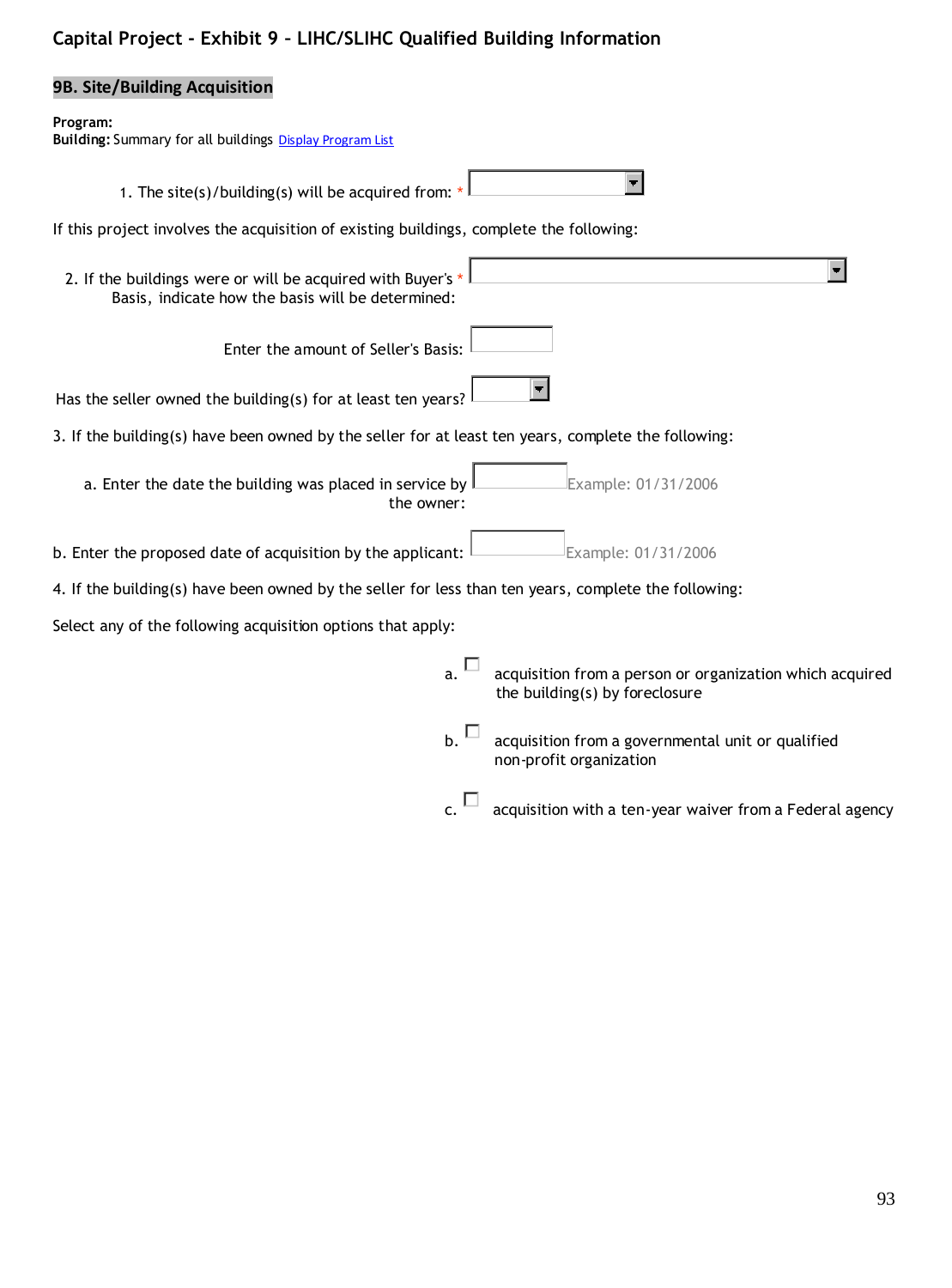## **9C. Determination of Qualified Basis Worksheet**

#### **Program:**

**Building:** Summary for all buildings Display Building List

Acquisition - Actual Costs, Adjustments & Eligible Basis

| <b>Project Costs and Adjustments</b>                                                                                | <b>Actual Cost</b> | <b>Adjustments To</b><br><b>Eligible Basis</b> | <b>Lower Rate</b><br>(30%PV) | <b>Higher Rate</b><br>(70%PV) | <b>Options</b> |
|---------------------------------------------------------------------------------------------------------------------|--------------------|------------------------------------------------|------------------------------|-------------------------------|----------------|
| 1. Cost of Land Only                                                                                                |                    |                                                |                              |                               | edit           |
| 2. Acquisition Costs (excluding Land)                                                                               |                    |                                                |                              |                               | edit           |
| Reductions to Eligible Basis for Acquisition of Buildings                                                           |                    |                                                |                              |                               |                |
| <b>Project Costs and Adjustments</b>                                                                                | <b>Actual Cost</b> | <b>Adjustments To</b><br><b>Eligible Basis</b> | Lower Rate<br>(30%PV)        | <b>Higher Rate</b><br>(70%PV) | <b>Options</b> |
| 3. Grants                                                                                                           |                    |                                                |                              |                               | edit           |
| 4. Amount of Non-Qualified and Non-Recourse Financing                                                               |                    |                                                |                              |                               | edit           |
| 5. Amount of subsidized federal assistance                                                                          |                    |                                                |                              |                               | edit           |
| 6. Total building acquisition actual costs, adjustments and eligible<br>basis                                       |                    | \$0                                            | \$0                          |                               |                |
| Construction Improvements - Actual Costs, Adjustments & Eligible Basis                                              |                    |                                                |                              |                               |                |
| <b>Project Costs and Adjustments</b>                                                                                | <b>Actual Cost</b> | <b>Adjustments To</b><br><b>Eligible Basis</b> | <b>Lower Rate</b><br>(30%PV) | <b>Higher Rate</b><br>(70%PV) | <b>Options</b> |
| 7. Soft costs                                                                                                       |                    |                                                |                              |                               | <u>edit</u>    |
| 8. Construction                                                                                                     |                    |                                                |                              |                               | edit           |
| 9. Contingency                                                                                                      |                    |                                                |                              |                               | edit           |
| 10. Developer's fees                                                                                                |                    |                                                |                              |                               | edit           |
| 11. Other(Specify):                                                                                                 |                    |                                                |                              |                               | <u>edit</u>    |
| Reductions to Eligible Basis of Construction/Rehab Improvements Prior to High Cost Increase                         |                    |                                                |                              |                               |                |
| <b>Project Costs and Adjustments</b>                                                                                | <b>Actual Cost</b> | <b>Adjustments To</b><br><b>Eligible Basis</b> | <b>Lower Rate</b><br>(30%PV) | <b>Higher Rate</b><br>(70%PV) | <b>Options</b> |
| 12. Grants                                                                                                          |                    |                                                |                              |                               | edit           |
| 13. Amount Of Non-Qualified Non-Recourse Financing                                                                  |                    |                                                |                              |                               | edit           |
| 14. Amount Of Subsidized Federal Assistance (Optional)                                                              |                    |                                                |                              |                               | edit           |
| 15. Non-Qualifying Excess Expense Or Higher Quality Units                                                           |                    |                                                |                              |                               | <u>edit</u>    |
| 16. Reduction For Historic Tax Credits (Residential Portion Only)                                                   |                    |                                                |                              |                               | <u>edit</u>    |
| 17. Total Construction/Rehab Improvements Actual Costs,<br>Adjustments / Eligible Basis Prior to High Cost Increase |                    | \$0                                            |                              |                               | <u>edit</u>    |
| Increase in Eligible Basis of Construction/Rehab for High Cost                                                      |                    |                                                |                              |                               |                |
| <b>Project Costs and Adjustments</b>                                                                                | <b>Actual Cost</b> | <b>Adjustments To</b><br><b>Eligible Basis</b> | <b>Lower Rate</b><br>(30%PV) | <b>Higher Rate</b><br>(70%PV) | <b>Options</b> |
| 18. Increase in Eligible Basis for High Costs                                                                       |                    |                                                |                              |                               |                |
| 19. Adjusted Eligible Basis of Construction/Rehab Improvements                                                      |                    |                                                |                              |                               |                |
| 20. Total Eligible Basis of Acquisition/Construction/Rehab<br>Improvements                                          |                    |                                                |                              |                               |                |
| Determination of Qualified Basis                                                                                    |                    |                                                |                              |                               |                |
| <b>Project Costs and Adjustments</b>                                                                                | <b>Actual Cost</b> | <b>Adjustments To</b><br><b>Eligible Basis</b> | Lower Rate<br>(30%PV)        | <b>Higher Rate</b><br>(70%PV) | <b>Options</b> |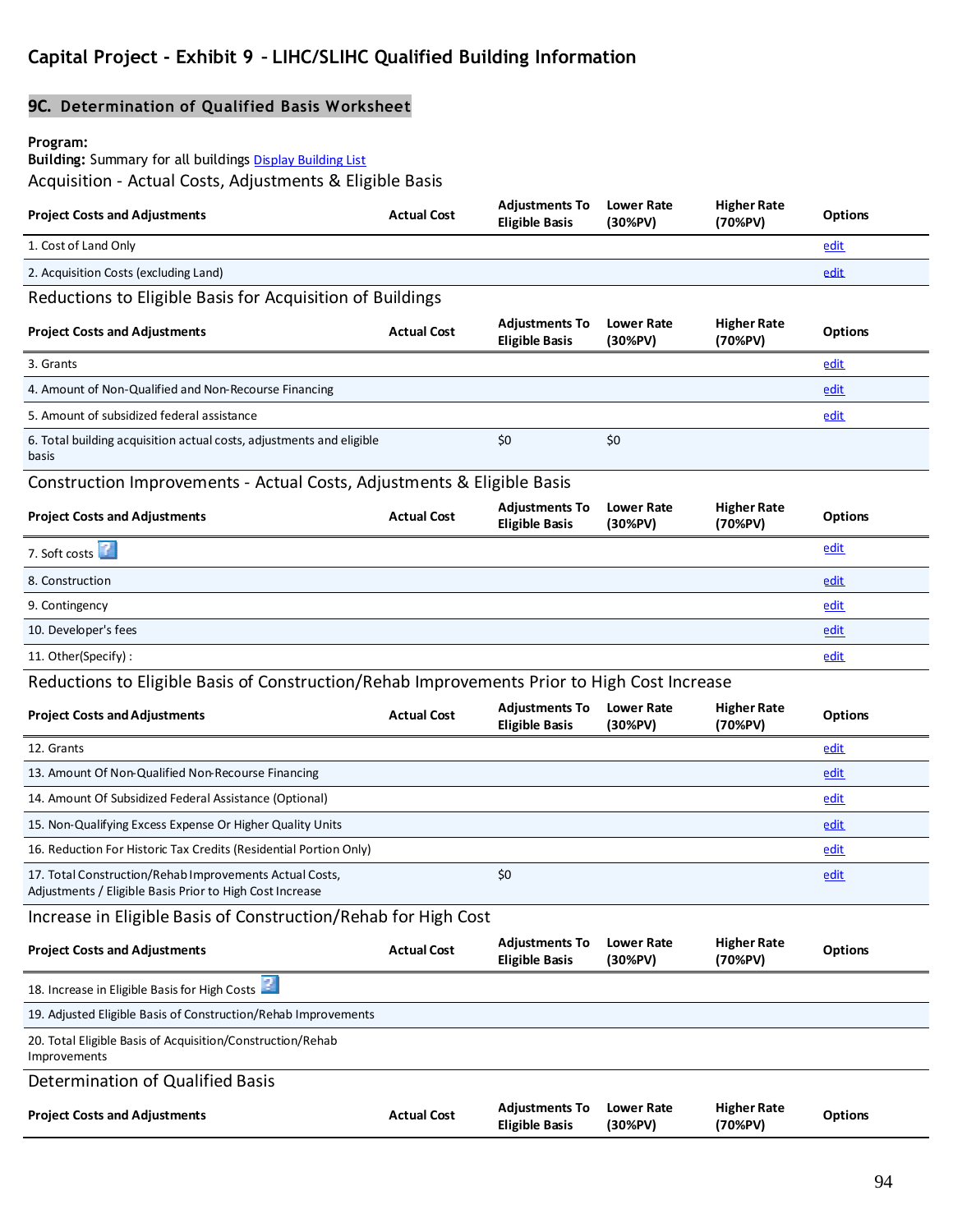| 21. Applicable Fraction (Enter Applicable Fraction)                  | edit |
|----------------------------------------------------------------------|------|
| 22. Qualified Basis by Credit Rate                                   |      |
| 23. Credit Rate (Enter Applicable Percentage) :<br>Month/Year Used : | edit |
| 24. Credit Amount from Qualified Basis                               |      |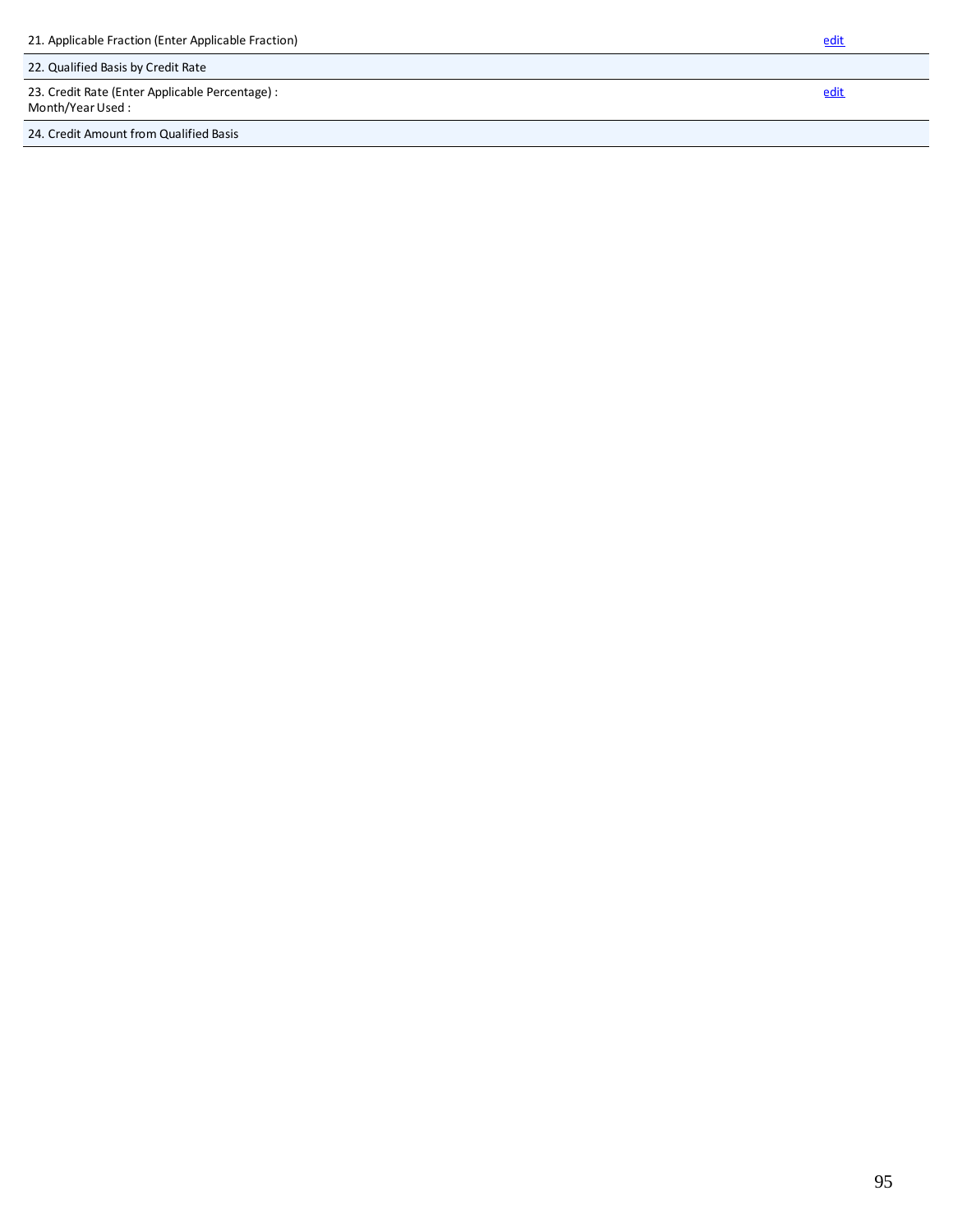### **9D. Unit Information**

#### Program:

Building: Summary for all buildings <mark>Display Program List</mark>

Percentage of LIHC/SLIHC units in building:

Percentage of LIHC/SLIHC rentable floor area in building:

#### Unit Information

| Type: *                                                  |
|----------------------------------------------------------|
| Number of Bedrooms: *                                    |
| Number of Units: *                                       |
| Rentable Floor Area of Unit (sq. ft.): $^{\ast}$ $\vert$ |
| Monthly Rent: * \$                                       |
| Tenant Paid Utilities: * \$                              |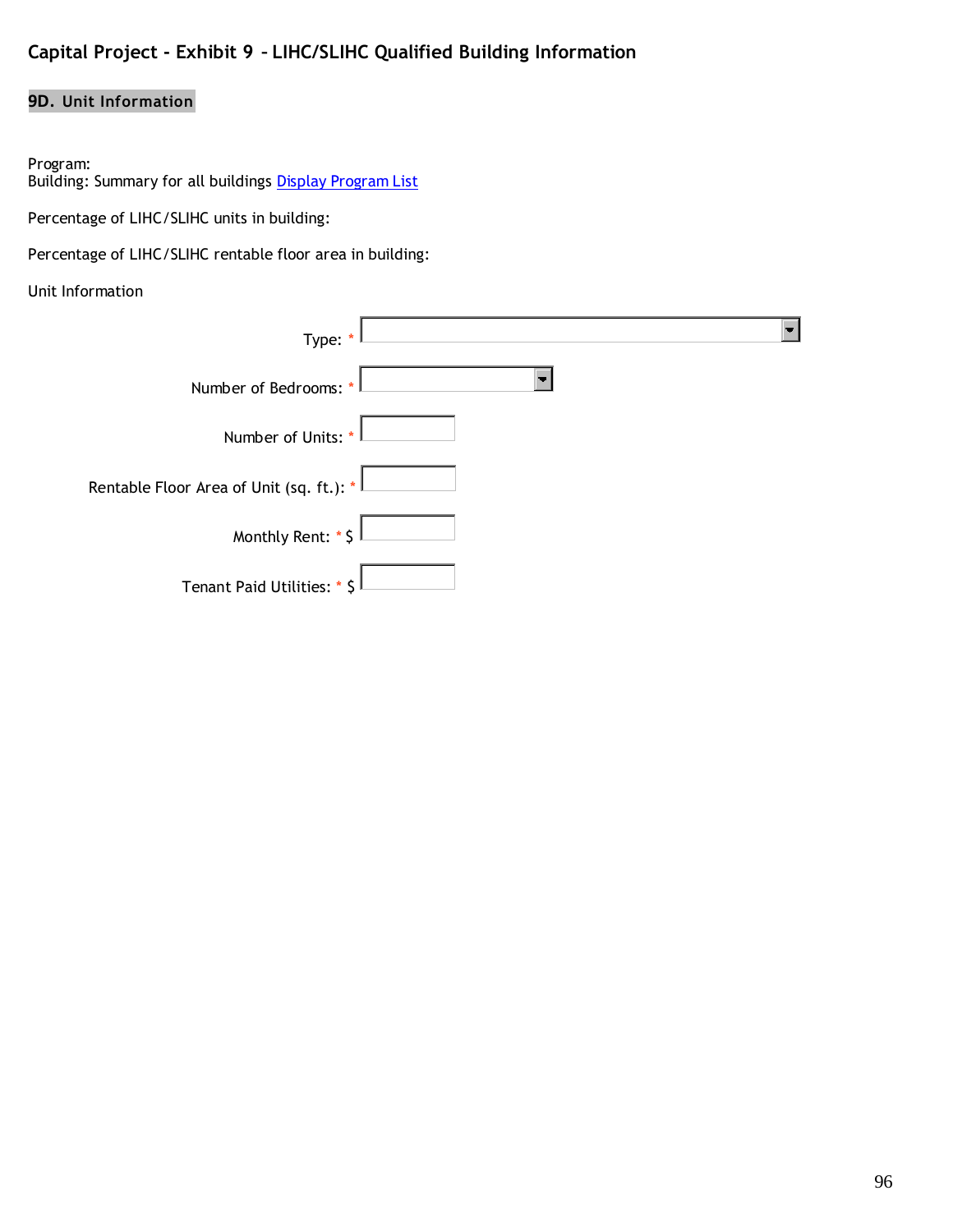## **9E. Declaration of Public Subsidies**

| Program:<br><b>Building: Display Building List</b>             |
|----------------------------------------------------------------|
| Total Number of LIHC/SLIHC assisted buildings in the project * |
| Public Subsidy                                                 |
| <b>Street Number:</b>                                          |
| Street Name: *                                                 |
| <b>Street Suffix:</b>                                          |
| City: *                                                        |
| Zip Code: *<br>Example: 12345-0000                             |
| Source: *                                                      |
| Program: *                                                     |
| Type: *                                                        |
| Value: Value Type *                                            |
| Interest Rate: *<br>or $^{\mathsf{L}}$<br>Not Applicable       |
| or $\Box$<br>Monthly Debt Service: *<br>Not Applicable         |
| Not Applicable<br>Term:*<br><b>or</b>                          |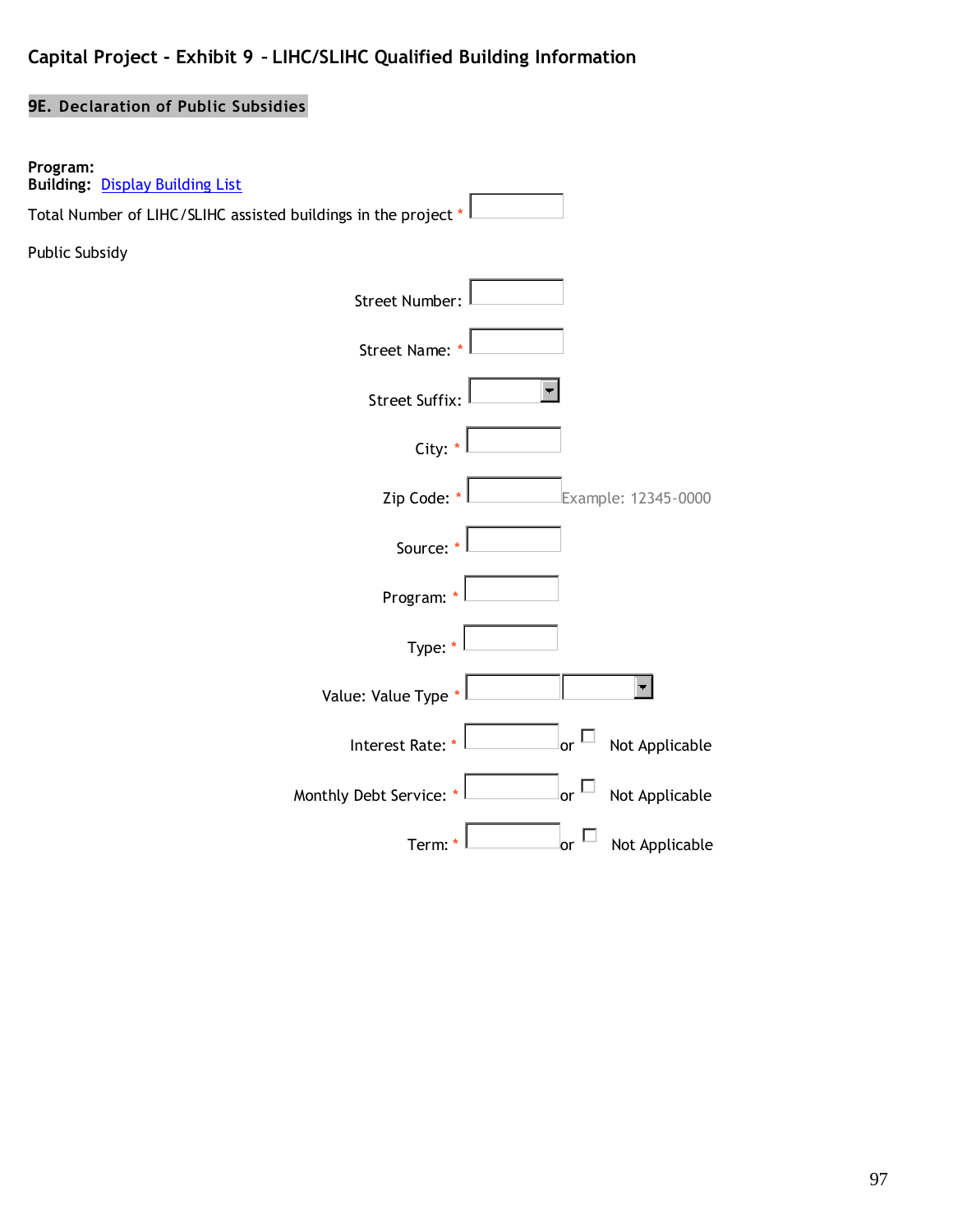## **Capital Project - Exhibit 10 – LIHC/SLIHC Project Summary**

# **10A/B. Project Details & Minimum Set-Aside** A. Project Details 39932 1. Number of sites in project: 2. Number of qualified low-income buildings in project: \* 3. Number of residential units in project: 4. Number of rent-restricted units in project: 5. Amount of qualified basis of project subject to lower credit rate: (30% present value) 6. Amount of qualified basis of project subject to higher credit rate: (70% present value) 7. Annual amount of credit requested by applicant: 8. Annual amount of credit per unit: 9. Anticipated credit equity price (per dollar): \*\$ 10. Anticipated total amount raised from syndication: \*\$ 11. Net amount from syndication to be provided to the project: \*\$

#### B. Minimum Set-Aside Election

 $\circ$ 

 $\circ$ 1. At least 20% of the rental residential units in this development are rent-restricted, and to be occupied by individuals with incomes which are 50% or less of the area median.

O 2. The project is located outside of New York City, and at least 40% of the rental residential units in this development are rent restricted and to be occupied by individuals whose income is 60% or less for LIHC, or 90% or less for SLIHC of the area median.

 $\circ$ 3. The project is located in New York City, and at least 25% of the rental residential units in this development are rent restricted and to be occupied by individuals whose income is 60% or less for LIHC, or 90% or less for SLIHC of the area median.

4. Deep rent skewing option as defined in Section 42 of the Internal Revenue Code.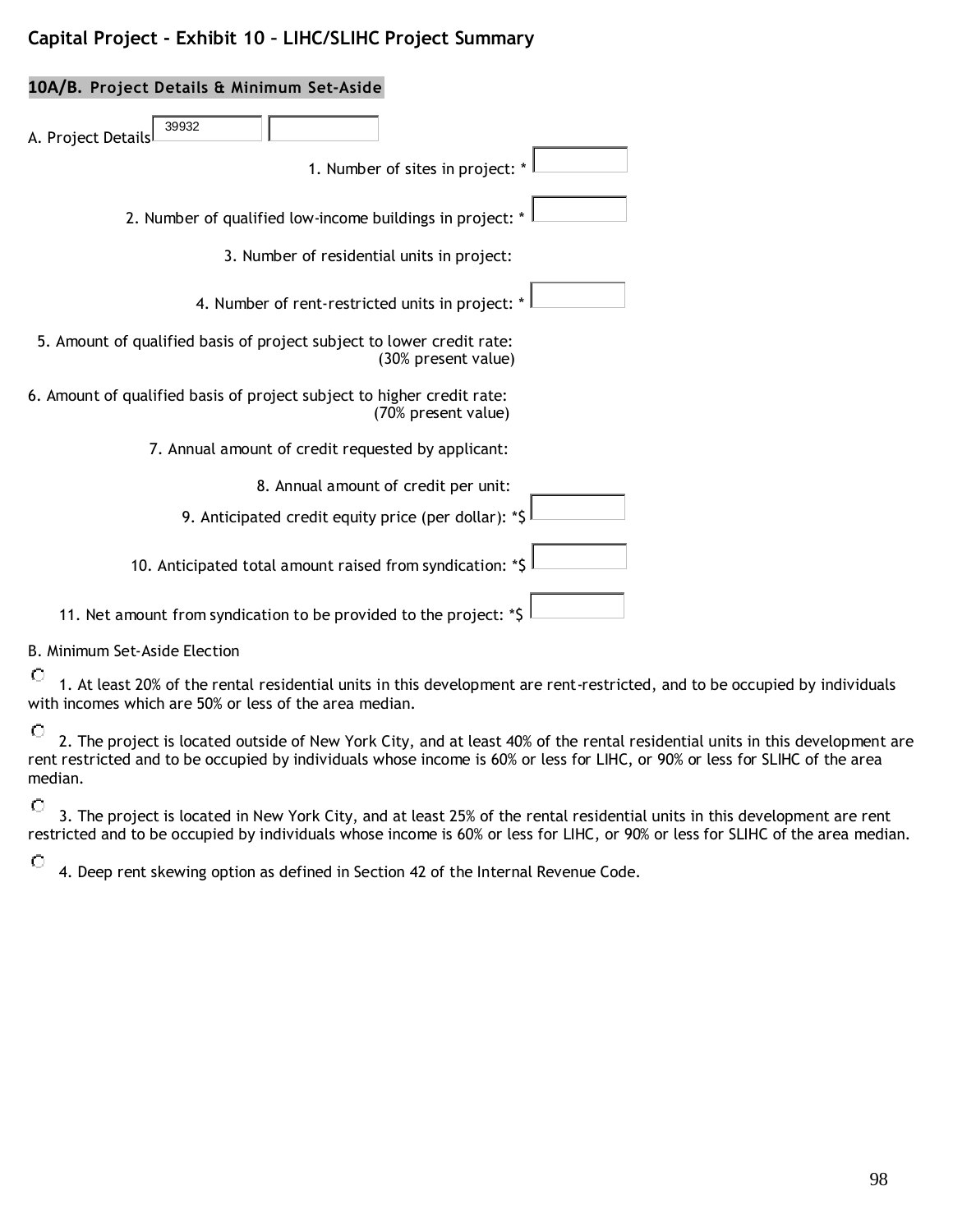# **Capital Project - Exhibit 10 – LIHC/SLIHC Project Summary**

**10C. Use of Credit Proceeds**

| . The syndication will be:                                                                                                               |                       |
|------------------------------------------------------------------------------------------------------------------------------------------|-----------------------|
| 2. Percentage of ownership retained by developer is:                                                                                     |                       |
| 3. Name of Syndicator:                                                                                                                   |                       |
| 4. Contact Person:                                                                                                                       |                       |
| 5. Phone Number:                                                                                                                         | Example: 212-555-1212 |
| 6. Total amount anticipated from syndication: *\$                                                                                        |                       |
| 7. Net amount of anticipated pay-in: *\$                                                                                                 |                       |
| 8. Total project syndication costs: *\$                                                                                                  |                       |
| 9. Total project partnership expenses: *\$                                                                                               |                       |
| 10. If the investor (equity provider) will provide construction, bridge, and/or permanent loans for the project, complete the following: |                       |
| Construction Loan:                                                                                                                       |                       |
| Financing Term:                                                                                                                          |                       |
| Financing Term Type:                                                                                                                     |                       |
| Interest Rate Percent:                                                                                                                   |                       |
| Loan Terms:                                                                                                                              |                       |
| Bridge Loan:<br><b>Financing Term:</b>                                                                                                   |                       |
| Financing Term Type:                                                                                                                     |                       |
| Interest Rate Percent:                                                                                                                   | ℅                     |
| Loan Terms:<br>Permanent Loan:                                                                                                           |                       |
| Financing Term:                                                                                                                          |                       |
| Financing Term Type:                                                                                                                     |                       |
| Interest Rate Percent:                                                                                                                   |                       |
| Loan Terms:                                                                                                                              |                       |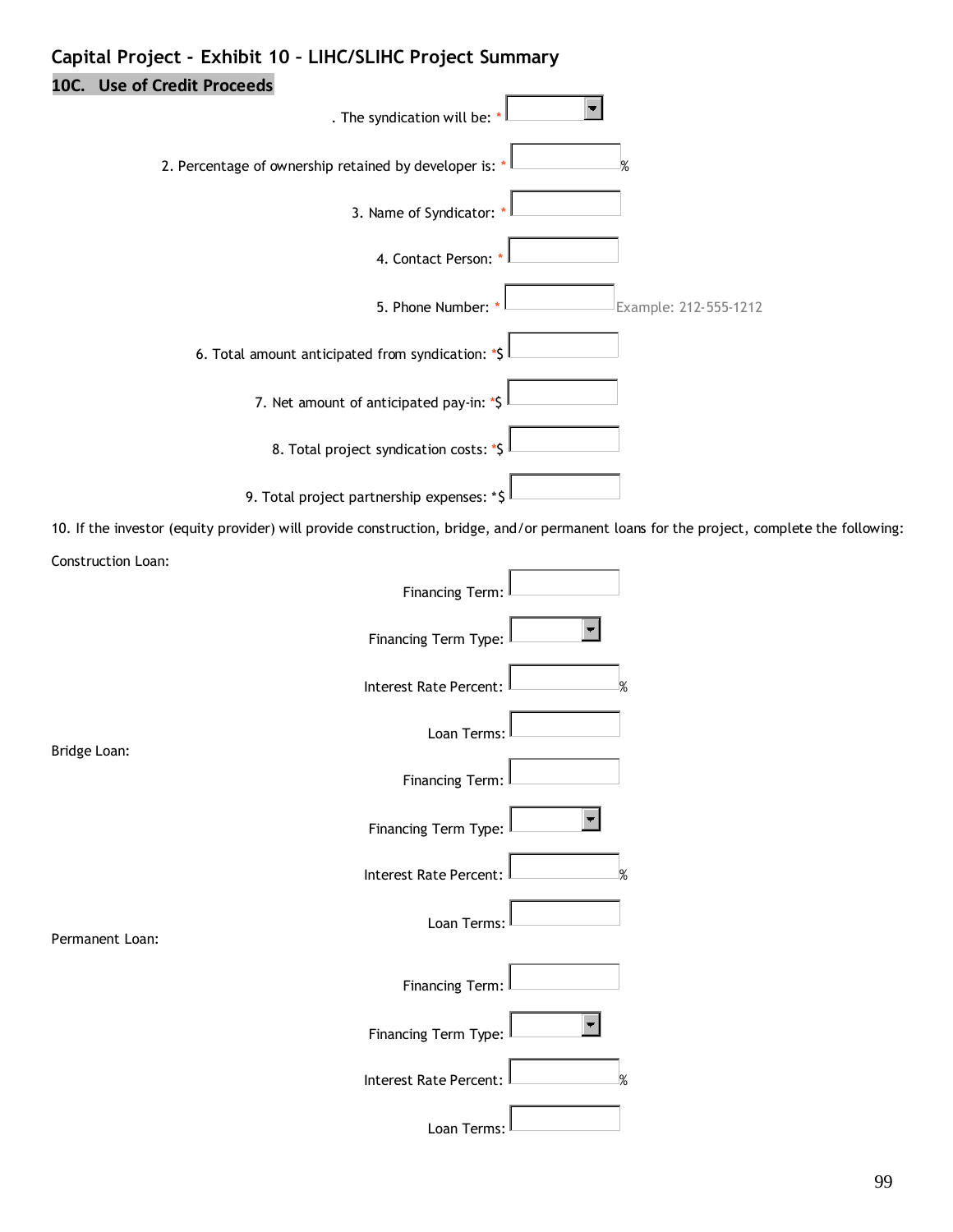# **Capital Project - Exhibit 10 – LIHC/SLIHC Project Summary**

# **10D. Investor Pay-In Schedule**

Program: Select Program

## Pay-In Schedule

|       |                          |                          |                  | add            |
|-------|--------------------------|--------------------------|------------------|----------------|
| Event | Amount                   | Pay-In<br>Projected Date | Pay-In<br>Use    | <b>Options</b> |
|       |                          | Pay-In Use: *            |                  |                |
|       | Projected Pay-In Date: * |                          | Example: MM/YYYY |                |
|       |                          | Pay-In Amount: * \$      |                  |                |
|       |                          | Event: *                 |                  |                |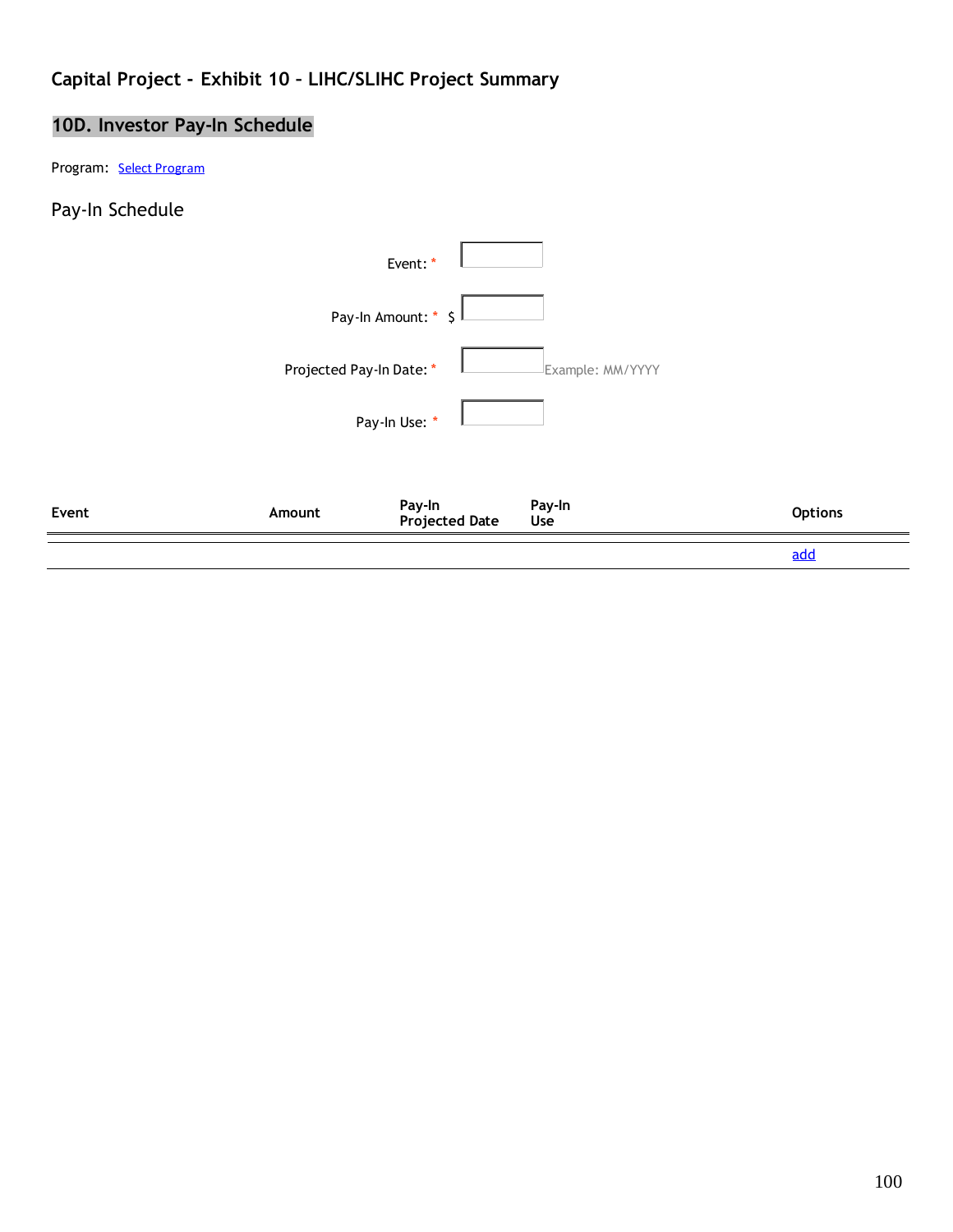#### **E. OMNIBUS CERTIFICATION**

On my behalf and on behalf of the parties listed herein (collectively referred to as the Applicant), I hereby certify to the New York State Housing Finance Agency("HFA") and the New York State Housing Trust Fund Corporation ("HTFC") (collectively, "Agencies") that I am duly authorized to file this submission on behalf of the Applicant, and that the following statements and information, including information contained in any attachments to this Omnibus Certification are to the best of my knowledge based on due inquiry, true, accurate and complete. I agree to immediately inform the agencies of any material change in the information provided herein and acknowledge that a false certification or failure to disclose material information shall be grounds for termination of any award. The information is submitted to the Agencies in order that the Applicant may be approved as the controlling principal of the borrowing entity for the Project for which the Applicant has submitted an application for financing.

For the period beginning ten (10) years prior to the date of this omnibus certification:

|          | Yes |   | No       | The Applicant has not been a principal in a project in which a mortgage has ever been in default, assigned or foreclosed or for<br>which relief by a lender has been granted.                                                                                                                                                                                                                                                                                                                            |
|----------|-----|---|----------|----------------------------------------------------------------------------------------------------------------------------------------------------------------------------------------------------------------------------------------------------------------------------------------------------------------------------------------------------------------------------------------------------------------------------------------------------------------------------------------------------------|
|          | Yes |   | No       | The Applicant has not experienced a default or non-compliance under any HUD, USDA, ESDC, HFA, AHC, DHCR, HTFC or any<br>other federal, state or local loan or grant.                                                                                                                                                                                                                                                                                                                                     |
|          | Yes |   | No       | There are no unresolved findings raised as a result of audits, management reviews or other investigations by federal, state or<br>local government entities concerning the Applicant or projects in which the Applicant is a principal.                                                                                                                                                                                                                                                                  |
|          | Yes |   | No       | The Applicant has not been convicted of a felony, nor is the Applicant presently the subject of a complaint or indictment<br>charging a felony (a felony is defined as any offense punishable by imprisonment for a term exceeding one year but not including<br>any offense classified as a misdemeanor under the laws of a state and punishable by imprisonment of two years or less).                                                                                                                 |
|          | Yes |   | No       | The Applicant has not been suspended, disbarred or otherwise restricted by any department, agency or authority of the federal<br>government or any state or local government from doing business with such department, agency or authority.                                                                                                                                                                                                                                                              |
|          | Yes |   | No       | The Applicant is not the subject of any bankruptcy or insolvency proceeding nor has the Applicant been a subject of a bankruptcy<br>or insolvency proceeding for the time period covering this omnibus certification.                                                                                                                                                                                                                                                                                    |
|          | Yes |   | No       | The Applicant has not defaulted on an obligation covered by any surety or performance bond and has not been the subject of a<br>claim under an employee fidelity bond.                                                                                                                                                                                                                                                                                                                                   |
|          | Yes |   | No       | There are no hazardous violations or immediately hazardous violations filed against the project for which the applicant has<br>submitted a financing application for failure to comply with local building, housing maintenance and/or construction codes, the<br>New York Multiple Dwelling Law, or the New York Multiple Residence Law.                                                                                                                                                                |
|          | Yes |   | No       | Neither the borrowing entity for the project for which the Applicant has submitted a financing application nor any party of said<br>entity has a managerial position and/or ownership interest in excess of 25% in any other property in New York against which any<br>hazardous violations or immediately hazardous violations for failure to comply with local building, housing maintenance and/or<br>construction codes, the New York Multiple Dwelling Law, or the New York Multiple Residence Law. |
|          | Yes |   | No       | The project for which the Applicant has submitted a financing application is not located in a jurisdiction in which there is a court<br>decision or court entered plan to address housing desegregation or remedy some other violation of law. [If the project is located<br>in such a jurisdiction provide the evidence for your conclusion that it is consistent with such court decision or court entered plan<br>in an attachment to this omnibus certification].                                    |
| П<br>N/A |     | П | Attached | Attach a description of any pending or current litigation or judgments related to: (i) the ownership or operation of any real<br>estate which could materially and adversely impact the financial condition of the Applicant, (ii) the Applicant's ownership of a<br>significant interest (25% or greater) in any entity, or (iii) any entity in which the Applicant owns a significant interest (25% or<br>greater) which could materially and adversely impact the entity's financial condition.       |

#### **\* If the answer to any question is NO, please provide a detailed explanation in a separate attachment.**

The Development Team's Relevant Experience (Exhibit 7 to the application) contains a listing of every assisted or insured project of HUD, USDA, DHCR, HTFC, HFA, SONYMA, AHC or other state or local government housing finance agency in which the Applicant has been, or is now, a principal.

All of the parties known to the undersigned to be principals in the project for which the Applicant has submitted a financing application are listed below, and no principals or identities of interest are concealed or omitted:

| CDOL Password: * l |  |
|--------------------|--|
| Title: l           |  |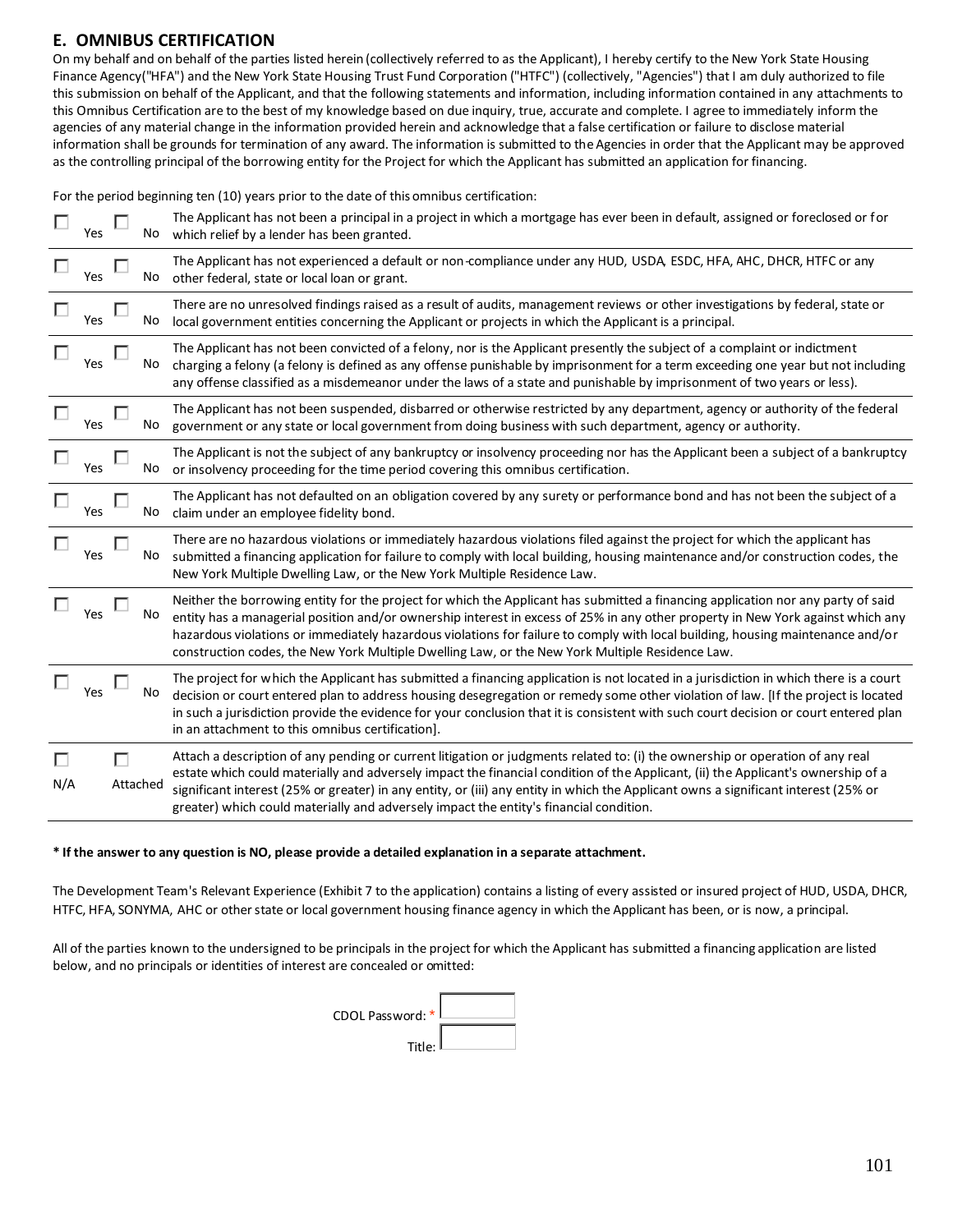### **F. Capital Project Attachment Instructions**

Listed below are the instructions for completing the Unified Funding 2010 Capital Application Attachments. The applicant should refer to the **Unified Funding Capital Project Application Attachments Checklist** to determine which attachments are required for each program. The applicant should title each attachment in accordance with the **Application Attachments Checklist.** If an Attachment is not applicable, you must select the 'omit' button for all attachments which you will not be submitting. This is required as an acknowledgement that you are intentionally omitting the attachment(s).

### **Attachments A1 through A6 – Project Readiness**

### **Attachment A1 – Evidence of Site Control**

In order for a project to be considered eligible, all applicants must provide evidence of site control for all sites/buildings in the project. Any site control documentation which includes an offer and acceptance, such as a contract of sale, option or lease must be in the name of the Applicant, be legally binding at the time of application, and must include signatures of all required parties in order to be considered acceptable documentation of site control. **Any application that does not include proof of site control in one of the following forms will be considered incomplete and will not be reviewed further.** Acceptable forms of site control, in order of preference, are:

An executed deed evidencing ownership by the applicant;

A title report not more than 90 days old at the time of application submission showing that the applicant holds title;

A signed contract of sale between the applicant and the property owner which describes the terms and conditions for the conveyance of the title at a designated price during a specific period which is renewable or with a term expiring no less than six months from the date of the application deadline for the funding round;

A signed option to purchase which is renewable or with a term that continues at least six months beyond the date of the application deadline for the funding round. For HOME projects, purchase options must be conditioned on completion of HUD environmental review prior to closing;

A local land disposition agreement;

A letter from a public agency offering the site(s) to the applicant under specified conditions within a timeframe that is consistent with the information provided in the proposed Development Timetable (Exhibit 6);

A letter from the New York City Department of Housing Preservation & Development (NYC HPD) which specifies an expiration date at least six months beyond the date of the application deadline for the funding round and which clearly matches the property(ies) identified in Exhibit 8 (Site & Building Information) and the project plans. (Please see the NYC HPD Site-Control Guidelines below for more information regarding the use of HPD-owned sites); or,

A lease with a term that is equal to the regulatory period for the applicable program(s).

#### **NYC HPD Site-Control Guidelines**

The NYC HPD has provided the following guidelines regarding the use of City-owned sites/buildings by applicants to DHCR/HTFC.

Site control for City-owned sites must be secured by submitting a request to the NYC HPD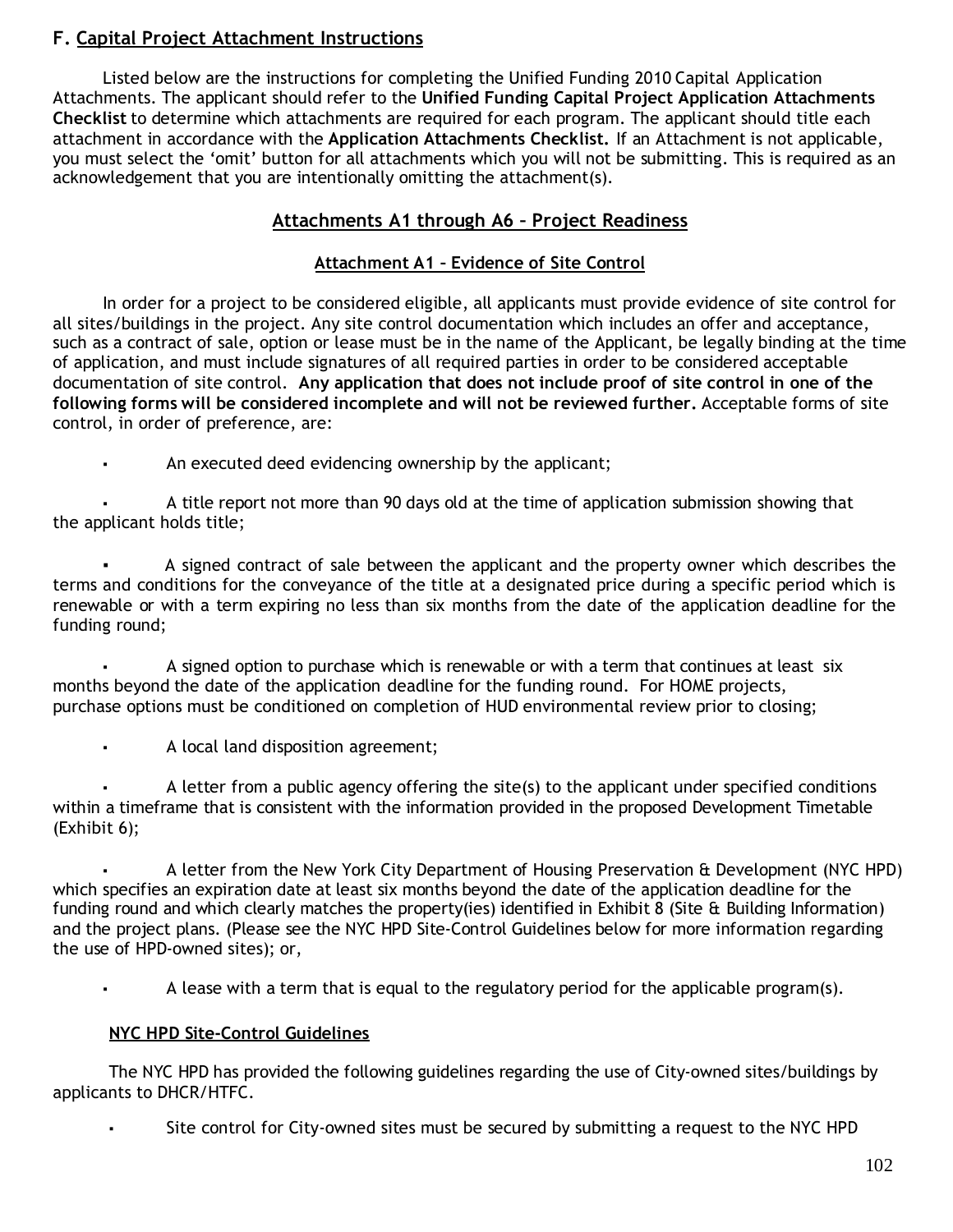through its Request for Proposals/Request for Qualifications (RFP/RFQ) process. Applicants will be required to identify all sources of proposed project financing. Further information on the RFP/RFQ process, including current deadlines, is available at HPD's website:

### http://www.nyc.gov/html/hpd/html/developers/developers.shtml

Successful RFP/RFQ applicants will receive a Negotiations Letter from HPD stating HPD's intent to commence negotiations with the applicant, and setting forth information on programs and procedures. HPD will notify DHCR/HTFC of the successful applicants.

NYC HPD Negotiations Letters which are received before the application deadline for the current funding round should be included as Attachment A1. Otherwise, HTFC/DHCR will rely on HPD for information on site control of City-owned properties.

#### **Attachment A2 – Zoning Compliance**

All applicants must submit documentation from officials of the project municipality confirming that the project site is zoned to permit construction of the project as proposed in this application, or that action to receive the required zoning change/variance/approval is in progress and the project is eligible for all necessary zoning changes/variances/approvals. If there is no zoning in the project municipality, submit a statement from the municipality, the project attorney, or the project architect stating this.

#### **Attachment A3 – Public Approvals**

#### **Local Approvals:**

Submit documentation that action to receive all applicable public approvals listed below, as well as any other necessary approvals not listed, is in progress and the project is eligible for all pertinent approvals (if the approval(s) was not already obtained). See also, Attachment A6 - Environmental Approvals, for additional attachment requirements.

**Uniform Land Use Review Procedure (ULURP) – NYC Projects Only:** If you indicated in Exhibit 6 (Development Timetable) of this application that the project must undergo ULURP, provide documentation and/or an explanation of steps taken to receive all necessary approvals, and documentation that the project is eligible to receive such approval(s).

**Site Plan Approval:** If you indicated in Exhibit 6 (Development Timetable) of this application that the project requires approval of the site plan, submit evidence and/or an explanation of steps taken to receive all necessary approvals.

**Urban Development Action Area Program (UDAAP) – NYC Projects Only:** If you indicated in Exhibit 6 (Development Timetable) of this application that the project is seeking a UDAAP designation, submit evidence and/or an explanation of steps taken to achieve this designation.

**Subdivision Approval:** If you indicated in Exhibit 6 (Development Timetable) of this application that the project requires approval of a subdivision, submit evidence and/or an explanation of steps taken to receive all necessary approvals, documentation that project is eligible to receive such approval(s).

**Community Board/Planning Board Approval:** If approvals are required from the community board or local planning board, submit evidence and/or an explanation of steps taken to receive such approvals, and documentation that the project is eligible to receive such approval(s).

**Village/Town/City Council Approvals:** If you indicated in Exhibit 6 (Development Timetable) of this application that the project requires approval by a village, city or town council, submit evidence and/or an explanation of steps taken to receive all necessary approvals, and documentation that the project is eligible to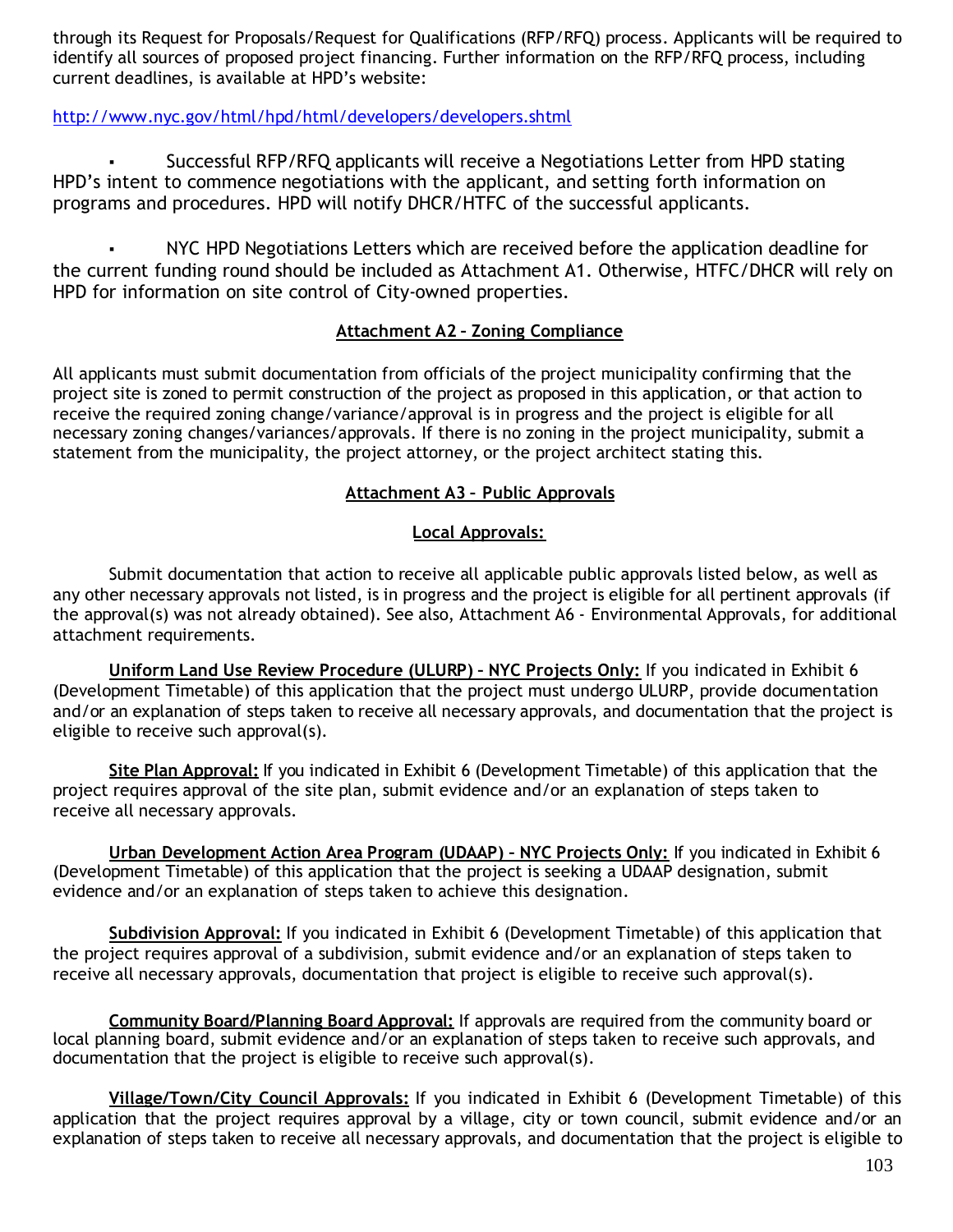receive such approval(s).

**Payment In Lieu of Taxes (PILOT) or Tax Abatement:** If you indicated in Exhibit 6 (Development Timetable) of this application that the project is seeking a PILOT and/or tax abatement, submit evidence and/or an explanation of steps taken to obtain the PILOT or tax abatement, and documentation that the project is eligible to receive the PILOT and/or tax abatement.

**Utility Hook-Ups:** If the project needs local approvals for utility hook-ups, submit evidence and/or an explanation of the steps taken to obtain such approvals, and documentation that the project is eligible to receive such approval(s).

#### **Other**

**Redevelopment/Restructuring of State or Federally-Assisted Existing Public Housing:** If the project involves redevelopment or restructuring of existing state-assisted public housing units, or Federally-assisted units under the HUD HOPE VI Program, include documentation of any approvals which have been secured from supervisory agencies regarding the restructuring and redevelopment plans. Evidence that a stateassisted project has received all approvals required under the State Public Housing Law will be required by DHCR prior to issuing a carryover allocation, binding agreement or binding commitment for LIHC.

Provide documentation of any other known required public approvals.

#### **Attachment A4 - State Historic Preservation Office (SHPO) Submissions**

All applicants, except those seeking LIHC or SLIHC standalone or seed money funding must complete the SHPO Project Review Cover Form (http://www.nysparks.state.ny.us/shpo/environmentalreview/documents/ProjectReviewSubmissionCoverForm.pdf)

and submit it to the State Office of Parks, Recreation and Historic Preservation for eligibility review prior to submitting this application to DHCR/ HTFC.

Applicants proposing projects on sites with existing structures which will be rehabilitated or removed must also complete and submit to the State Office of Parks, Recreation and Historic Preservation a completed Historic Resource Inventory Form http://www.nysparks.state.ny.us/shpo/environmentalreview/documents/BuildingStructureInventoryForm.pdf) for each existing structure prior to submission of this application to DHCR/HTFC.

Both of the forms referenced above should be submitted to SHPO accompanied by the SHPO Transmittal Letter (Attachment A4) provided by DHCR.

Submit a completed SHPO Transmittal Letter, SHPO Project Review Cover Form, and, if applicable, Historic Resource Inventory Form(s) as Attachment A4. If you have already received a response from SHPO prior to the submission of this application, also include a copy of that document with this attachment.

#### **Attachment A5 – State Environmental Quality Review (SEQR) Submissions**

With the exception of LIHC/SLIHC standalone projects, all applicants **must** attach a copy of the **signed** Short Environmental Assessment Form (EAF) in order to comply with SEQR procedures. A version of this form can be filled out online and then printed for signature. The form can be located at:

http://www.dec.ny.gov/docs/permits\_ej\_operations\_pdf/shorteaf.pdf

If another organization/agency has assumed the lead agency designation for coordinated review, submit a copy of the Executive Summary of the EAF, and attach a letter from the lead agency which identifies HTFC as an involved agency. The full EAF can be found online at:

http://www.dec.ny.gov/docs/permits\_ej\_operations\_pdf/longeaf.pdf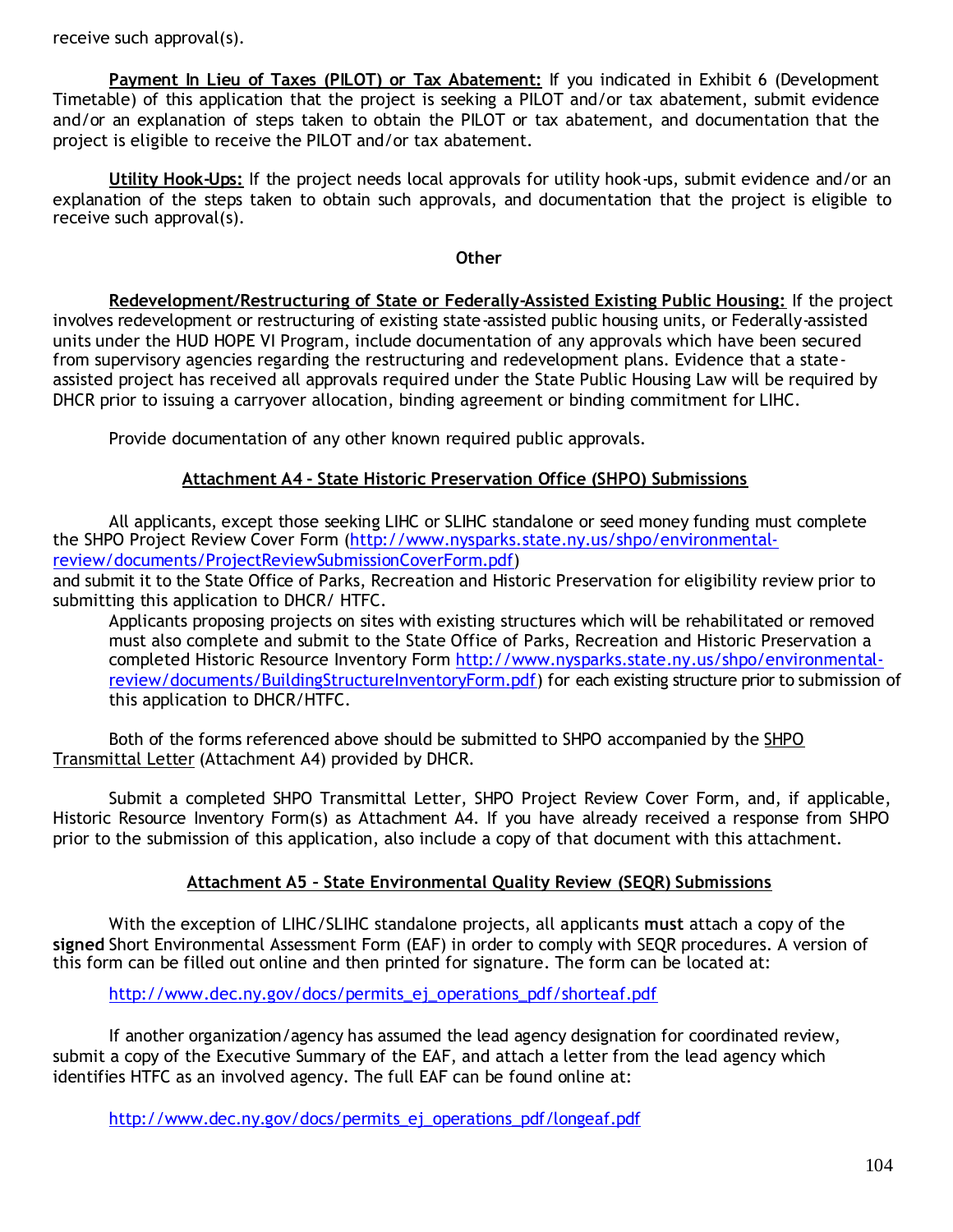If any Phase 1 Environmental Site Assessments (ESA)/reports were completed in the past year, submit a copy of the Executive Summary of these documents. DHCR reserves the right to request full copies of the ESA/ reports.

#### **Attachment A6 - Environmental Approvals**

If your project involves any of the following, you must include documentation that approvals are being sought, or have been obtained:

**Archaeological Survey:** If you indicated in Exhibit 6 (Development Timetable) of this application that the project requires performance of an archaeological survey, submit evidence and/or an explanation of steps taken to have the survey completed.

**Flood Plain/Waterfront/Coastal Zone Approval:** If you indicated in Exhibit 6 (Development Timetable) of this application that the project requires approvals related to flood plains, waterfronts, or coastal zones, submit evidence and/or an explanation of steps taken to receive all necessary approvals.

**State Pollutant Discharge Elimination System (SPDES) Permit/SPDES General Stormwater Permit:** If you indicated in Exhibit 6 (Development Timetable) of this application that the project requires a SPDES Permit or a SPDES General Stormwater Permit, submit evidence and/or an explanation of steps taken to obtain the permit. Information and forms can be found at: http://www.dec.ny.gov/permits/6054.html

#### **Attachments B1 through B11 & B13 – Project Design/Construction & Site Suitability**

#### **Attachment B1- Outline Specifications**

The applicant must submit written preliminary specifications *using the DHCR Preliminary Outline Specification form (*http://nysdhcr.gov/Apps/CDOnline/attachments/*)* or the Construction Specification Institute's (CSI) format division of work items, and must list and describe all work to be performed and the type of materials to be provided. When completing this attachment, applicants applying under the Green Building Initiative or seeking LIHC points for Energy Efficiency, should clearly identify the use of Energy Star appliances and/or fixtures, Energy Star HVAC, air conditioning or other energy modifications that produce the same or comparable energy efficiency or savings. Refer to the Green Building Reference Manual for requirements under the Green Building Initiative.

Specifications for projects requesting funding from all DHCR/HTFC Programs except UI and RARP must be prepared by an architect or an engineer licensed to practice in New York State. UI and RARP specifications may be prepared by a non-licensed building professional, and must identify the current condition of the proposed building and/or site, and must address the construction items required to perform all necessary work.

#### **Attachment B2 – Construction Cost Estimate**

The applicant must attach a construction cost estimate by major trade items, including estimated costs for general requirements, builder's overhead and builder's profit. The estimate must be prepared by a construction cost estimator or builder. Construction Cost estimates must be recorded on the Construction Cost Summary Form and the Construction Certification Worksheet Forms. Construction Cost estimates shall be provided for each building and separate summaries shall be provided for each type (commercial, community service & residential) in the project. (http://nysdhcr.gov/Apps/CDOnline/attachments/)

If the project is made up of multiple buildings and/or sites with variable scopes of work, a separate construction cost estimate for each building/site must be submitted.

If the consultant's cost estimates are five percent above or below those submitted by the applicant, the consultant's estimates will be used in scoring the project and reviewing its feasibility. In some instances,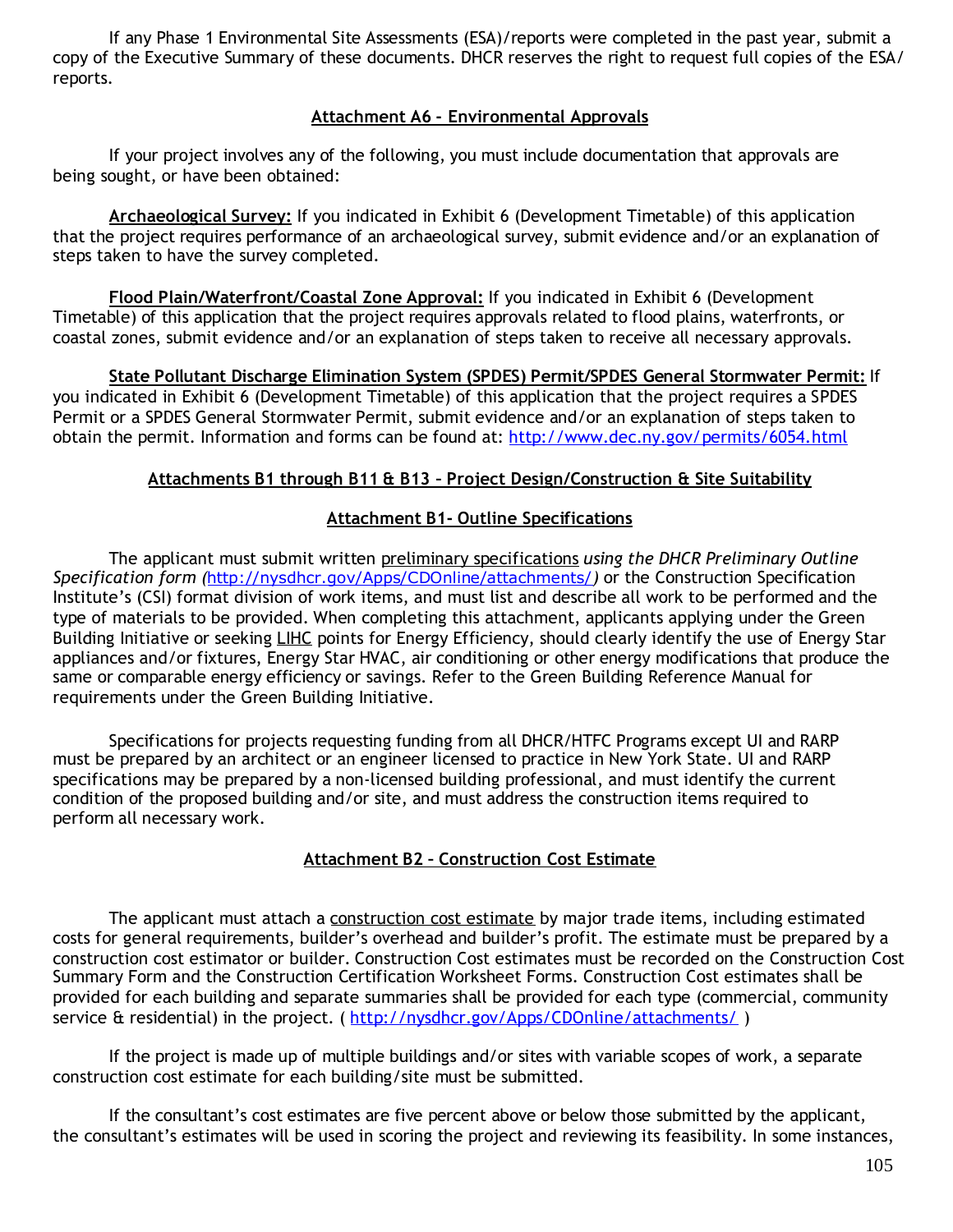DHCR/HTFC may engage a consultant cost estimator.

Only those off-site costs directly associated with the project will be considered eligible for DHCR/HTFC funding. Projects with 12 or more NYS HOME-funded units are reminded that they are subject to the Federal Labor Standards regulatory requirements (Davis-Bacon Related Acts).

#### **Attachment B3 – Preliminary Plans**

All applicants must submit the following preliminary design documents. If the project is made up of multiple buildings and/or sites with variable scopes of work, separate preliminary plans for each building/site **must** be submitted. Applicants are asked to place as many drawings as possible into one file up to the CDOL limit of 10 MB for each file. If multiple files must be uploaded, please group the files by like drawings with all the floor plans in one file and all the elevations in another.

All projects, except for projects requesting UI and RARP funding only, must provide preliminary plans prepared by an architect or engineer licensed to practice in New York State. Projects requesting UI or RARP funding only may provide preliminary plans prepared by a non-licensed building professional (e.g. rehab specialist). For all projects, the following documents must be submitted:

#### A. *Site Plan*:

- 1. Draw site plan and floor plans in the same orientation;
- 2. Use a North arrow;
- 3. Show existing locations of building(s); roadway(s), parking area(s), utilities, plantings, etc.;
- 4. Show existing site restrictions including set-backs; rights of way, boundary lines, etc.;
- 5. Show all proposed changes to building(s) roadway(s), parking, utilities, plantings, etc.;
- 6. Show zoning classification; and
- 7. New York City projects must include zoning calculations;
- 8. Show notations of all new and existing materials
- 9. Show existing and proposed site slopes and approximate grade elevations.

10. Show boundaries of any unusual site features i.e.: 100 year flood plain, wetlands, bedrock outcroppings, etc.

#### B. *Floor Plan(s)*:

- 1. Draw floor plans and site plan in the same orientation;
- 2. Use a North arrow;
- 3. Show all proposed changes to building components identifying removals and new construction;
- 4. Show room/space designation;
- 5. Provide a building code analysis indicating:
	- □ Occupancy classification
	- □ Construction type
	- □ Required set-backs
	- $\Box$  Fire area requirements
	- $\Box$  Tenant and other fire rated separation requirements
	- $\Box$  Exiting requirements
	- □ Fire Protection systems
- 6. Show building construction classification;
- 7. Show fire area allowances;
- 8. New York City projects must indicate which code and chapter the project is designed under;
- 9. Show gross building square footage and gross dwelling unit square footage;
- 10. Show general notes identifying all new and existing materials.
- 11. Show any deviations that were allowed by an official code variance.

12. In large buildings, include overall building plans at a smaller scale and individual apartment plans at a larger scale.

13. Indicate fire rated assemblies.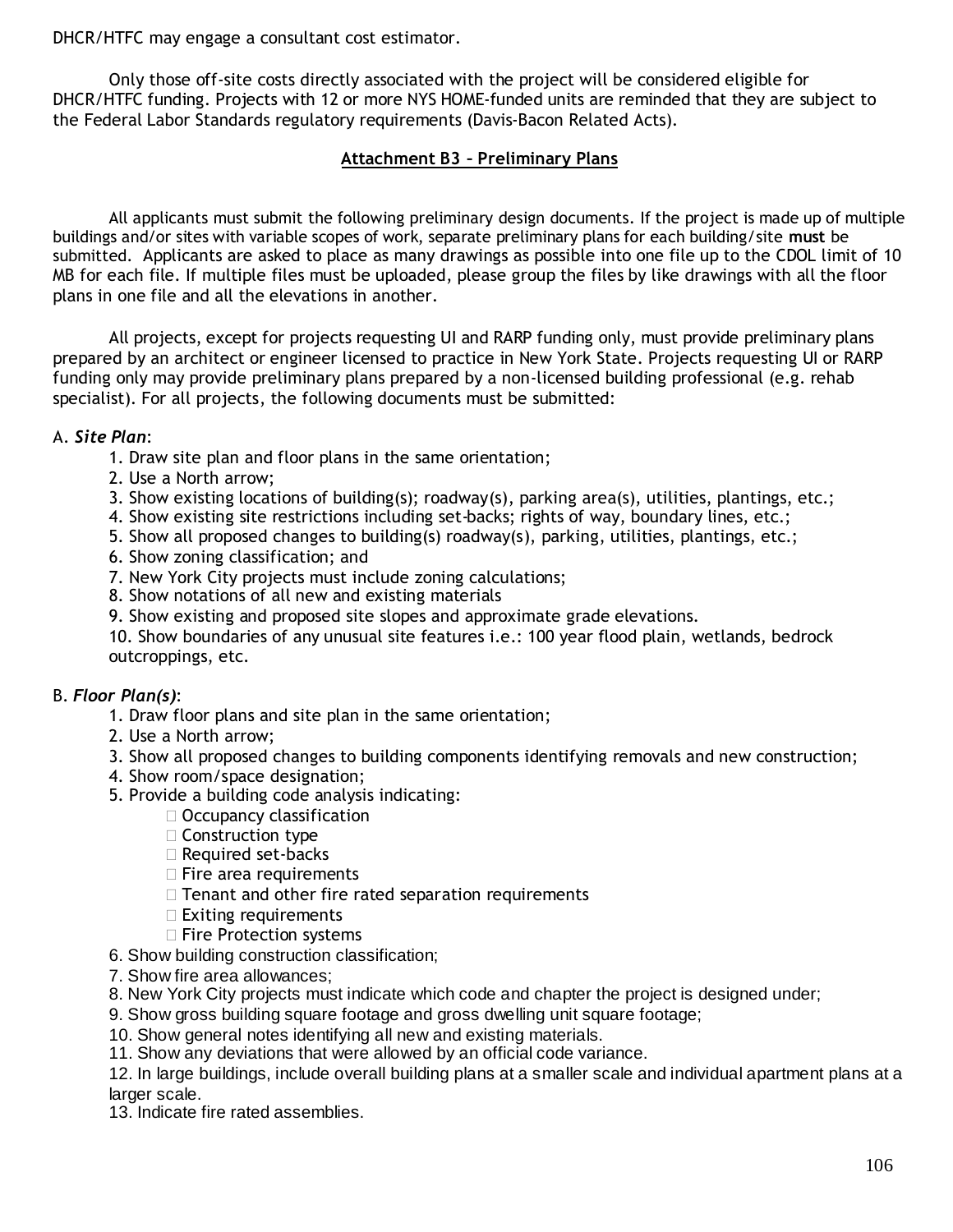### C. *Elevations*

- 1. Show existing elevations of buildings (if applicable);
- 2. Show all new conditions of building exteriors;
- 3. Show general notes identifying all existing and new materials;
- 4. Show overall building height dimensions; and
- 5. Show finished floor height dimensions.

#### D. *Exterior Wall Section*

- 1. Show construction system(s);
- 2. Show ceiling heights;
- 3. Show window heights (and floor to sill heights).
- 4. Indicate insulation R value.

#### **Please Note:**

HOME-funded projects must comply with Section 504 of the Rehabilitation Act of 1973.

LIHC/SLIHC standalone projects: DHCR/HTFC will review the preliminary design documents, together with outline specifications and construction cost estimates for cost reasonableness.

#### **Attachment B4 – Site Photographs**

Provide six color photographs of the site and a site plan with arrows that indicate where the photographer was standing as follows:

- 1. facing the front of the site;
- 2. facing the rear of the site;
- 3. a view from the site looking east;
- 4. a view from the site looking west;
- 5. a view from the site looking north; and,
- 6. a view from the site looking south.

#### **Attachment B5 – Map of Primary Service Area**

This attachment is required for all applications, with the exception of seed money applications. Attach a map of the project neighborhood. Identify the project site as well as necessary services located within onehalf mile of the site, such as: retail stores, schools, bus/subway lines, municipal services, libraries, pharmacies, and health facilities. In addition, identify the locations of any nearby recent capital investments and other low-income housing projects.

Site suitability is primary threshold criterion and is an important factor in considering project feasibility. At a minimum, the site must meet the following requirements:

#### **Requirements for Low-Income Housing Project Sites in Urban Neighborhoods:**

1. The site must be free of hazardous materials and incompatible adjacent uses. There must be no environmental conditions that would significantly impair the intended residential purpose;

2. The site must have adequate space to accommodate local off-street parking;

3. The site must be relatively level and of **no greater size than is necessary to accommodate the proposed project;**

4. The site must have power, telephone, water and sewer connections adjacent to the site; and,

5. The site must be accessible to local public transportation, or be within walking distance of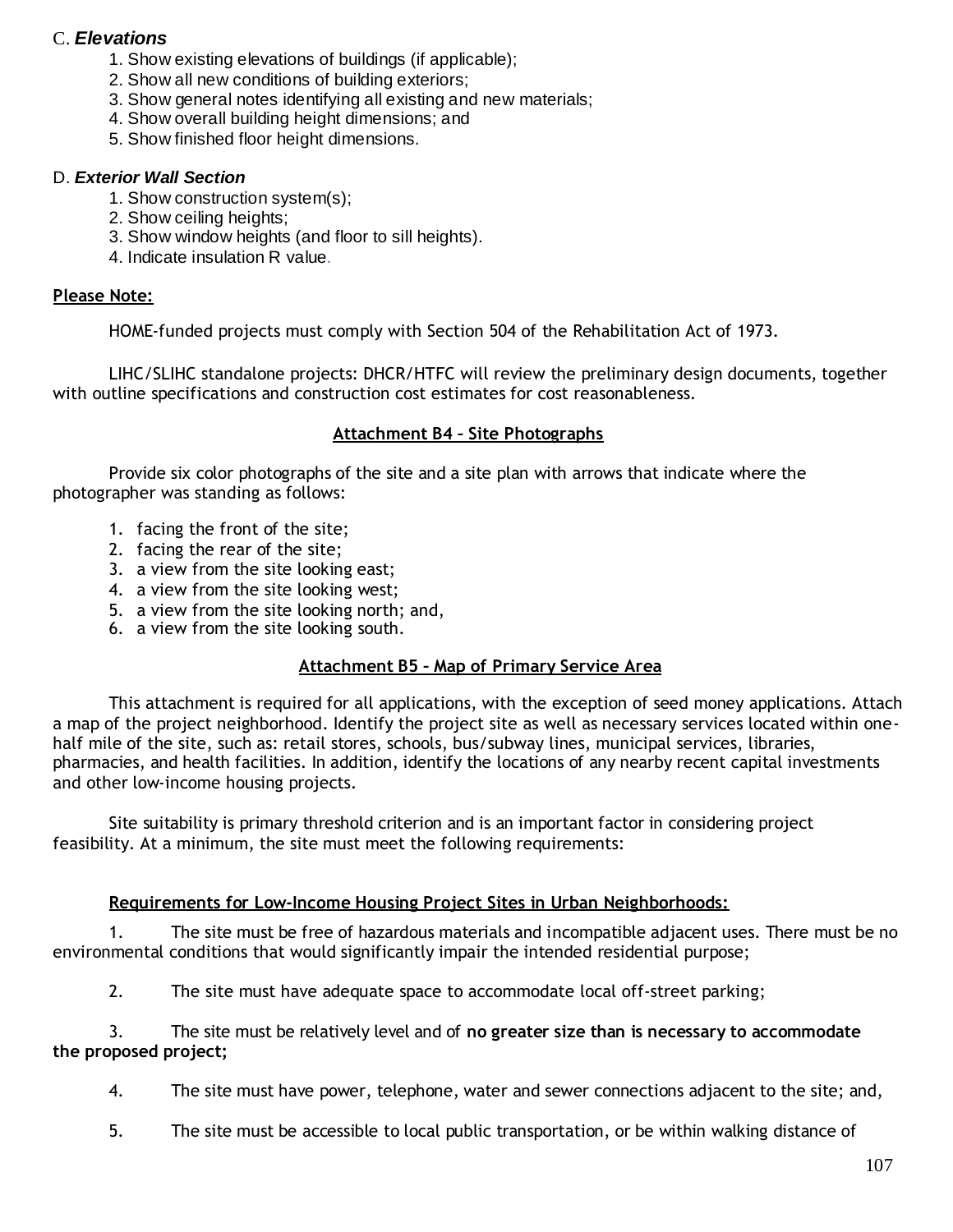community services, retail establishments, and a grocery store.

**Requirements for Low-Income Housing Project Sites in Non-Urban Areas:** In addition to the requirements set forth in items 1 through 3 above, the following requirements apply:

1. The site must have the capacity to provide a cost-effective on-site water and/or septic system if public utilities are not in place;

2. If the project is targeted for occupancy by families, the site must be located within five miles of a municipality that provides community services, retail establishments, and a grocery store;

3. If the project is targeted for occupancy by families, the site must have adequate space for an onsite play area for children;

4. If the project is targeted for occupancy by elderly households, the site must be located within a community, and the community must have local public transportation or be within one- half mile of essential services, including a grocery store; and,

5. The site must be directly accessible from a public road.

#### **Attachment B6 – Physical Needs Assessment**

Applicants requesting standalone LIHC or SLIHC funding to rehabilitate an existing structure must complete and submit the Physical Needs Assessment. **This document does not apply to new construction projects.** This attachment is comprised of two Sections: Part A – Project Information/Credit Recipient Certification and Part B – Architect/Engineering Firm Certification.

Part A - Project Information/Credit Recipient Certification:

This certification must be completed, signed, dated and submitted at each of the following stages:

at application;

at allocation (binding commitment and/or carryover); and, at project completion, when applying for an IRS 8609 issuance and/or SLIHC eligibility statement.

#### Part B – Architect/ Engineering Firm Certification:

This form and certification must be completed and submitted at the following stages:

at application; and,

at project completion, when applying for an IRS 8609 issuance and/or SLIHC eligibility statement.

#### **Attachment B7 – Energy Efficiency Initiative Documentation**

If applying under the Energy Efficiency Initiative provide the document(s) as indicated in the RFP verifying participation in the program and submit as Attachment B7. Provide a statement indicating if the proposed project is located in a Systems Benefits Charge (SBC) area and provide the name of the utility serving the area.

#### **Attachment B8 - Energy Efficient Construction Costs**

If applying under the Green Building Initiative and/or the Energy Efficiency Initiative, complete the Energy Efficient Construction Costs Worksheet. Please note this is for informational purposes only.

### **Attachment B9 – Green Building Criteria Checklist**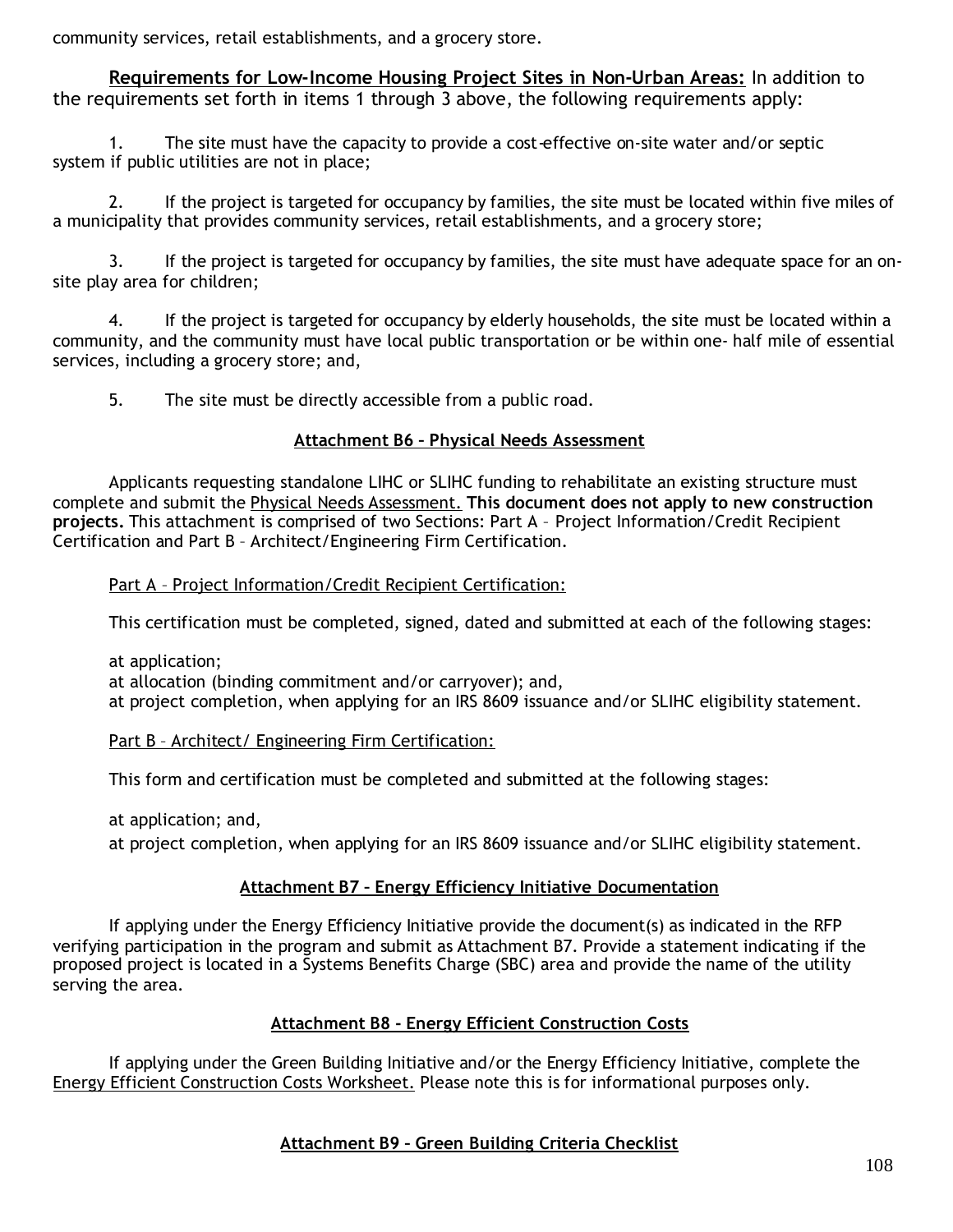Applicants must complete Green Building Criteria Checklist if applying for the Green Building Initiative. All documents required under this checklist are to be included as part of this attachment.

### **Attachment B10 - Visitable, Accessible and Fully Adapted Units**

Applicants must submit the Visitable, Accessible and Fully Adapted Units questionnaire for each project building. If **all** buildings in the project have the same number of units, unit configuration and elevator status, a summary sheet showing the **project totals** may be submitted in lieu of separate questionnaires.

#### **Attachment B13 – Physical Needs Assessment/Life Cycle Analysis Form/Replacement Reserve Cash Flow Analysis**

This Attachment is required for all HTFC preservation projects. It consists of three fillable worksheets with instructions which can be found on DHCR's website under Unified Funding Materials.

#### **Attachment C1 through C3 – Community Need/Market Demand**

#### **Attachment C1 – Community Needs Support Documentation**

**Local Planning Documents Identifying Need in the Community:** For each planning document identified in Exhibit 2, Table 2A (Community Impact/Revitalization, Existing Documentation of Local Need) of this application, submit only those document pages which are relevant to the existence of community needs, and/or which demonstrate a direct relationship to the project's impact on those needs. Clearly identify each planning document submitted.

#### **DO NOT attach the New York State Consolidated Plan.**

**Evidence of Local Support:** Submit documentation that demonstrates local support for the project, such as copies of letters from local officials explaining the project's relationship to the community's affordable housing needs, or detailing local actions that have been taken or will be taken in support of the project.

### **Attachment C2 – Market Demand**

All applicants must provide a market analysis or a professional market study. **Applications that do not include a market analysis or market study as described below will be deemed incomplete and will not be reviewed further.** Please see Section 5.06 of the Capital Programs Manual (CPM) for specific market analysis and market study requirements. Professional market studies must be prepared by a DHCR pre-qualified market analyst in accordance with the guidelines detailed in the CPM. A listing of prequalified market analysts can be found on the DHCR website: www.nysdhcr.gov/funding.

#### LIHC/SLIHC Projects

**All** applications for projects requesting LIHC or SLIHC must include a professional market study prepared by a DHCR pre-qualified market analyst or, in the case of projects located in the City of New York, a market analysis utilizing data from the New York City Rent Guidelines Board Report "Housing NYC: Rents, Markets and Trends." Professional market studies must be accompanied by a signed statement from the preparer certifying that the study complies with the CPM requirements, and that no identity of interest exists between the preparer and the developer or owner of the project.

#### Projects over 15 units:

Any new construction project of over 15 units will require the submission of a **professional market study** or in the case of project in the City of New York, a market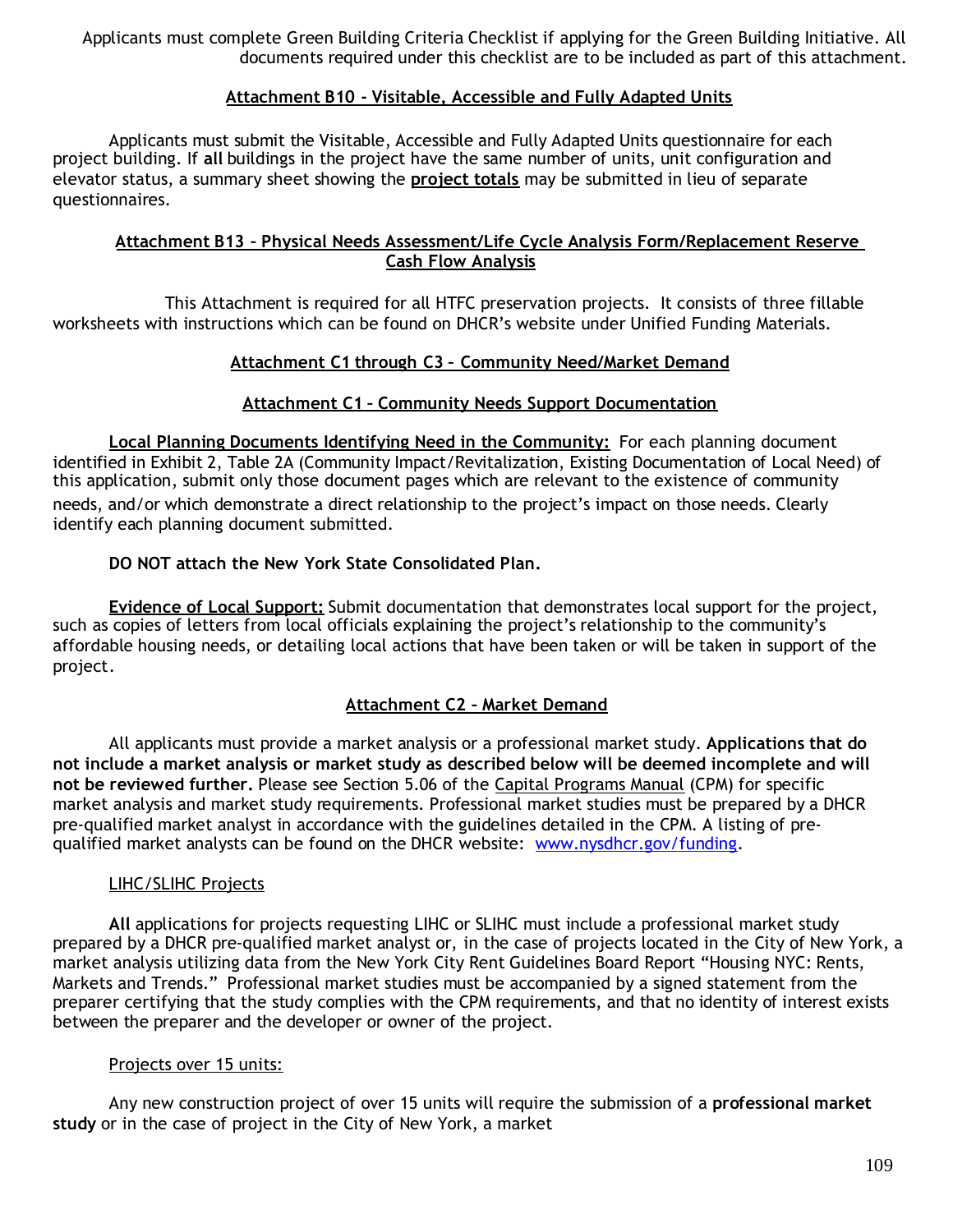### analysis utilizing data from the New York City Rent Guidelines Board Report**.**

HTF and/or HOME stand-alone preservation projects located outside of the City of New York involving the rehabilitation of existing, occupied housing may submit a **market analysis** rather than a professional market study, if the project's average occupancy for the twelve months prior to application submission is **90%** or greater. (Such projects located in the City of New York may submit a market analysis regardless of the occupancy level.) HTF/HOME preservation project applications must include documentation of the project's most current monthly rent roll, two year project occupancy history, and income-qualified waitlist in the application Attachment D-5, "Preservation Project Information." If the project's average occupancy for the twelve months prior to application is below 90% a professional market study is required.

### Projects of 15 units or less

All projects of 15 units or less may submit a **market analysis.** For projects involving the preservation of existing, occupied housing, the application must **include** documentation of the project's most current monthly rent roll, two year project occupancy history, and income-qualified wait list in the application Attachment D-5, "Preservation Project Information." If the project occupancy rate is below 90%, the analysis must address the probable cause(s) of the vacancy problem, and how the proposed rehabilitation will improve occupancy levels.

### Co-operative and Condominium Projects

All projects proposing the construction of a co-operative or a condominium will require the submission of a professional market study demonstrating that a market exists for the proposed project.

### **Attachment C3 – Public Housing/Section 8 Waiting List/Referral Documentation**

Applicants seeking potential LIHC scoring points under Section 2040.3(F)(10) of the QAP, or SLIHC scoring points under Section D(1 1) of the SLIHC Regulations, and who have an agreement to market the completed units to a public housing authority or any other entity that maintains a Public Housing or Section 8 waiting list for subsidized housing, should submit the agreement as Attachment C3. Submission is optional, but advisable.

## **Attachments D1 through D3 & D5 – Project Underwriting**

## **Attachment D1 – Appraisal**

Appraisals are required for any individual site with acquisition costs of more than \$100,000. If the acquisition costs of a site exceed \$250,000, two appraisals may be required. An appraisal will also be required regardless of the acquisition costs if there is an identity of interest between project participants and the seller.

Refer to Section 5.03 of the CPM for more information on appraisals.

## **Attachment D2 – Operating Budget Documentation**

The following items must be submitted as Attachment D2:

1. documentation of expected utility expenses from either the local utility company or the project architect;

2. documentation for any tenant-paid utilities;

3. a quotation from an insurance agent/company for all required insurance items; and,

4. evidence of any tax abatement or payment-in-lieu-of-taxes (PILOT) agreement proposed or approved by the municipality having jurisdiction over the project. Evidence must include a letter from the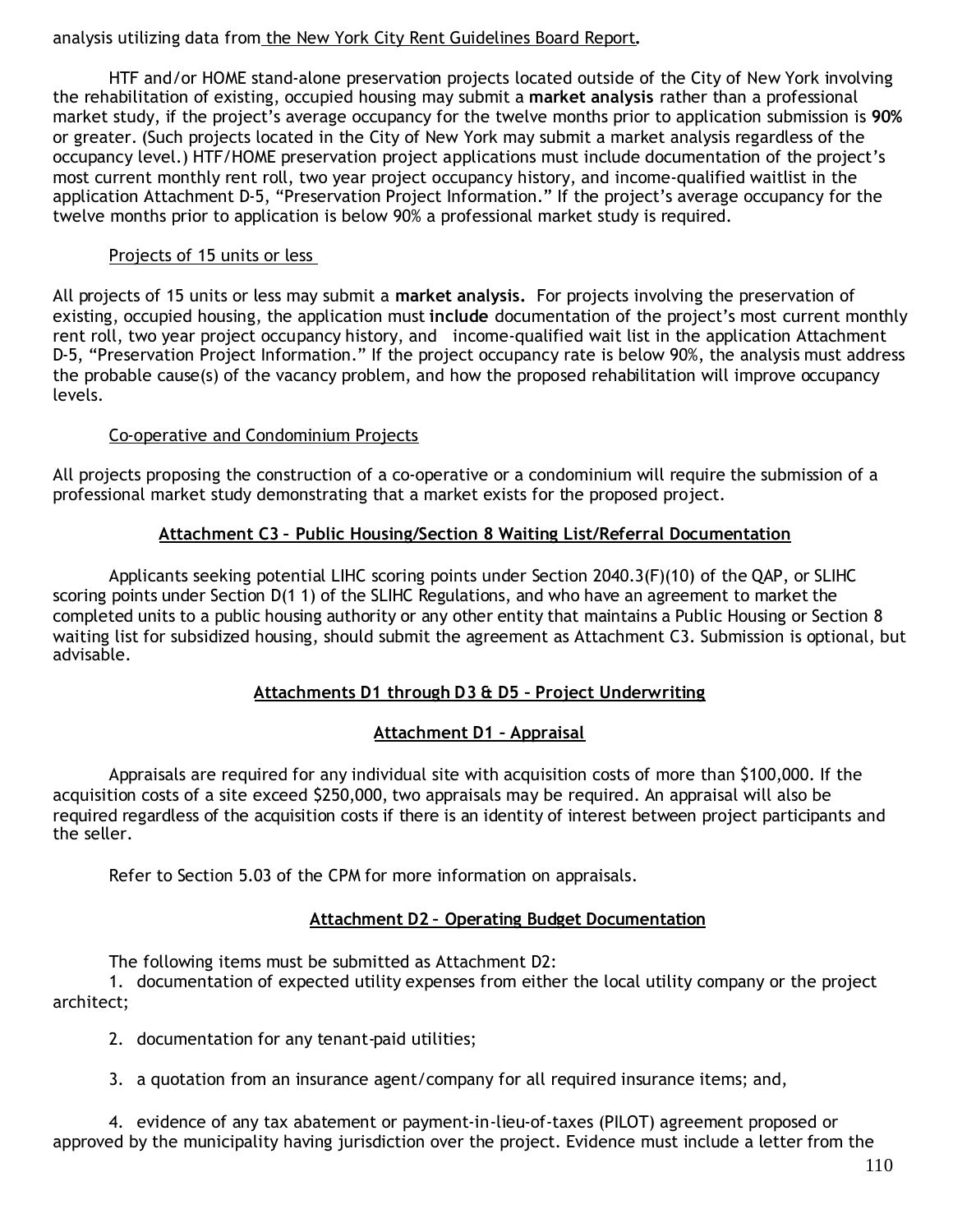municipality's tax assessment office, indicating the nature and duration of the proposed tax relief, the method used for determining valuation, the estimated full taxes on the completed project, the estimated percentage of relief, and the status of the relief (under review, approval pending, approved, as-of-right, etc.)

If no tax abatement/exemption is to be granted, submit an estimate of the taxes from the local tax assessor's office. If supporting documentation for this attachment exists elsewhere in the application, cite that location.

Applicants for projects in New York City must submit evidence that their proposals are eligible for consideration under an applicable New York City tax abatement program.

Section 581A of the New York State Real Property Tax Law requires assessors to assess affordable housing projects under the income approach method, excluding tax credits, subsidized mortgage financing and project grants. This law was intended to benefit applicants and owners outside of New York City. Applicants with projects which could benefit from this statute should review the documentation on the DHCR website which provides additional details on the provisions of the law and the process which applicants can follow to seek benefits under this law.

Refer to Section 5.06 (iii) of the CPM for further information on expense documentation.

### **Attachment D3 – Funding Commitments**

If funding from sources other than DHCR/HTFC is necessary, you must submit evidence that each source is interested in providing construction and/or permanent funding or rental assistance for the project. Be sure to submit letters from funding sources for each type of development budget included in the project (residential, community service facility, commercial and/or community space). Applicants proposing mixeduse buildings should refer to Section 5.08 of the CPM for additional information.

Firm commitments are best, but you may submit letters of interest. Also provide documentation of any funding applications already submitted. If a construction lender is willing to enter into a loan participation agreement for the purposes of administering the construction financing, the commitment letter should indicate that. If the application contains supporting information for this attachment, cite the location.

### **Attachment D5 – Preservation Project Information**

The following documents must be submitted for all preservation projects as Attachment D5:

Current Project Rent Roll/Rent Schedule Monthly Project Occupancy History Project Waitlist Information Current Debt Information of Preservation Projects Current Regulatory Agreement Requirements

See DHCR's website, under Unified Funding Materials, for fillable forms with instructions.

#### **Attachment E1 – Support Services for Persons who are Elderly, Tenants who are Persons with Special Needs & Tenants of Supportive Housing**

### 1. Plan for Aging in Place of Elderly Tenants

Applications proposing to serve persons who are elderly must submit a plan to address the aging in place of elderly tenants. An elderly project is defined as one that excludes non-elderly persons based on age, and as prescribed by the Federal Fair Housing Act and the New York State Human Rights Law, Section 296 of the Executive Law.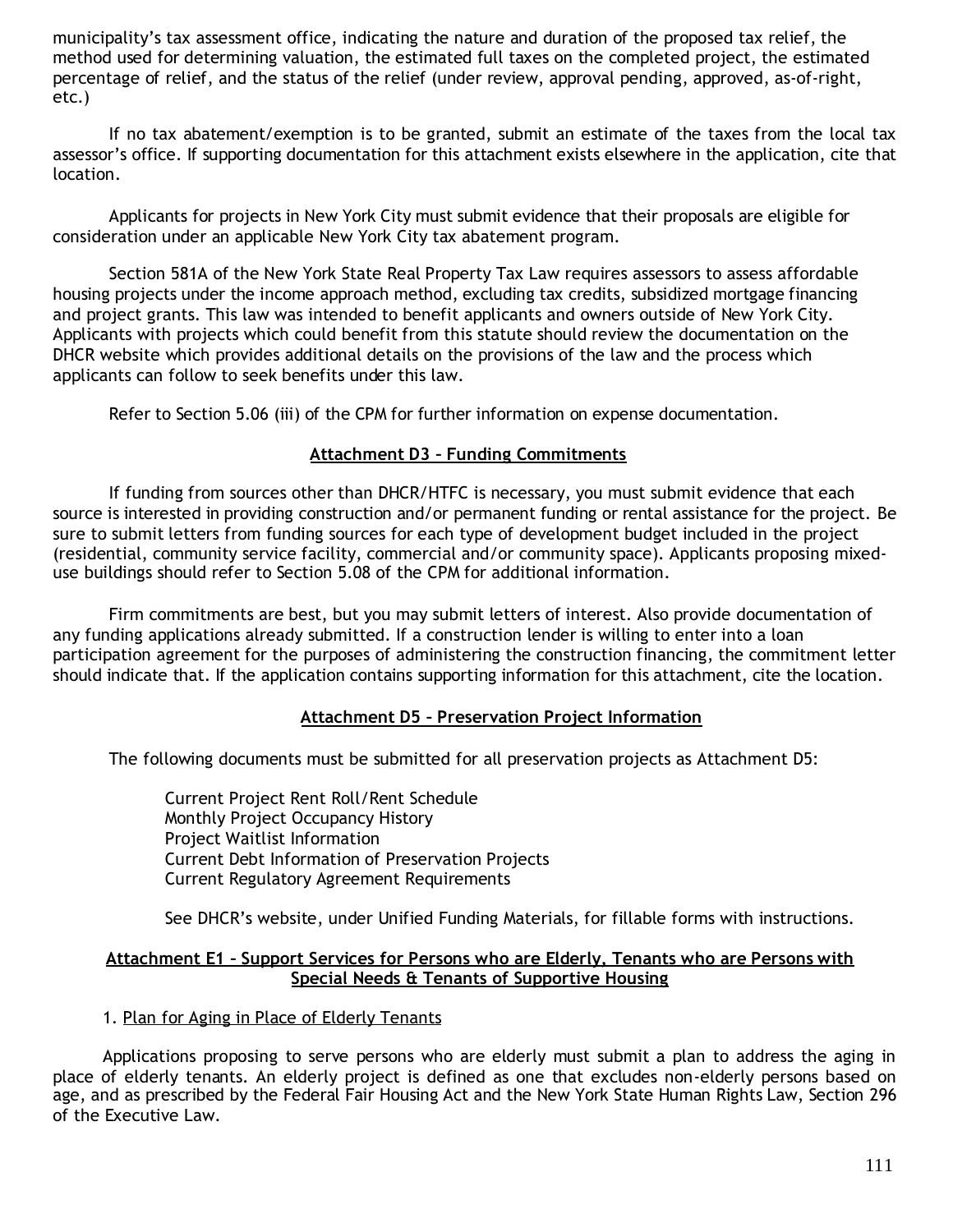To meet the Aging in Place requirements of this attachment, submit a plan that identifies the following:

- project staff functions related to tenant requests for information and/or assistance;
- what services are anticipated to be requested and/or required by elderly tenants;
- the means for helping tenants to access services they may request and/or require;
- any community organizations that will address the service needs of the tenants, and a description of the existing or anticipated working relationships the owner has with these organizations; and,
- the project design features that will address and accommodate the tenants' aging- related changes in physical and mental abilities.

The following list provides examples of services which may be considered in an elderly housing project. The list was compiled by DHCR based on guidance from industry professionals and the New York State Office for the Aging:

- information and referral;
- service coordination/facilitation;
- social and educational activities;
- health/wellness activities;
- meals;
- housekeeping/chores;
- transportation;
- informal counseling;
- legal and financial assistance; and.
- forms completion/counseling

### 2. Plan for Serving Tenants who are Persons with Special Needs

If the project will serve one or more tenants who are persons with special needs, submit a narrative which describes or identifies the following:

a summary description of how the need/market were established for housing for persons with special needs including references to and data from any studies or analyses of the need for the proposed housing;

the name of all support agencies that were contacted, and the number of their eligible consumers in the service area who need housing and can afford project rents; and,

if the need for housing for persons with special needs in the service area is supported by research, provide evidence, such as a signed Housing/Service Agreement or letter from at least one local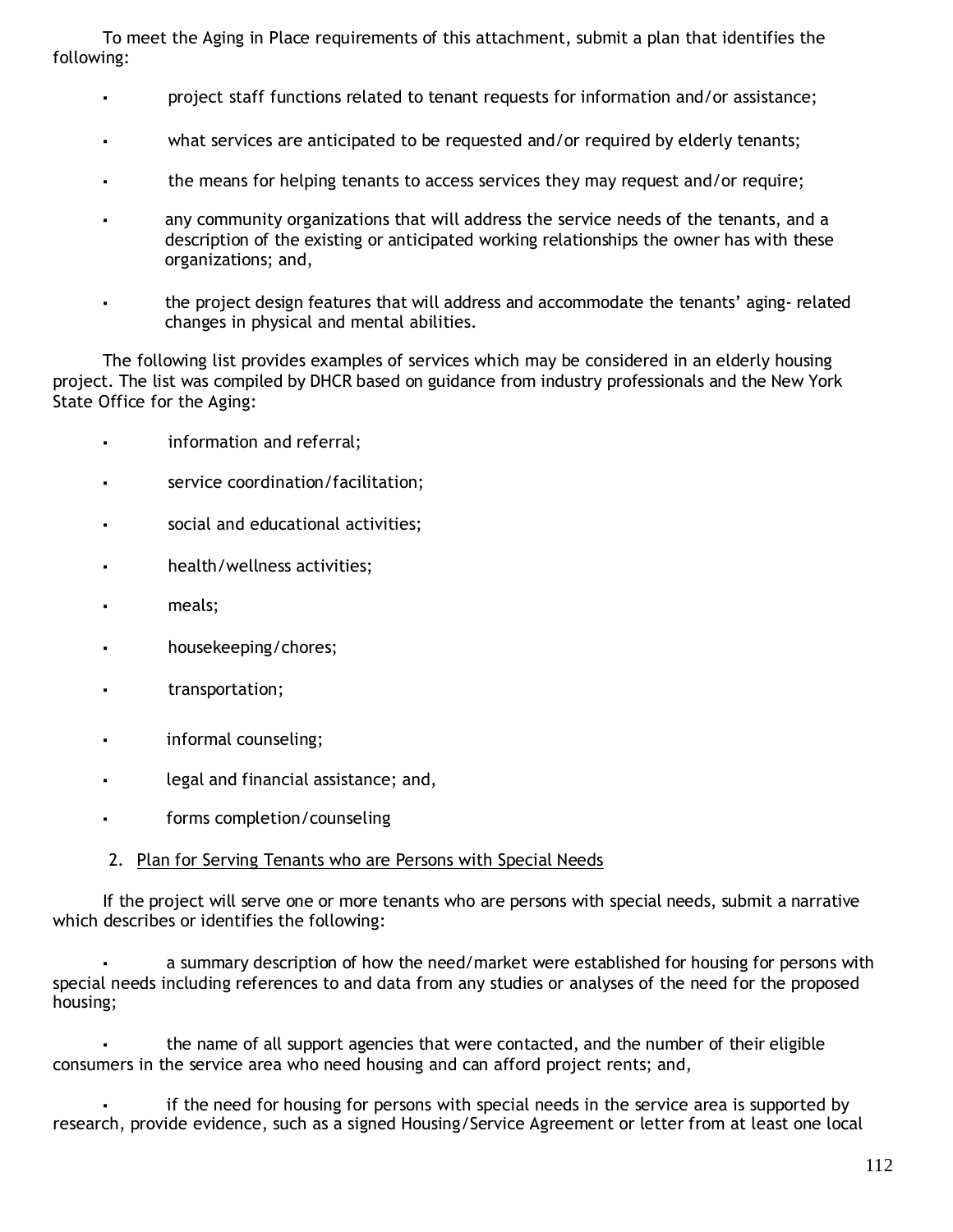service provider stating that they will refer potential tenants to the project at the time of rent-up and/or will provide on or off-site support services for such tenants, and/or a State agency will provide capital funds for the construction/rehabilitation of such housing units.

Please note that all of the above provisions are included in the model Housing/Services Agreement that is located on the DHCR web site under Forms-Persons with Special Needs. A signed copy of this agreement plus a complete Exhibit A consisting of a full description of the services provided and the name of the provider, the indicated research, and a listing of the service provider's relevant experience with the designated population will address the requirement for this section of the application.

### 3. Plan for Supportive Housing

Supportive housing shall mean projects which give preference in tenant selection to persons with special needs for at least **25 percent** of the DHCR/HTFC assisted units. For the proposed project to qualify as supportive housing:

(a) Document the need for housing for the targeted population within the primary market area by:

providing a summary description of how the need/market was established for housing for tenants of supportive housing;

providing the name of all support agencies that were contacted, and the number of their eligible consumers in the service area who need housing and can afford project rents; and,

if the need for supportive housing units in the service area is supported by research, provide a summary of the research and provide evidence through submission of a signed Housing/Service Agreement or a letter from at least one local service provider stating that they will refer potential tenants to the project at the time of rent-up and/or will provide on or off-site support services for such tenants, and/or a State agency will provide capital funds for the construction/rehabilitation of such housing units.

(b) The applicant must ensure the delivery of appropriate services, for which a documented need exists, to the targeted population as evidenced in a comprehensive service plan and an agreement in writing with an experienced service provider. One element of a comprehensive service plan is a source of funding for appropriate services as described in (d) below. Another required component is an agreement in writing with an experienced service provider. The requirement for the agreement may be satisfied by utilizing the model Housing/Services Agreement which can be found on the DHCR web site at http://www.nysdhcr.gov/Forms/SpecialNeeds/HsgSvcsAgreement.pdf

The written agreement requirement may also be satisfied using a document which incorporates all of the terms of the model Housing/Services Agreement.

(c) The applicant must include a transportation plan to ensure access to necessary services.

(d) The applicant must have funding in place or identify a viable plan for the funding of appropriate services. If funding is in place, provide a copy of the signed funding commitment.

(e) The applicant must include provisions for an ongoing rental subsidy or other form of subsidy will be available to ensure that rents paid by the targeted population remain affordable.

(f) The applicant must identify, and have a written agreement with, a public agency or experienced service provider that will refer eligible persons and families for the targeted units.

## **Attachments F1 through F9 & F13 - Miscellaneous Attachments**

## **Attachment F1 – Chief Executive Officer Notification Letter for LIHC/SLIHC Applicants**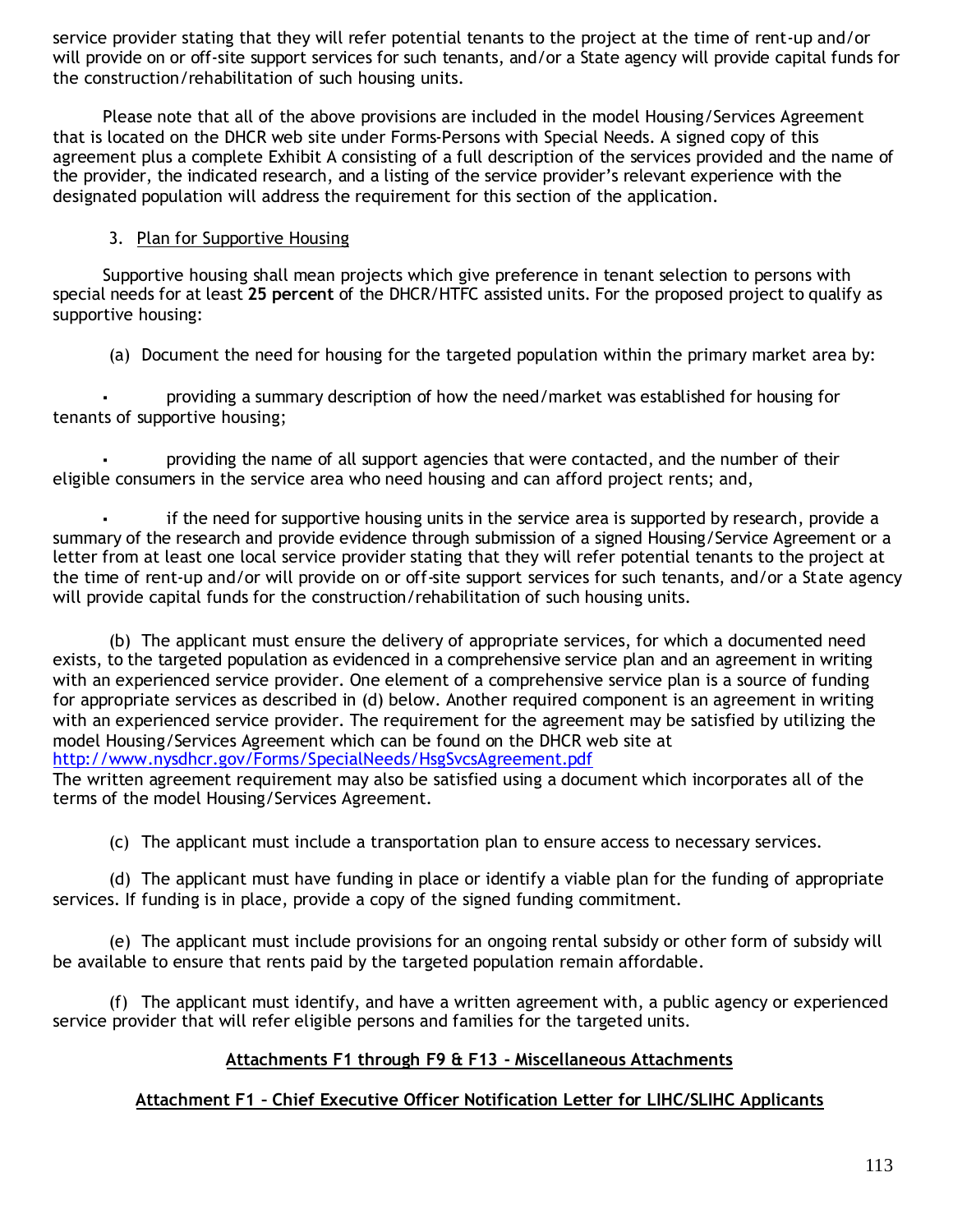Section 42(m)(A)(ii) of the Internal Revenue Code (IRC), requires that any applicant for LIHC and/or SLIHC must notify the Chief Executive Officer (CEO) of the project locality about the proposed project, and allow the CEO time to comment on it. Specifically, the IRC states:

"(A) IN GENERAL – Notwithstanding any other provision of this section, the housing credit dollar amount with respect to any buildings shall be zero unless - (i) such amount was allocated pursuant to a qualified allocation plan…, and (ii) such agency notifies the chief executive officer (or the equivalent) of the local jurisdiction within which the building is located of such project and provides such individual a reasonable opportunity to comment on the project."

To comply with these requirements, all LIHC and/or SLIHC applicants must transmit a copy of their application, together with the appropriate transmittal letter (outlined below), **via certified mail, return receipt requested,** to the CEO of the locality in which the proposed project is located. **Include evidence that the Notification Letter was received by the CEO of the project locality as part of this attachment if available at the time of application submission to DHCR.**

### Transmittal Letters:

LIHC Projects located **outside** of New York City, use the LIHC CEO Notification Letter for Projects Outside of NYC;

SLIHC Projects located **outside** of New York City, use the SLIHC CEO Notification Letter for Projects Outside of NYC;

LIHC Projects **located in one of the five boroughs of New York City,** use the LIHC CEO Notification Letter for Projects Within NYC. Be sure to send the package to the addressee/address specified on the Notification Letter Form. **Do Not send NYC Applications to the Mayor's Office;**

SLIHC Projects **located in one of the five boroughs of New York City,** use the SLIHC CEO Notification Letter for Projects Within NYC. Be sure to send the package to the addressee/address specified on the Notification Letter Form. **Do Not send NYC Applications to the Mayor's Office.**

To demonstrate compliance with the IRC, attach the following as Attachment F1:

▪ A signed copy of each appropriate transmittal letter;

A copy of each required certified mail receipt stamped with the date of the mailing, and addressed to the CEO of the project locality; and,

Evidence that the CEO has received the Notification Letter. Acceptable forms of evidence are: the signed return receipt (green card), a copy of the signed return receipt card, a copy of an on-line report of delivery used by a number of overnight services, or a hand stamped/signed receipt acknowledging receipt by the CEO. If not available at the time of application submission to DHCR, the signed return receipt must be submitted to DHCR within 45 days to Arnon Adler, LIHC/SLIHC Program Manager, at the following address:

> NYS Division of Housing and Community Renewal (DHCR)  $38-40$  State St.,  $6<sub>th</sub>$  Floor Albany, NY 12207

### **Attachment F2 – Credit Fee Transmittal/Deferral Letter**

A \$2,000 application fee is required for all LIHC and SLIHC applications; Applications requesting both LIHC and SLIHC must submit \$4,000 – one fee for each program. Non-profit applicants or their wholly-owned subsidiaries which will be the sole general partner of the partnership/project owner or sole managing member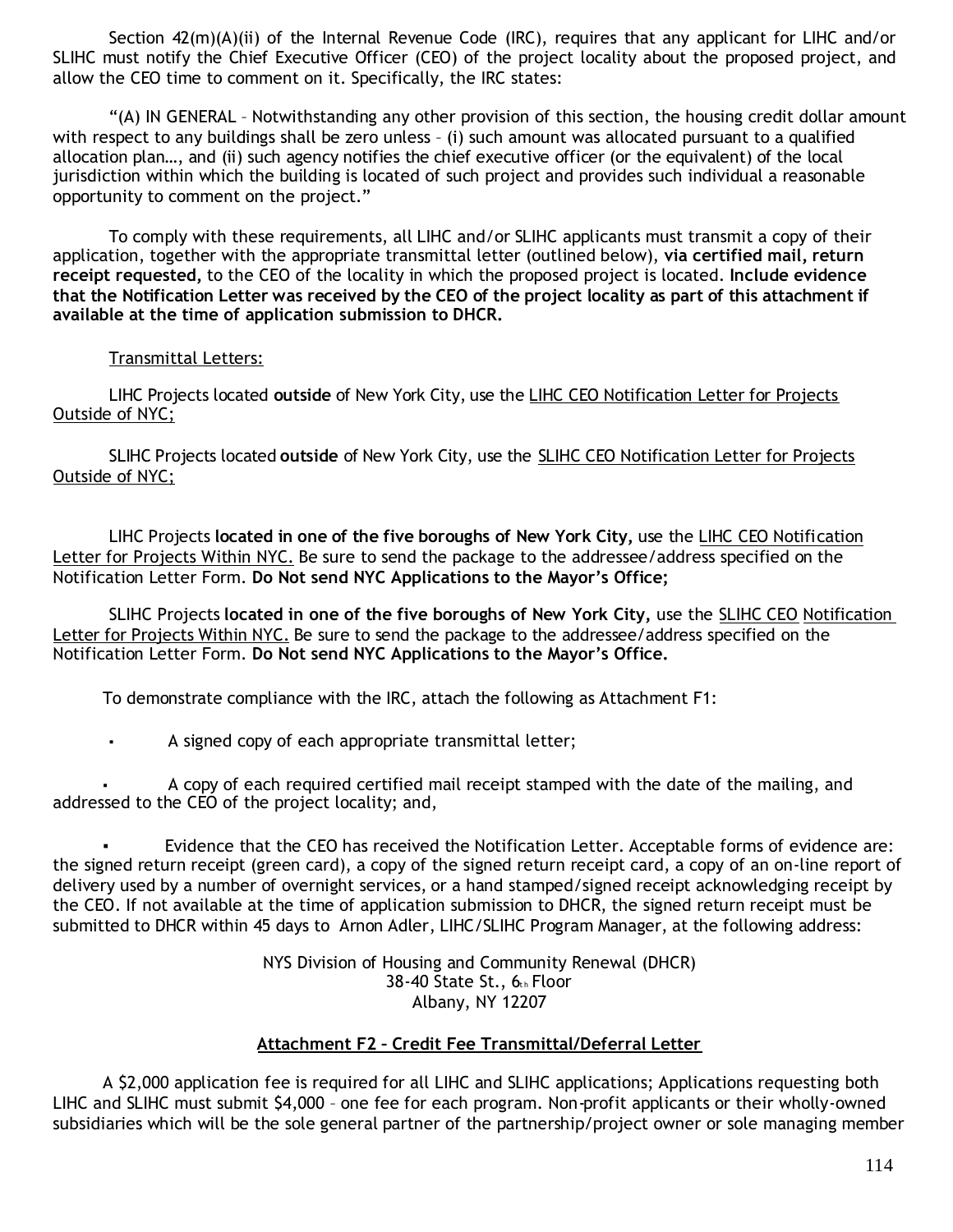of the limited liability company/project owner may instead submit a request for deferral of the fee until the time of credit allocation.

Applicants applying for LIHC and/or SLIHC consideration must submit fee payments to the DHCR Finance and Budget Unit with the applicant name and project name referenced on the check. **DO NOT include the check in your application.** The check must be accompanied by the Credit Fee Transmittal Letter.

To demonstrate compliance with this requirement:

Non- profit applicants as described above, who wish to defer payment of the application fee must submit a completed Credit Program Fee Deferral Request as Attachment F2; or,

All other applicants must submit copies of the check and the Credit Fee Transmittal Letter sent to the DHCR Finance and Budget Unit as Attachment F2.

#### **Failure to meet the fee requirements will result in the Application being deemed incomplete.**

#### **Attachment F3 Non-Profit Participation as Applicant or Owner**

All Non-profit applicants must complete the provided questionnaire as Attachment F3. Non-profit applicants who are not DHCR-funded Neighborhood and Rural Preservation Companies must also include a copy of their Certificate of Incorporation and a copy of the filing receipt with Attachment F3.

See Section III, Attachments, Attachment F3, for the questionnaire.

#### **Attachment F4 – HOME Program Community Housing Development Organization (CHDO) Determination Letter**

Applicants applying for NYS Home Program funds as a CHDO must attach a copy of a CHDO Determination Letter stating that the applicant is a qualified CHDO. The letter must have been issued by the DHCR Regional Office whose territory includes the municipality in which the project is to be located. If the CHDO Determination Letter is more than one-year old, you must also include in this attachment, a letter from the applicant's authorized signatory stating that no organizational changes have occurred that would affect the CHDO certification.

### **Attachment F5 – Request for Waiver from HTFC Standards**

If applicable, waiver requests from HTFC Standards are included as Attachment F5.

All waiver requests must be prepared and submitted in accordance with Section 1.04, Waivers, of the Capital Programs Manual. Documentation of any approved waiver(s) are included in this Attachment.

#### **Attachment F6 – Existing Occupant Documentation/Relocation Plan**

Complete and submit the Existing Occupant Information Form for each tenant/unit in occupied residential buildings. The last column, "Subsidy Source", refers to any rental assistance or mortgage interest subsidy received by an occupant.

If any of the proposed buildings in the project are occupied by either residential or non- residential tenants at the time of application, and work will be performed in or adjacent to the occupied units, you **must also** submit a tenant relocation plan as part of this attachment.

The plan should include details of the relocation, such as the number of tenants to be relocated, the date relocation will commence and how long it will last, identification of any third parties involved, and their role in the relocation, a description of the facilities tenants will be relocated to, and disclosure of any costs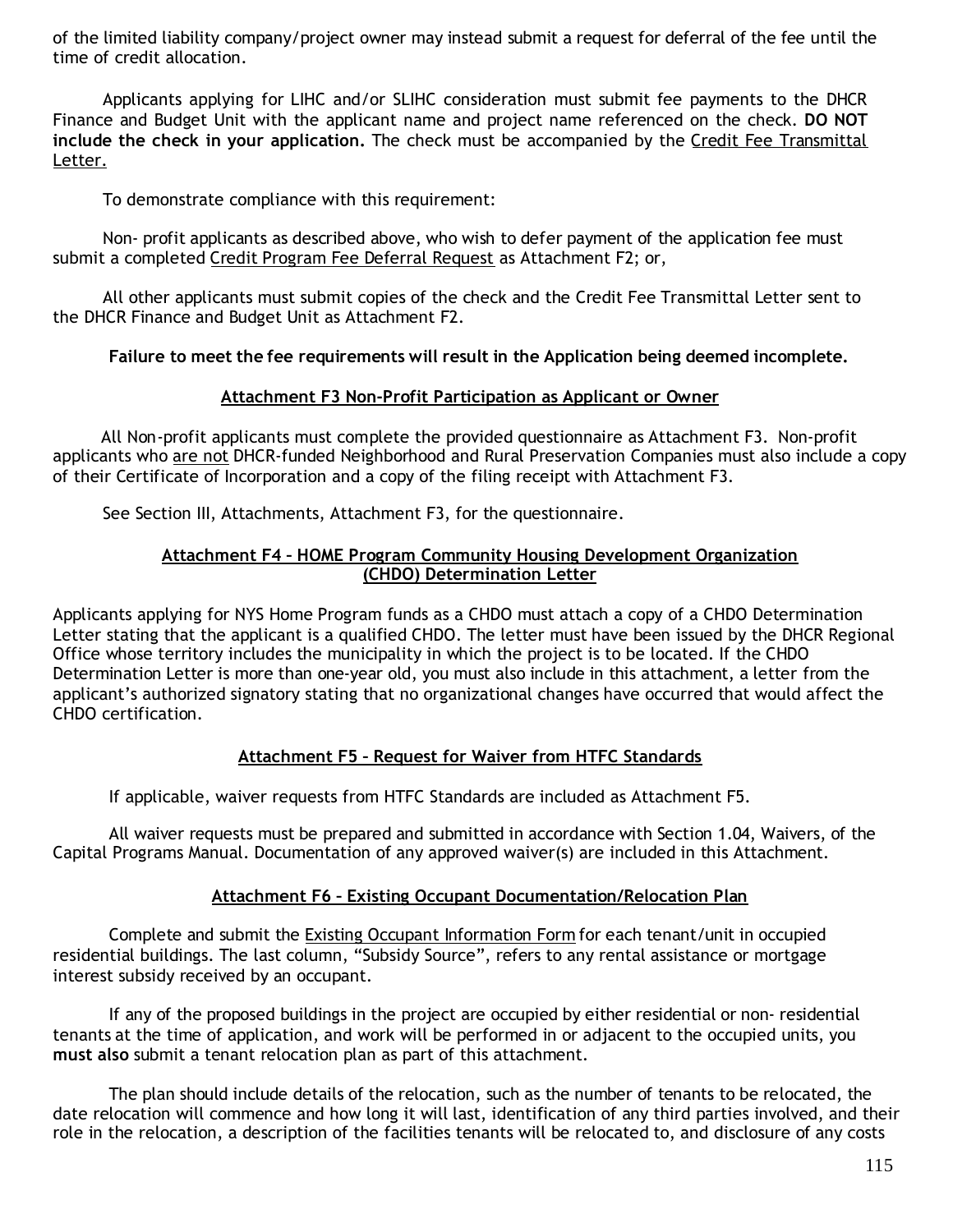(including storage) that tenants will incur as a result of the relocation.

If NYS HOME funds are being requested to assist an occupied rental property, the applicant must also submit as part of this attachment copies of advisory notices given or to be given to tenants of each building that will be assisted (pursuant to 49 CFR 24.101). Sample notices are contained in HUD Handbook 1378, Tenant Assistance, Relocation and Real Property Acquisition.

If NYS HOME funds are being requested to acquire a property, the applicant must also submit as part of this attachment copies of notices provided to owners (sellers) informing them that the property is not being acquired by an agency with the power of eminent domain, and setting forth an estimate of the fair market value of the property (pursuant to 49 CFR 24.101). The seller must be allowed the opportunity to withdraw from an existing option or contract if it wishes after this information is provided.

Please Note: Only temporary relocation expenses are eligible costs under the HTF Program. See

Section III, Attachments, Attachment F6, for this form.

## **Attachment F7 – Tenant Buy-Out Plan**

Applicants proposing projects which will be purchased by tenants at the end of the program(s)compliance period (particularly LIHC/SLIHC) must submit a tenant buy-out plan as Attachment F7. The plan must include the following:

▪ a rationale for the inclusion of a tenant buy-out in the project scenario;

a detailed description of the tasks involved in the buy-out plan, and the identification of all parties involved and their roles and responsibilities;

- a timeline of the transactions for implementation of the plan;
- the manner in which any reserve or escrows used to finance the buy-out will be established and financed;

the costs and necessary financing to implement the plan, including financing sources, terms, timing and length;

- a description of any capital improvements that will be made prior to the tenant buy-out; and
- if applicable, a description of the project equity investor's role in the buy-out.

## **Attachment F8 – LIHC/SLIHC Right of First Refusal**

Applicants for LIHC or SLIHC that have negotiated a right of first refusal with a qualified non- profit organization, should attach a copy of any relevant agreements as Attachment F8. If an agreement has not yet been negotiated, but there are plans to offer a right of first refusal to a qualified non-profit organization, summarize the plans in this attachment.

### **Attachment F9 – Proposal Summary**

The proposal summary is intended to highlight the various aspects of the proposed project. It should briefly (3 pages or less) communicate the applicant's understanding of the components of the development proposal and how it intends to manage the implementation. Please use the guidelines below in preparing the summary. Be sure to adhere to the following definition when doing so:

A project is a building, a set of buildings or an infrastructure enhancement. It may have multiple sites and multiple buildings.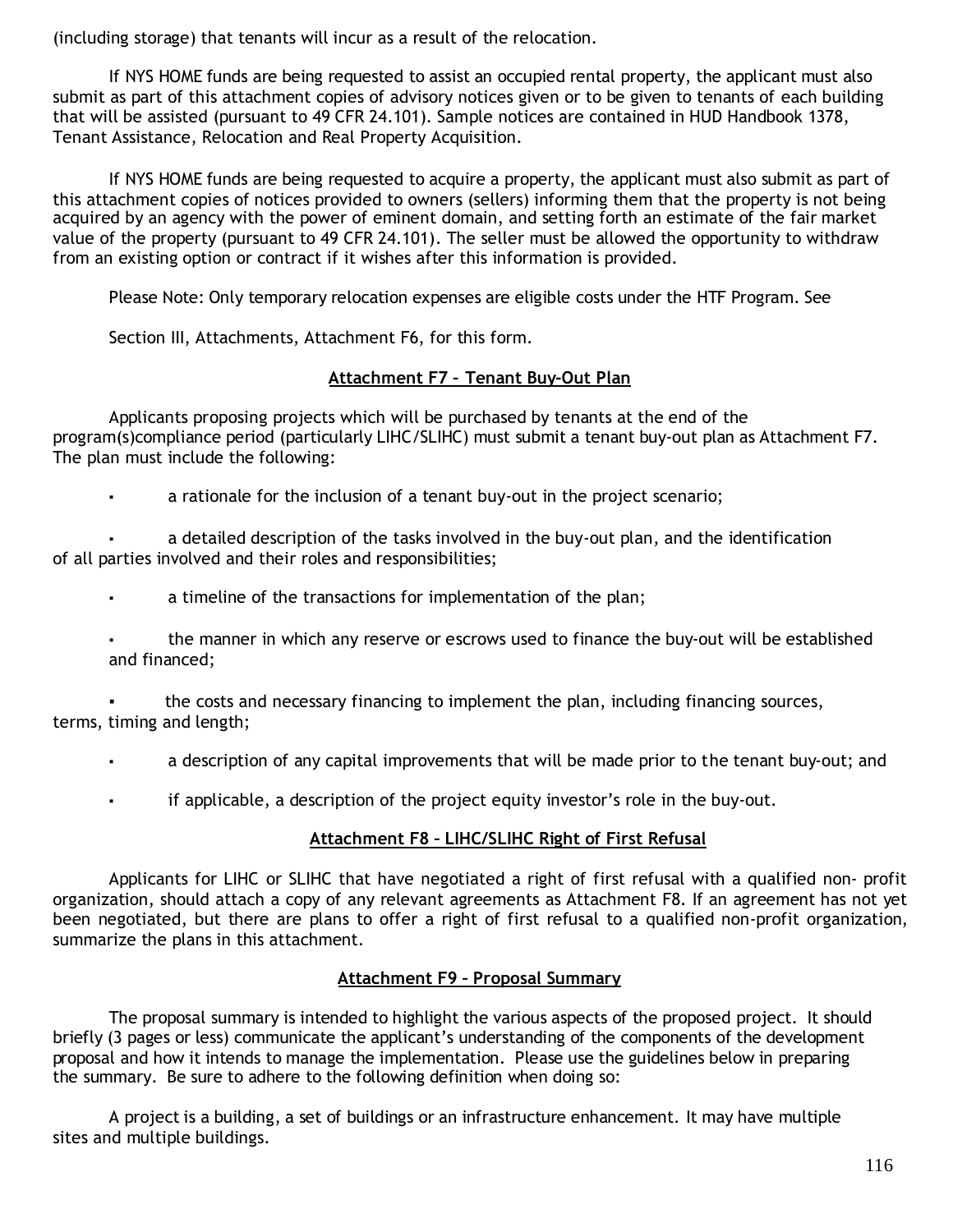**NOTE: Applicants requesting LIHC who are proposing a supportive housing project, a preservation project, or a high acquisition cost project as those terms are defined in DHCR's Qualified Allocation Plan; or, are proposing to include a community service facility in their project; or, are proposing a Preservation Project involving the redevelopment of public housing, should review the Request for Proposals for specific guidance on these types of projects.**

## **Project Information:**

- The location of the project (street, municipality, county, zip code);
- Type of project multifamily, seniors (identify age group), mixed use, mixed income ;
- The public purpose(s) served, the beneficiaries, and any economic development linkage;

Description of the building - how many buildings, floors, square footage, elevators, number of units, unit type, superintendent unit, total residential square footage;

- Amenities laundry facilities, community rooms, storage facilities, other services;
- Types of utilities provided, access to municipal facilities;
- Type of parking available and whether it's open to the public or for tenants only;
- Description of commercial space, square footage, and its intended use; and,
- For a Community Service Facility describe the facility operator and the service(s) provided.

## **Development Team/Ownership Information:**

• A description of the Development Team member(s) responsible for completing key project tasks, particularly acquisition, construction supervision, loan closings, organizational filings, marketing, rentup and management. Identify the entity responsible for all aspects of the tax credit syndication;

• The full identification of all members of the ownership entity, including all limited partnerships (LPs) or limited liability corporations (LLCs) listed as a general partner/managing member;

The percentage of ownership held by each member of the ownership entity, any ownership structure issues, to include identities of interest between members of the ownership entity, and which of the participants in the ownership entity will have effective project control; and,

- Explanation of any project management requirements of special matters of operational control.
- If a not-for-profit is listed as an applicant or owner in the application, explain the NFP's role in the development or management of the project through the extended use period.

## **Project Design and Use Information**

- Description of the proposed improvements to the property and/or existing buildings;
- Design of the building(s), shape, type of building material (brick, wood frame, etc.);

• Description of any special design features including: handicap accessible and adaptable units, design modifications for special needs projects, features which promote efficiency in operating and management costs, including energy efficiency improvements (green elements, Energy Star appliances), and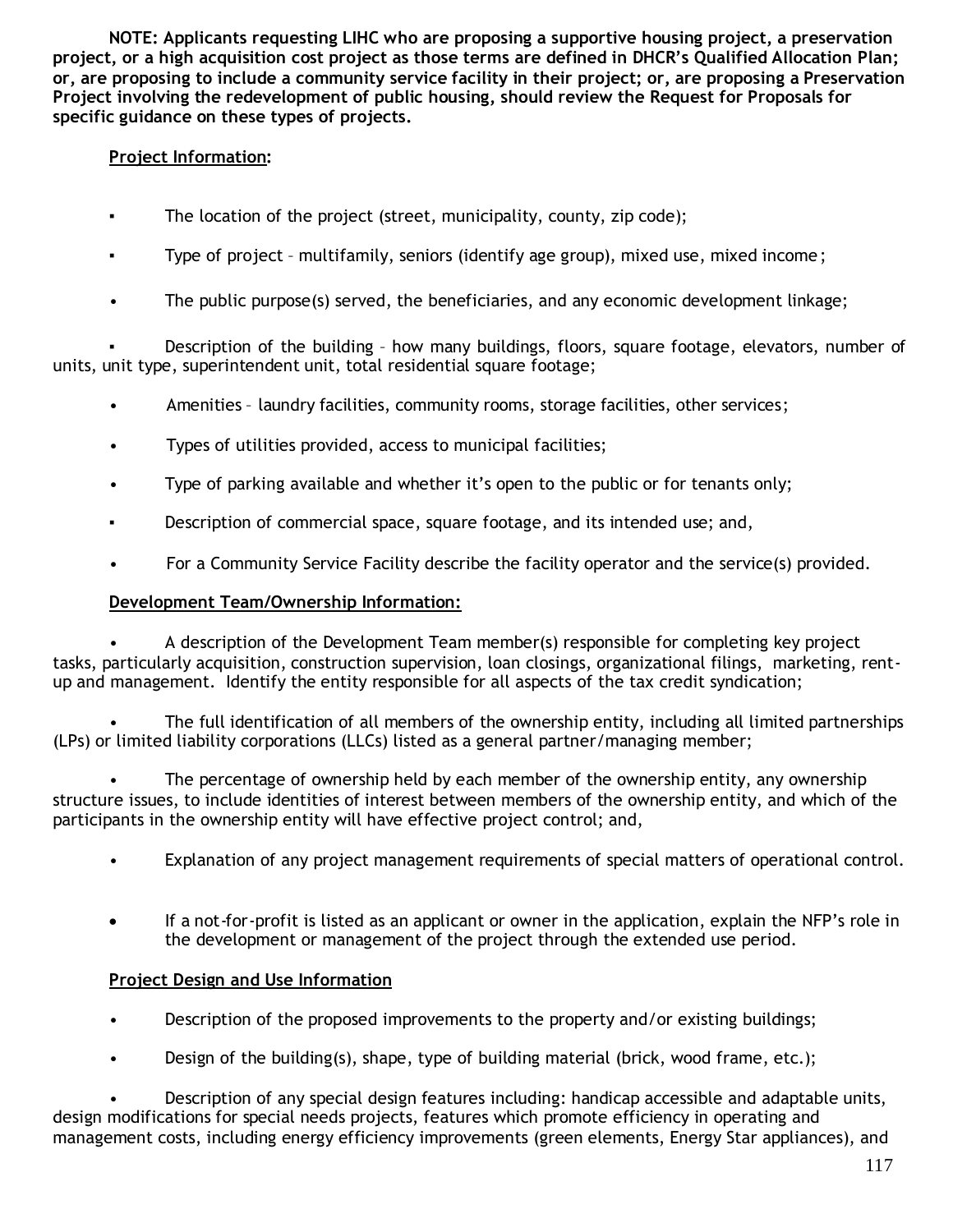solutions to mixed uses and shared spaces for mixed use/mixed income projects; and,

Description of the grounds, seating areas, open space.

## **Land Information**

- Description of current use of land, existing buildings on site;
- Description of current ownership of land;
- Description of site control;

• Description of fee simple or lease, (i.e.: Ground Lease), and any possible effect on DHCR's/HFA's regulatory interest);

- Description of land issues, (i.e.: easements);
- Description of source of funds to pay for land acquisition or lease;
- Description of environmental issues; and,
- Description of zoning requirements and status of local approvals.

## **Project Location and Market Information**

- Description of project area, (i.e.: major services, transportation, health care facilities, etc);
- The positive and negative aspects of the location relative to the target population and market;

• If housing is for the elderly or handicapped, provide a brief description of outside services available to this population; and,

• Provide a brief overview of market conditions as they pertain to the project (i.e.: public housing, existing affordable housing, Section 8, etc.).

## **Project Financing Information**

- Description and status of subsidy financing, (i.e.: grants, loans, providers);
- Type of bond request; tax-exempt and/or taxable,  $501(3)(c)$ ;
- Description and status of real estate tax abatement, PILOT Agreement and/or exemption;
- Description and status of any rental assistance that is anticipated or committed;

• Description of how development cost risks will be minimized, how any operating expense issues will be addressed and, the source and duration of any tax relief or rental assistance that is anticipated or committed; and,

• Description of the timing or sequence through which the funding required to complete the project will be made available, and clarification of construction and/or permanent financing sources and uses.

In addition to the above, provide any information for your project which you believe cannot be adequately explained in your response to exhibit questions or other required attachments.